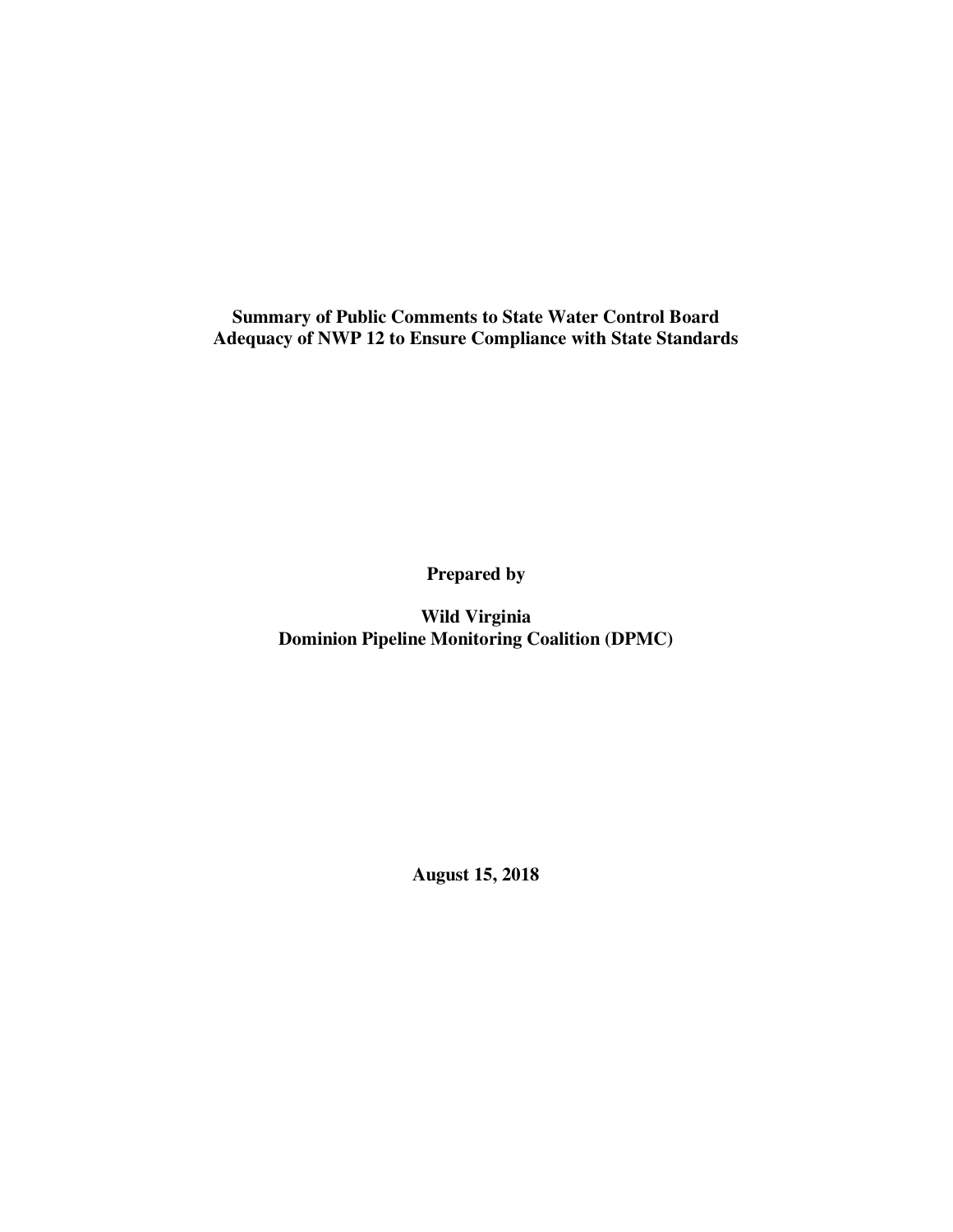### **Table of Contents**

|     | <b>Executive Summary.</b>                                                |                                            |                      |                                                    |           |  | 7  |
|-----|--------------------------------------------------------------------------|--------------------------------------------|----------------------|----------------------------------------------------|-----------|--|----|
| I.  | <b>Overall Body of Comments and Organization of the Online Records</b> . |                                            |                      |                                                    |           |  | 10 |
| II. | <b>Waterbodies Discussed</b>                                             |                                            |                      |                                                    |           |  | 12 |
|     |                                                                          |                                            |                      | <b>Mountain Valley Pipeline</b>                    |           |  |    |
|     | <b>New River Basin</b>                                                   |                                            |                      |                                                    |           |  |    |
|     | Kimballton Branch<br>$\ddot{\phantom{0}}$                                | <b>Contract Contract Contract Contract</b> |                      |                                                    |           |  | 14 |
|     | (tributary to Stony Creek)                                               |                                            |                      |                                                    |           |  |    |
|     | Stony Creek                                                              |                                            |                      |                                                    |           |  | 15 |
|     | (aka Big Stony Creek - tributary to New River)                           |                                            |                      |                                                    |           |  |    |
|     | Little Stony Creek<br>$\ddot{\phantom{0}}$                               |                                            | $\bullet$            |                                                    |           |  | 15 |
|     | (tributary to New River)                                                 |                                            |                      |                                                    |           |  |    |
|     | Doe Creek<br><b>Contract Contract Street</b>                             | $\sim$                                     |                      |                                                    |           |  | 16 |
|     | (tributary to New River)                                                 |                                            |                      |                                                    |           |  |    |
|     | Greenbriar Branch<br>$\sim$                                              |                                            |                      |                                                    |           |  | 17 |
|     | (tributary to Sinking Creek)                                             |                                            |                      |                                                    |           |  |    |
|     | <b>Unnamed Tributary to Grass Run</b>                                    |                                            | $\ddot{\phantom{a}}$ |                                                    |           |  | 17 |
|     | (tributary to Grass Run)                                                 |                                            |                      |                                                    |           |  |    |
|     | Sinking Creek.<br>$\mathbf{r}$ , and $\mathbf{r}$                        |                                            |                      |                                                    |           |  | 18 |
|     | (tributary to New River)                                                 |                                            |                      |                                                    |           |  |    |
|     | <b>James River Basin</b>                                                 |                                            |                      |                                                    |           |  |    |
|     | Craig Creek .                                                            |                                            |                      |                                                    |           |  | 19 |
|     | (tributary to James River)                                               |                                            |                      |                                                    |           |  |    |
|     | <b>Roanoke River Basin</b>                                               |                                            |                      |                                                    |           |  |    |
|     | Bottom Creek, Mill Creek, and Tributaries .                              |                                            |                      |                                                    |           |  | 20 |
|     | (tributary to South Fork Roanoke River)                                  |                                            |                      |                                                    |           |  |    |
|     | South Fork Roanoke River                                                 | $\ddot{\phantom{a}}$                       |                      | $\bullet$                                          |           |  | 22 |
|     | (tributary to Roanoke River)                                             |                                            |                      |                                                    |           |  |    |
|     | Mill Creek (Montogomery Co.)                                             |                                            |                      |                                                    |           |  | 23 |
|     | (tributary to North Fork Roanoke River)                                  |                                            |                      |                                                    |           |  |    |
|     | <b>Bottom Spring</b><br>$\ddot{\phantom{a}}$                             |                                            | $\ddot{\phantom{a}}$ | <b><i>Committee States</i></b>                     | $\bullet$ |  | 24 |
|     | (tributary to North Fork Roanoke River)                                  |                                            |                      |                                                    |           |  |    |
|     | <b>Salmon Spring</b>                                                     |                                            |                      | $\bullet$ . The set of $\mathcal{O}(\mathbb{R}^d)$ |           |  | 24 |
|     | (tributary to North Fork Roanoke River)                                  |                                            |                      |                                                    |           |  |    |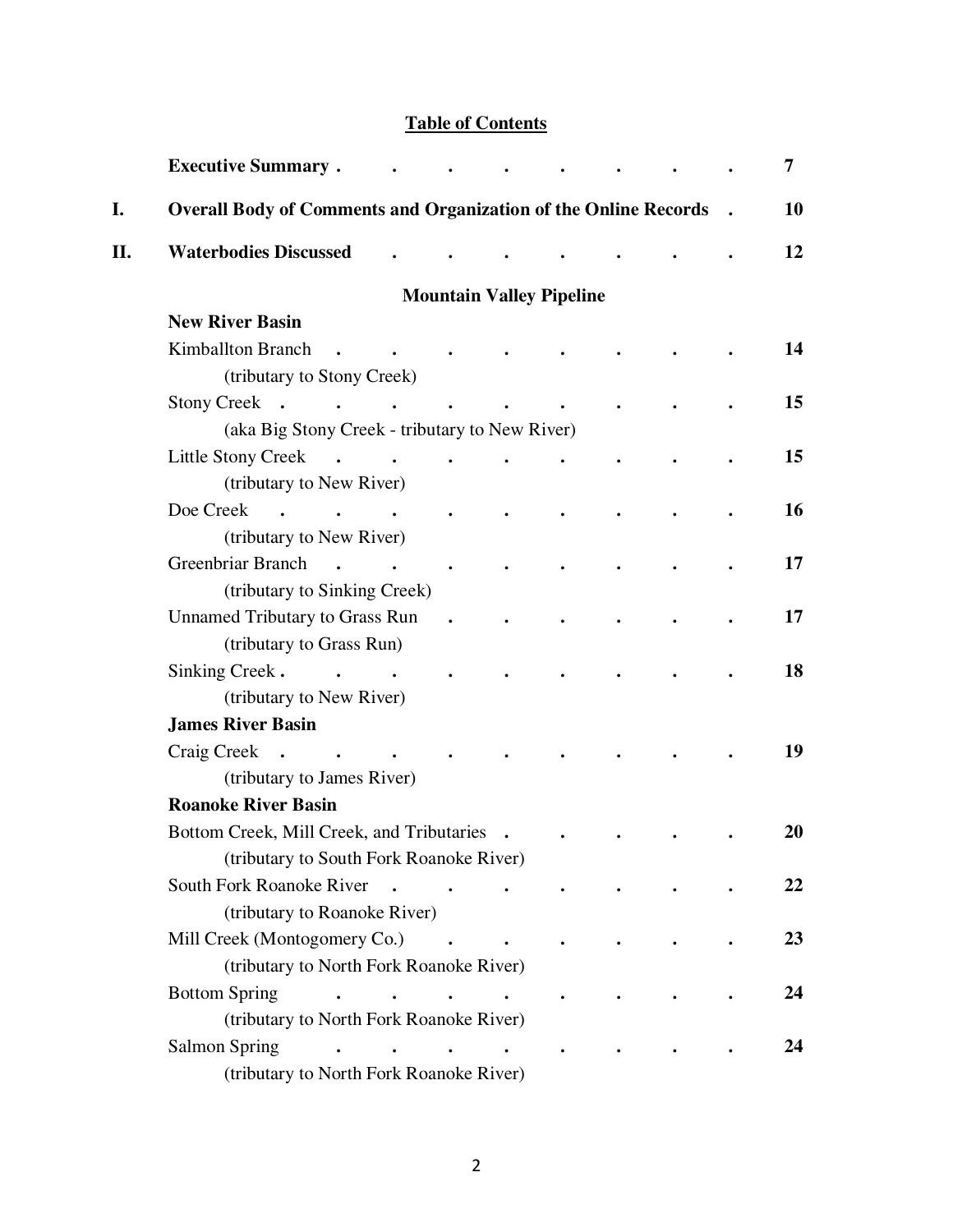| <b>Bradshaw Creek</b>                          | <b>Contract Contract Street</b>                    |           | $\bullet$ .                    |               |           |  | 25 |
|------------------------------------------------|----------------------------------------------------|-----------|--------------------------------|---------------|-----------|--|----|
| (tributary to North Fork Roanoke River)        |                                                    |           |                                |               |           |  |    |
| <b>Flatwoods Branch</b>                        | $\mathbf{r}$ , and $\mathbf{r}$ , and $\mathbf{r}$ |           |                                |               |           |  | 25 |
| (tributary to North Fork Roanoke River)        |                                                    |           |                                |               |           |  |    |
| North Fork Roanoke River                       |                                                    |           |                                |               |           |  | 25 |
| (tributary to Roanoke River)                   |                                                    |           |                                |               |           |  |    |
| North Fork Blackwater River.                   |                                                    |           | $\sim$                         |               |           |  | 26 |
| (tributary to Blackwater River)                |                                                    |           |                                |               |           |  |    |
| Green Creek                                    |                                                    |           |                                |               |           |  | 27 |
| (tributary to South Fork Blackwater River)     |                                                    |           |                                |               |           |  |    |
| Teels Creek .                                  |                                                    |           |                                |               |           |  | 27 |
| (tributary to Little Creek)                    |                                                    |           |                                |               |           |  |    |
| Little Creek                                   |                                                    |           |                                |               |           |  | 28 |
| (tributary to Blackwater River)                |                                                    |           |                                |               |           |  |    |
| <b>Blackwater River</b>                        | $\mathbf{r}$ , and $\mathbf{r}$                    |           |                                | $\sim$ $\sim$ |           |  | 28 |
| (tributary to Roanoke River - Smith Mtn. Lake) |                                                    |           |                                |               |           |  |    |
| Pigg River                                     |                                                    |           |                                |               |           |  | 29 |
| (tributary to Roanoke River - Leesville Lake)  |                                                    |           |                                |               |           |  |    |
| Roanoke River                                  | $\mathbf{r}$ , and $\mathbf{r}$ , and $\mathbf{r}$ |           |                                | $\bullet$     | $\bullet$ |  | 29 |
| (tributary to Albemarle Sound)                 |                                                    |           |                                |               |           |  |    |
|                                                |                                                    | $\bullet$ |                                |               |           |  | 29 |
| (Roanoke River)                                |                                                    |           |                                |               |           |  |    |
|                                                |                                                    |           | <b>Atlantic Coast Pipeline</b> |               |           |  |    |
| <b>James River Basin</b>                       |                                                    |           |                                |               |           |  |    |
| Lick Draft                                     |                                                    |           |                                |               |           |  | 30 |
| (tributary to Townsend Draft)                  |                                                    |           |                                |               |           |  |    |
| Townsend Draft (aka Warwick Run).              |                                                    |           |                                |               |           |  | 30 |
| (tributary to Back Creek)                      |                                                    |           |                                |               |           |  |    |
| Back Creek and Tributaries to Back Creek .     |                                                    |           |                                |               |           |  | 32 |
| (tributary to Jackson River)                   |                                                    |           |                                |               |           |  |    |
| Jackson River.<br>$\sim$                       | $\sim$ $\sim$                                      |           |                                |               |           |  | 32 |
| (tributary to James River)                     |                                                    |           |                                |               |           |  |    |
| Little Valley Run                              | $\mathbf{r}$ , $\mathbf{r}$                        |           |                                |               |           |  | 33 |
| (tributary to Bolar Run)                       |                                                    |           |                                |               |           |  |    |
| Laurel Run<br>$\sim$                           |                                                    |           |                                |               |           |  | 34 |
| (tributary to Dry Run)                         |                                                    |           |                                |               |           |  |    |
|                                                |                                                    |           |                                |               |           |  |    |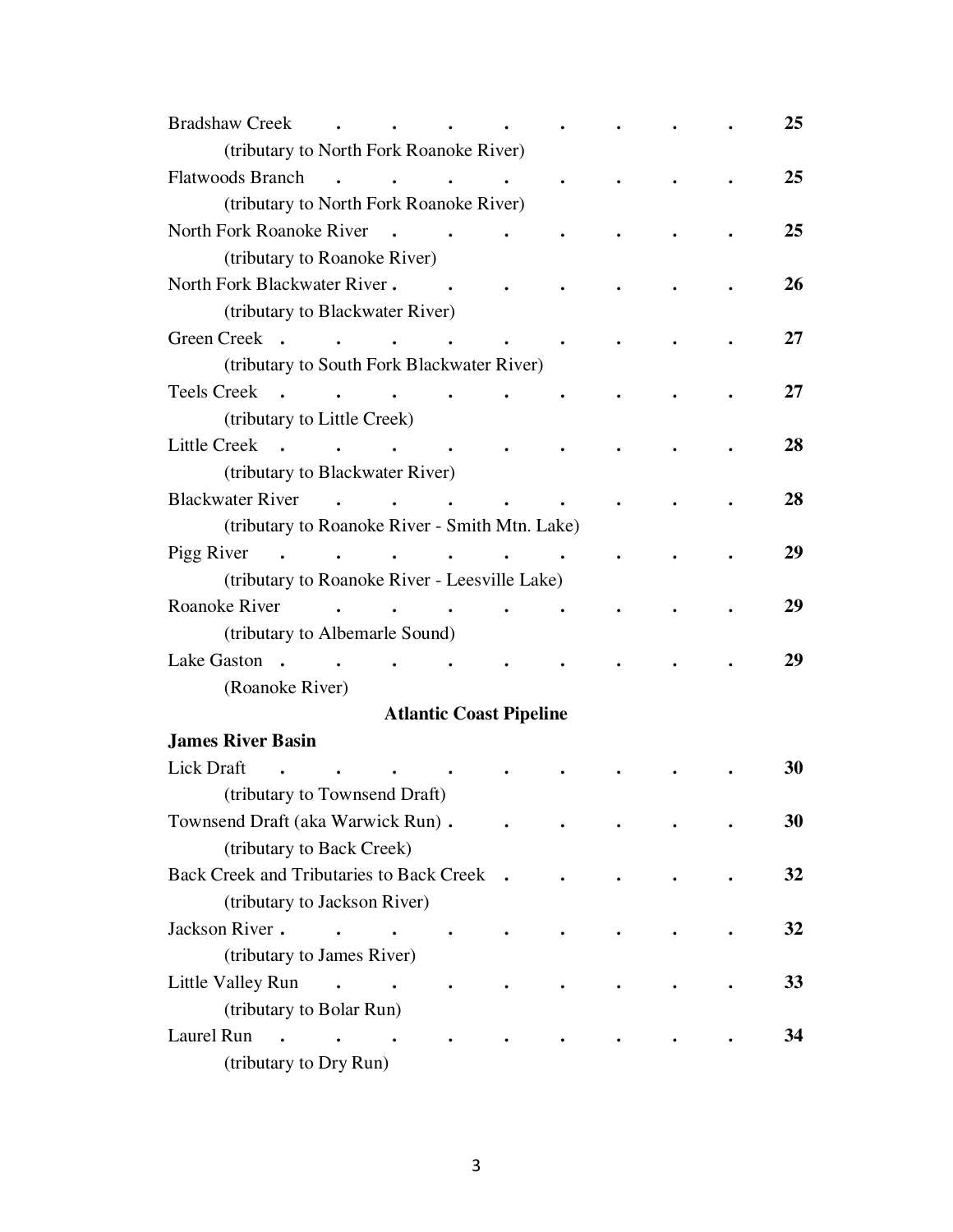| Dry Run<br><b>Contract Contract</b>                                                                                                                                                                                                                                                                                                                                                                                                                               |                      |                                 |  |  | 35 |
|-------------------------------------------------------------------------------------------------------------------------------------------------------------------------------------------------------------------------------------------------------------------------------------------------------------------------------------------------------------------------------------------------------------------------------------------------------------------|----------------------|---------------------------------|--|--|----|
| (tributary to Cowpasture River)                                                                                                                                                                                                                                                                                                                                                                                                                                   |                      |                                 |  |  |    |
| Cowpasture River                                                                                                                                                                                                                                                                                                                                                                                                                                                  |                      |                                 |  |  | 36 |
| (tributary to James River)                                                                                                                                                                                                                                                                                                                                                                                                                                        |                      |                                 |  |  |    |
| <b>Stuart Run</b><br>$\mathbf{r}$ , and $\mathbf{r}$ , and $\mathbf{r}$                                                                                                                                                                                                                                                                                                                                                                                           |                      |                                 |  |  | 37 |
| (tributary to Cowpasture River)                                                                                                                                                                                                                                                                                                                                                                                                                                   |                      |                                 |  |  |    |
| Mill Creek (Bath County)<br>$\mathbf{r}$ . The set of $\mathbf{r}$                                                                                                                                                                                                                                                                                                                                                                                                |                      |                                 |  |  | 38 |
| (tributary to Calfpasture River)                                                                                                                                                                                                                                                                                                                                                                                                                                  |                      |                                 |  |  |    |
| Hughart Run. I.                                                                                                                                                                                                                                                                                                                                                                                                                                                   |                      |                                 |  |  | 38 |
| (tributary to Hamilton Branch)                                                                                                                                                                                                                                                                                                                                                                                                                                    |                      |                                 |  |  |    |
| <b>Hamilton Branch</b>                                                                                                                                                                                                                                                                                                                                                                                                                                            | $\bullet$            |                                 |  |  | 39 |
| (tributary to Calfpasture River)                                                                                                                                                                                                                                                                                                                                                                                                                                  |                      |                                 |  |  |    |
| <b>Calfpasture River and Tributaries</b>                                                                                                                                                                                                                                                                                                                                                                                                                          | $\ddot{\phantom{a}}$ |                                 |  |  | 40 |
| (tributary to Maury River)                                                                                                                                                                                                                                                                                                                                                                                                                                        |                      |                                 |  |  |    |
| Spruce Creek.<br>and the state of the state of the                                                                                                                                                                                                                                                                                                                                                                                                                | $\sim$               |                                 |  |  | 41 |
| (tributary to South Fork Rockfish River)                                                                                                                                                                                                                                                                                                                                                                                                                          |                      |                                 |  |  |    |
| South Fork Rockfish River<br>$\sim$                                                                                                                                                                                                                                                                                                                                                                                                                               |                      |                                 |  |  | 42 |
| (tributary to Rockfish River)                                                                                                                                                                                                                                                                                                                                                                                                                                     |                      |                                 |  |  |    |
| Muddy Creek and Tributaries.                                                                                                                                                                                                                                                                                                                                                                                                                                      | $\ddot{\phantom{1}}$ |                                 |  |  | 43 |
| (tributary Rockfish River)                                                                                                                                                                                                                                                                                                                                                                                                                                        |                      |                                 |  |  |    |
| Dutch Creek and Tributaries .                                                                                                                                                                                                                                                                                                                                                                                                                                     |                      |                                 |  |  | 43 |
| (tributary to Rockfish River)                                                                                                                                                                                                                                                                                                                                                                                                                                     |                      |                                 |  |  |    |
| <b>Rockfish River</b>                                                                                                                                                                                                                                                                                                                                                                                                                                             |                      |                                 |  |  | 44 |
| (tributary to James River)                                                                                                                                                                                                                                                                                                                                                                                                                                        |                      |                                 |  |  |    |
| Sycamore Creek .                                                                                                                                                                                                                                                                                                                                                                                                                                                  |                      |                                 |  |  | 45 |
| (tributary to James River)                                                                                                                                                                                                                                                                                                                                                                                                                                        |                      |                                 |  |  |    |
| James River<br>$\mathcal{L}(\mathbf{r})$ , and $\mathcal{L}(\mathbf{r})$ , and $\mathcal{L}(\mathbf{r})$                                                                                                                                                                                                                                                                                                                                                          |                      |                                 |  |  | 46 |
| (tributary to Chesapeake Bay)                                                                                                                                                                                                                                                                                                                                                                                                                                     |                      |                                 |  |  |    |
| <b>Butterwood Creek</b><br>$\sim$<br>$\mathbf{r} = \mathbf{r} + \mathbf{r} + \mathbf{r} + \mathbf{r} + \mathbf{r} + \mathbf{r} + \mathbf{r} + \mathbf{r} + \mathbf{r} + \mathbf{r} + \mathbf{r} + \mathbf{r} + \mathbf{r} + \mathbf{r} + \mathbf{r} + \mathbf{r} + \mathbf{r} + \mathbf{r} + \mathbf{r} + \mathbf{r} + \mathbf{r} + \mathbf{r} + \mathbf{r} + \mathbf{r} + \mathbf{r} + \mathbf{r} + \mathbf{r} + \mathbf{r} + \mathbf{r} + \mathbf{r} + \mathbf$ |                      |                                 |  |  | 46 |
| (tributary to Stony Cr., Dinwiddie Co.)                                                                                                                                                                                                                                                                                                                                                                                                                           |                      |                                 |  |  |    |
| <b>Appomattox River</b><br>$\mathbf{r}$ , $\mathbf{r}$ , $\mathbf{r}$ , $\mathbf{r}$                                                                                                                                                                                                                                                                                                                                                                              |                      |                                 |  |  | 47 |
| (tributary to James River)                                                                                                                                                                                                                                                                                                                                                                                                                                        |                      |                                 |  |  |    |
| <b>Ellis</b> Creek<br>$\mathbf{r}$ , $\mathbf{r}$ , $\mathbf{r}$                                                                                                                                                                                                                                                                                                                                                                                                  |                      | $\mathbf{r}$ , and $\mathbf{r}$ |  |  | 47 |
| (tributary to Flat Creek, Nottoway County)                                                                                                                                                                                                                                                                                                                                                                                                                        |                      |                                 |  |  |    |
| Unnamed Tributary to Waqua Creek.                                                                                                                                                                                                                                                                                                                                                                                                                                 |                      |                                 |  |  | 47 |
| (tributary to Waqua Creek)                                                                                                                                                                                                                                                                                                                                                                                                                                        |                      |                                 |  |  |    |
| Cohoon Creek wetland                                                                                                                                                                                                                                                                                                                                                                                                                                              |                      |                                 |  |  | 48 |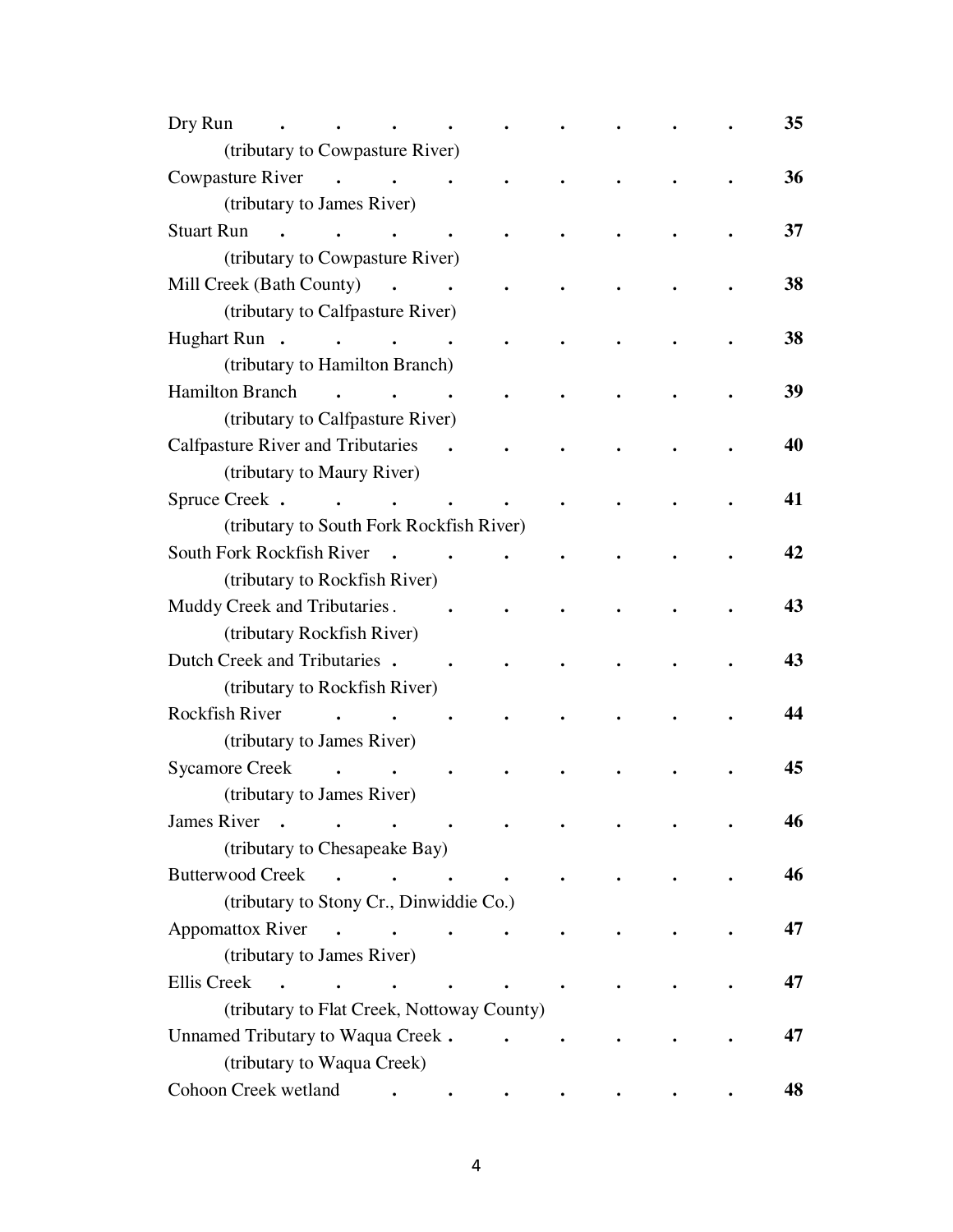| Elizabeth River                 |                      |  |  |  | 48 |
|---------------------------------|----------------------|--|--|--|----|
| (tributary to James River)      |                      |  |  |  |    |
| Meherrin River                  |                      |  |  |  | 49 |
| (tributary to James River)      |                      |  |  |  |    |
| Lake Prince<br>$\sim$           |                      |  |  |  | 50 |
| (tributary to Nansemond River)  |                      |  |  |  |    |
| Western Reservoir               |                      |  |  |  | 50 |
| (tributary to Nansemond River)  |                      |  |  |  |    |
| <b>Shenandoah River Basin</b>   |                      |  |  |  |    |
| White Oak Draft                 |                      |  |  |  | 50 |
| (tributary to Jennings Branch)  |                      |  |  |  |    |
| Jennings Branch                 | $\sim$ $\sim$ $\sim$ |  |  |  | 51 |
| (tributary to Middle River)     |                      |  |  |  |    |
| <b>Folly Mills Creek</b>        | $\sim$               |  |  |  | 52 |
| (tributary to Christians Creek) |                      |  |  |  |    |
| <b>Back Creek</b><br>$\sim$     | $\ddot{\phantom{a}}$ |  |  |  | 53 |
| (tributary to Middle River)     |                      |  |  |  |    |
| Middle River.                   |                      |  |  |  | 53 |
| (tributary to North River)      |                      |  |  |  |    |
|                                 |                      |  |  |  |    |

## **III. Major Substantive Issues**

| Crossings Not Identified in Tables. .                           |           |  |  | 54 |
|-----------------------------------------------------------------|-----------|--|--|----|
| Waterbodies Characterized Incorrectly or Incompletely           |           |  |  | 54 |
| Crossing Method Not Specified                                   |           |  |  | 55 |
| Combined Impacts from Multiple Crossings.                       |           |  |  | 56 |
| Antidegradation                                                 |           |  |  | 56 |
| <b>Trout and Other Sensitive Species</b>                        |           |  |  | 57 |
| Impacts on Tier III Waters<br>$\ddot{\phantom{1}}$<br>$\bullet$ | $\bullet$ |  |  | 58 |
| Groundwater Threats.                                            |           |  |  | 58 |
| Variances                                                       |           |  |  | 59 |
| Direct Discharges from "Uplands"                                |           |  |  | 59 |
| <b>Impacts from Horizontal Directional Drilling and Spills</b>  |           |  |  | 60 |
| Designated and Existing Uses - Recreation.                      |           |  |  | 60 |
| Temperature Impacts.<br>$\bullet$                               |           |  |  | 61 |
| Enforcement and Compliance.                                     |           |  |  | 61 |
| Lack of Historical Information on Effectiveness of NWP 12.      |           |  |  | 62 |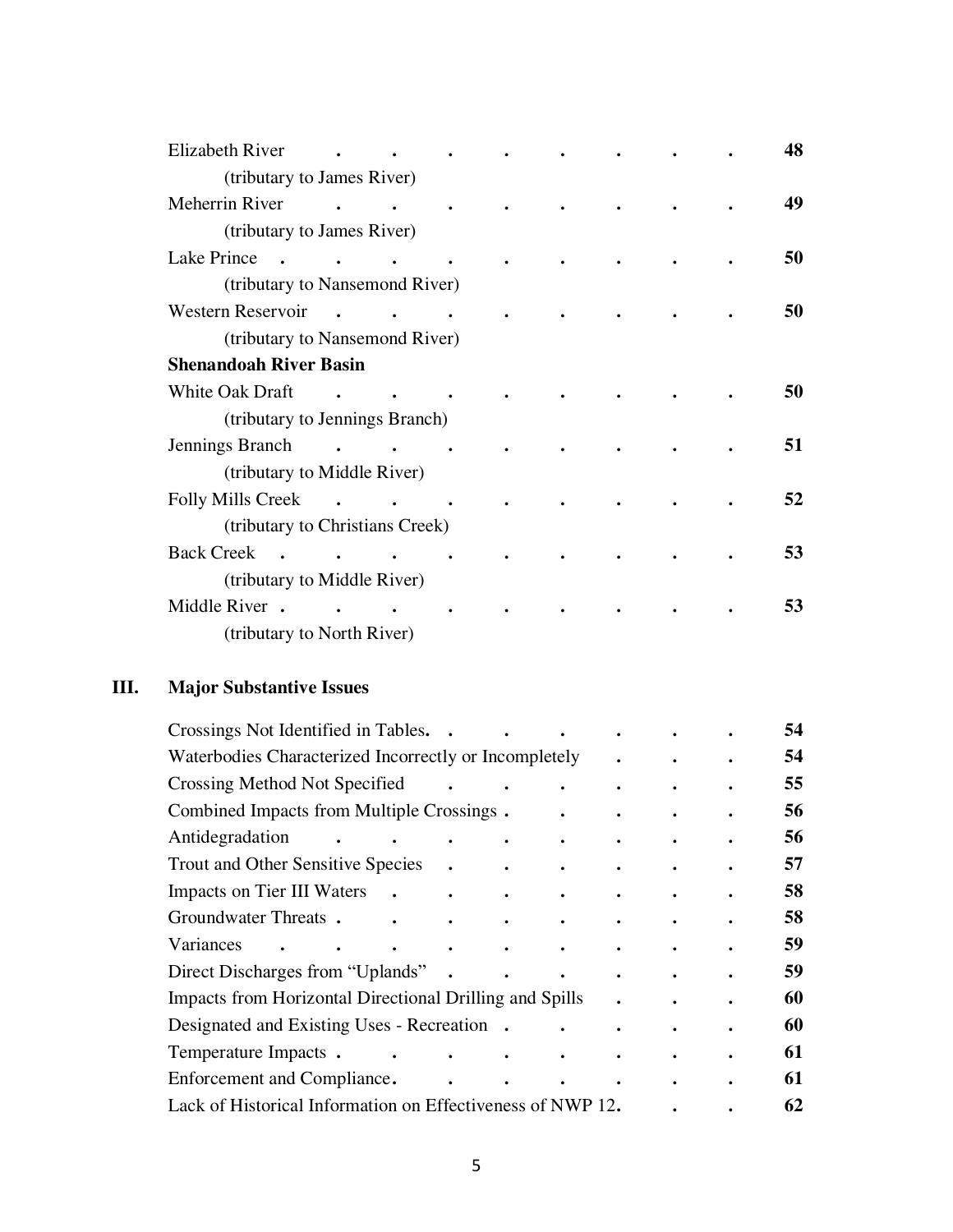| The Weight of Expert Opinions and Analyses and Local Detailed Knowledge |  |  |  |  | 63 |
|-------------------------------------------------------------------------|--|--|--|--|----|
| IV. Contents of Form Letters, Emails, Postcards, and the Petition.      |  |  |  |  | 64 |
| V. Legal Analyses 64                                                    |  |  |  |  |    |
| Appendix 65                                                             |  |  |  |  |    |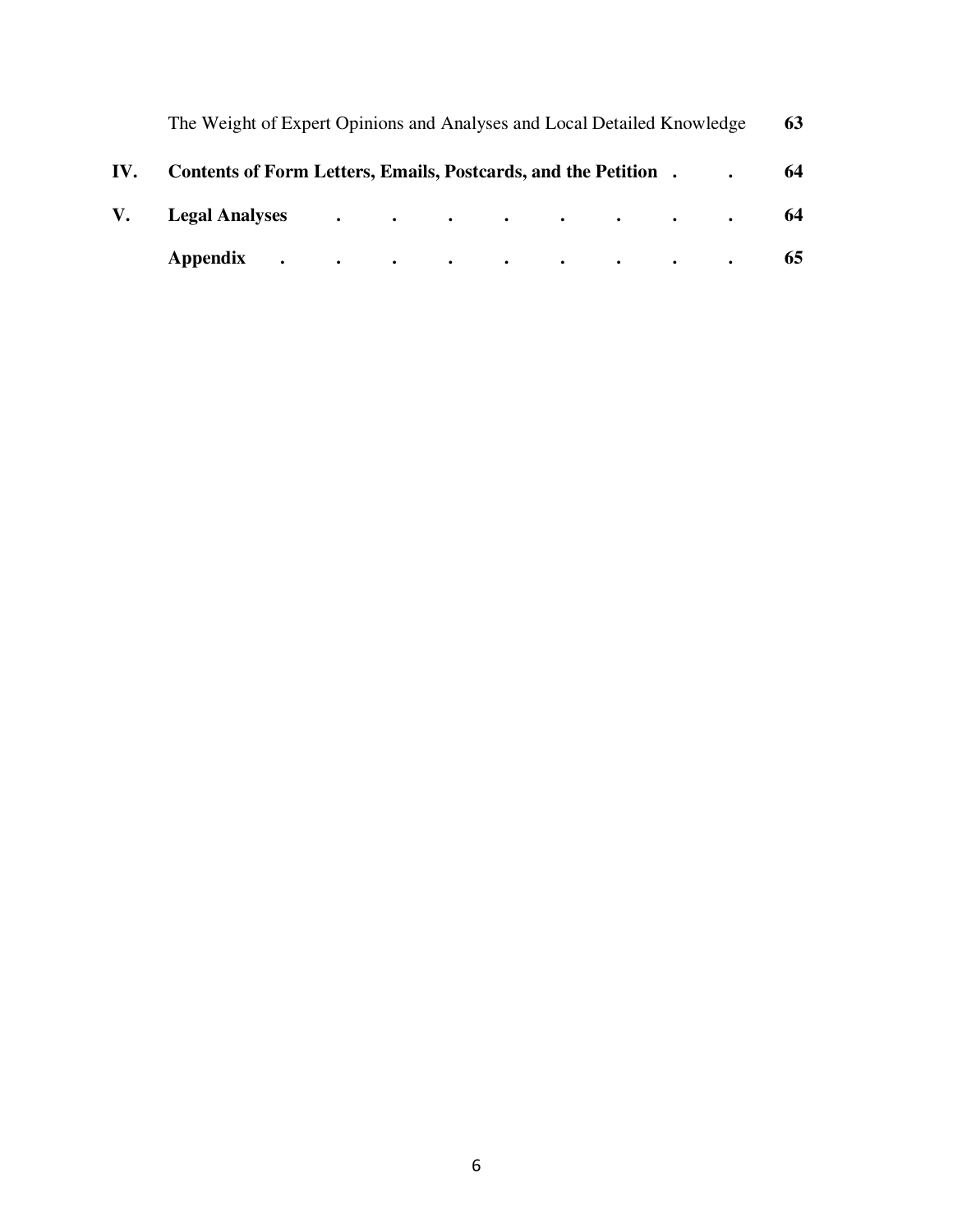#### **Executive Summary**

Members of the public submitted comments in response to a notice issued by order of the State Water Control Board (Board) to gather information about the sufficiency of a federal permit to ensure that Virginia water quality standards would be met for waterbody crossing activities by the Mountain Valley Pipeline (MVP) and the Atlantic Coast Pipeline (ACP). The Dominion Pipeline Monitoring Coalition (DPMC) acquired documents from the Virginia Department of Environmental Quality (DEQ), in response to a request for copies of all comments that had been received during the period that lasted from April 30, 2018 through June 15, 2018. Wild Virginia has posted these comments online, so that they are accessible to all members of the public and the Board for review.<sup>1</sup>

This document describes those comments in general and provides a large body of specific information about dozens of particular waterbodies and as well as broad issues that were addressed for multiple sites. Links to the online documents are embedded within the text, so that readers can look at the comments themselves, rather than merely rely on our descriptions. We believe that any claim that a summary document can adequately inform the Board about the substance of the comments is unsupportable. We do not make that claim. We have done the most complete and honest job we could in the nearly four weeks since we acquired the entire body of records.

We believe this document and the linked comments themselves can give the Board the information it needs to take decisive action at the scheduled August 21 Board meeting. We continue to be confused as to why DEQ has yet to produce its own summary, as of the time this report is released. The Department has had the entire body of comments for more than two months (and many of the comments were in DEQ's possession much earlier than June 15, because a large number of them were submitted before the initial 30-day comment period elapsed).

Of course, we will welcome the chance to review DEQ's summary and comment on it. However, we were recently told by a DEQ official that new comments will not be accepted at the Board meeting and that any written comments must have been submitted 10 days before that meeting. This approach is clearly not designed to allow full and effective public participation and the Board should not accept it. DEQ's failure to issue its summary in a reasonable period of time deprives citizens of any chance to reply, if the 10-day limit is enforced. We've been told further that citizens will not have the chance to speak at the upcoming Board meeting about these issues. This differs from the normal case, where the public is given an opportunity to review and comment upon the staff's response to comments. We believe these decisions negate the principle of transparent and open government and that it is an outrageous approach for public servants to follow. We ask the Board to reject DEQ's rulings and allow for public comments on August 21.

 $\overline{a}$ 

<sup>1</sup> Note that the comments were first made available online on July 20, 2018 in files representing the various transmittals DPMC received from DEQ. We have now organized the comments in various folders and sub-folders that better describe their contents and allow for greater ease in finding and using the documents. DEQ has not made the comments available to the public at the time of this report.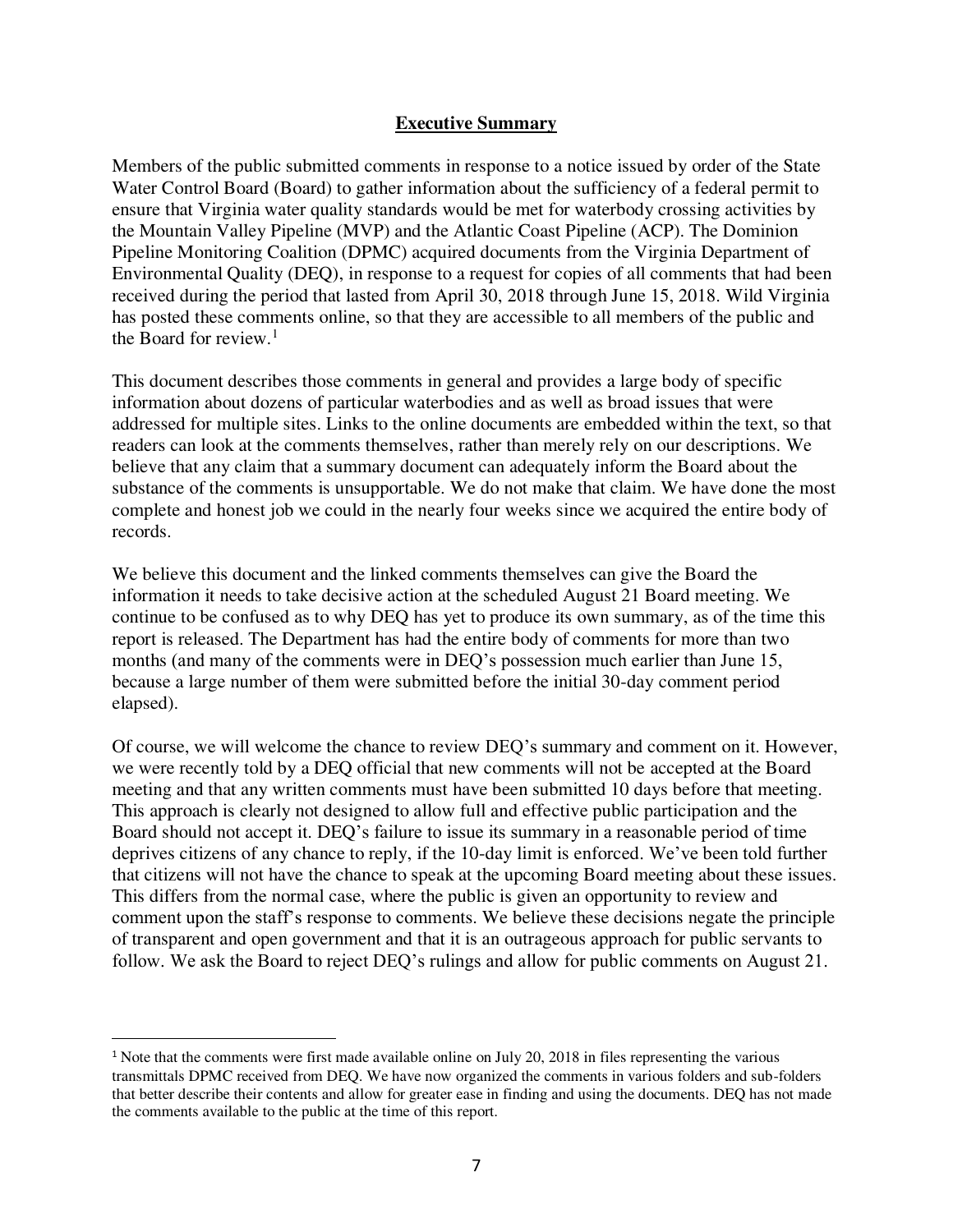Overall, more than 17,000 comments were presented in submittals. Of that total number, we counted only about 800 that contained unique comments. We have placed these opinions and comments in two categories:

Those which assert that the Board should require individual reviews of some or all waterbody crossings for either or both pipelines and those who believe such new reviews should not be undertaken. We use the labels NWP Insufficient and NWP Sufficient in this document. Some of the commenters merely stated that they support or oppose one or both of the pipelines and did not specifically address the necessity of a new state review to meet Virginia's responsibilities under the Clean Water Act and state law. We counted those who said they oppose the pipelines in the NWP Insufficient group and those who said they support them in the NWP Sufficient group.

We counted the comments in each category as follows:

|                            | NWP Insufficient | <b>NWP Sufficient</b> | Totals |
|----------------------------|------------------|-----------------------|--------|
| <b>Total Comments</b>      | 9,141            | 8,318                 | 17,459 |
| Unique Comments (total)    | 695              | 120                   | 815    |
| Unique Comments (specific) | 161              | 6                     | 167    |
| Individuals                | (138)            | (3)                   | (141)  |
| Organizations              | (23)             | (3)                   | (26)   |

A discussion of the basis for these numbers is included below. It should be noted that the number of comments is not the same as the number of different parties who submitted comments. In many cases, individuals made multiple submissions - in numerous instances people submitted many more than two form emails or letters; one person submitted twelve separate comments through a selection of different form emails.

The vast majority of comments submitted came in the form of letters, emails, or postcards that had the same or almost identical language and nearly five thousand people commented by signing a petition.<sup>2</sup> In some of those form letters, emails, or postcards, the standard language was supplemented or slightly changed but those additions or changes did not add specific facts or substantive reasoning that addresses the questions the Board posed. We show the basic wording of each of those form letters, emails, and postcards as well as the wording of the in section IV., so that all can see their contents.

The remainder of this report is organized in the following sections:

 $\overline{a}$ 

<sup>2</sup> Based on DEQ's public statements estimating that around 13,000 comments were submitted, we suspect the Department has discounted the petition signatures as separate expressions by citizens. This approach is unsupportable. If form documents that express no unique opinions and provide no unique information are to be counted individually, then petition signatures must be treated the same way.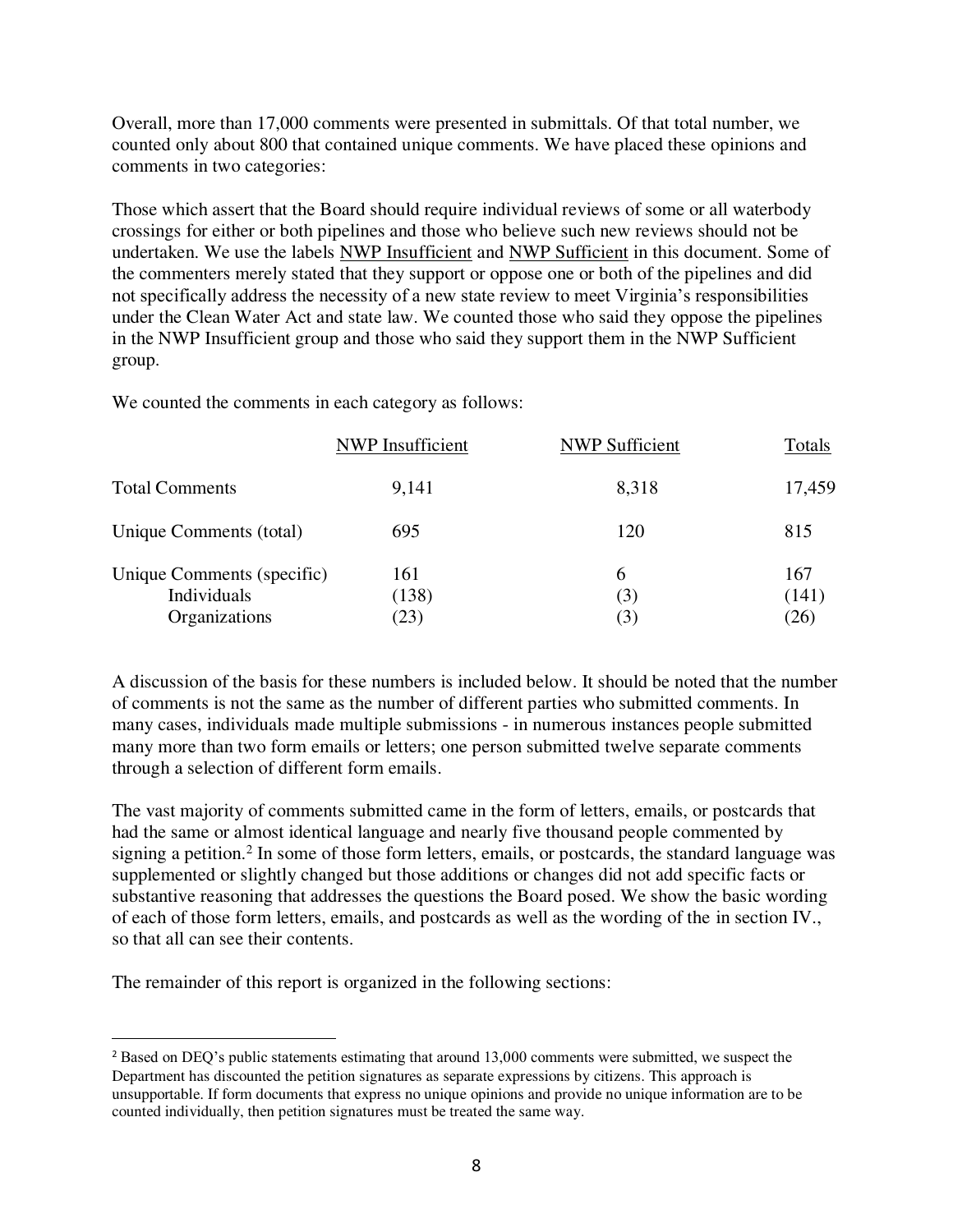- I. Overall Body of Comments and Organization of the Online Records
- II. Specific Waterbodies Addressed by Groups and Individual Commenters
- III. Overarching Substantive Issues
- IV. Contents of Form Letters, Emails, Postcards, and the Petition
- V. Legal Analyses

The comments that address the question the Board is confronting are overwhelmingly in support of individual reviews of waterbody crossings under Virginia's authority. These submittals often include maps, photographs, and independent data to supplement and challenge the characterizations and findings the Corps made about specific waterbodies and crossing points. Those supplied by landowners and other individuals who use and often treasure particular aquatic resources are evidence of an extraordinary depth of knowledge and exhaustive investigations by many of these individuals. In addition, there are many analyses and opinions offered by experts in the fields of hydrology, biology, pollution controls for construction projects, and other topics. Both local knowledge and expert comments must be given extra weight.

Detailed comments from parties in the NWP 12 Sufficient category are reviews of the overall regulatory structure and requirements applied by the Corps, DEQ, and the Federal Energy Regulatory Commission (FERC) and a small number of specific discussions of individual waterbody crossings by those who oppose further Board action. While the process descriptions are useful and appropriate, these comments barely address Virginia's water quality standards (WQS) and do not show a nexus between those other requirements and the level of proof needed ensure WQS will be met. They omit altogether any discussion of the many waterbody crossings left off of the Corps lists and basic components of the WQS, such as the requirement to fully protect *all* designated and existing uses and to enforce antidegradation provisions, are not acknowledged or analyzed.

Finally, DEQ has failed to offer any specific information about the effectiveness of NWP 12 to ensure WQS conformance in the thousands of cases where it was used in Virginia. Many of the comments bragged of this stellar record but they also failed to provide any water quality assessments, data, or inspection records to prove their assertions. In fact, we know from records requests of DEQ that the Department has neither sought to gather credible evidence on the water quality impacts of NWP 12-compliant projects nor reviewed such records supplied by any other party. This failure by DEQ is explained in a separate report included with comments discussed herein.

This pipeline review process has turned the usual course of individual permit reviews on its head. Where generally the agency produces a detailed fact sheet to explain its reasoning for a proposed action, DEQ has not done so here. Where the public can make comments based on that agency record of analysis, here we had no such basis for comments - we were required to develop our own body of data and analysis. The public has met that challenge in a very impressive manner. The very information that should have been gathered by the Corps and DEQ has been supplied in many areas by the public.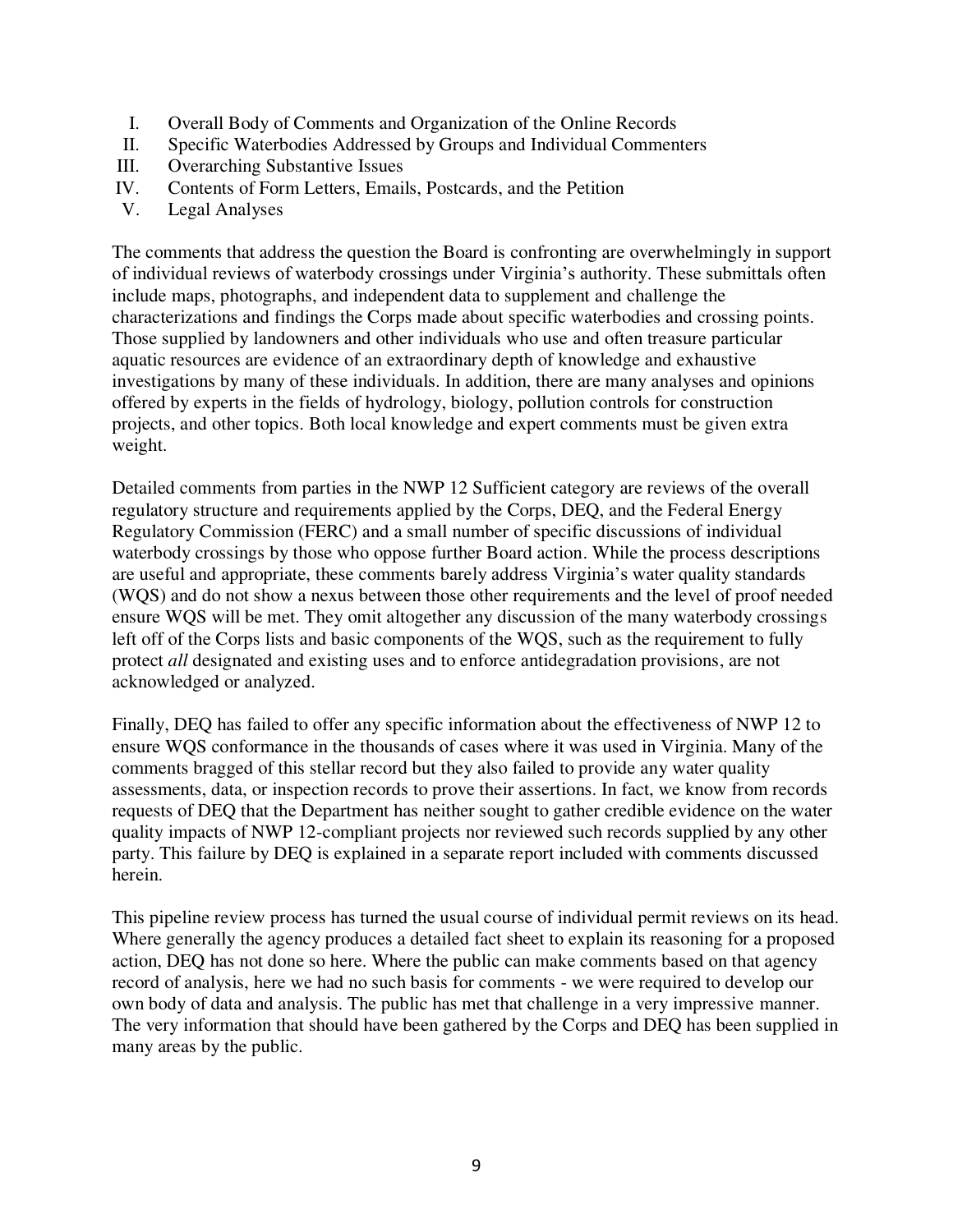### **I. Overall Body of Comments and Organization of the Online Records**

As stated above, the vast majority of the comments received were form letters, emails, etc. We've presented the text of those forms in an Appendix and discuss them in section IV. below. The submittals themselves can be read using links provided there. Aside from these form documents, we counted more than 800 that contained relatively unique messages that did not mirror, completely or in large part, the exact wording that had been submitted by multiple other parties.

We further had to make judgements as to whether these relatively unique messages addressed the questions for which the Board sought answers, through information about particular waterbody crossings or waterbodies affected by individual or combined crossings. If the comment named specific crossing points (whether listed on the tables DEQ provided or not) and discussed particular features of the affected waterbodies and/or the reviews that had been conducted by the Corps or DEQ, then we concluded that comment could meet the needs the Board expressed. In many cases we did not find this kind of information. There were thousands of form comments and many individual comments that listed certain crossings and waterbodies but included no information that contributed to any understanding of those sites. For those who oppose new reviews, these generally consisted of statements that crossings would be made by dry cut or drilling methods and assertions that, therefore, water quality protection was ensured.

Of the 815 "unique" comments we identified, we believe a total of 133 comments by individuals met the criteria described. An additional group of comments submitted by various organizations also provided the kinds of details the Board asked the public to supply. We have placed all organizational comments in a sub-folder on the web. We believe 27 of the organizations' comments supplied the kinds of details required to inform the Board's decision-making process.

The comments accessible in the folder [Public Comments on NWP 12 Sufficiency](https://drive.google.com/drive/folders/1Z9oownA1E95k6NHCS_cGN-zS8nz6QerU) are organized into seven sub-folders. The names, descriptions, and links for these are as follows:

[emails to ACP address - all](https://drive.google.com/drive/folders/1QPZs6wkD1z1WtUdwi_auc79OirhsTBfl) - this folder contains documents that include the text and identifying information for each of the emails sent to the address "NWP12InfoOnACP@deq.virginia.gov." We have provided the document in three file formats, Numbers for Mac (.numbers), Excel (.xls), and Adobe Acrobat (.pdf). The first two are spreadsheet formats and allow sorting and arranging the records, which some readers may find useful in their reviews.

We copied the text and sender information for selected individual emails shown on these documents onto Word documents that are contained in other folders in the database. For some, we did this to combine the text of the email with attachments that had been submitted by the same commenter but were found elsewhere in the set of data. This allows the narrative from these emails to be viewed alongside other information found in the attachments. For other emails from these lists, we created the Word documents simply to make sure these substantive individual and organizational comments could be located easily without searching in the collection of over 7,000 emails shown in the documents in this folder.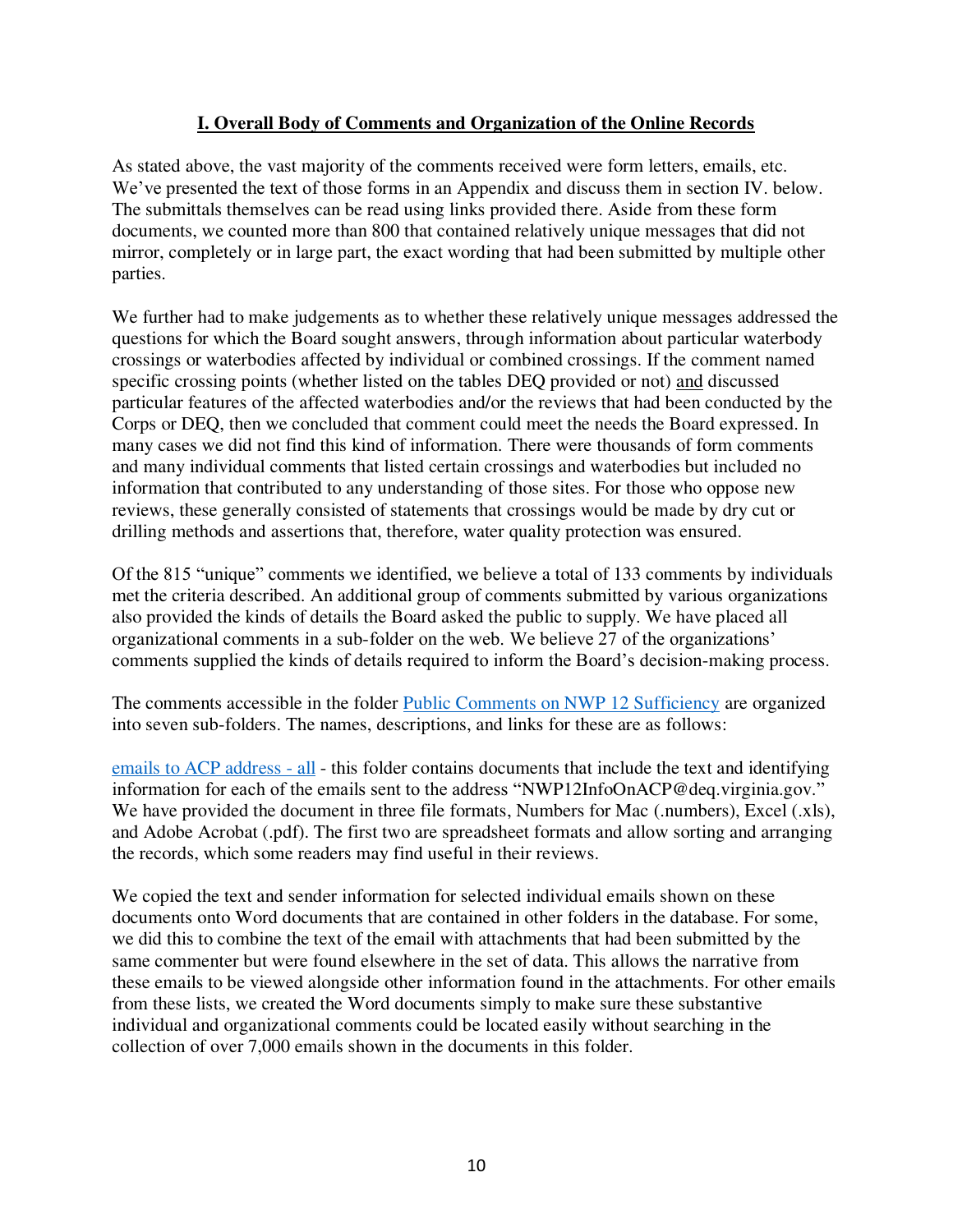[emails to MVP address - forms](https://drive.google.com/drive/folders/1AVN0iqv_zrc0ZLkyNTU0JXOj20bZ_VxS) - this title is self-explanatory. The form emails sent to NWP12InfoOnMVP@deq.virginia.gov are contained in three folders.

[form letters and postcards and petition](https://drive.google.com/drive/folders/1VGpSdSd5ZTuliumuyyswMMcRoAuVStyq) - this folder includes five folders and one separate document.

[individuals ACP specific waterbodies](https://drive.google.com/drive/folders/1kxxmTD79WtwY0BXLyzcpWQWmatDcXZxu) - the documents and sub-folders in this folder were placed here because we believed they contained the type of specific information needed to answer the Board's questions. The folder contains 72 sets of comments.

[individuals general](https://drive.google.com/drive/folders/1iSQyWxqgqqKXYIi42y_W1ZV15ANawUTK) - this folder contains what seemed to be unique (non-form) comments but which did not include the kind of specifics we believe to be pertinent to the effectiveness of NWP 12 to uphold WQS.

[individuals MVP specific waterbodies](https://drive.google.com/drive/folders/1_2BGDrwFuB3daiA_Nmp85rhEevWML1Im) - this folder includes 63 sets of comments containing identified crossings and waterbodies and discussion of pertinent issues.

[organizations](https://drive.google.com/drive/folders/1XPKx-DWKS_f24qA0iOeuIZfi_1FWng-w) - we placed a wide range of organizational comments in this folder and divided them into categories. Some provide specific information to inform the Board's decisions, others are more general in nature.

In section II. below, we describe particular waterbodies addressed by parties, where we mention specific features discussed in the comments and reference their locations online, where the Board and the public can read the detailed comments and view the exhibits that accompany those narratives. Of course, we could not represent every issue or even every party that weighed in on each waterbody. We specifically looked for any information that differed with or seemed to contradict that which we were including from other sources. We found almost no instances where this was the case.

In section III., we discuss a number of overarching issues that are pertinent to all or some subset of the waterbodies MVP and ACP propose to cross. We reference specific comments that contain discussions on each topic and quote from some of those documents.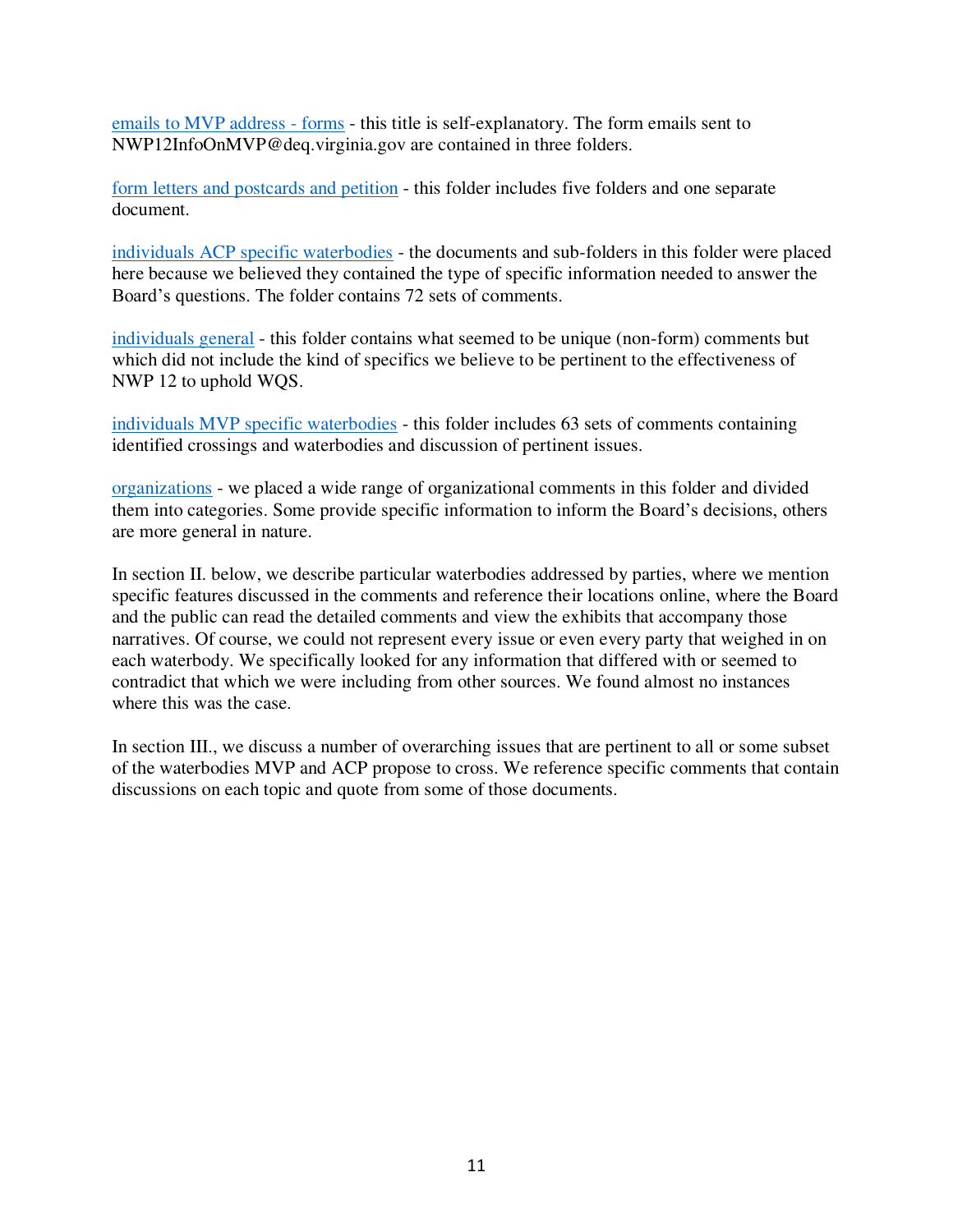#### **II. Waterbodies Discussed**

The discussion below is organized under headings for particular waterbodies. Within each of those areas, there are generally multiple crossings cited - some included on the Corps' tables, some not. In addition to the surface water bodies, commenters address groundwater resources in these same areas. Groundwater is often directly and intimately connected to the surface waters and consideration of one cannot be arbitrarily divorced from the other. Yet that is exactly what the Corps does in its reviews.

The fact that groundwater bodies are not classified as "waters of the U.S." means they are not, by themselves, directly within the Corps jurisdiction. However, these resources do often directly affect and contribute pollutants to surface waters. Importantly, no matter how the Corps addresses groundwater resources, they are explicitly listed as "state waters," which Virginia has an obligation to protect and for which the Board adopted water quality standards. Those standards include both narrative and numeric criteria and an antidegradation policy. It must be noted that, as shown in some discussions for karst areas (e.g. Wild Va. and DPMC discussion of Dry Run), the groundwater flows may go way beyond the boundaries of the surface drainage.

In many of the particular waterbodies and watersheds addressed below, there are numerous comments that provide detailed information, both from individuals and organizations. We provide only a sampling of information from representative comments in each area and list the folders or documents for those parties who have addressed each area. Where possible, we provide direct quotes from the comments.

We have summarized and quoted from the comments to provide a sense of their contents and meaning as honestly as possible, whether we agree with their assertions or not. However, we acknowledge that such an effort is, by design, incomplete and we encourage readers to go directly to the comments themselves. We have not included any of the photographs and other exhibits and believe these are, in some cases, vital to an understanding of the commenters' messages. All of these factors have prompted us to make the comments as easily accessible as possible, so readers may use the links provided under each summary to find the comments under the document or folder names listed.

The comments are referenced in the form in which they are named in the online folders. For individuals, this generally includes the last name followed by a first name or initials. In some cases, the last name is plural, because the comments come from more than one individual in the same document or in separate documents.

Within the discussions of each waterbody featured below for each of the pipelines, the specific comments are almost all contributed by commenters who want the Board to require new reviews for waterbody crossings. To repeat findings presented in the table above:

|                       | Individuals | Organizations |
|-----------------------|-------------|---------------|
| NWP Insufficient      | 138         |               |
| <b>NWP Sufficient</b> |             |               |
| Totals                | 141         | 26            |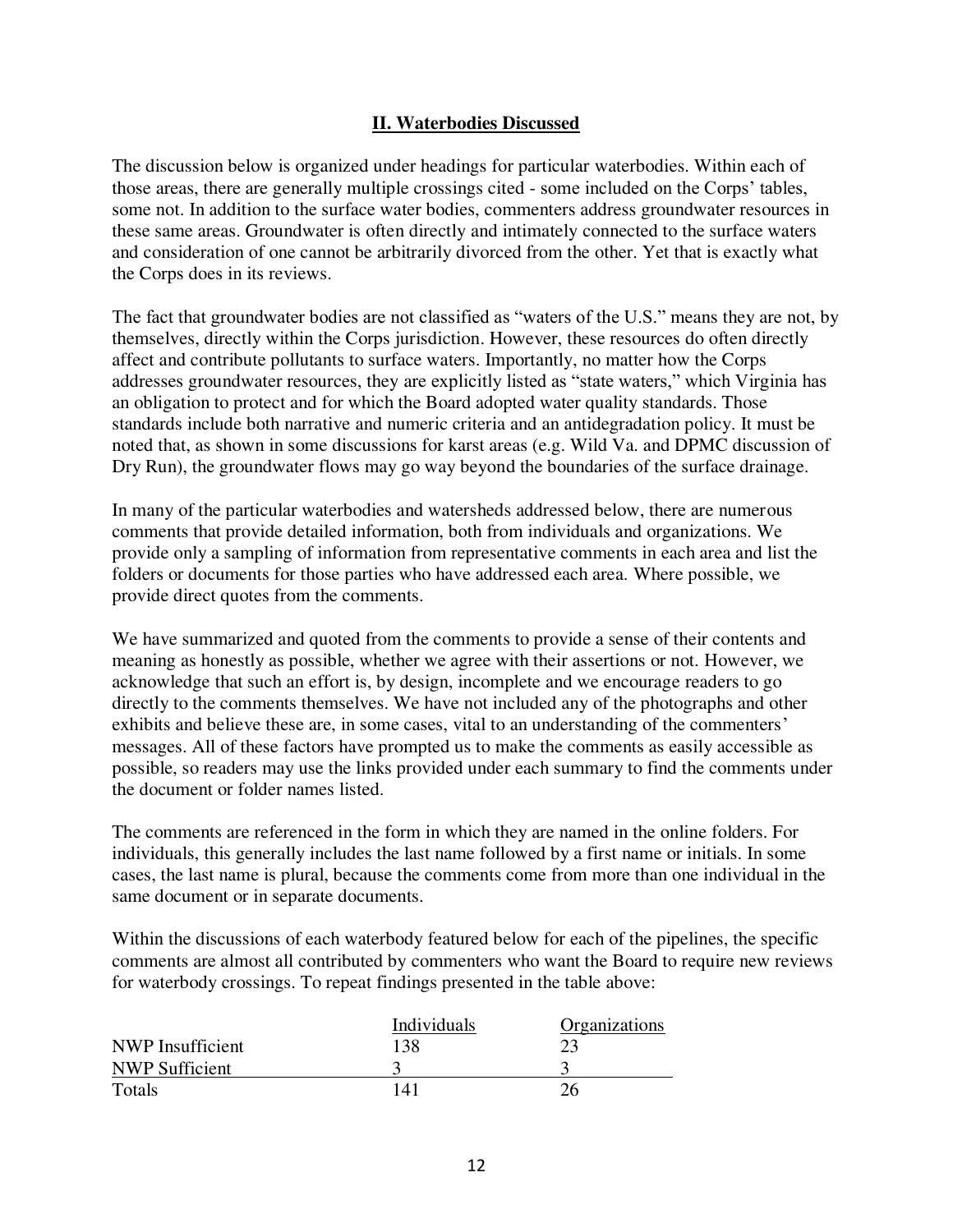Numbers of comments themselves, especially when representing separate people or groups rather than repeated rote comments by the same individuals, are of value as indications of broader public sentiments. However, the numbers of substantive comments providing detailed information and analysis is much more important for this public involvement process.

Again though, numbers can never tell the whole story. What one finds by studying the group comments opposing new reviews is that only one of the three (Dawson and Assocs.) breaks out a set of specific waterbodies for study. This submittal includes detailed discussions of six ACP crossings. The other two "NWP 12 Sufficient" organizational comments, submitted by the pipeline companies (Dominion Energy and Mountain Valley Pipeline LLC), include listings of all crossings in Virginia and tallies of selected requirements included in NWP 12, Corps regional requirements, and other agency requirements.

In none of these three organizational comments we've designated "NWP Sufficient" do the parties discuss certain specifics of our WQS, such as maintenance of specific designated and existing uses, general or narrative criteria, of antidegradation requirements. None address major issues such as the chance for variances to be granted by agencies after all agency approvals are granted and when Virginia will no longer be able to affect those actions. The comments also fail to note the contrasts between the vague Corps commands (no more than "minimal impacts, compliance with specific provisions "where practicable, impacts only "temporary, etc.) and the definitive conditions required in WQS regulations (all existing and designated uses fully supported, prohibition on discharges of materials that cause turbidity and color, maintenance of high quality in Tier 3 waters and in Tier 2 waters except where there's a proven necessity to lower water quality for social or economic purposes).

Many of the individual comments in both categories ("NWP Insufficient" and "NWP Sufficient") do include mention of specific streams and/or crossing points. However, as is the case with form letters and emails that either favor of oppose new reviews, the references to particular waters is only accompanied by general statements about water quality protections. Comments of this nature are included in the folder individuals General but are not included as unique comments with specific information pertinent to the Board's questions, because they do not link particular uses and values of the waters referenced to specific pollution impacts or relate them directly to WQS.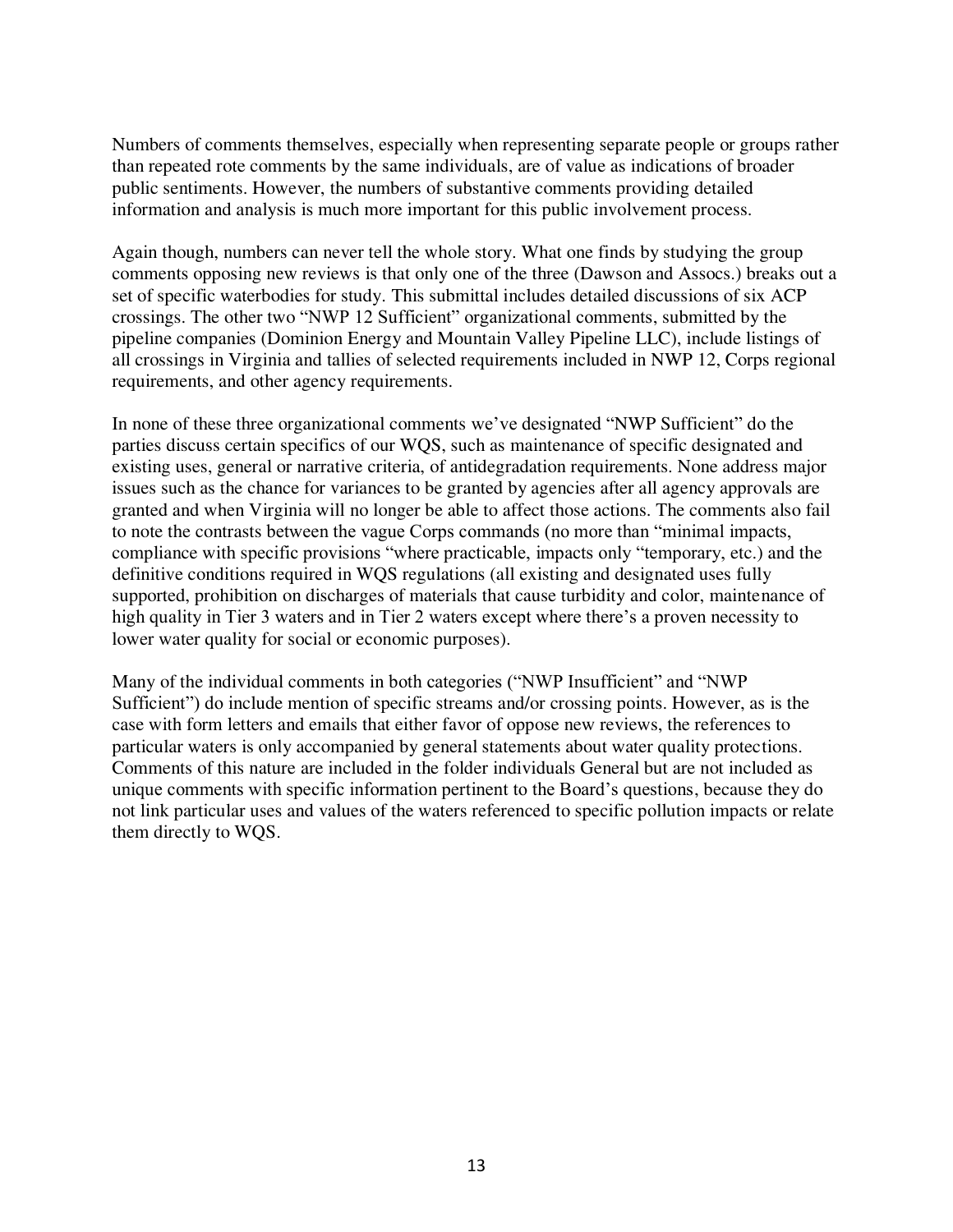#### **Mountain Valley Pipeline**

#### **New River Basin**

Kimballton Branch (tributary to Stony Creek)

Kimballton Brach is listed by Trout Unlimited as a "high-priority wild trout stream" and considered a "stronghold population" predicted to be best able to withstand the warming climate and Kirk D has cited it as an important trout stream. The threat from the pipeline is especially great to trout streams because:

Trout streams are particularly sensitive ecosystems. Prime wild brook trout habitat tends to feature dense riparian buffers to shade the stream and protect the banks, undisturbed springs to cool the water, stable channels, and intact tributary systems.

All of these features are at least temporarily affected by pipeline development, and can be damaged long term if a project is not properly managed. In-stream construction, clearing of vegetation, regrading, and soil compaction near these trout streams increase the potential for sedimentation from storm-water run-off, and this can reduce levels of dissolved oxygen, smother trout spawning habitat with silt, hamper fish egg development, and destroy benthic macroinvertebrate populations. Stream crossings can damage ri-parian habitat, strip away protective buffers, destabilize banks, and alter streambeds.

These impacts can impair existing and designated uses of these streams and cause violations of Virginia water quality standards, including increases in water temperature and turbidity and decreases in dissolved oxygen (DO) concentrations, not just at the site of the crossings but also at downstream locations.

(Trout Unlimited)

In common with all other waterbodies and watersheds discussed below is the concern that the State of Virginia and other agencies will not be equipped to perform adequate inspections or take effective enforcement actions to prevent water quality damages, not just to document them after they have occurred. Many commenters have recounted the problems that have occurred through large areas of the MVP work area already, including in some detail those by SELC Appalmad, Shelton Jason, Werner B, and others.

**Commenters** [individuals MVP specific waterbodies](https://drive.google.com/drive/folders/1_2BGDrwFuB3daiA_Nmp85rhEevWML1Im) [Conservation Groups](https://drive.google.com/drive/folders/1YuymAxgcUn6hp_FKuvuVt8RP-iDkMFp9) Kirk D SELC Appalmad

Trout Unlimited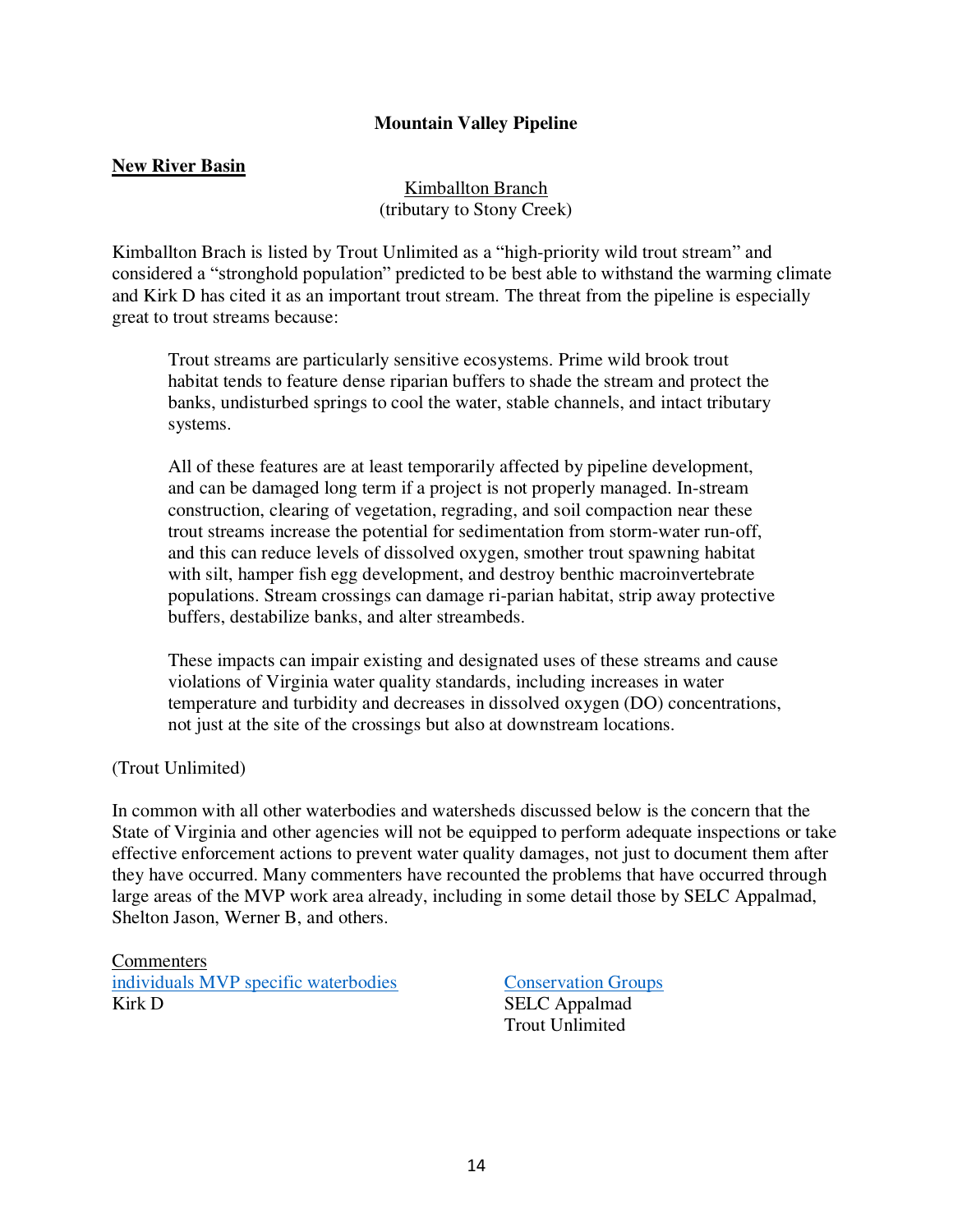#### Stony Creek (aka Big Stony Creek - tributary to New River)

Stony Creek is home to the candy darter, a fish that is proposed for federal listing under the endangered species act, as well as green floater mussels, and wild trout populations (Kirk D). Trout Unlimited has explained below the factors that cause special concern in regard to pipeline impacts to trout streams. Such concerns are just as important for the other sensitive and highlyvalued species named.

Environments with intact riparian buffers of native plants shade the stream and protect the banks, riparian areas contribute cool water that is filtered through soil and plant-buffered zones. Removal of these features and others, alteration of habitats on the bed and banks will lead to impairment of existing and designated uses of these streams and cause violations of Virginia water quality standards, because high water quality cannot be ensured when the systems that foster the streams are destroyed or greatly disrupted.

Stony Creek is also highly valued as for recreational and aesthetic uses, particularly in the area around crossing S-Z13 (Preparato C, Satterwhite E).

Threats of groundwater contamination are supported by dye tracing in the area that shows connections in the karst terrain many miles apart that may be affected by the pipeline. Also, there ae several additional work areas and access roads identified on plans for MVP that are not included on the Corps' tables.

**Commenters** [individuals MVP specific waterbodies](https://drive.google.com/drive/folders/1_2BGDrwFuB3daiA_Nmp85rhEevWML1Im) [Conservation Groups](https://drive.google.com/drive/folders/1YuymAxgcUn6hp_FKuvuVt8RP-iDkMFp9) Hileman J Trout Unlimited Hileman M Preparato C Satterwhite E Shelton J

Little Stony Creek (tributary to New River)

Little Stony Creek is highly used and valued for a range of recreational uses for residents in the area (Kruger S) and visitors from throughout the region (Cathcart Freeda, Munley C, Wawro M), which would be affected by elimination of riparian vegetation and physical habitat alterations. The Corps' tables show one crossing of the Creek and 11 crossings of tibutaries.

Crossings here will require blasting in bedrock and commenters expressed concerns about impacts on hydrologic flow patterns (Cathcart Freeda, Munley C).

The stream is considered an exceptional aquatic resource, providing habitat for native Brook trout (Kirk D). Trout Unlimited has designated it a "high-priority wild trout stream" with a "stronghold population," representing an important remaining portion of the species' range and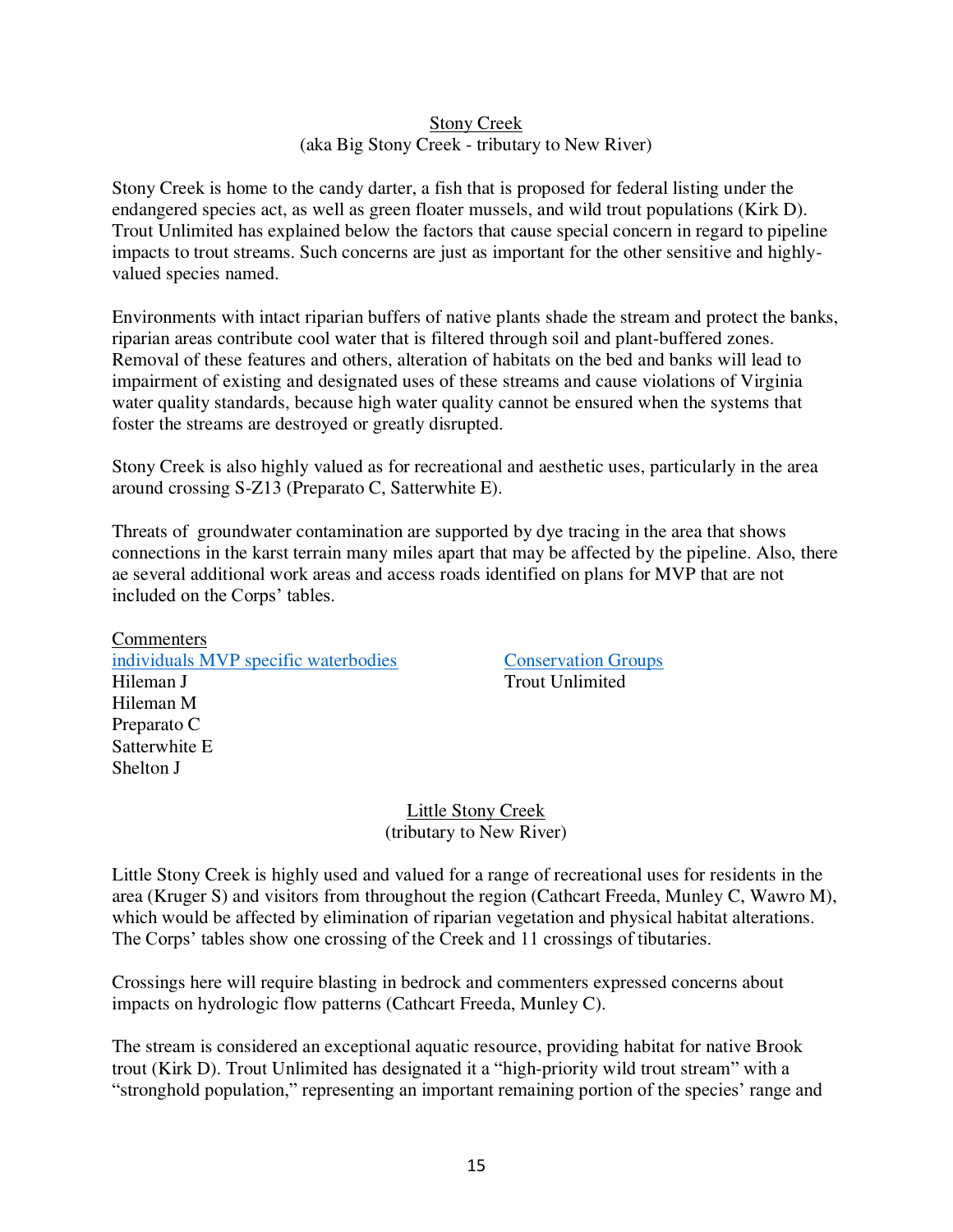habitats. TU judges that in such sensitive trout waters, a variety of impacts from pipelines "can impair existing and designated uses of these streams and cause violations of Virginia water quality standards, including increases in water temperature and turbidity and decreases in dissolved oxygen (DO) concentrations, not just at the site of the crossings but also at downstream locations."

One landowner describes specific concerns about the choice of crossing method at S-Z13. Sizemore, Inc states that, according to a letter to the Virginia Marine Resource Commission (VMRC) dated 1/25/18, MVP agreed to use conventional boring techniques but apparently plans to use open cut methods instead. The party asserts this activity would violate Resource Protection Area restrictions applicable under the Chesapeake Bay Preservation Act.

**Commenters** [individuals MVP specific waterbodies](https://drive.google.com/drive/folders/1_2BGDrwFuB3daiA_Nmp85rhEevWML1Im) [Conservation Groups](https://drive.google.com/drive/folders/1YuymAxgcUn6hp_FKuvuVt8RP-iDkMFp9) Cathcart Freeda SELC Appalmad Kruger S Trout Unlimited Munley C Shortt Clyde Rickey Sizemore, Inc. Wawro M Kirk D

#### Doe Creek (tributary to New River)

This crossing is proposed in a karst area and dye tracing indicates it could present threats to water sources miles away without proper controls (Shelton J). The Corps has identified 4 crossings of Doe Creek and 3 of tributaries. The tables indicate some segments affected are intermittent streams but commenter Haverty Georgia states that the stream flows underground in the karst system in some areas. This fact causes concern about the crossing method proposed.

An analysis of construction plans improperly shows a drilling pit within the stream and sediment control measures are not correctly located to be effective (SELC Appalmad).

**Commenters** [individuals MVP specific waterbodies](https://drive.google.com/drive/folders/1_2BGDrwFuB3daiA_Nmp85rhEevWML1Im) Conservation Groups Haverty Georgia SELC Appalmad Shelton J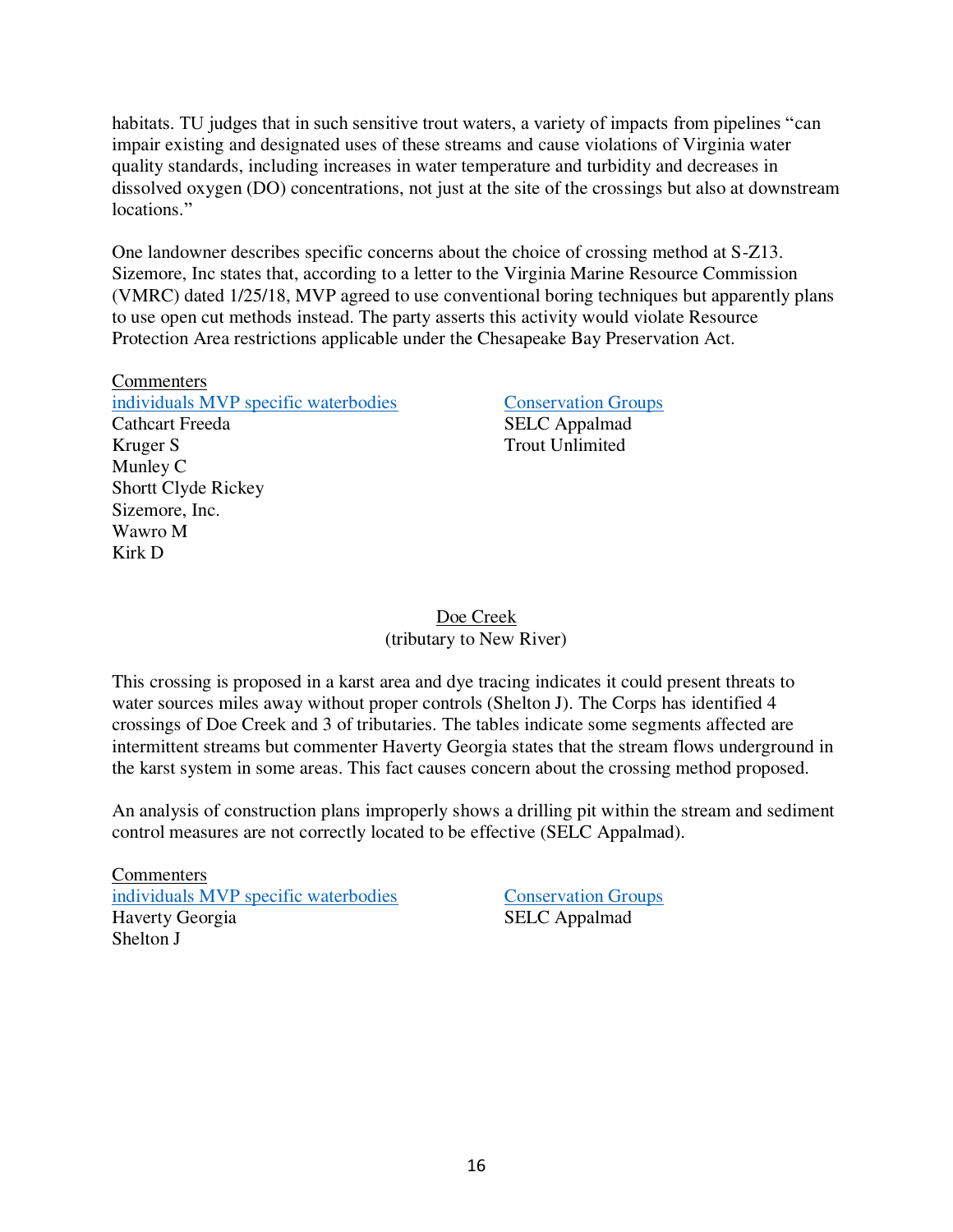#### Greenbriar Branch (tributary to Sinking Creek)

This stream is considered a highly-valued biological and recreation resource. Wawro identifies an existing use for recreation in the area affected by crossing S-RR2 and another commenter asserts that, rather than open cut, a crossing by boring or drilling should be evaluated.

Greenbriar Branch is among the group listed as "high-priority wild trout streams" by Trout Unlimited, exhibiting "prime wild brook trout habitat" including features such as "dense riparian buffers to shade the stream and protect the banks, undisturbed springs to cool the water, stable channels, and intact tributary systems." MVP work would alter these features, in some cases temporarily, in other permanently and may impair both existing and designated uses for support of aquatic life through changes in dissolved oxygen, temperature, and turbidity at the crossing site and at downstream locations.

Commenter Yolton David cites the record of non-compliance with pollution control requriements and notices of violation as a consideration that should be included in a decision about coverage of this area under a blanket approval.

**Commenters** [individuals MVP specific waterbodies](https://drive.google.com/drive/folders/1_2BGDrwFuB3daiA_Nmp85rhEevWML1Im) [Conservation Groups](https://drive.google.com/drive/folders/1YuymAxgcUn6hp_FKuvuVt8RP-iDkMFp9) Wawro M Trout Unlimited Williams Jason Yolton David

#### Unnamed Tributary to Grass Run

This stream is designated a "high-priority wild trout stream" and considered a "stronghold population for native Brook trout by Trout Unlimited, which explains that the types of stream habitat alterations and pollutant releases involved with pipeline construction and long-term maintenance of rights-of-way "can impair existing and designated uses of these streams and cause violations of Virginia water quality standards, including increases in water temperature and turbidity and decreases in dissolved oxygen (DO) concentrations, not just at the site of the crossings but also at downstream locations."

Commenters [Conservation Groups](https://drive.google.com/drive/folders/1YuymAxgcUn6hp_FKuvuVt8RP-iDkMFp9) Trout Unlimited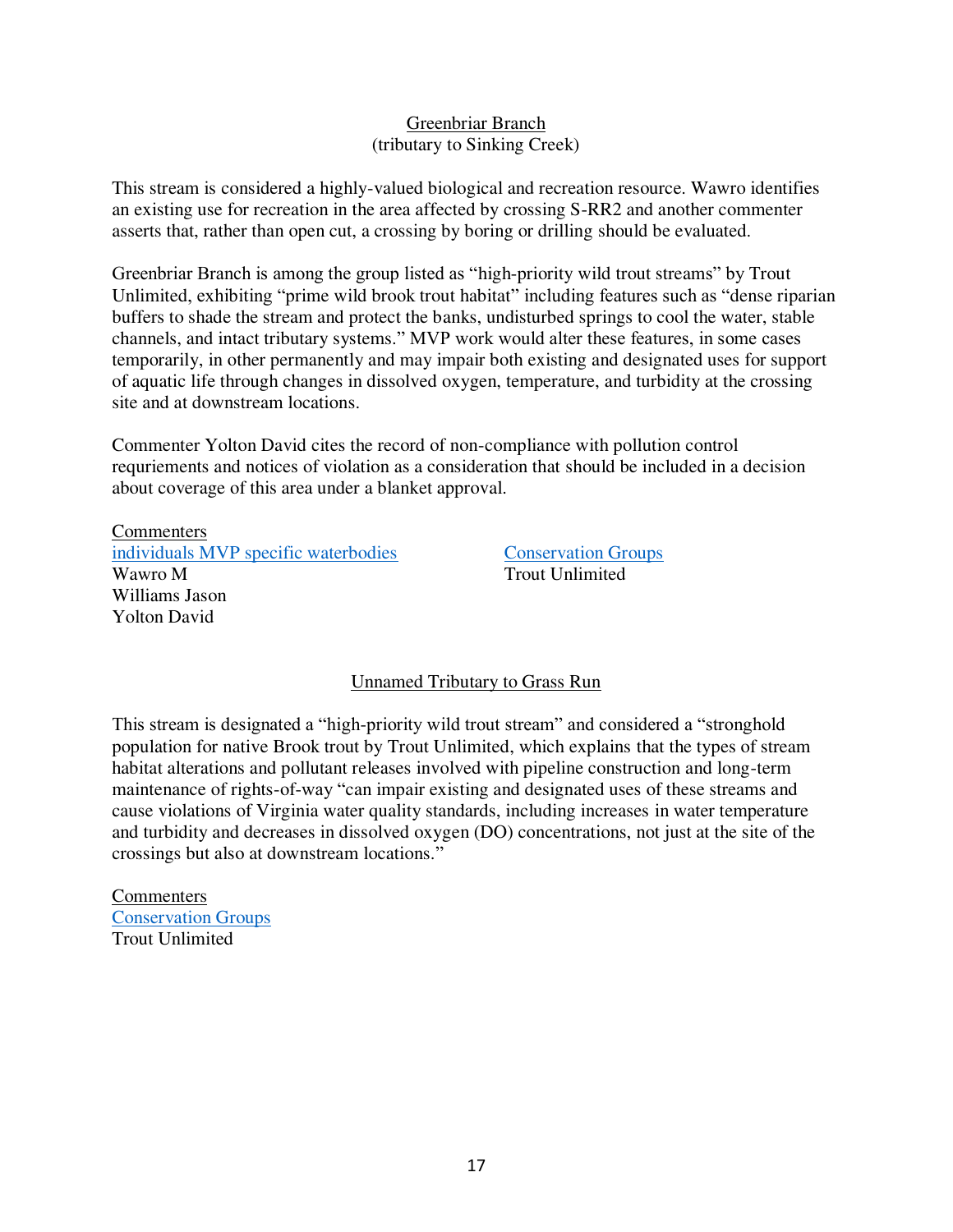#### Sinking Creek (tributary to New River)

There are 2 crossings of Sinking Creek and 30 crossings of unnamed tributaries, within an area of about 29 square miles. In a study submitted with comments, crossing S-NN17 was examined in detail. The analysis showed that Sinking Creek in this area has a number of characteristics (forested, threatened and endangered species, trout, and shallow soil over bedrock) which are amongst the factors DEQ has said ""should be considered when preparing a plan." Despite this finding, the study authors stated:

We then reviewed the corresponding Detailed Alignment Sheets and details . . . to determine if the engineering plans reflect consideration of any of these conditions. There is nothing in the permit materials to indicate that different design considerations or standards were used in response to the site-specific conditions, or to mitigate any potential water quality impacts. The same designs and standards were applied uniformly to many crossings regardless of unique site conditions that warrant individual designs and plans to ensure that water quality standards will be protected.

This analysis revealed many reasons to conclude that NWP 12 is insufficient to ensure that Virginia water quality standards will be met. In other words, based on the lack of information on the current plans and drawings, these crossings are at high risk of violating Virginia water quality standards.

(Nat. Res. Def. Council, meliora report at 23)

As noted above, this is a trout stream, deemed by Trout Unlimited to be a "high-priority wild trout stream" and to support a "stronghold population" of Brook trout. TU asserts in its comments that impacts from crossings, such as damage riparian habitat, removal of protective buffers, destabilization of banks, and alteration of streambeds, such as would be involved here, "can impair existing and designated uses of these streams and cause violations of Virginia water quality standards, including increases in water temperature and turbidity and decreases in dissolved oxygen (DO) concentrations, not just at the site of the crossings but also at downstream locations" (Trout Unlimited, also see Fine Elizabeth for discussion of temperature impacts).

Numerous commenters state that existing recreational uses of Sinking Creek that would be affected by pipeline construction and alterations that would persist afterward include trout fishing, hiking, swimming, photography, birding, etc. (Fine Elizabeth, Flores David, Homer K, Wawro M, Zoecklein). In addition, Jamison Ashley uses water from the creek for livestock watering.

On commenter states that sedimentation problems are already occurring due to tree felling and other pipeline work (Jamison Ashley) and another aserts that the ROW crosses a sinkhole and that changes to the route are not correctly shown on the Corps' tables (Lee Jonathon). Shelton J identifies karst-related hazards of contamination of groundwater and surface waters far from the crossing sites, citing dye trace results.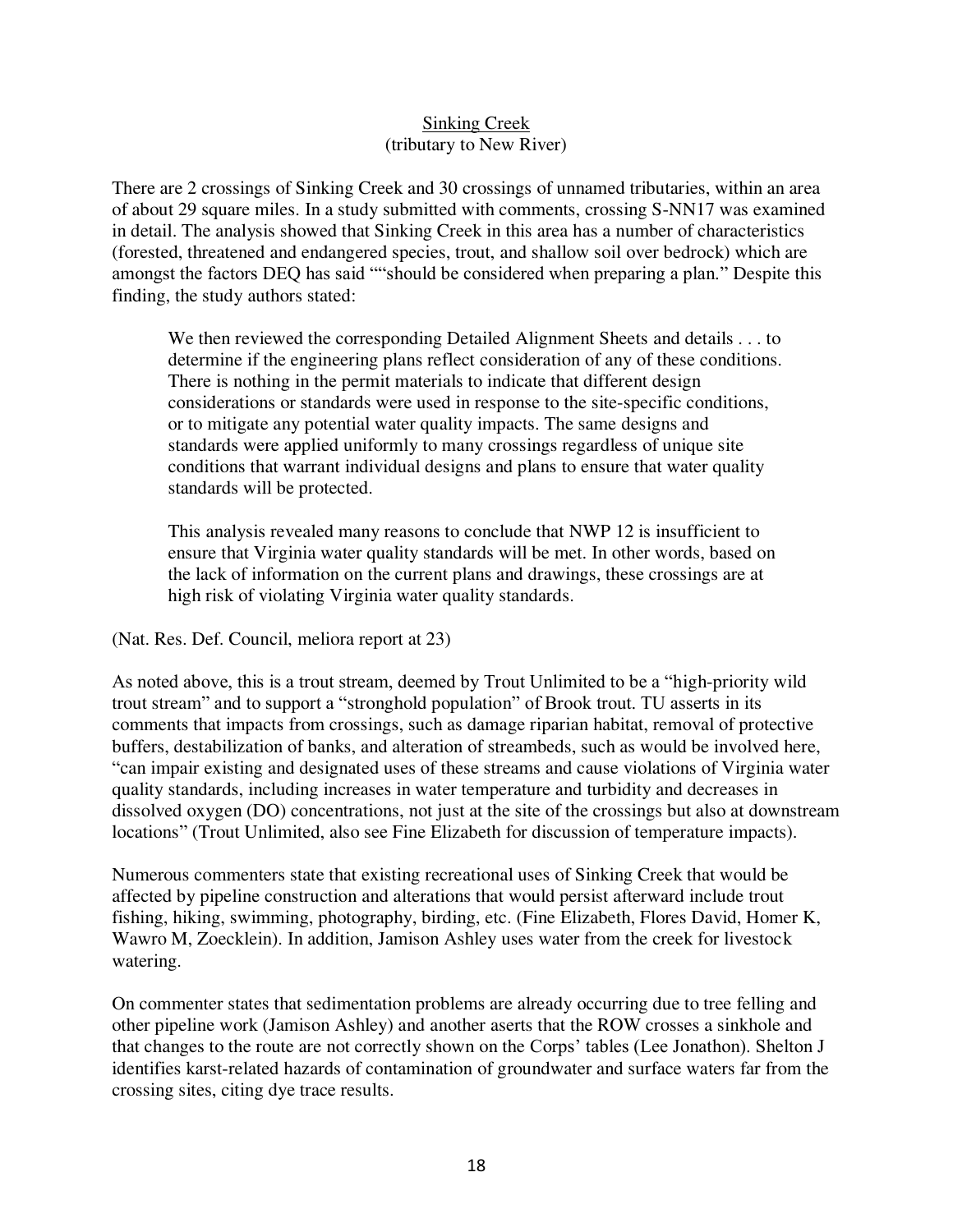Attached to the SELC Appalmad comments, a technical review shows boring pits at the crossing at State Route 700 to be below the high water mark, providing an additional demonstration of the need for individual site-specific crossing reviews SELC Appalmad, Att. X, pg.5).

**Commenters** [individuals MVP specific waterbodies](https://drive.google.com/drive/folders/1_2BGDrwFuB3daiA_Nmp85rhEevWML1Im) [Conservation Groups](https://drive.google.com/drive/folders/1YuymAxgcUn6hp_FKuvuVt8RP-iDkMFp9) Fine Elizabeth SELC Appalmad Flores David Trout Unlimited Homer K Nat. Def. Res. Council Jamison Ashley Lee Jonathon Shelton J Wawro M Williams Jason Yolton David Zoecklein Bruce

#### **James River Basin**

#### Craig Creek (tributary to James River)

Many of the commenters described the high value they place on existing uses of this stream, for which much of the headwaters lie in the National Forest and are now well protected. Also, SELC and Appalmad has included specific analysis with its comments, stating:

Craig Creek crossing a Class V - vi (Stockable) trout stream. Sensitive stream crossing due to presence of James spinymussel; Atlantic pigtoe. Total impacted area is 3,721 square feet. Stream crossing on east side is at toe of long steep slope with a large drainage area. As shown, clean water diversions channelize flow from the large drainage area to a location at the upper side of the stream crossing. Large volumes of runoff will be directed into the compost filter sock shown on the plans. The drainage area exceeds the capacity of the filter sock to control the flow of erosion. Additional design required to extend clean water diversion to outlet structure at edge of stream crossing. Stream crossing is not designed correctly. No reasonable assurance can be provided that water quality will be protected.

(SELC and Appalmad, Att. X at page 6).

**Commenters** [individuals MVP specific waterbodies](https://drive.google.com/drive/folders/1_2BGDrwFuB3daiA_Nmp85rhEevWML1Im) [Conservation Groups](https://drive.google.com/drive/folders/1YuymAxgcUn6hp_FKuvuVt8RP-iDkMFp9) Carmichael Katie SELC Appalmad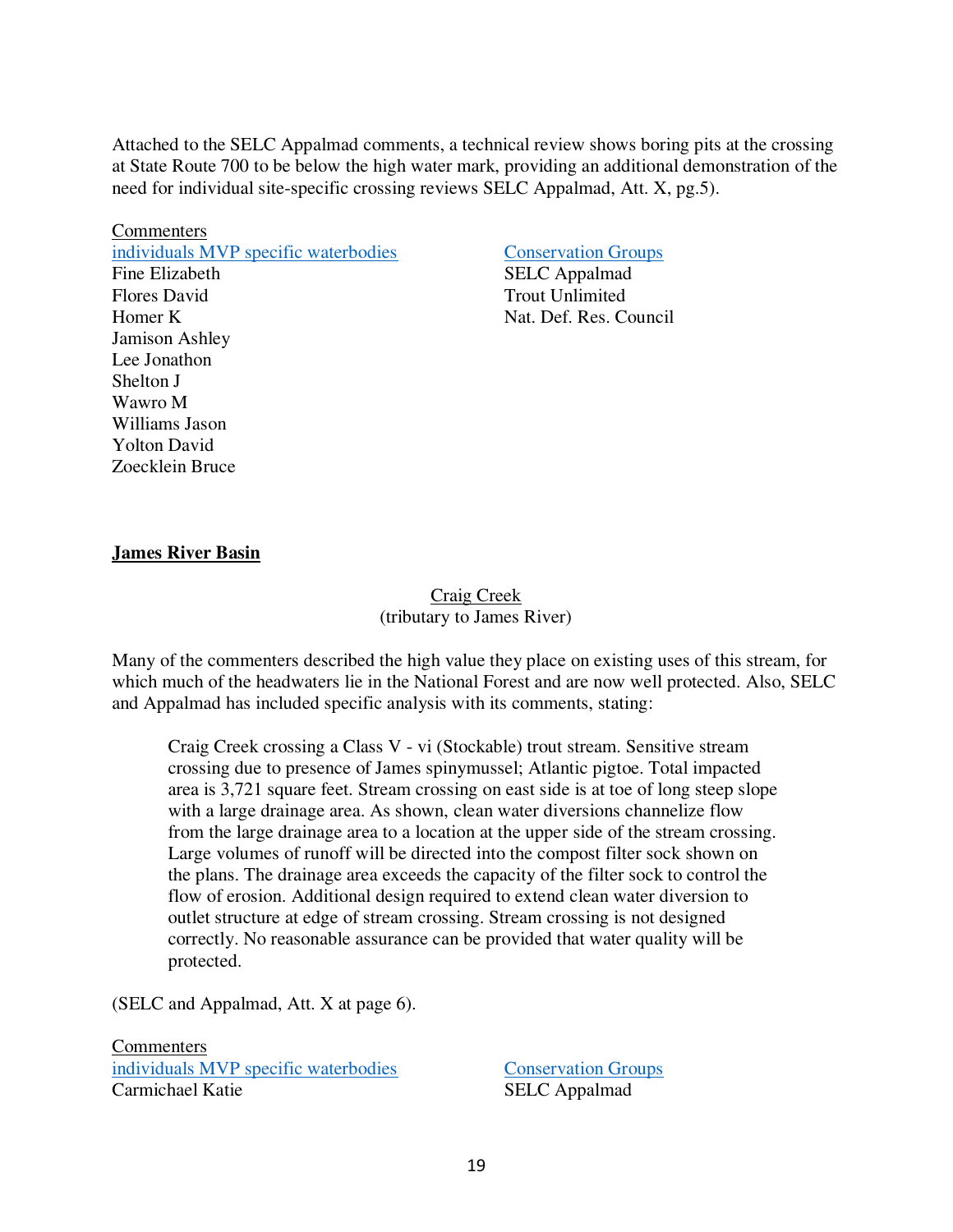Flores David Hileman J Jenkins D Kelley-Dearing Lee Jonathon Savage N Williams Jason federally listed Roanoke logperch Kirk D

#### **Roanoke River Basin**

#### Bottom Creek, Mill Creek, and tributaries (tributary to South Fork Roanoke River)

Bottom Creek and its major tributary, Mill Creek, as well as numerous small tributaries of each of these streams were addressed in numerous comments and a large amount of specific information was provided. Bottom Creek is one of the select waterbodies in Virginia that has been designated Tier 3 (an exceptional state water) by DEQ. Streams in this category are of the highest quality and are found to have outstanding features deserving of the highest level of protection under the state's antidegradation policy. Quality is not to be lowered in these waters.

While MVP does not directly cross the designated Tier 3 section of Bottom Creek, there are at least 81 crossings by the pipeline or associated roads and work spaces upstream from this segment. The combined effects of this entire group of activities has not been assessed by the Corps or DEQ. Even if sediment discharges into streams or wetlands at any one site may be considered to be minor and short-term, the overall load of sediment, in aggregate, must be accurately predicted and compared to the antidegradation standard before it may be concluded that conformance with WQS is ensured (Johnson R, Reynolds E, etc.). A figure in Attachment A to SELC Appalmad comments is useful for understanding the concentration of impacts in this watershed.

As discussed in numerous comments listed below, many streams, springs, and wetlands in this relatively small headwater drainage have been omitted from the tables prepared by the Corps and relied upon by DEQ. Many others that were listed have been characterized incorrectly. General issues of this nature are discussed in section III. of this report.

Just a few examples of these deficiencies:

- Terry G describes numerous seeps and springs in the area along the pipeline route between mileposts 241.5 and 242.0 that are not identified on the Corps' list. A large perennial stream that would be affected by construction and which feeds the wetland labeled W-EF 21 is not listed on the Table (Scott Karen).
- A major right-of-way crossing of Mill Creek, which was identified as S-IJ 43 in the Final Environmental Impact Statement (FEIS) prepared by FERC, is left off of the Corps' lists. This stream segment lies just 3 miles upstream of the Tier 3 area and directly connected to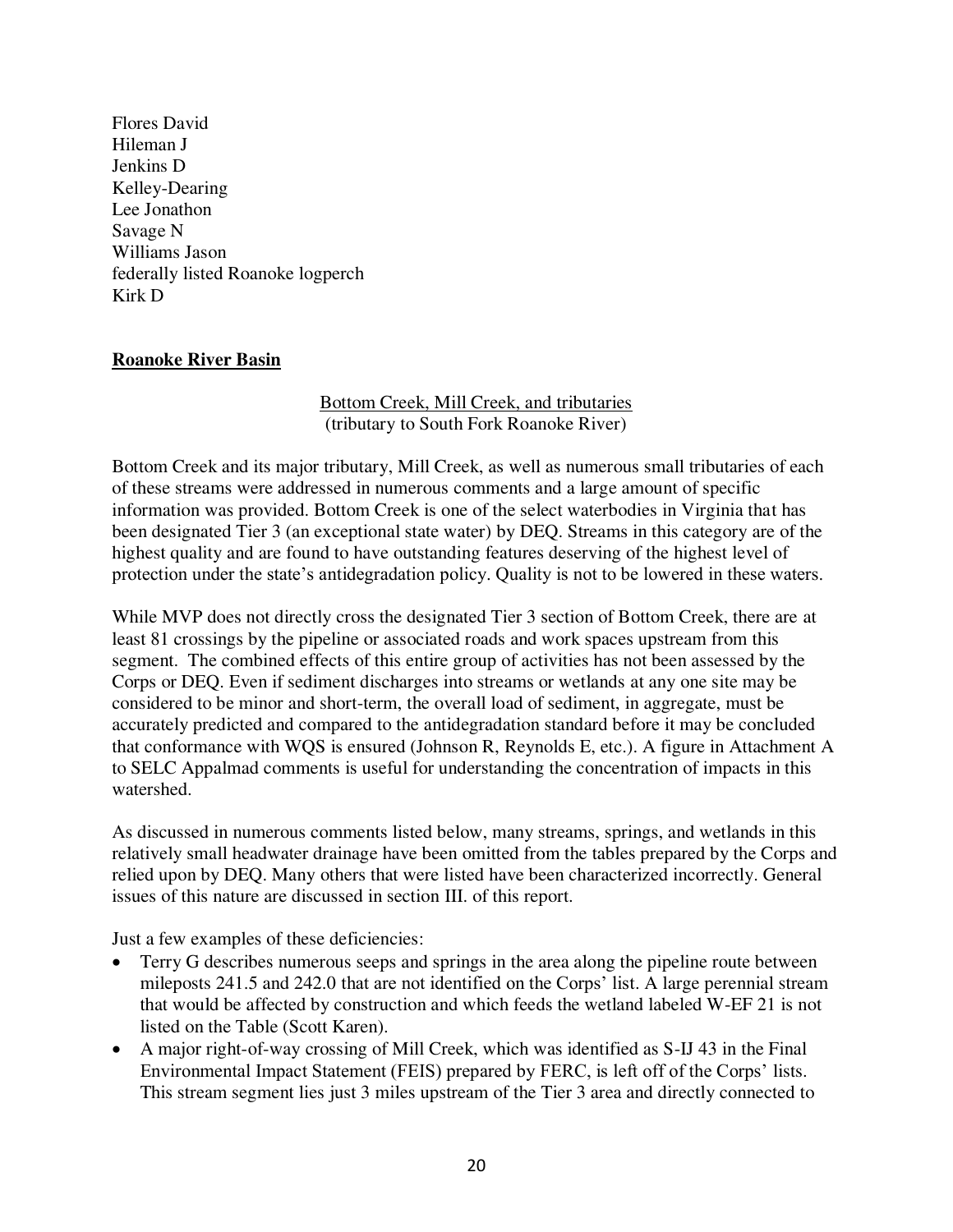wetlands. The stream is within the habitat area for the Orangefin Madtom, which is on the list of Threatened and Endangered species and is supposed to be subject to time-of-year restrictions to avoid impacts during the spawning season. (Johnson R).

- On the Coffey property, at MP 243.1, spring-fed scrub and shrub wetlands were not identified or flagged prior to tree felling. DEQ personnel have since visited the site and "positively identified" this feature (Coffey Mary Beth).
- Potential impacts to the listed Orangefin madtom are not correctly included on the tables (Martin L).
- A large complex of wetlands identified by Reynolds E is incorrectly presented in the tables as a series of disconnected habitats (including W-MN7-PEM, W-KL53, W-Kl54, etc.) (Reynolds E).

Most commenters listed below note that Bottom Creek and its tributaries are designated waters for wild trout. Trout Unlimited has named Bottom Creek a "high-priority wild trout stream," explaining that it is considered a "stronghold population" - a remaining population in the greatlyreduced range for the Eastern Brook Trout that is most likely to be able to survive as climate change continues and, therefore, worthy of special protections. A deficiency in the Corps table, in addition to those mentioned above is that many tributaries to Bottom Creek are not listed as trout streams, despite the fact that the Virginia WQS classify all of the tributaries to Bottom Creek as trout waters (Reynolds E).

As with many waterbodies addressed herein on both pipeline routes, commenters have testified to the importance of Mill Creek, Bottom Creek, and their tributaries for recreational uses and other human uses. For many these are "existing uses" as defined in the WQS and authorization cannot be granted to interfere with these uses. In addition, all waters in Virginia are designated for recreational uses.

There are numerous specific waterbodies within this drainage for which commenters assert specific threats and some that have already been damaged by tree felling activities. Examples include:

- The ROW is proposed to pass within feet of an existing spring box in the Mill Creek drainage that has been used for generations and would disrupt the ground around the spring and affect groundwater flows. Blasting would be required in the vicinity, where soil above bedrock is only 31 inches deep, and would affect this and other springs and surface waters.
- Bottom Creek has been designated "impaired" for temperature violations by DEQ (Austin Robin) and dozens of instances throughout the watershed where mature forests and wetlands will be removed or disrupted must contribute to warming of the stream.
- One crossing designated S-EF 51 is claimed to have only temporary impacts but would result in filling a vernal pool and destroying this resource (Austin Robin and Reynolds E).
- A crossing between mileposts 241.3 and 241.5 is approached by a very steep slope which will result in direct deposition of sediments or rock from the hillside and must be reviewed as part of the crossing review.
- One of the supposed protective measures for Bottom Creek includes water quality and stage monitoring equipment upstream and downstream from crossing areas. However, the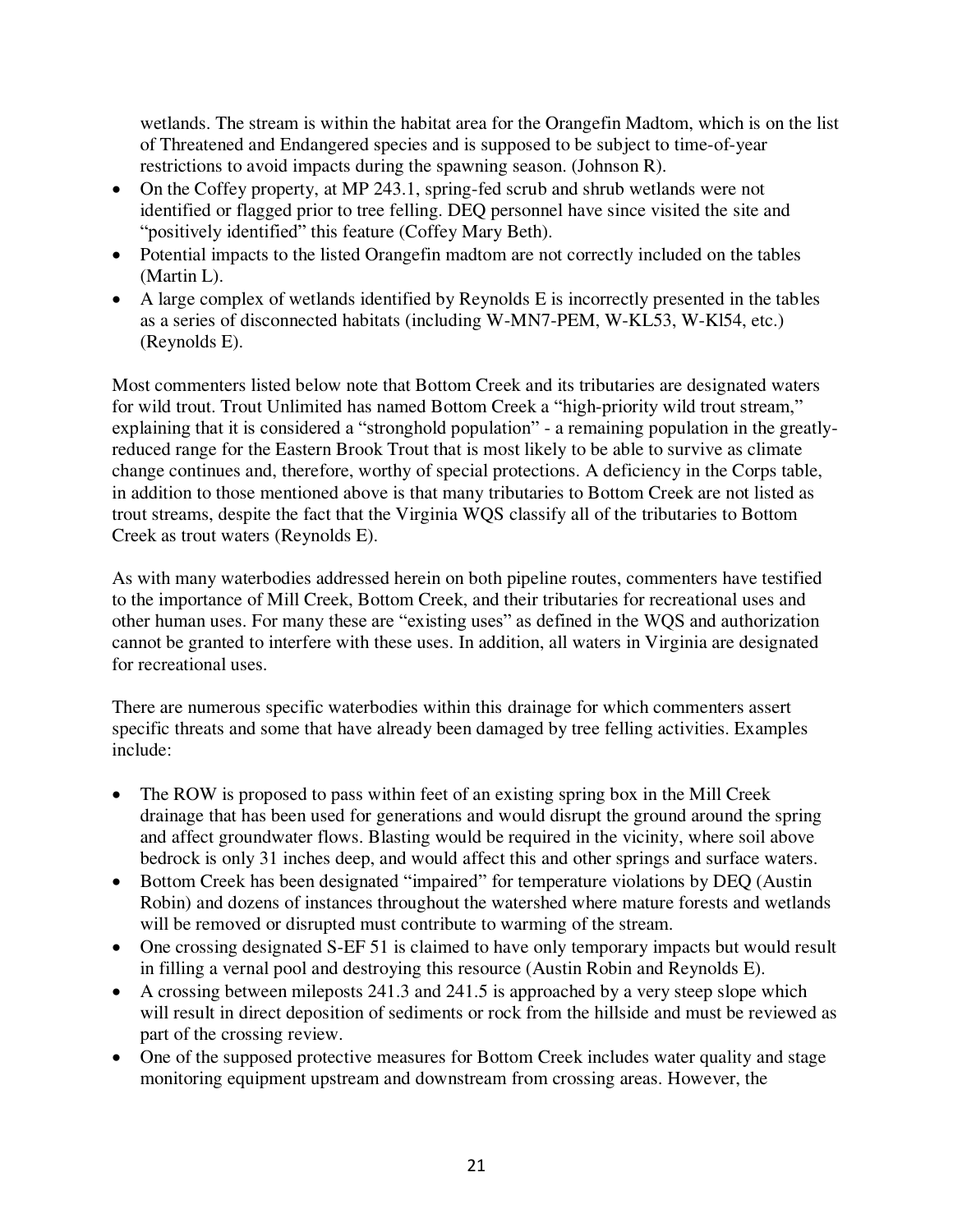equipment was shown not to be functioning properly during the period of tree felling so data to assess background conditions and judge potential for impairments may not be adequate.

- One landowner, on whose land an anode bed is planned for an area near a crossing is concerned that potential for heavy metal pollution impacts from this and associated underground structures could result (Thompson H).
- Some areas in the watershed are and have been heavily used for orchards and other farming and the disturbance of soils may release residual pesticides and fertilizers into ground and surface waters and violate antidegradation and other WQS (Scott Karen).

The potential groundwater threats in the Bottom Creek drainage are mentioned by numerous commenters. There are concerns about chemical pollutants that might affect groundwater through blasting operations in bedrock streams and a variance to requirements for blasting previously-defined in MVP submittals has already been granted (Gray Nan). Groundwater on Bent Mountain within the Bottom Creek drainage have a shallow perched aquifer lying atop basaltic bedrock formations. These geologic formations are subject to fracturing during blasting in stream crossings, which could result in the loss of private water supplies (Hileman J).

#### Commenters

Johnson Robert

Martin L Reynolds E Rogers A Scott Karen Scott M Stinson S Terry G Thompson H

Lusby-Denham Anne

[individuals MVP specific waterbodies](https://drive.google.com/drive/folders/1_2BGDrwFuB3daiA_Nmp85rhEevWML1Im) [Conservation Groups](https://drive.google.com/drive/folders/1YuymAxgcUn6hp_FKuvuVt8RP-iDkMFp9) Austin Robin SELC Appalmad Chandlers Trout Unlimited Coffey Mary Beth Va. Conserv. Network Gray Nan Nat. Def. Res. Council Hileman J

Kelley-Dearing organizations Kirwan M  $\alpha$  is the collaborative value of the Va. Envir. Justice Collaborative

> South Fork Roanoke River (tributary to Roanoke River)

The South Fork Roanoke River is fed by Bottom Creek, so it will be impacted cumulatively by the 81 crossings in that drainage, as well as S-CD12 to an unnamed tributary to the South Fork. that MVP proposes to cross. One crossing on The federally Endangered Roanoke logperch inhabits parts of the upper Roanoke River drainage, including the South Fork.

As explained in comments from Roanoke City, "the Supplemental BA [Biological Assessment] states that sedimentation/siltation due to land use changes is one of the primary threats to this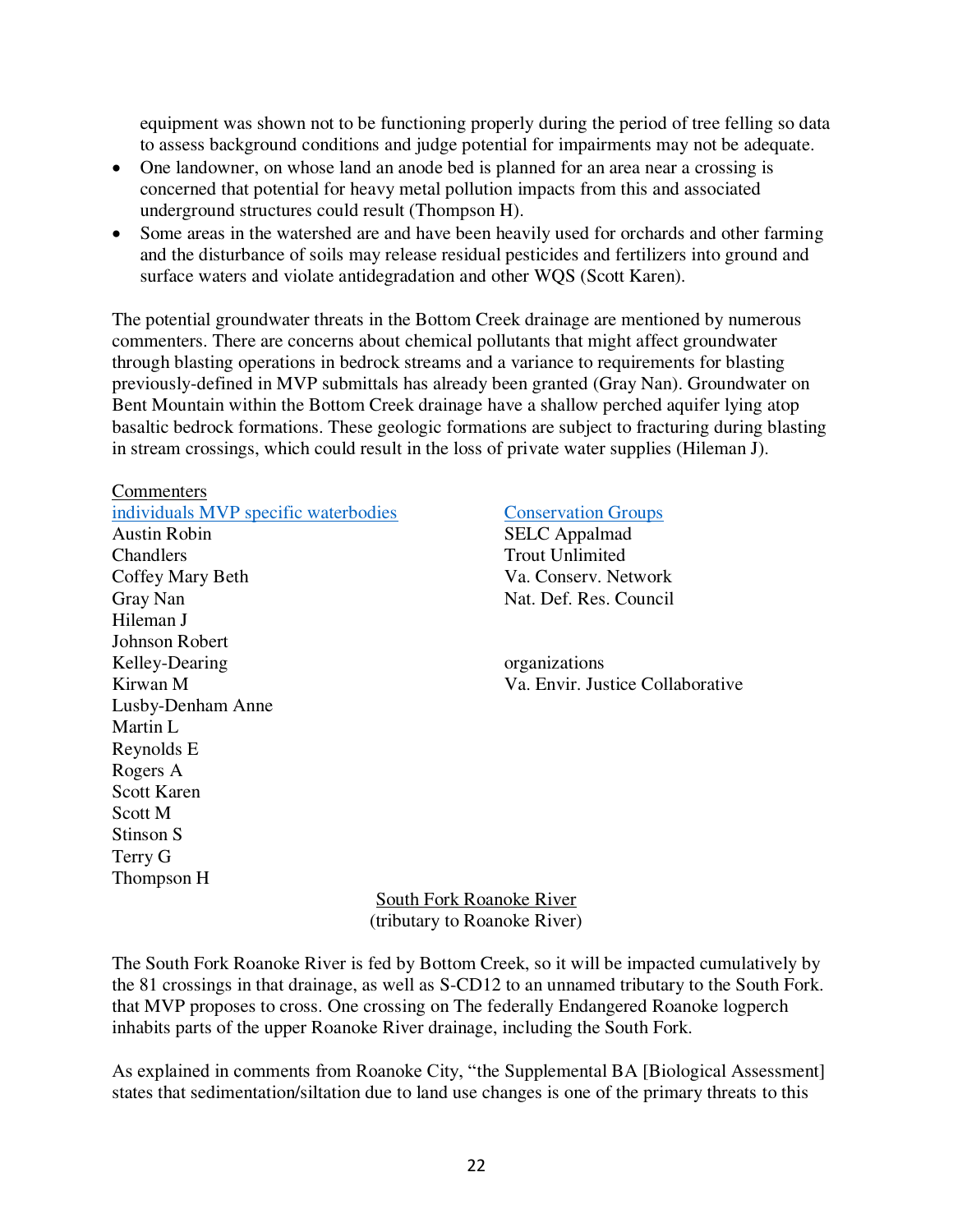species. *There appears to be a gap in acknowledgement by the USACE that the land use change occurring as a result of the MVP, specifically through mountainous terrain, will increase sedimentation both through land erosion and increased runoff leading to greater instream erosion. Sediment is an enduring habitat impact that can affect all lifecycle stages.*" (Roanoke City at 5, emphasis added). The City also includes detailed analyses of deficiencies in the methods and conclusions about sediment contributions to the South Fork and the Roanoke River and costs to citizens associated with these discharges.

Cititzens use the South Fork for a range of recreational activities including, for example, in the area aound mile post 230.7 to 230.8, which would be affected by pipeline crossing impacts (Kelley-Dearing).

**Commenters** [individuals MVP specific waterbodies](https://drive.google.com/drive/folders/1_2BGDrwFuB3daiA_Nmp85rhEevWML1Im) [Localities](https://drive.google.com/drive/folders/1pLazzbixw6k-gC017RfSl8Xtfl4JbtNH) Kelley-Dearing Roanoke City

#### Mill Creek (Montogomery Co.) (tributary to North Fork Roanoke River)

Commenters address both surface water and groundwater impacts and threats in the Mill Creek drainage area. This watershed is underlain by extensive karst structures and one commenter reports a sinkhole that has been filled by pipeline work crews (Hileman J).

The stream is valued and used for recreation (Homer K, Malbon E) and one commenters asserts that MVP should be required to fully assess a crossing through drilling under the stream, before a final plan is allowed to proceed (Williams Jason).

Mill Creek is one of the streams along the MVP pathway that has been identified by Trout Unlimited as a "high-priority wild trout stream" containing a stronghold population of native Brook trout. Maintenance of what TU terms "prime wild brook trout habitat" would be necessary wherever possible and within the authority of the State of Virginia to prevent degradation or impairment of these waters. Such habitat includes "dense riparian buffers to shade the stream and protect the banks, undisturbed springs to cool the water, stable channels, and intact tributary systems," among other features.

In-stream construction, clearing of vegetation, regrading, and soil compaction near these trout streams increase the potential for sedimentation from storm-water run-off, and this can reduce levels of dissolved oxygen, smother trout spawning habitat with silt, hamper fish egg development, and destroy benthic macroinvertebrate populations. Stream crossings can damage riparian habitat, strip away protective buffers, destabilize banks, and alter streambeds.

These impacts can impair existing and designated uses of these streams and cause violations of Virginia water quality standards, including increases in water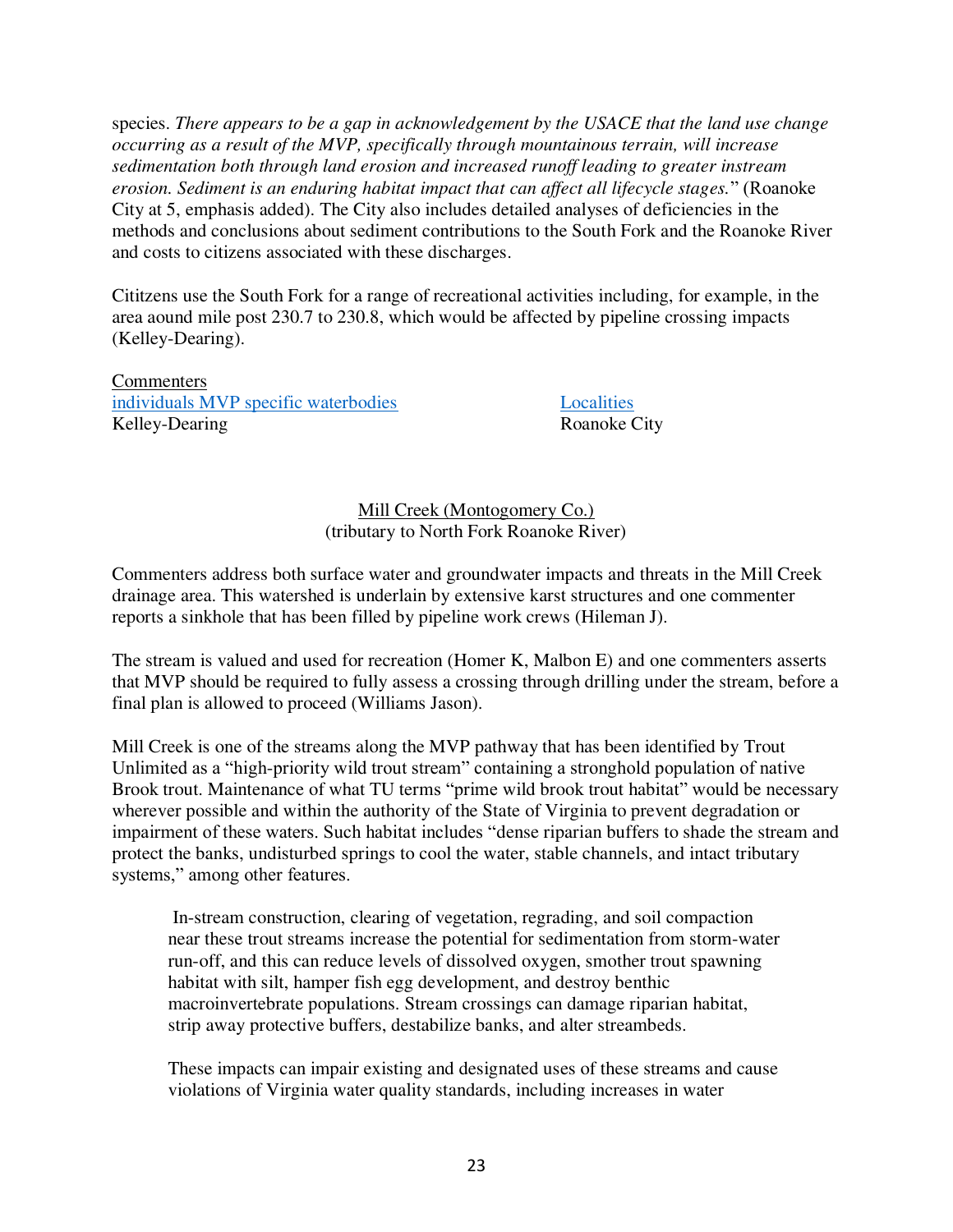temperature and turbidity and decreases in dissolved oxygen (DO) concentrations, not just at the site of the crossings but also at downstream locations.

(Trout Unlimited)

**Commenters** [individuals MVP specific waterbodies](https://drive.google.com/drive/folders/1_2BGDrwFuB3daiA_Nmp85rhEevWML1Im) [Conservation Groups](https://drive.google.com/drive/folders/1YuymAxgcUn6hp_FKuvuVt8RP-iDkMFp9) Hileman J Trout Unlimited Homer K Malbon E Williams Jason

Bottom Spring (tributary to North Fork Roanoke River)

This spring is located at latitude 37.261968 and longitude -80.332089 and lies down-gradient from the MVP work site. This feature is in the karst system and forms the headwater for wetlands and evidence is presented, through the commenter's report and photograph, that this spring has been contaminated with sediment. The spring has been observed for many years and this condition has never before been present and only appeared after pipeline work had begun (Malbon E).

**Commenters** [individuals MVP specific waterbodies](https://drive.google.com/drive/folders/1_2BGDrwFuB3daiA_Nmp85rhEevWML1Im) Malbon E

#### Salmon Spring (tributary to Mill Creek)

This spring provides drinking water to 3 homes and has been used for generations. It is not listed on the Corps' tables and is located at latitude 37.263299 and longitude -80.339646. It feeds Mill Creek through both above-ground and underground flows (Malbon E).

**Commenters** [individuals MVP specific waterbodies](https://drive.google.com/drive/folders/1_2BGDrwFuB3daiA_Nmp85rhEevWML1Im) [Conservation Groups](https://drive.google.com/drive/folders/1YuymAxgcUn6hp_FKuvuVt8RP-iDkMFp9) Malbon E SELC Appalmad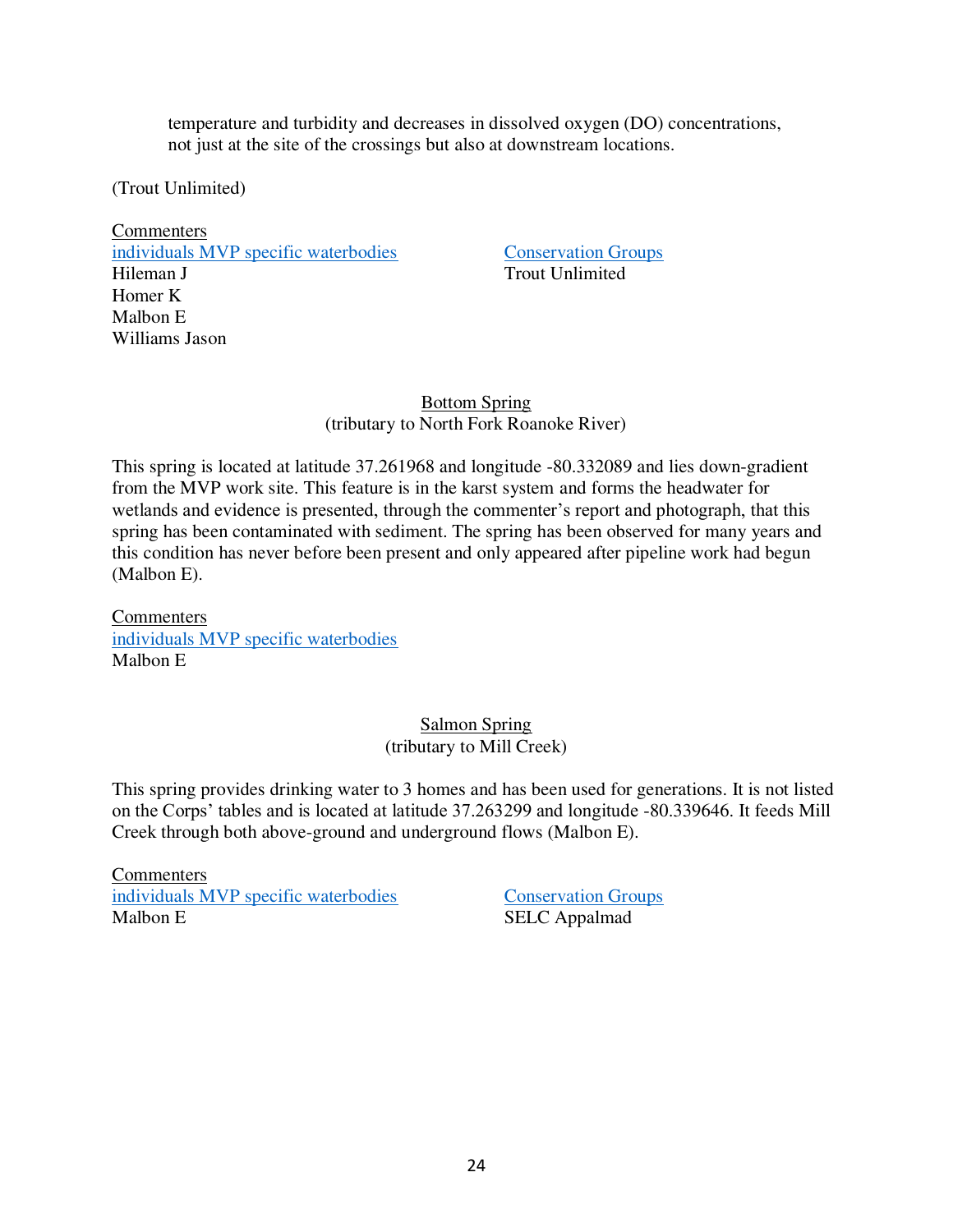#### Bradshaw Creek (tributary to North Fork Roanoke River)

Numerous commenters expressed the high recreational value they hold for Bradshaw Creek and the Falls Ridge Preserve, which would be affected by crossings at S-0011 and S-C21. They describe activities that qualify recreation as an existing use under WQS (Carmichael Katie, Mohammed I, Preparato C, Reed A).

**Commenters** [individuals MVP specific waterbodies](https://drive.google.com/drive/folders/1_2BGDrwFuB3daiA_Nmp85rhEevWML1Im) Carmichael Katie Hileman J Mohammed I Preparato C Reed A Williams Jason

#### Flatwoods Branch (tributary to North Fork Roanoke River)

Hilemand M describes steep slopes on the ROW's approach to Flatwoods Branch that may contribute not only to indirect flows of sediments to the stream but, because of their proximity to the channel can cause direct discharges of fill material, which should be analyzed in an individual review of the crossing.

Commenters [individuals MVP specific waterbodies](https://drive.google.com/drive/folders/1_2BGDrwFuB3daiA_Nmp85rhEevWML1Im) Hileman M

> North Fork Roanoke River (tributary to Roanoke River)

Hahn Betty lives about 4 miles downstream from the crossing of the North Fork Roanoke River and the river is valuable for livestock watering and recreation (Hahn Betty). Other comments testify to the North Fork's use and value for recreational uses, which they believe will be impaired by pipeline impacts.

This stream, along with other parts of the upper Roanoke River watershed, is habitat for the listed Roanoke logperch, which is now limited to only a small part of its historical range and is endemic to parts of the Roanoke basin (Kelley-Dearing). The North Fork is also listed by TU as a "high-priority wild trout stream" and considered to host a "stronghold population" of brook trout that should be marked for special protective efforts in light of attributes that may make it especially suitable refuge as climate continues to warm.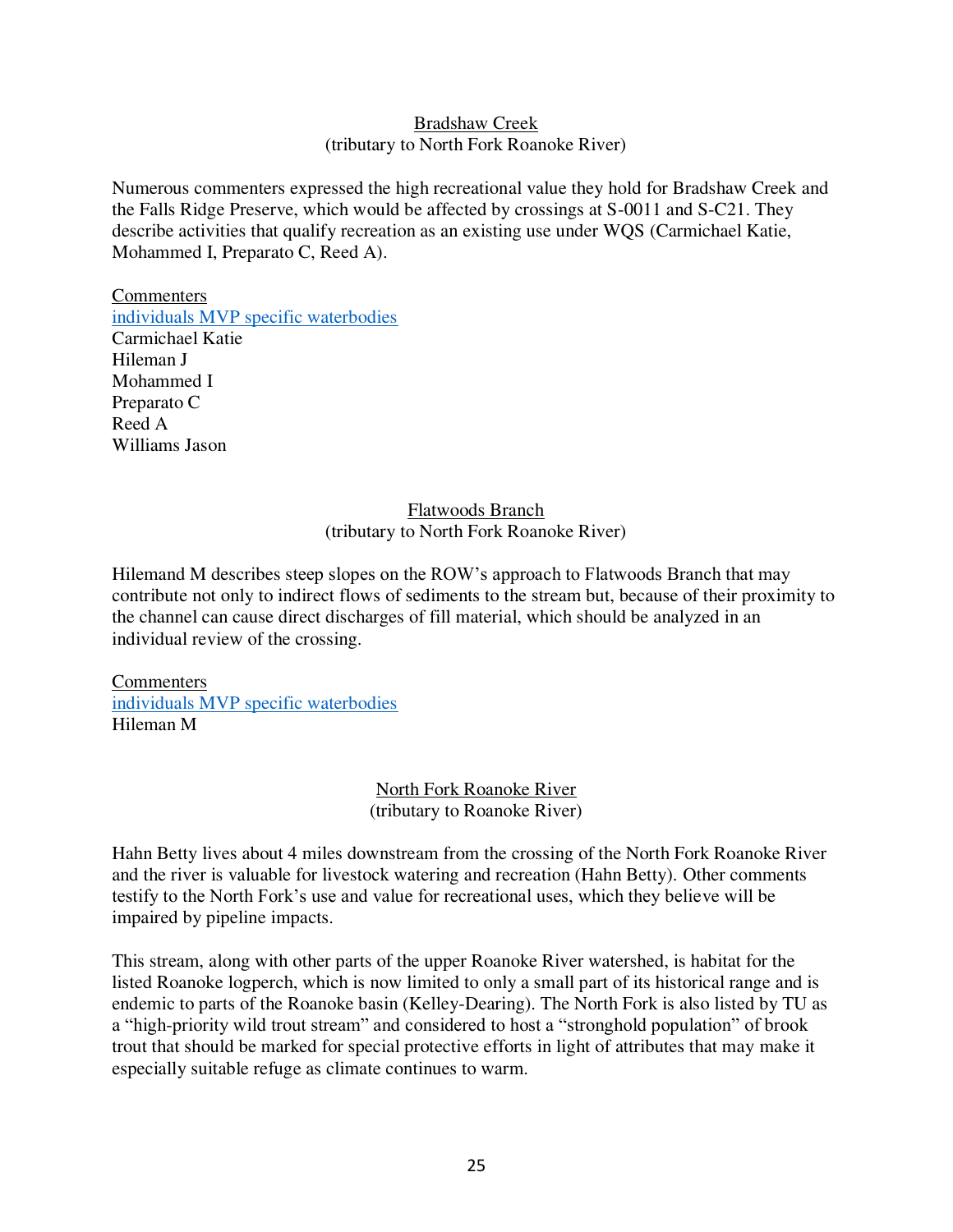In it comments, Roanoke City describes the impacts to its public water supply that are predicted from wok in this watershed and these crossings and asserts they can only be fully understood and impairment prevented with individual analyses of crossings.

Commenters [individuals MVP specific waterbodies](https://drive.google.com/drive/folders/1_2BGDrwFuB3daiA_Nmp85rhEevWML1Im) [Conservation Groups](https://drive.google.com/drive/folders/1YuymAxgcUn6hp_FKuvuVt8RP-iDkMFp9) Hahn Betty SELC Appalmad Kelley-Dearing Trout Unlimited Kennedy R Roanoke City Smusz T Williams Jason

North Fork Blackwater River (tributary to Blackwater River)

Hileman M notes that the approach to crossing at this stream is on steep ground and it may result in direct discharges of sediment, rather than just indirect runoff from the uplands, and must be part of the crossing analysis.

Trout Unlimited considers this to be a "high-priority wild trout stream" and a "stronghold population" of native Brook trout, explaining that:

Trout streams are particularly sensitive ecosystems. Prime wild brook trout habitat tends to feature dense riparian buffers to shade the stream and protect the banks, undisturbed springs to cool the water, stable channels, and intact tributary systems.

All of these features are at least temporarily affected by pipeline development, and can be damaged long term if a project is not properly managed. In-stream construction, clearing of vegetation, regrading, and soil compaction near these trout streams increase the potential for sedimentation from storm-water run-off, and this can reduce levels of dissolved oxygen, smother trout spawning habitat with silt, hamper fish egg development, and destroy benthic macroinvertebrate populations. Stream crossings can damage ri-parian habitat, strip away protective buffers, destabilize banks, and alter streambeds.

These impacts can impair existing and designated uses of these streams and cause violations of Virginia water quality standards, including increases in water temperature and turbidity and decreases in dissolved oxygen (DO) concentrations, not just at the site of the crossings but also at downstream locations.

(Trout Unlimited)

Commenters [individuals MVP specific waterbodies](https://drive.google.com/drive/folders/1_2BGDrwFuB3daiA_Nmp85rhEevWML1Im) [Conservation Groups](https://drive.google.com/drive/folders/1YuymAxgcUn6hp_FKuvuVt8RP-iDkMFp9)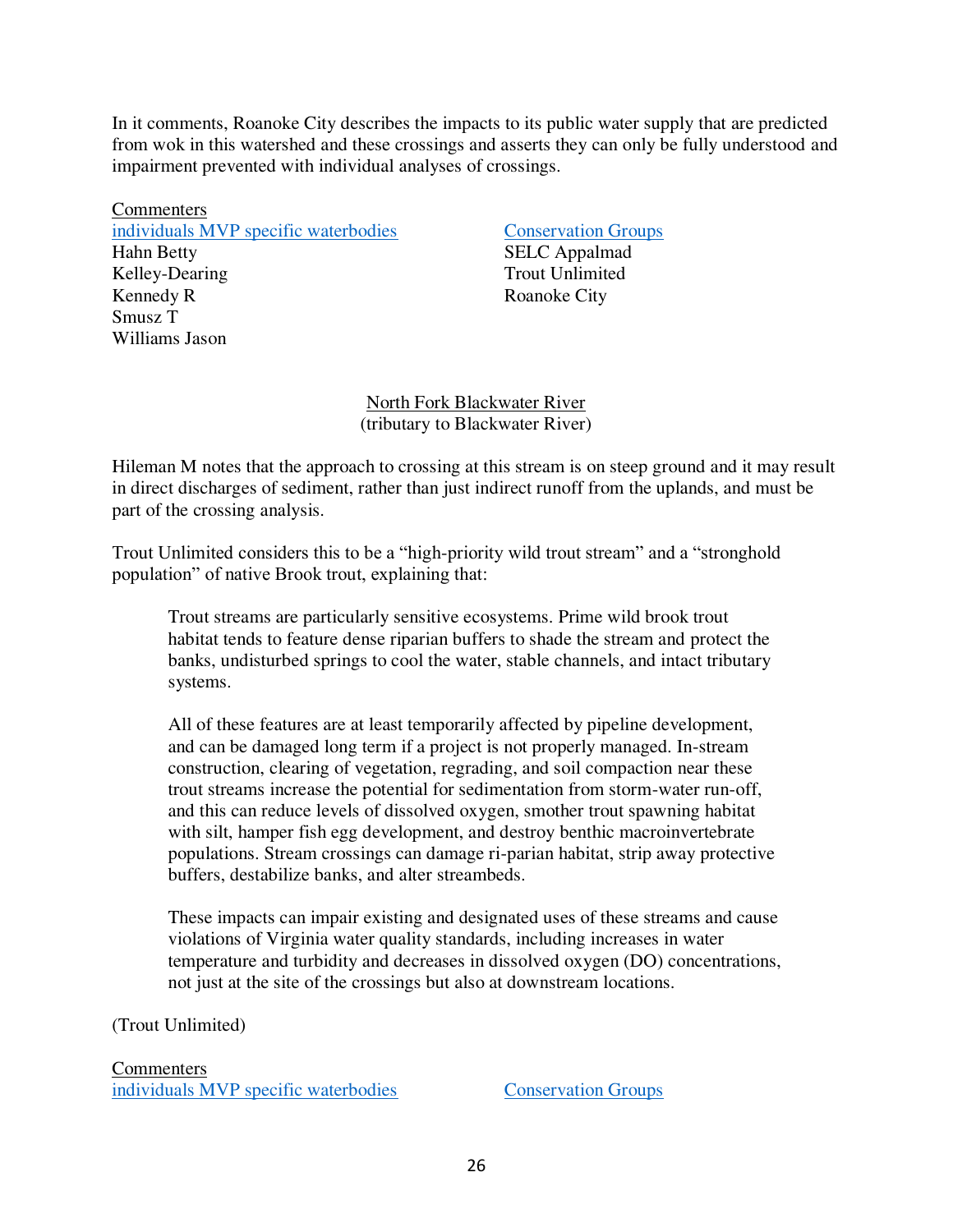Hileman M Trout Unlimited

### Green Creek (tributary to South Fork Blackwater River)

Green Creek is cited as a "high-priority wild trout stream" and a "stronghold population" for native Brook trout (Trout Unlimited) and has steep slopes approaching the crossing, which may contribute direct dredge and fill discharges to the stream.

**Commenters** [individuals MVP specific waterbodies](https://drive.google.com/drive/folders/1_2BGDrwFuB3daiA_Nmp85rhEevWML1Im) [Conservation Groups](https://drive.google.com/drive/folders/1YuymAxgcUn6hp_FKuvuVt8RP-iDkMFp9) Hileman M Trout Unlimited

### Teels Creek (Tributary to Little Creek)

The Werners (Werner B and Werner Dave) provided detailed comments on crossings: S-C14, S-C16, and S-C17 in the Teels Cr. drainage. These proposed crossings are in the immediate vicinity of their family farm. Werner B is a trained volunteer water quality monitor on this and other streams. They report the following:

- S-C14: Stream banks are quite steep here and stream has bedrock bottom. The ROW has not been appropriately narrowed in the zone extending 50 feet from the stream and is in violation of DEQ certification conditions. The LOD is very near the stream in this area, sometimes less than five feet away.
- S-C16: Stream banks are unstable.
- S-C17: Stream banks are very steep here and the area is very prone to flooding and erosion from unstable banks. The ROW is not appropriately narrowed in close proximity to the stream, in contradiction to the plans submitted by MVP. The Corps did not visit this area and make wetland surveys, failing to identify wetlands that expand greatly during wet periods. There is no assurance that the wetland boundaries are accurate.

**Commenters** [individuals MVP specific waterbodies](https://drive.google.com/drive/folders/1_2BGDrwFuB3daiA_Nmp85rhEevWML1Im) Werner B. Werner Dave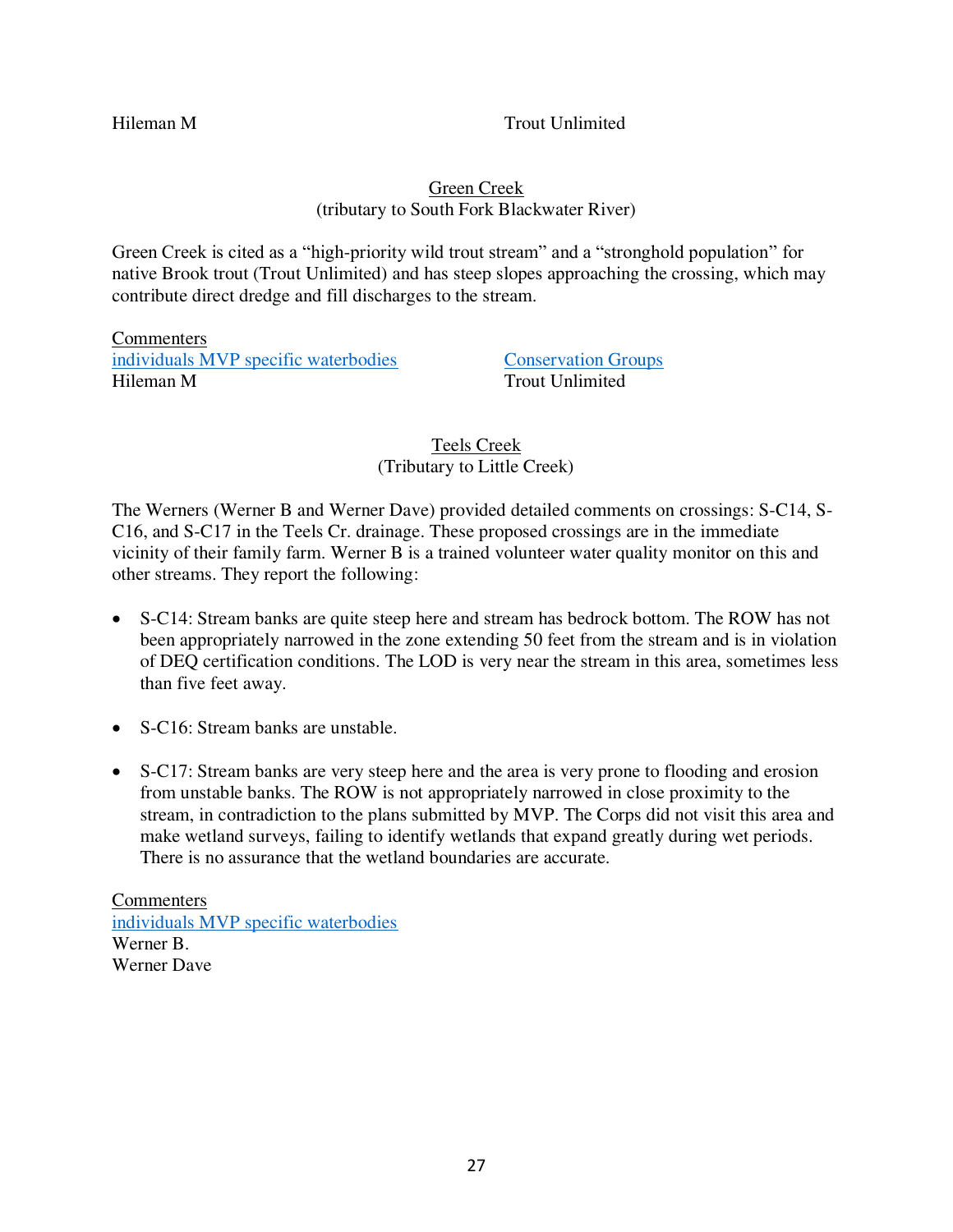#### Little Creek (Tributary to Blackwater River)

Little Creek has already been hit hard by uncontrolled sediment discharges caused by MVP (see e.g. Va. Conserv. Network, SELC Appalmad). These impacts show the weakness of the inspection and enforcement regimes so far established by DEQ and other agencies, where serious damage has occurred before strong action is taken. These concerns, which have emerged for "upland" work areas, must also be present for the crossing work areas.

The Werners (Werner B and Werner Dave) provided detailed comments on crossings: S-CD6, W-CD5, and S-I12 in the Little Creek drainage. These proposed crossings are in the immediate vicinity of their family farm. Werner B is a trained volunteer water quality monitor on this and other streams. They state that

- S-CD6: The stream bed is composed of nearly continuous bedrock. The bank width to be affected is inaccurately specified by MVP, in contradiction of VMRC records.
- W-CD5: Sediment has already flowed into this wetland after work done by MVP.
- S-I12: The ROW is within less than 50 feet of the stream in a least four areas, in violation of DEQ's certification requirements.

**Commenters** [individuals MVP specific waterbodies](https://drive.google.com/drive/folders/1_2BGDrwFuB3daiA_Nmp85rhEevWML1Im) [Conservation Groups](https://drive.google.com/drive/folders/1YuymAxgcUn6hp_FKuvuVt8RP-iDkMFp9) Werner B. Va. Conserv. Network Werner Dave SELC Appalmad

Blackwater River (tributary to Roanoke River)

The Blackwater River would be crossed at S-F11 and would be affected by the cumulative contributions of pollution discharges from crossings and other activities in the North Fork and other tributaries addressed above. This stream is the source of public water supply for the Town of Rocky Mount (Sim J, Va. Conserv. Network) and sediment increases of any extent could impact that existing and designated use and violate antidegradation provisions in WQS. The Blackwater is also an important recreational resource, on which an annual festival is held and the elimination of mature trees from the ROW will impact the stream quality and these uses (Sims  $J$ ).

**Commenters** [individuals MVP specific waterbodies](https://drive.google.com/drive/folders/1_2BGDrwFuB3daiA_Nmp85rhEevWML1Im) [Conservation Groups](https://drive.google.com/drive/folders/1YuymAxgcUn6hp_FKuvuVt8RP-iDkMFp9) Sims J Va. Conserv. Network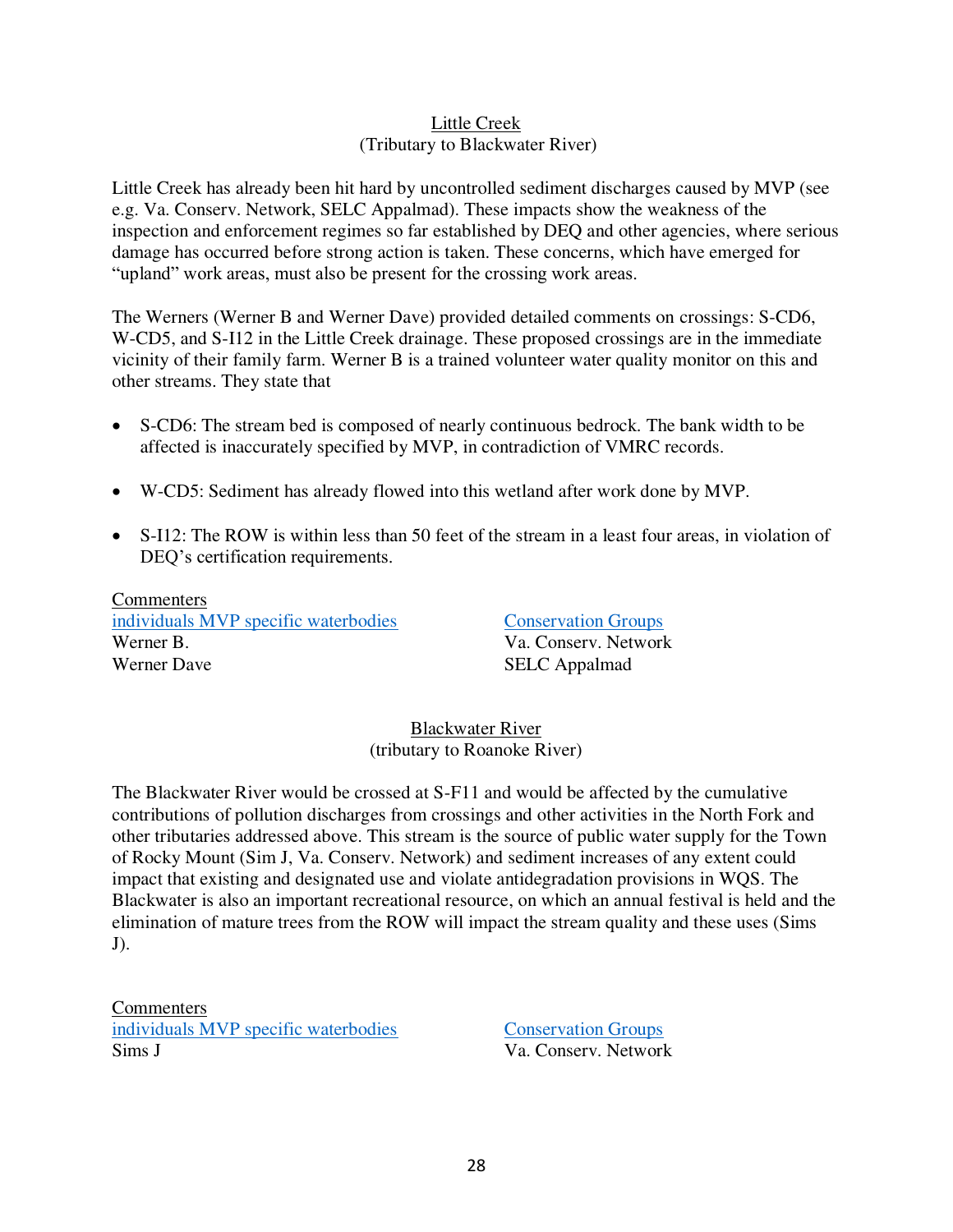#### Pigg River (tributary to Roanoke River)

The Pigg River would be affected by the crossing designated S-E11. This river is a major contributor of flows and pollutants to Leesville Lake and new or increased sediment discharges due to pipeline crossing work would worsen problems that have already been experienced and for which citizens have worked hard to address (Capuco Anthony).

**Commenters** [individuals MVP specific waterbodies](https://drive.google.com/drive/folders/1_2BGDrwFuB3daiA_Nmp85rhEevWML1Im) Capuco Anthony Sims J

#### Roanoke River

The Roanoke River is an especially dire example of the failure to consider combined effects from many crossings throughout a drainage area on downstream waters. The discussions of fifteen separate streams and watersheds above must be factored into the concerns for the Roanoke. The City of Roanoke's comments in regard to the many impacts that will be felt, both from direct and indirect inputs to the River, is an important source to understand the ways WQS support in the Roanoke River cannot be ensured without individual crossing reviews in its watershed.

**Commenters** [individuals MVP specific waterbodies](https://drive.google.com/drive/folders/1_2BGDrwFuB3daiA_Nmp85rhEevWML1Im) [Conservation Groups](https://drive.google.com/drive/folders/1YuymAxgcUn6hp_FKuvuVt8RP-iDkMFp9) Capuco Anthony SELC Appalmad

Roanoke City

[Localities](https://drive.google.com/drive/folders/1pLazzbixw6k-gC017RfSl8Xtfl4JbtNH) Roanoke City

> Lake Gaston (Roanoke River)

Hourigan M states that he owns property on and values Lake Gaston, a reservoir on the Roanoke (Staunton) River located many miles downstream of the MVP-impacted areas. Hourigan acknowledges that several crossings in the watershed lie within this drainage (naming four: S-G36, North Fork Roanoke River and tributaries S-G 38 through 40). He states "DEQ sediment and erosion control requirements will protect the North Fork Roanoke River from sedimentation."

**Commenters** [individuals MVP specific waterbodies](https://drive.google.com/drive/folders/1_2BGDrwFuB3daiA_Nmp85rhEevWML1Im) Hourigan M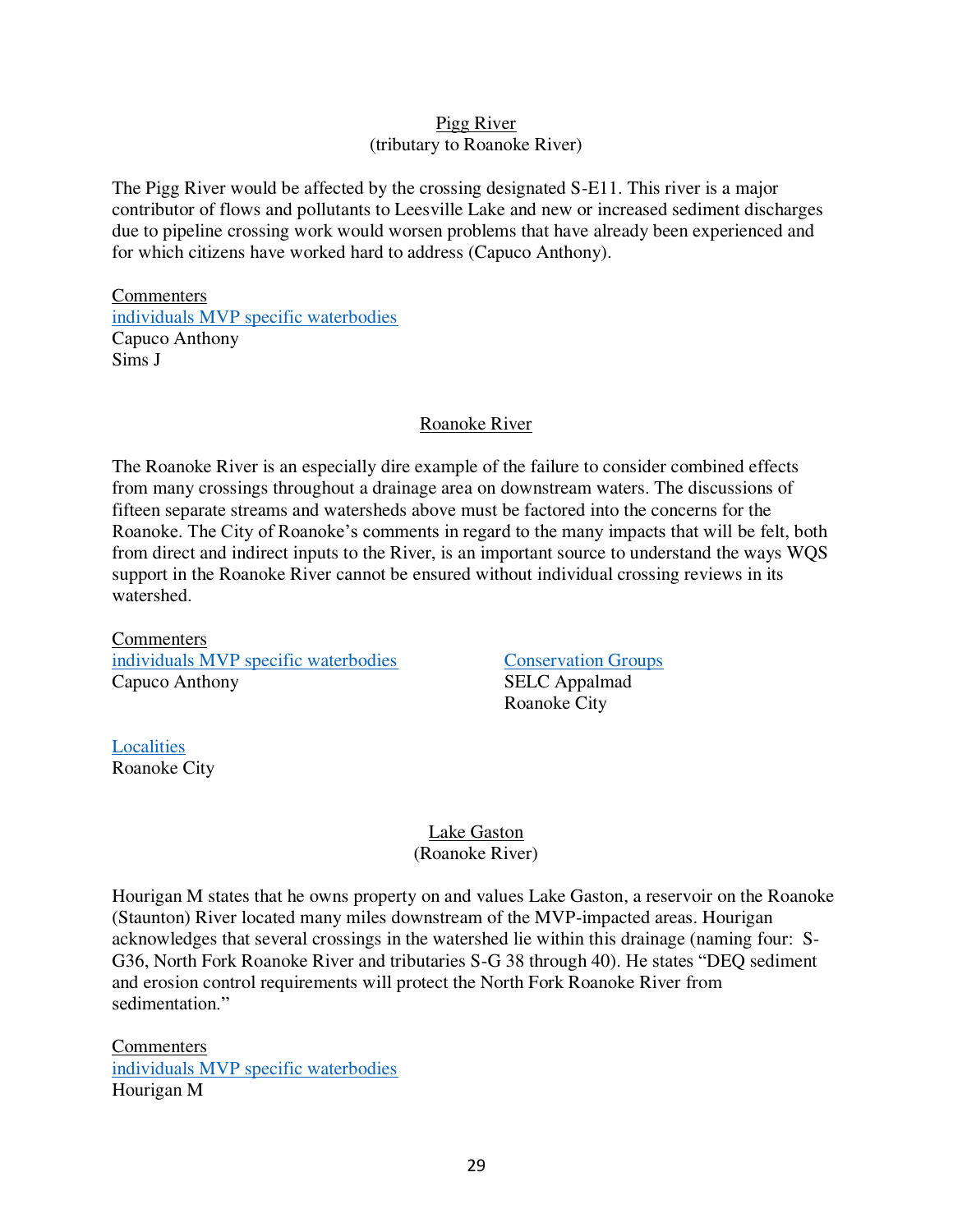#### **Atlantic Coast Pipeline**

#### **James River Basin**

## Lick Draft

(tributary to Townsend Draft)

Lick Draft and a tributary where crossings are proposed are wild trout streams. They are also within the habitat range for the state endanger southern water shrew (Kirk D). Six crossings, by the pipeline ROW and access roads, are proposed on the two streams within a small drainage of just more 3 square miles. Trout Unlimited lists both the mainstem and tributary as "high-priority wild trout streams." The two bedrock stream bottoms will likely be trenched by blasting. Kirk D has assessed the sites and asserts, based on extensive expertise with streams in the Appalachian region, that "the level of impact between access road and pipeline crossing will be unacceptable."

#### **Commenters** [individual ACP specific waterbodies](https://drive.google.com/drive/folders/1kxxmTD79WtwY0BXLyzcpWQWmatDcXZxu) [Conservation Groups](https://drive.google.com/drive/folders/1YuymAxgcUn6hp_FKuvuVt8RP-iDkMFp9) Kirk D Trout Unlimited

Townsend Draft (aka Warwick Run) (tributary to Back Creek)

Townsend Draft is a small headwater drainage in which 10 waterbody crossings by the ROW and access roads are proposed. The main body of Townsend Draft is habitat for native Brook trout and all tributaries that would be affected would negatively impact the trout segments, even if not designated as such. (Kirk D, Wild Va DPMC)

Two tributaries that would be crossed by the ROW at shia407 and shia410 are designated by Trout Unlimited as "high-priority wild trout streams" and as home to "stronghold populations of native trout. The importance of individual and cumulative reviews of crossings in natural trout streams is explained by TU:

Trout streams are particularly sensitive ecosystems. Prime wild brook trout habitat tends to feature dense riparian buffers to shade the stream and protect the banks, undisturbed springs to cool the water, stable channels, and intact tributary systems.

All of these features are at least temporarily affected by pipeline development, and can be damaged long term if a project is not properly managed. In-stream construction, clearing of vegetation, regrading, and soil compaction near these trout streams increase the potential for sedimentation from storm-water run-off, and this can reduce levels of dissolved oxygen, smother trout spawning habitat with silt, hamper fish egg development, and destroy benthic macroinvertebrate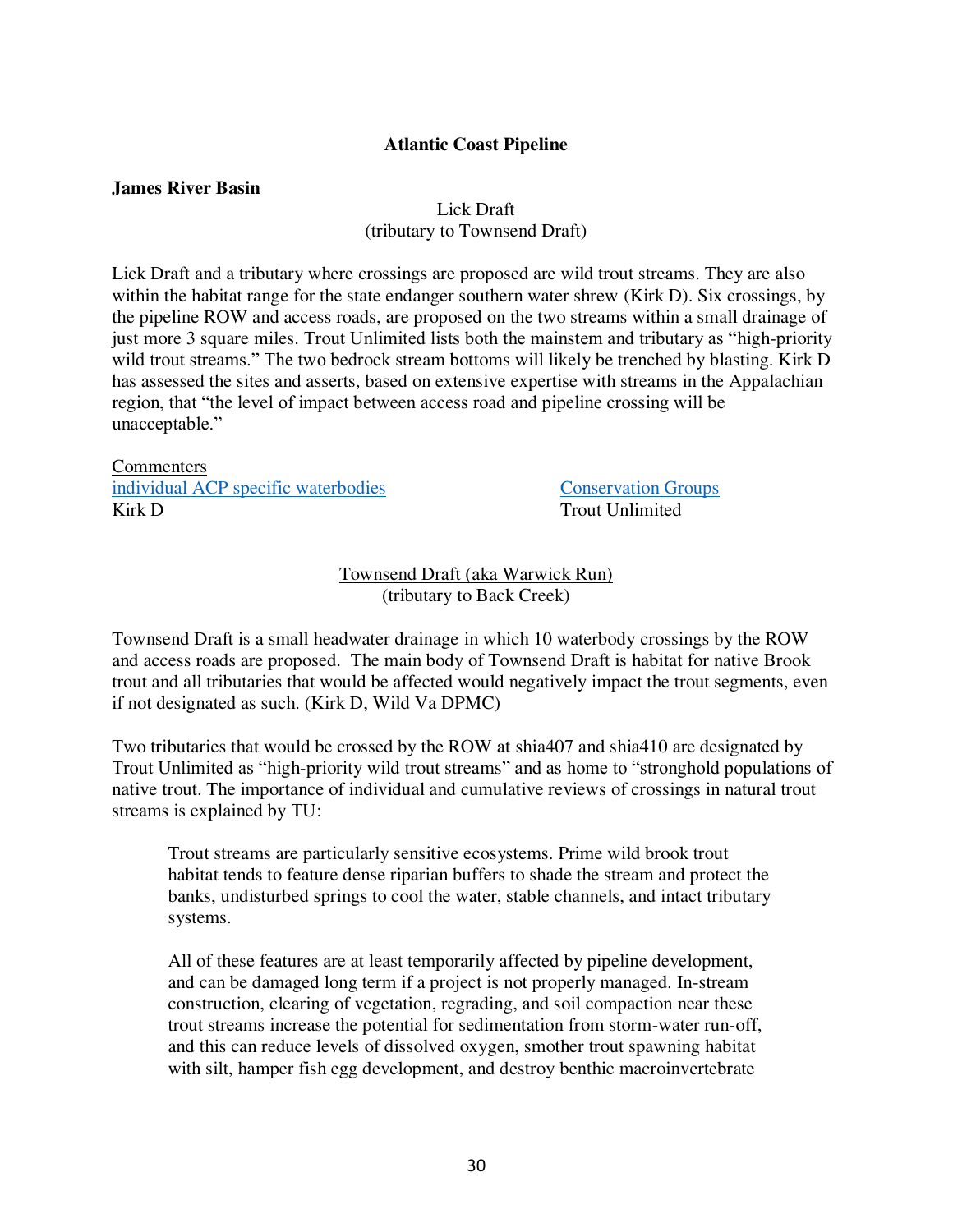populations. Stream crossings can damage ri-parian habitat, strip away protective buffers, destabilize banks, and alter streambeds.

These impacts can impair existing and designated uses of these streams and cause violations of Virginia water quality standards, including increases in water temperature and turbidity and decreases in dissolved oxygen (DO) concentrations, not just at the site of the crossings but also at downstream locations.

(Trout Unlimited)

In addition to sensitive trout species, several of the affected tributaries to Townsend Draft are within range and have suitable habitat for the southern water shrew (Virginia Endangered list).

Potential temperature impacts to these streams will be caused from removal of riparian vegetation and ROWs on bordering mountain slopes, which will expose waters previously completely shaded in summer to direct sunlight in numerous places in the watershed during the hottest periods. Recent studies prove that temperature changes caused by existing pipeline rightsof-way, even if well maintained and compliant with NWP 12 "restoration" requirements will continue to cause elevated in-stream temperatures for years after construction ends (Wild Va. DPMC)

One commenter asserts, based on expert knowledge and site visits that crossing point Whia407 would be across the head of a bold spring and would irreparably alter the spring, and groundwater hydrology. (Kirk D)

In addition to the combined effects of sediments from multiple crossings on downstream segments, the disturbance of the mainstem and all tributaries will affect the movements of trout and other species. As demonstrated by recent research, trout may move for substantial distances within small headwater drainages such as this one and pipeline work may hinder their ability to respond to other stresses in the ecosystem. (Wild Va. DPMC).

A number of the crossings in this watershed are approached by very steep slopes, from which any sediment or debris that is dislodged will become direct "fill" that must be reviewed under crossing analyses. On one tributary, the mountain slope at the crossing site is a more than 90 percent degree slope and descends to the stream itself without any intervening bank or level area. These areas were designated "high-hazard" areas by the U.S. Forest Service due to such slopes, known history of landslides, and other factors. (Kirk D, Wild Va. DPMC).

**Commenters** [individual ACP specific waterbodies](https://drive.google.com/drive/folders/1kxxmTD79WtwY0BXLyzcpWQWmatDcXZxu) [Conservation Groups](https://drive.google.com/drive/folders/1YuymAxgcUn6hp_FKuvuVt8RP-iDkMFp9) Kelley-Dearing Wild Va. DPMC Adams Pauline Trout Unlimited Kirk D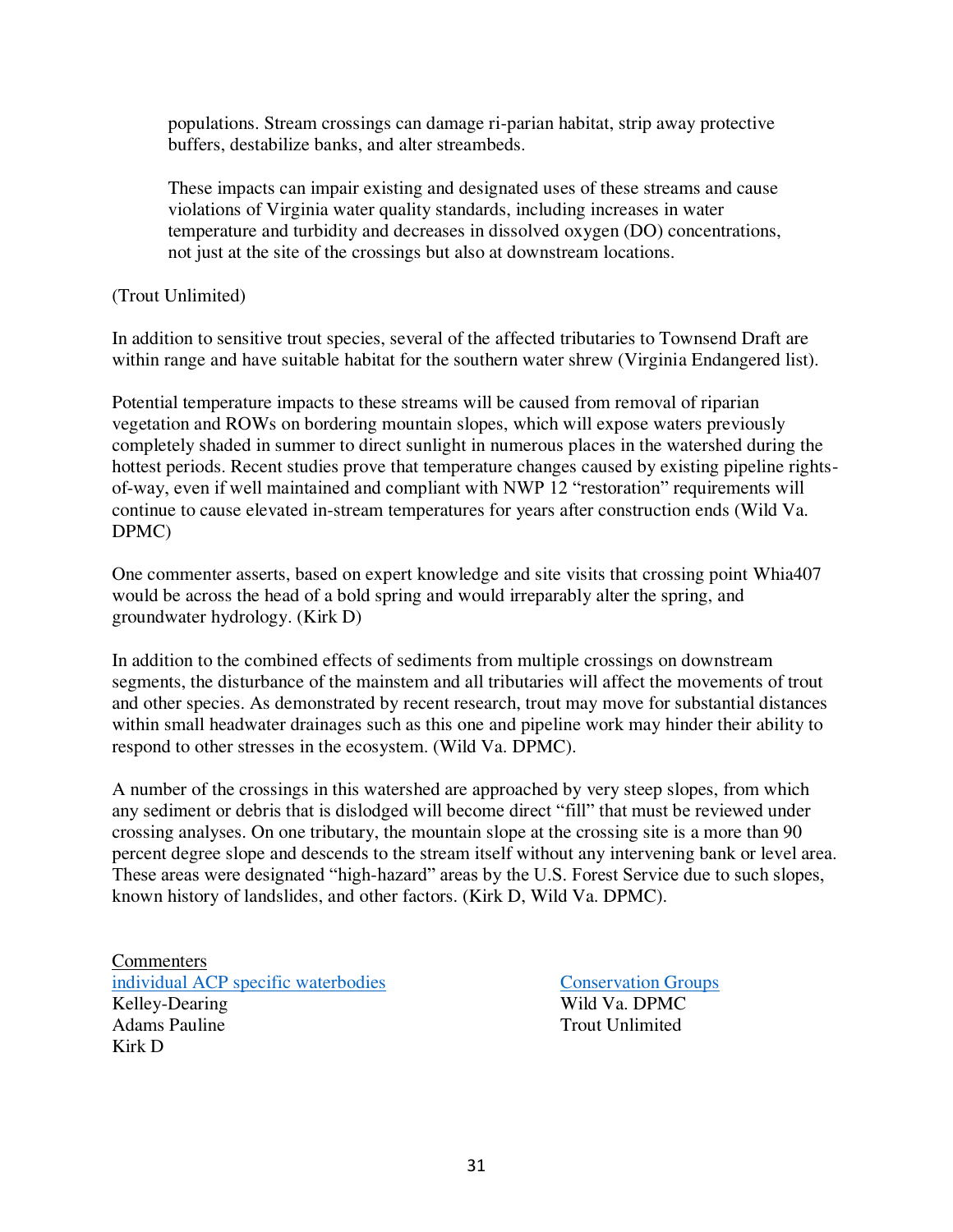#### Back Creek and tribs.Unnamed Tributary to Back Creek (tributary to Jackson River)

One crossing for this stream is designated shia 405 on the Corps' tables but another planned crossing is not included in that listing. Therefore, there is no indication that the Corps or DEQ is aware of or has assessed potential impacts from this crossing. (Wild Va. DPMC).

A commenter whose property would be affected has submitted a detailed professional study of threats to springs, sinking streams, and other features on his property and asserts that increased sediment and water flows volumes and intensities during construction could damage and open new sinkholes (Paul Tyler).

Trout Unlimited has identified this as a "high-priority wild trout stream" housing a "stronghold population" of native Brook trout. Trout Unlimited

Commenters [individuals ACP specific waterbodies](https://drive.google.com/drive/folders/1kxxmTD79WtwY0BXLyzcpWQWmatDcXZxu) [Conservation Groups](https://drive.google.com/drive/folders/1YuymAxgcUn6hp_FKuvuVt8RP-iDkMFp9) Paul Tyler Trout Unlimited

Wild Va. DPMC

### Jackson River (tributary to James River)

As one of the most treasured and high quality rivers in Virginia, impacts to the Jackson River, through direct crossing and other areas is of grave concern to many commenters. This includes affected landowners, nearby residents (Koslen Mark), and users of the River from across the region.

Quoting from comments by Wild Va. DPMC:

The designation for this crossing in the column "Feature ID" is DKSQ VA 002. Note that the ID and the data in Table B-1 provided by the Corps shows that a "desktop" analysis was conducted. Such an approach could only be acceptable as a preliminary step in the regulatory review. To stop at a mere review [sic] computer data when deciding whether a major industrial project may be allowed to cross this important resource is outrageous. For DEQ to meekly rely on that approach by the Corps and claim to the public and the Board that the regulators have done their jobs is appalling.

The Jackson River is one of the largest and most popular trout fisheries in Virginia, including both private and public waters. Sections of the river both upstream and downstream of the proposed crossing are managed for commercial fee fishing. A public special-regulation (catch and release) area is further downstream in the George Washington National Forest. Sedimentation associated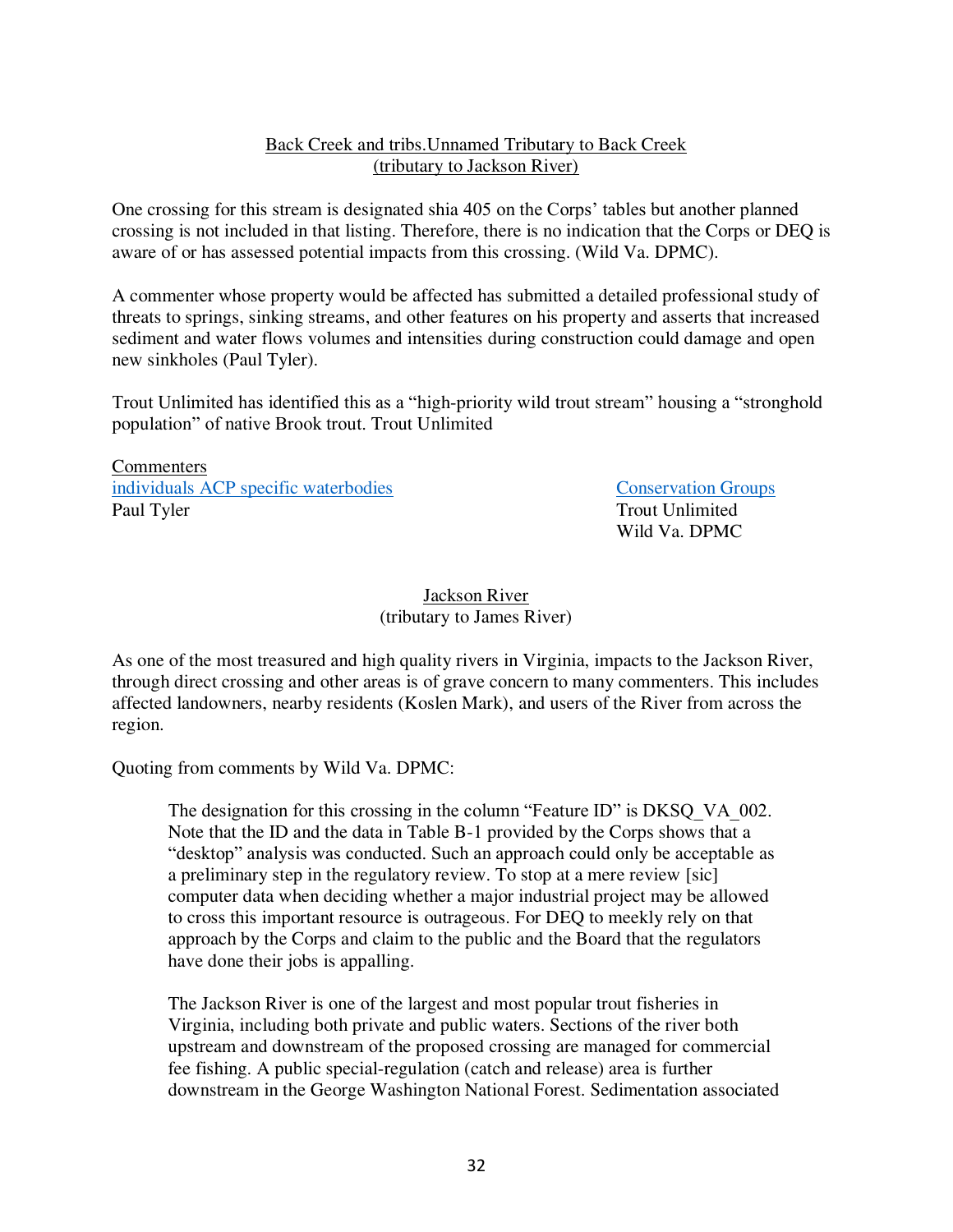with the proposed crossing would degrade both the aquatic habitat of the river and its use as a recreational fishery. Although the river is subject to periodic extreme high flows, no information concerning the stability of the stream bed and adjacent wetland areas were examined in the NWP12 review. This poses risks of stream bed destabilization and habitat

impairment, as well as risks to the integrity of the pipeline.

As mentioned in this quote, the Jackson is an important trout habitat and is considered a "highpriority wild trout stream" that has a "stronghold population" best suited to survive in future stresses from climate change. TU raises particular warnings due to the fact that ACP proposes to cross the Jackson and its tributaries 7 times over the course of just 2 miles. (Trout Unlimited)

There have already been some concerns with temperature impacts on the Jackson and these could be exacerbated by the pipeline crossing activities (Limpert W). Further, flood impact analyses, in light of past extreme events and the ways they affected the River are necessary before ensuring that these crossings can be made without violation of WQS. (Jackson River Pres.)

**Commenters** [individuals ACP specific waterbodies](https://drive.google.com/drive/folders/1kxxmTD79WtwY0BXLyzcpWQWmatDcXZxu) [organizations](https://drive.google.com/drive/folders/1XPKx-DWKS_f24qA0iOeuIZfi_1FWng-w) Koslen Mark **Dawson and Assocs**. Limpert W [Conservation Groups](https://drive.google.com/drive/folders/1YuymAxgcUn6hp_FKuvuVt8RP-iDkMFp9)

 Jackson River Pres. Wild Va. and DPMC

#### Little Valley Run (tributary to Bolar Run)

Where ACP would cross Little Valley Run (AP-1 0047) is designated by Virginia as a class III wild trout stream (Robinson Gary) and by Trout Unlimited as a "high-priority wild trout stream" that supports a "stronghold population" of native Brook trout.

VDGIF District Field Biologist Steven J. Reeser, the field data "...shows that Little Valley Run is an important tributary for brook trout reproduction, that would also benefit the wild brook trout population in Bolar Run and other streams in the watershed." As the water table gets lower in periods of drought, long stretches of Little Valley Run downstream of the crossing often sink into limestone channels. The trout survive by gathering in spring-fed pools until the water table is recharged. Sediment could easily disrupt this delicate balance by filling up the spring-fed pools or entering the underground aquifer.

(Robinson Gary).

There are serious concerns about contamination of groundwater, springs, and wells. One unnamed tributary is wrongly listed by the Corps as an ephemeral stream but actually continues to flow below the stream bed as a sinking stream. (Bells). Another commenter cites karst expert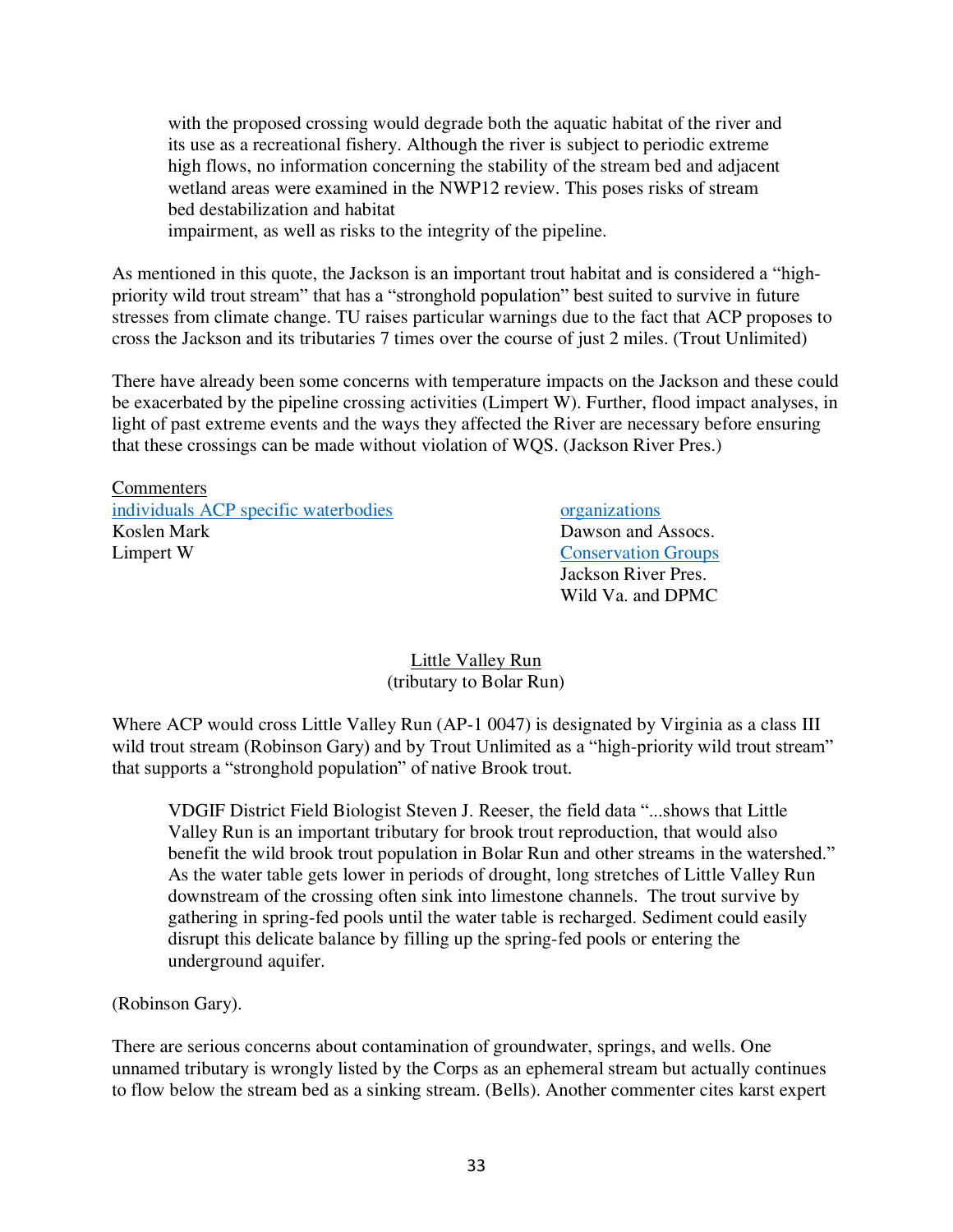William Jones, stating that he concluded that construction of the Atlantic Coast Pipeline through Little Valley could "behead" Bolar Spring, a renowned warm spring near the mouth of Little Valley. (Limpert W). Endangered Madison Cave Isopod believed likely present, would be threatened and there is no evidence that any agency has conducted an analysis of the dangers. Blasting will be required through bedrock stream beds at some crossings and could divert or eliminate flows to water sources that residents depend upon. (Robinson Gary). Recent dye traces conducted by surveyors for the ACP Limpert W

In light to these kinds of concerns:

The Virginia Department of Conservation and Recreation recommended dye traces be conducted in Little Valley and on December 5, 2017, Dominion karst contractors, GeoConcepts, injected one pound of Eosine dye into a sinking stream on our family farm just south of the proposed pipeline route and near the Little Valley Run stream crossing. Almost six months later, GeoConcepts has not definitively determined where the dye emerged, although some preliminary data indicates it may have surprisingly ended up in Bolar Springs, a significant karst aquifer, miles away. Future dye traces are planned, but at this time, the true extent of Little Valley karst and the true costs of contaminating it have not been adequately evaluated.

(Robinson Gary). Finally, the Corps' tables, which were presented by DEQ and should have been a reliable resource for citizens in making comments, omitted important features. One commenter reported that a sinkhole located in close proximity and downhill from the ROW is not even shown of ACP maps and cannot have been considered by the Corps. (McLean Ron).

**Commenters** [individuals ACP specific waterbodies](https://drive.google.com/drive/folders/1kxxmTD79WtwY0BXLyzcpWQWmatDcXZxu) [Conservation Groups](https://drive.google.com/drive/folders/1YuymAxgcUn6hp_FKuvuVt8RP-iDkMFp9)

Wild Va. and DPMC

# Laurel Run

(tributary to Dry Run)

Kirk D, has expressed concern that erosion and sediment control measures described by ACP cannot maintain the integrity of this stream channel and use as a wild brook trout habitat. The stream has been listed as one of Trout Unlimited's "high-priority wild trout stream" and is considered to be a "stronghold population" for Brook trout.

The sensitivity of brook trout and the need for "dense riparian buffers to shade the stream and protect the banks, undisturbed springs to cool the water, stable channels, and intact tributary systems," combined with the necessary alterations to the stream channel and banks as well as riparian zone and habitats "upland," means the pipeline "can impair existing and designated uses . . . and cause violations of Virginia water quality standards, including increases in water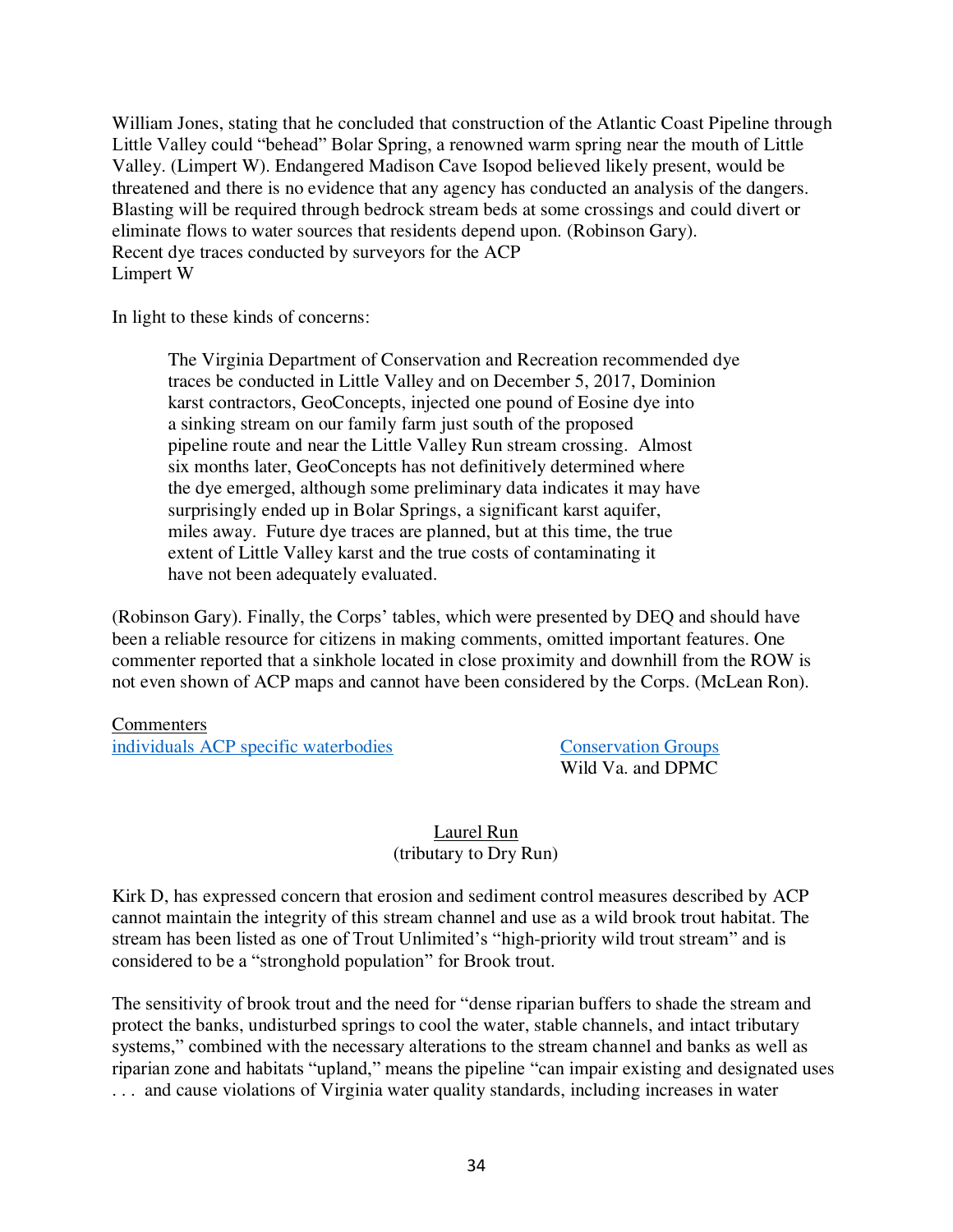temperature and turbidity and decreases in dissolved oxygen (DO) concentrations, not just at the site of the crossings but also at downstream locations. (Trout Unlimited).

Commenters [individuals ACP specific waterbodies](https://drive.google.com/drive/folders/1kxxmTD79WtwY0BXLyzcpWQWmatDcXZxu) [Conservation Groups](https://drive.google.com/drive/folders/1YuymAxgcUn6hp_FKuvuVt8RP-iDkMFp9) Kirk D Trout Unlimited

#### Dry Run (tributary to Cowpasture River)

Study of streams in this watershed is important because of the combined threats from crossings in Laurel Run (discussed above) and in Dry Run. Even more concerning is the connection through groundwater transport in karst, to groundwater and surface water far away and outside this surface water drainage.

As explained in comments:

The designations for each crossing in this cluster in Table B-1, in the column "Feature ID," are as follows: sbaa 028, sbaa 029, sbaa 030, sbay 008, wbaa 010s, wbay 003s. These crossing sites and other features are shown on Figure 7.

This combination of crossings is of extreme importance, both because of direct impacts to segments of Dry Run and because there are proven, direct connections between activities in the karst areas here with groundwater resources and, through those groundwater connections, to streams many miles away. This situation illustrates the great danger in DEQ relyiance on the Corps' process. The federal authority under CWA reaches waters of the U.S. and the CWA does not require groundwater quality standards.

On the other hand, the State of Virginia has groundwater standards that are very protective. The antidegradation provisions for groundwater require that wherever water is of high quality, levels of pollutants may not be increased by any amount. If any groundwater criterion is exceeded, no further increases in subject pollutants may be made.

The straight lines passing through the Dry Run area on Figure 5 depict paths of groundwater flow that were discovered by dozens of dye testing events. Note that while the waterbody crossings all lie within the Dry Run surface watershed, the groundwater in this area uniformly runs toward the Bullpasture River, its tributaries, and contributing springs. The longest dye trace appears to run nearly five miles from the place substances entering the groundwater can be expected to re-emerge to surface waters.

#### **Commenters**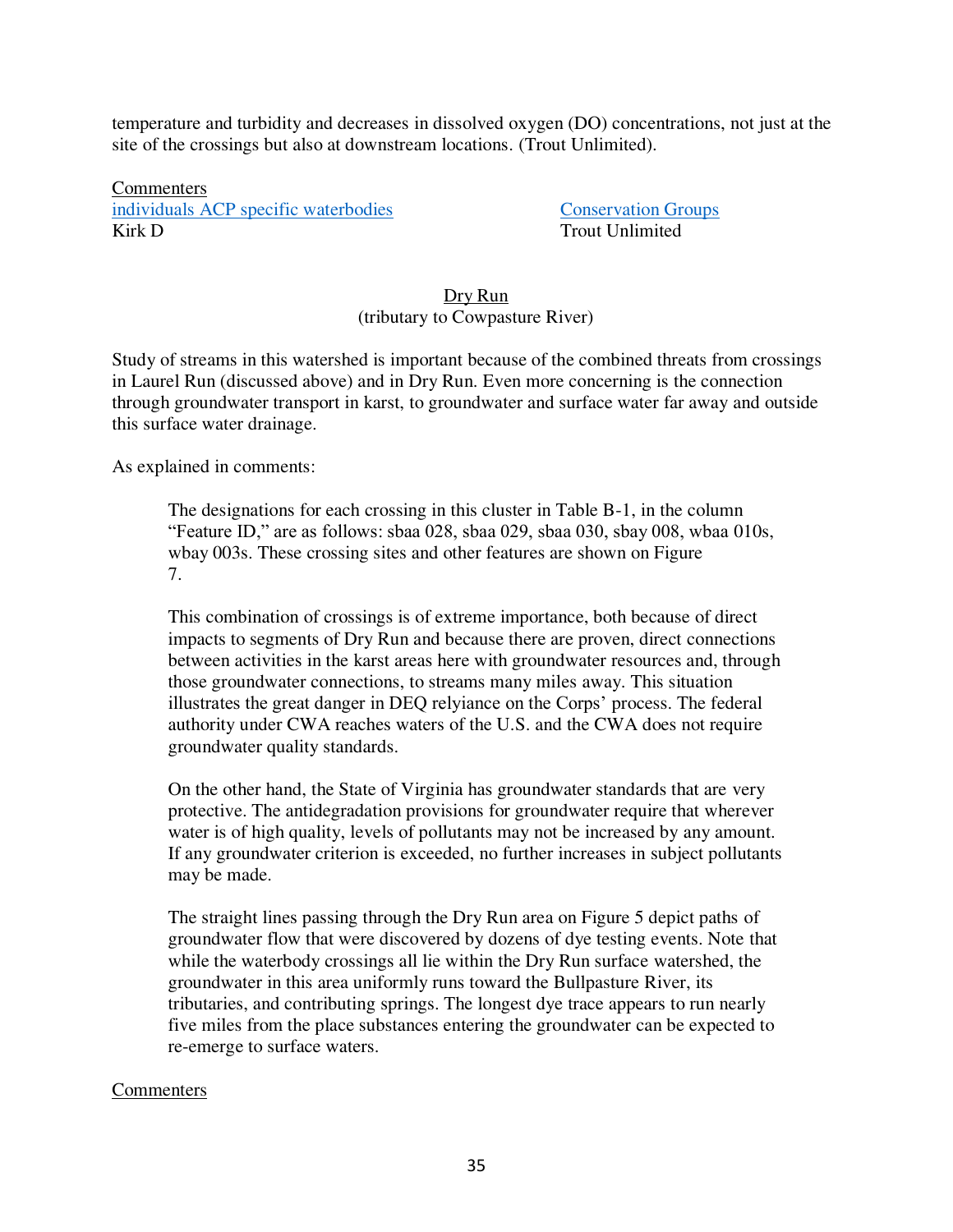[Conservation Groups](https://drive.google.com/drive/folders/1YuymAxgcUn6hp_FKuvuVt8RP-iDkMFp9) Wild Va. and DPMC

### Cowpasture River (tributary to James River)

The Cowpasture River is recognized as one of Virginia's cleanest and most ecologically intact free-flowing rivers. It supports a diverse and productive fishery, including cold and warm water species. Sedimentation associated with the proposed crossing would degrade both the aquatic habitat of the river and its use as a recreational fishery. (Wild Va. DPMC). The River is enormously population as a recreational resource (see e.g. Jamison Michael, Kelley-Dearing, Koslen Mark) and is very valuable for landowners (Carlson Berton, Quinlan M).

ACP proposes to cross the Cowpasture at sbaa 015 and two tributaries within one mile (sbaa005 and sbaa006). All of these activities may impact the endangered James River Spineymussel and the Yellow Lance mussel (Kird D, Wild Virginia DPMC). An example of the value the natural features is the educational and recreational mussel festival conducted by the U.S. Fish and Wildlife Service and Virginia Dept. of Game and Inland Fisheries to teach people about the mussel populations and the values of unimpaired streams to support these sensitive species (Quinlan M).

Although the river is subject to periodic extreme high flows, no information concerning the stability of the stream bed and adjacent wetland areas were examined in the NWP12 review. This poses risks of stream bed destabilization and habitat impairment, as well as risks to the integrity of the pipeline. Geophysical and engineering studies that need to be completed prior to permitting have not been done, despite Virginia agency staff's warnings about their importance. (Wild Va. DPMC)

#### **Commenters**

Koslen Mark Quinlan M

[individuals ACP specific waterbodies](https://drive.google.com/drive/folders/1kxxmTD79WtwY0BXLyzcpWQWmatDcXZxu) [organizations](https://drive.google.com/drive/folders/1XPKx-DWKS_f24qA0iOeuIZfi_1FWng-w) Carlson Berton Dawson and Assocs. Jamison Michael Kelley-Dearing [Conservation Groups](https://drive.google.com/drive/folders/1YuymAxgcUn6hp_FKuvuVt8RP-iDkMFp9)

Kirk D Wild Va. and DPMC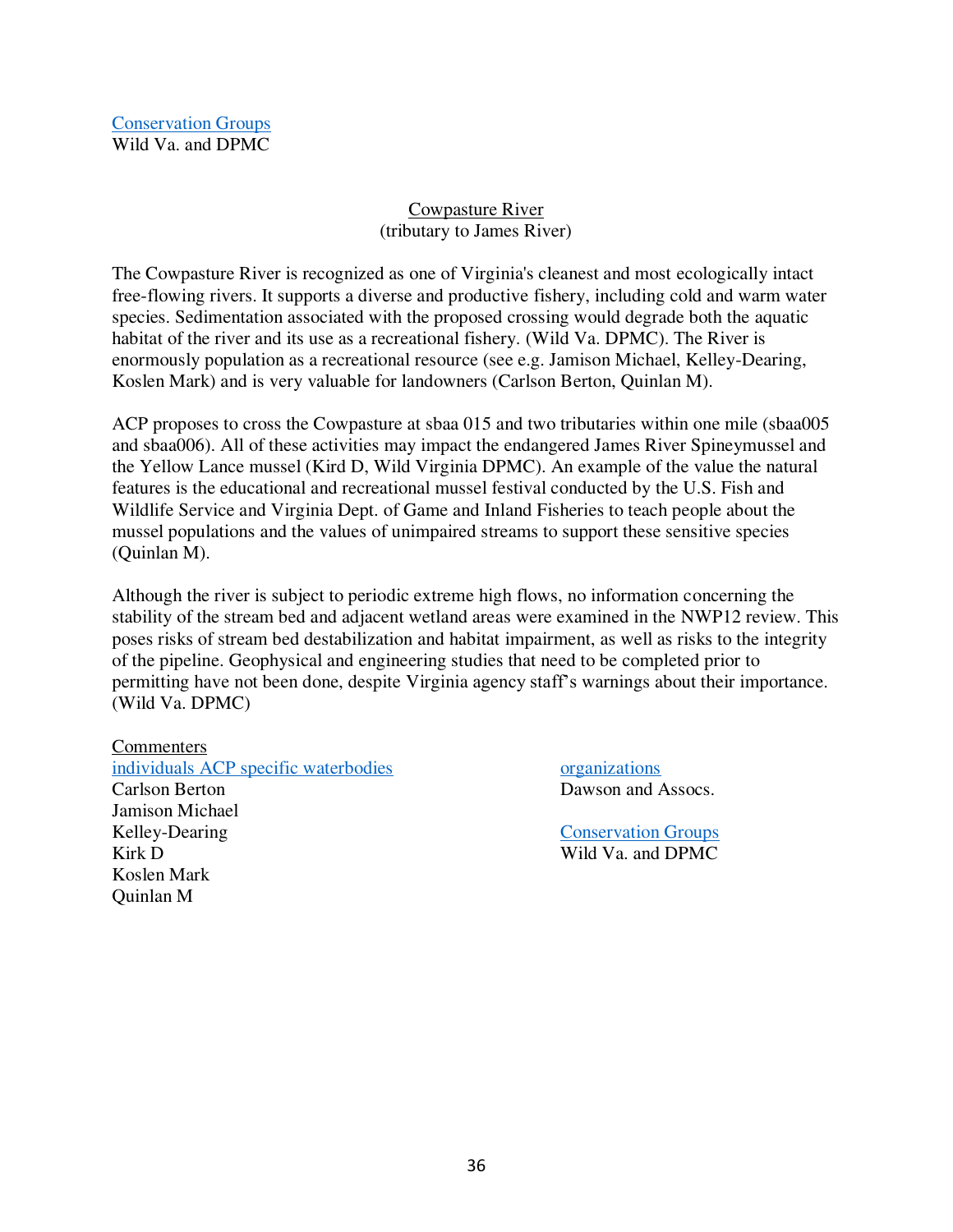### Stuart Run (tributary to Cowpasture River)

Stuart Run supports both existing human uses and a high-quality population of aquatic organisms. It is designated a "high-priority wild trout stream," supporting a "stronghold population" of native Brook trout that may be among a limited number of existing communities of this species in Virginia that is best able to withstand future climate-related threats. This waterbody also serves existing human uses, such as agricultural water supply (Neely E).

The Corps' table list 25 crossings within this relatively small drainage but omits one crossing. The direct crossing of Stuart Run would be at MP 100.7 and the pipeline would continue along Deerfield Road to cross tributaries and wetlands of Stuart Run another 24 times within 1.7 miles. Stuart Run (sbaa 001), together with its major tributary, Bolshers Run, has a significant portion of its drainage area in steep, mountainous terrain and is subject to frequent flooding. Flood scour and the potential for channel changes in extreme flood events pose a threat to pipeline integrity for the ACP.

The Millboro Formation black shale occurs in the Stuart Run watershed and the ACP will cross 6 tributaries where the Millboro is bedrock. This shale has local concentrations of iron pyrite and can produce an acid mine drainage effect when broken up and placed in fills with exposure to oxygen and fluctuating water levels. The low pH can harm aquatic organisms.

A total of 15 of the Stuart Run tributaries or wetlands will require blasting in the streambed for construction and at least 7 crossings may require concrete armoring due to flood scour.

There are 2 tributaries which have adjacent steep slopes of 40% or more. This will increase the likelihood of normal erosion or slides washing sediment directly into the streams. These tributaries, sbaa 025 and sbae 201 also have steep slopes at least 500 feet long above portions of the streams. Activities in these steep-slope areas will contribute fill to the streams directly due to their proximity to the waterbodies and are therefore regulated under both CWA 404. Therefore, analyses of potential impacts at these crossing sites must be assessed in relation to the upland activities.

Stuart Run is identified to be within the range for the Roughhead shiner, a very rare federally and state listed species. Therefore, the crossing activities here must be limited in a way that will fully protect this species. This watershed has a Time of Year Restriction of March 15 to June 30 due to this fish. While this restriction prohibits construction activities during the spawning season for this fish, no evidence has been provided that this condition alone is adequate to protect these sensitive organisms. Increases in sediment in these waters may well impact the Roughhead shiner, even when discharges are of relatively short duration. Further, deposition of sediments may damage or destroy habitat for the shiner as well as organisms on which the fish feeds.

**Commenters** [individuals ACP specific waterbodies](https://drive.google.com/drive/folders/1kxxmTD79WtwY0BXLyzcpWQWmatDcXZxu) [Conservation Groups](https://drive.google.com/drive/folders/1YuymAxgcUn6hp_FKuvuVt8RP-iDkMFp9) Neely E Wild Va. and DPMC

Trout Unlimited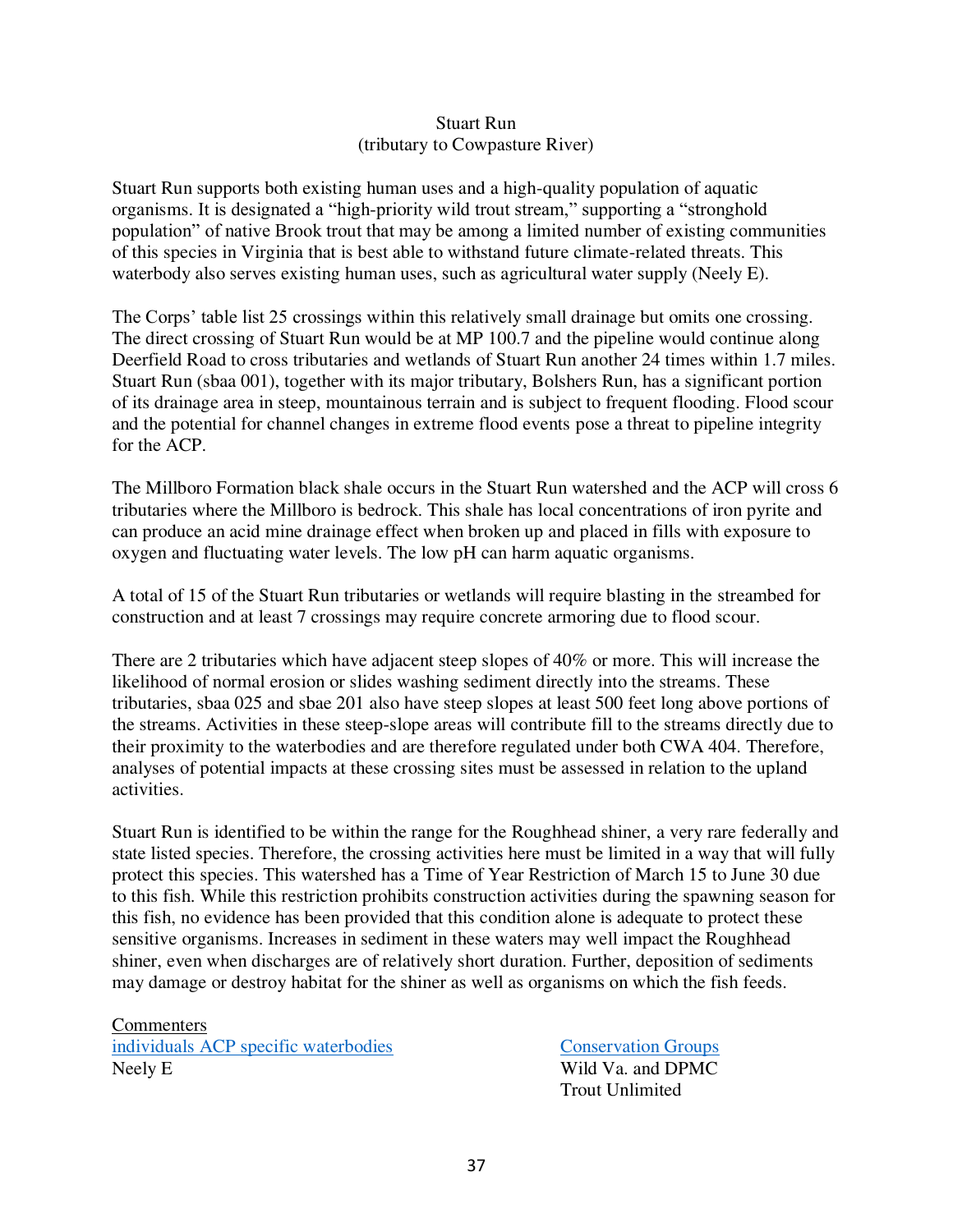# Mill Creek (Bath County) (tributary to Calfpasture River)

Mill Creek is identified as a "high-priority wild trout stream," which shelters a "stronghold population" of native brook trout, the only trout species endemic to streams in our region. These fish have been eliminated from most of their historic range, because they require very high water quality and intact stream channels, riparian zones, and watersheds. The crossing ACP proposes can disrupt all of these features and cause violation of WQS. (Trout Unlimited).

There are a total of twenty-two waterbody crossings in this small watershed. Two of these are not listed in the table provided by DEQ. The others are listed there under the heading "Feature ID" as: sbaa 031, sbaa 032, sbaa 033, sbaa 034, sbaa 039, sbaa 040, sbaa 041, sbar 002, sbar 003, sbar 004, sbar 005, sbar 006, sbar 008, sbar 009, wbaa 011f, wbaa 012f, wbaa 014f, wbaa 015f, wbar 003e, wbar 004e.

Mill Creek (sbar 008) is in a George Washington National Forest priority watershed because of the presence of 4 Threatened or Endangered, sensitive, or locally rare species. These include the James spineymussel and Atlantic pigtoe mussel and result in a Time of Year Restriction for construction of May 15 to July 31. Mill Creek is also a stockable trout stream and enhanced erosion control measures and coordination with Va. DGIF is required prior to construction.

The ACP will cross 16 tributaries of Mill Creek which flow upon the Millboro Shale Formation and are thus vulnerable to low pH acidic leachate impacting aquatic species. Only one of these tributaries is not subject to blasting, which will break up the shale and increase the acidic leachate potential. The pipeline itself will be armored with concrete at the Mill Creek crossing and possibly others.

The application of concrete onsite increases the chance of harmful spills impacting stream chemistry and species. Acidic water contributed by the Millboro Shale may interact with the concrete structure and weaken its integrity. Further, the concrete "plug" may cause differential erosion around this structure, both on the adjacent banks and in the stream bed. Such impacts would interfere with aquatic life and human uses and, therefore, violate WQS.

[Conservation Groups](https://drive.google.com/drive/folders/1YuymAxgcUn6hp_FKuvuVt8RP-iDkMFp9) Wild Va. and DPMC

# Hughart Run (tributary to Hamilton Branch)

One commenter uses this stream as a water supply for livestock and values it for other human uses. This person also expressed a concern about the connection between the surface water impacts here and a personal well used for drinking water. (Ralston B) [refer to the discussion below, for similar concerns expressed by the Augusta County Service Authority about pipeline impacts to a public water supply system].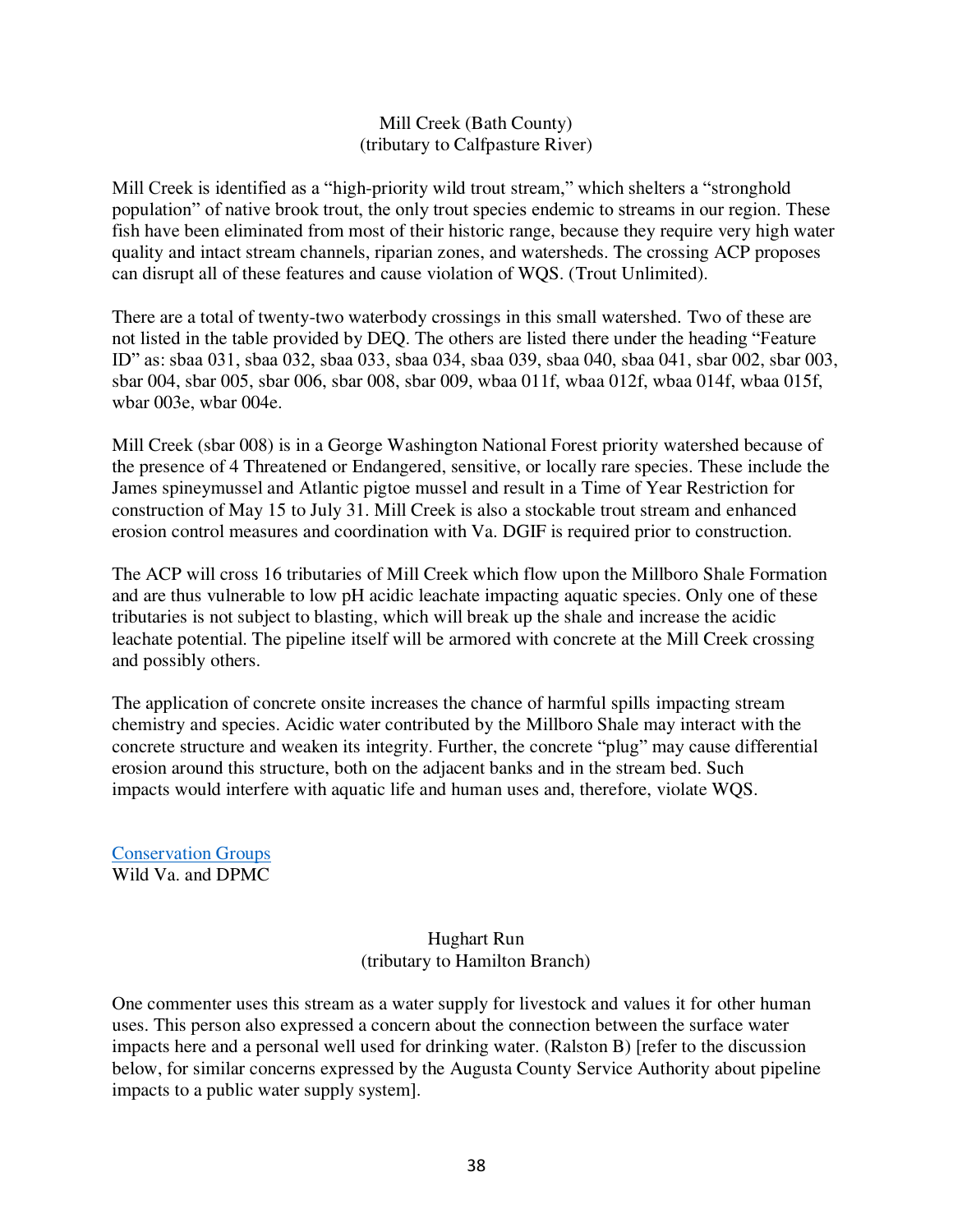The Ralston Trust explains in comments that in the area of crossing AP-1 0119 there has been ongoing uncertainty as to the final path, which must call into question whether the Corps could have adequately considered impacts. The commenter states that Dominion initially planned to shift the ROW due to a wetland on property adjacent to Hughart Run but then in March 2018 shifted the path back to its original location. (Ralston Trust)

Commenters [individuals ACP specific waterbodies](https://drive.google.com/drive/folders/1kxxmTD79WtwY0BXLyzcpWQWmatDcXZxu) Ralston B Ralston Trust

# Hamilton Branch (tributary to Calfpasture River)

The Augusta Co. Service Authority, which is responsible for the public water supply in the Deerfield Valley, notes that dye tracing shows that Hamilton Branch and the water system for Deerfield are directly connected, with extremely rapid flows through the karst formations. The Authority states:

Since approximately 4.5 miles of Atlantic Coast Pipeline construction will occur in this corridor, the construction related runoff or potential fuel/chemical spills can be expected to affect the Hamilton Branch watershed, which includes the sole water source for Deerfield within 24 hours. The membrane filtration unit handles up to 5 NTU turbidity but does not treat fuel/chemical spills. Therefore, additional precautions need to be made in order to provide continued potable water service for the Deerfield community. There is no backup water supply for this area.

. . . .

ACSA is concerned that allowing a project the size of ACP to only need one permit for all the wetland and stream crossings while much smaller water and sewer utilities are required to receive a permit for each individual crossing sets a dangerous precedent. If the ACP is allowed to only need one NWP 12 permit, then the level of scrutiny in permitting and inspection would decrease in comparison to what would be imposed for individual permits.

(August Co. Service Authority)

Trout Unlimited has classified Hamilton Branch as a "high-priority wild trout stream" that is home to a "stronghold population" and may be vital to the continued survival of native brook trout populations in the central Appalachian region with changing climate conditions in the future. TU has stated that the kinds of habitat alterations, temperature impacts, and other changes during and after pipeline construction "can impair existing and designated uses of these streams and cause violations of Virginia water quality standards, including increases in water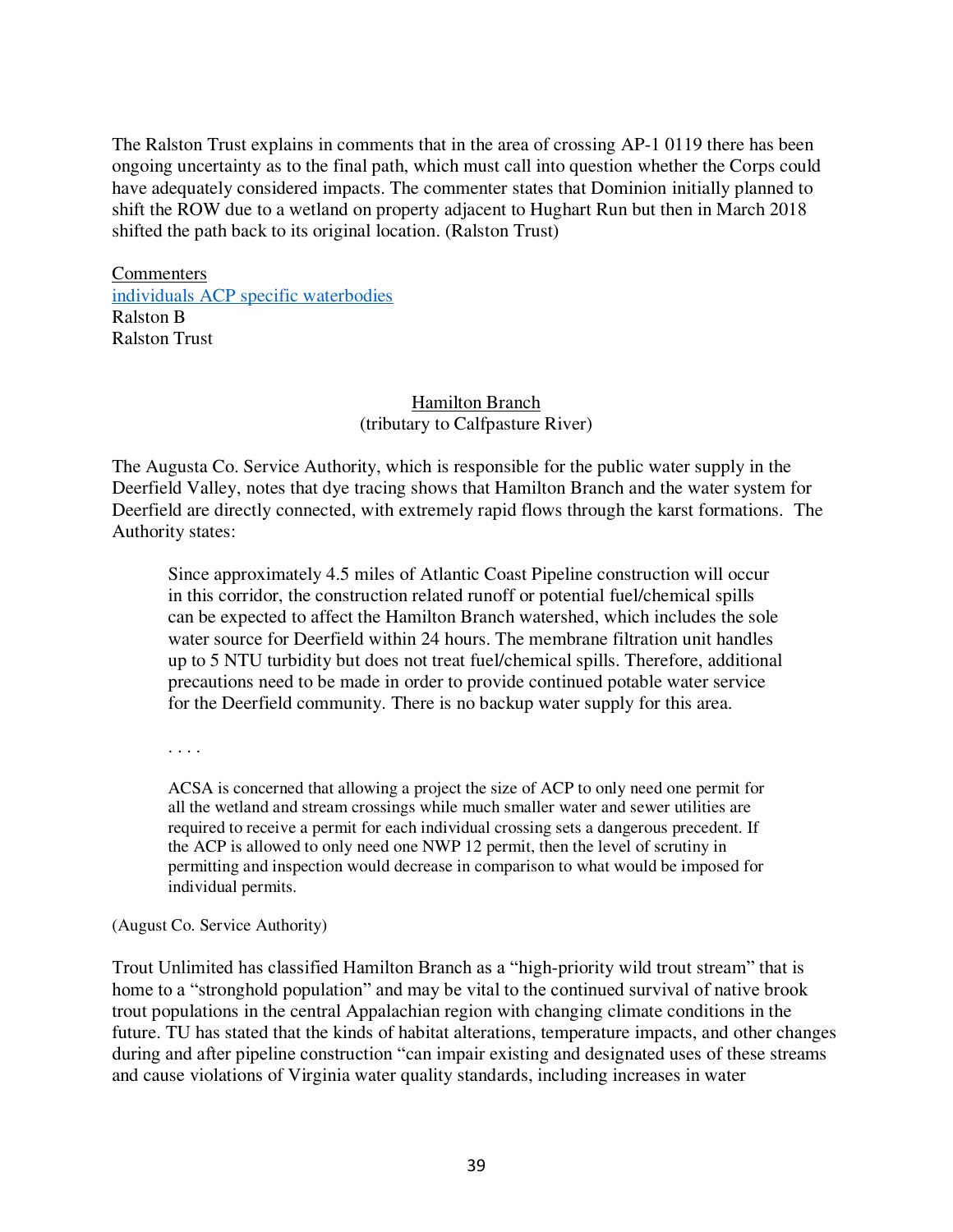temperature and turbidity and decreases in dissolved oxygen (DO) concentrations, not just at the site of the crossings but also at downstream locations."

**Commenters** [organizations](https://drive.google.com/drive/folders/1XPKx-DWKS_f24qA0iOeuIZfi_1FWng-w) [Conservation Groups](https://drive.google.com/drive/folders/1YuymAxgcUn6hp_FKuvuVt8RP-iDkMFp9) Augusta Co. Service Authority Trout Unlimited

# Calfpasture River (tributary to Maury River)

ACP proposes to cross the Calfpasture River and numerous tributaries 42 times over a span of just 13 miles. Commenters addressed the Calpasture itself as well as many of the individual tributaries that are cited for particular values and threats.

The individual tributaries addressed include: Gibson Hollow Barn Lick Branch Dowells Draft Braley Branch Lick Branch Hodges Draft Broad Draft Ramseys Draft

The Calfpasture is among Trout Unlimited's desiganted "high-priority wild trout streams" and is valued by many for its aquatic life values and human uses (see e.g. Ballin Scott). At the same time, major flooding affected the segment to be crossed here in 1986, destroying houses and strewing adjacent fields with rocks, calling into question the suitability of the environment to contain a major industrial structure within the floodplain. (Id.)

Dowells Draft - ACP's marking of waterbodies in the field while doing tree felling fails to identify the mainstem of Dowells Draft, two of its unnamed tributaries, and a wetland, calling into question the adequacy of regulatory reviews and making proper control of impacts impossible. (Bull Reese)

Braley Branch - has extremely steep slopes directly adjacent to the stream bed and there is a threat of direct input of fill from the uplands. Also, the stream has historically been affected by physical scouring and flooding, experiencing a recent event on January 17, 2018 after a storm of jsut 1.26 inches. (Bull Reese). Braley Branch and others is cited as having high recreational value and the site of educational outings (Wilson Mary).

Ramseys Draft - is adjacent to the National Forest wilderness area and is a highly-valued recreational resource and aquatic system (Vana Josh).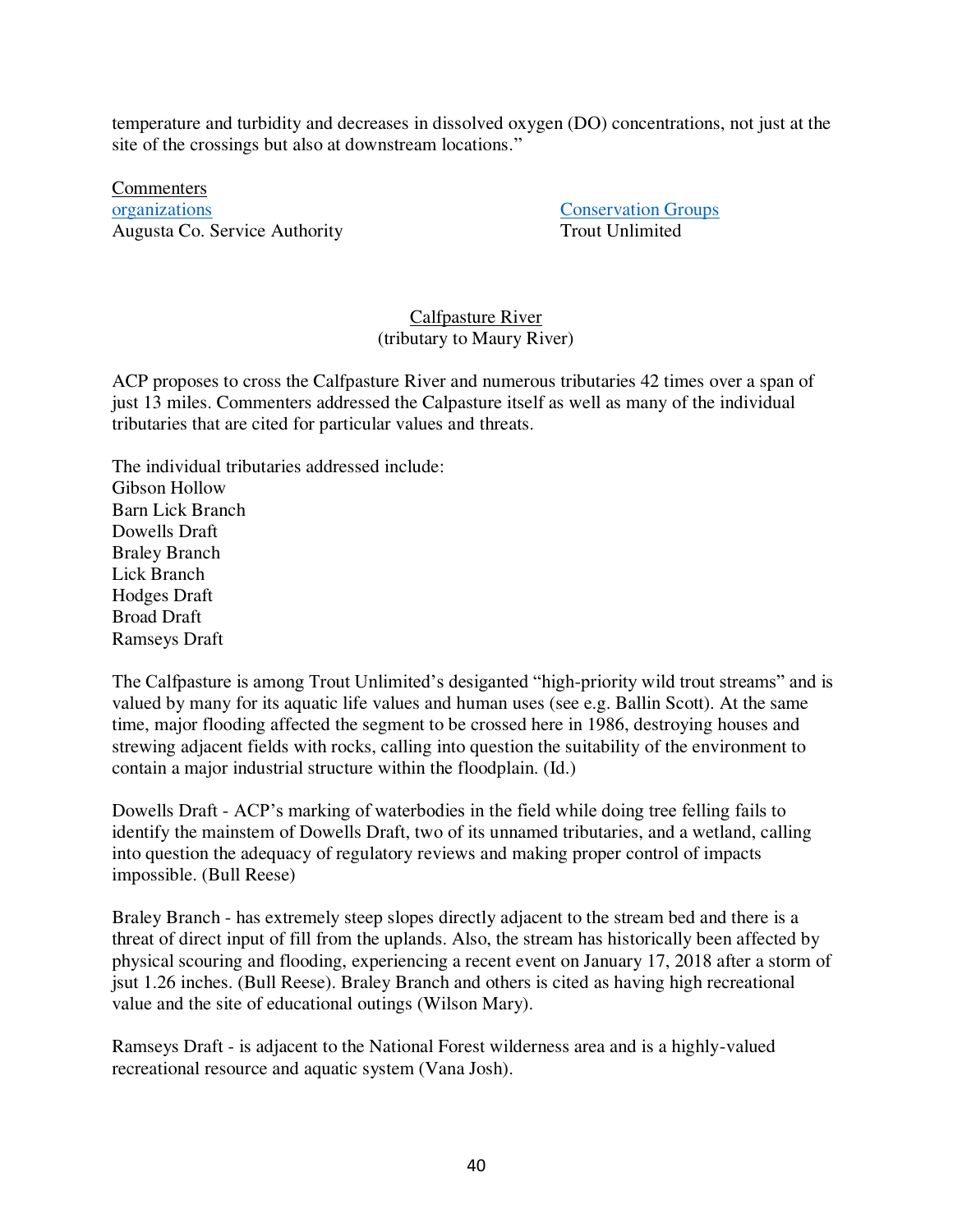Hodges Draft - This significant stream was misidentified by the Corps. The proposed crossing would occur the stream has a bedrock bottom and would require blasting. A commenter has monitored this stream and document its high quality and site-specific study is required to ensure the habitat is not impaired.

**Commenters** [individuals ACP specific waterbodies](https://drive.google.com/drive/folders/1kxxmTD79WtwY0BXLyzcpWQWmatDcXZxu) [Conservation Groups](https://drive.google.com/drive/folders/1YuymAxgcUn6hp_FKuvuVt8RP-iDkMFp9) Kirk D Nat. Def. Res. Council Bull Reese Rockbridge Area Cons. Council Wilson Mary SELC and Appalmad Clantons Benzing Thomas Vana Josh Ballin Scott

# Spruce Creek (tributary to South Fork Rockfish River)

The plans from ACP do not specify where blasting is necessary or planned for crossings in this area. Such information and analysis is necessary to determine local impacts and to account for extra staging areas adjacent to the waterbodies that will be required to accomplish this work. (Averitt J).

One commenter provides extensive and detailed information to show that the Corps has failed to accurately include and describe wetland and surface water resources on their property and has failed to acknowledge or assess the harms and losses that are likely to occur. (Horizons Village). These waters are an important value to the residents and the value of the property and these existing uses are threatened. (Id.)

One crossing that is identified, AP-1 9039, is proposed to be a wet cut and would cross through a perennial spring. (Averitt J).

Trout Unlimited considers Spruce Creek to be a "high-priority wild trout stream," which is a vital "stronghold population" that may help maintain native Brook trout populations in the face of continuing stresses from climate change.

[individuals ACP specific waterbodies](https://drive.google.com/drive/folders/1kxxmTD79WtwY0BXLyzcpWQWmatDcXZxu) [organizations](https://drive.google.com/drive/folders/1XPKx-DWKS_f24qA0iOeuIZfi_1FWng-w) Henrietta J Horizons Village Leverone Paul Dawson and Assocs. Averitt J

 [Conservation Groups](https://drive.google.com/drive/folders/1YuymAxgcUn6hp_FKuvuVt8RP-iDkMFp9) Trout Unlimited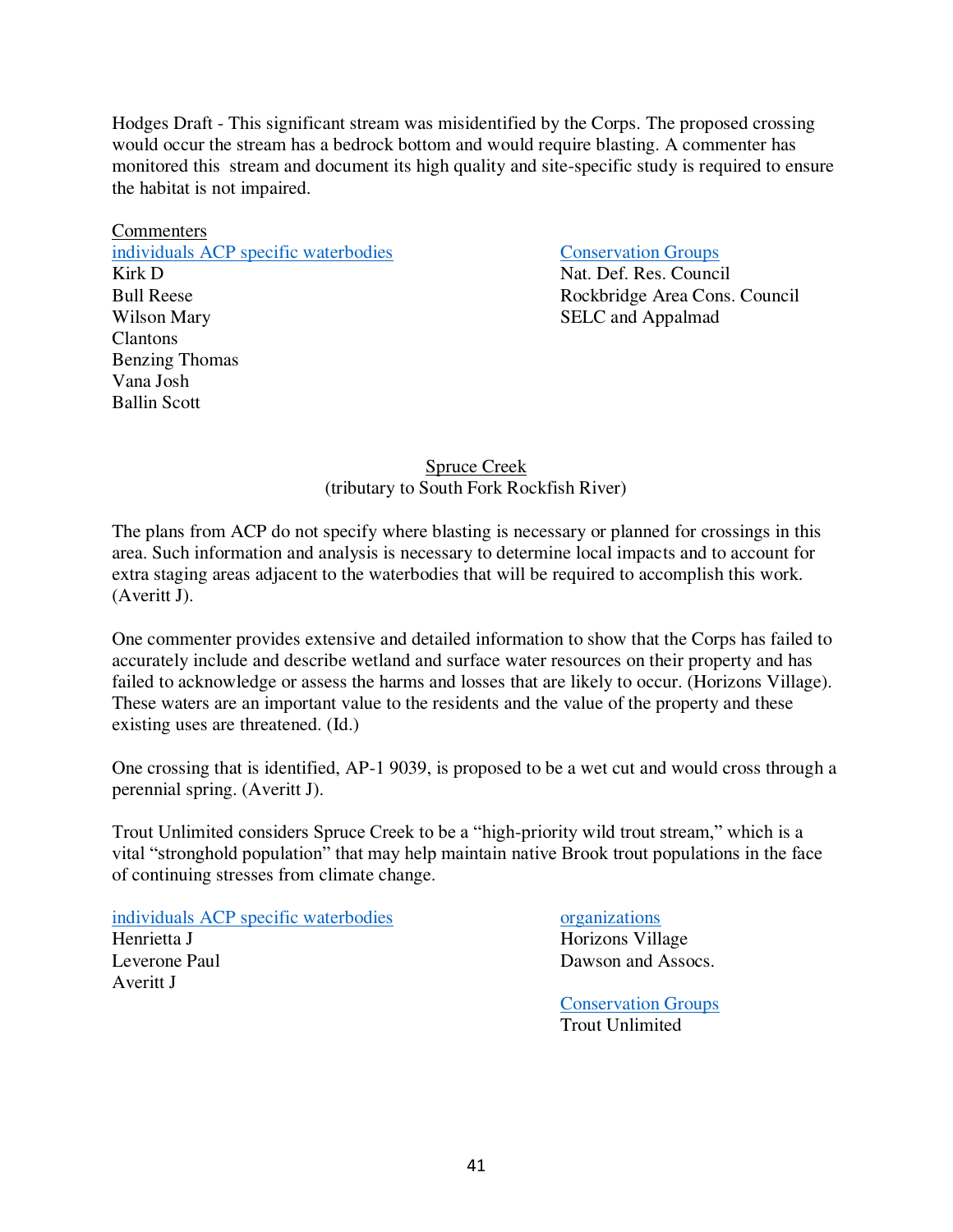# South Fork Rockfish River (tributary to Rockfish River)

Numerous commenters testified to the importance of this stream and affected tributaries for multiple existing and designated uses and to the threats posed by pipeline construction. A cumulative impact resulting from at least 24 crossings would have great impact on this relatively small, headwater drainage.

Commercial interests of landowners whose businesses and plans depend largely on the natural features and pristine streams that would be impaired through enormous physical changes in habitats, in the stream beds and banks, the riparian zones, and the wider watersheds. In addition, increased sedimentation in streams that currently run clear even in extreme storm events will interfere with human uses and harm aquatic habitats and species. (Averitt J).

Residential and resort property owners will be gravely affected, because the values of their properties ae largely dependent on the natural landscape and pure waterbodies that will be altered. (Wintergreen Prop. Owners, Fenton L, Averitt J, etc.) Use by visitors has been degraded by the tree cutting already done in the area and will be further impaired or eliminated in some areas by alteration of the aquatic and riparian habitats and pollution discharges. (Gilges Peggy, Williams Amelia, Wagener Ryan).

The South Fork is listed as a "high-priority wild trout stream" by Trout Unlimited and TU asserts the conditions in the watershed, the riparian areas, and the stream are likely to be altered in ways that could eliminate or impair existing and designated uses for aquatic life support.

One commenter notes that the crossing method has not been identified by the Corps and is apparently left to the company for decision after all regulatory approvals are made. Porter S quotes from documents stating: "The identified waterbody crossing methods are listed in the order of preference based on the information available at the time this table was developed. The waterbody crossing method will be selected from the identified options; the selected method will be based on conditions existing at the time the crossing is completed. The waterbody crossing method selected will maximize safety and environmental protection." (Porter S). However, there is no evidence presented to show that the types of investigations necessary to make a sound decision based on site-specific characteristics have been made.

Documents identify one crossing of an unnamed tributary to the South Fork but omits any reference to a contributing wetland and spring, which also don't appear on ACP maps. A "losing spring" that goes underground at the spot where the ROW crosses and re-emerges down gradient is clearly tied to groundwater which the nearby neighborhood of Edgewater Park depends upon as a water supply. (Averitt J). The stream crossed by AP-9050 is incorrectly designated as intermittent on Corps lists but flow year-round. (Leverone Paul).

**Commenters** [individuals ACP specific waterbodies](https://drive.google.com/drive/folders/1kxxmTD79WtwY0BXLyzcpWQWmatDcXZxu) [organizations](https://drive.google.com/drive/folders/1XPKx-DWKS_f24qA0iOeuIZfi_1FWng-w) Wagener Ryan Wintergreen Prop. Owners Smith Cabell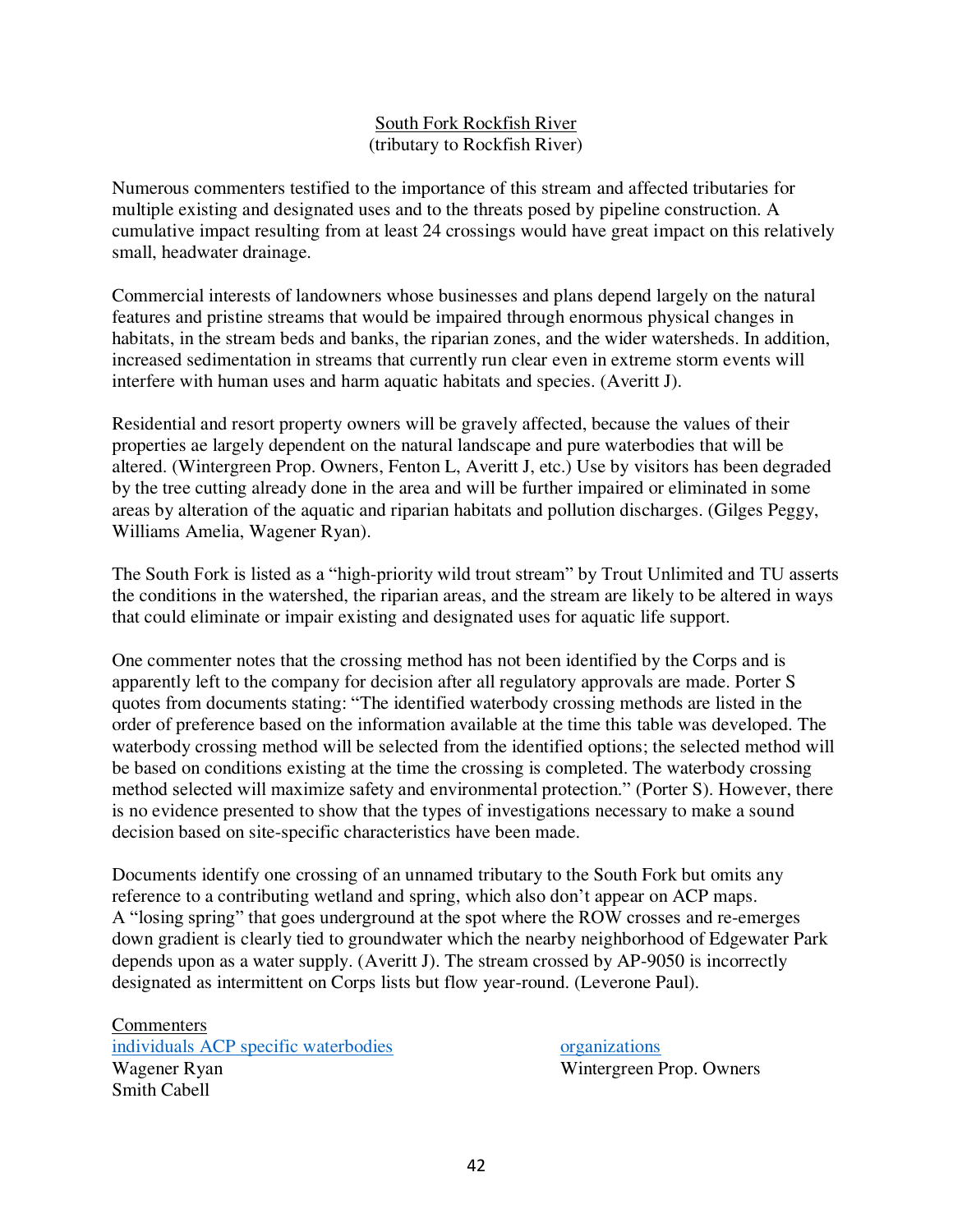Leverone Paul [Conservation Groups](https://drive.google.com/drive/folders/1YuymAxgcUn6hp_FKuvuVt8RP-iDkMFp9)<br>
Gilges Peggy<br>
Trout Unlimited

Gilges Peggy Fenton L Williams Amelia Avery Nancy Averitt J Porter S

> Muddy Creek and Tributaries (tributary Rockfish River)

Commenters addressed Muddy Creek and two individual tributaries with proposed crossings: Davis Creek and Craig Creek.

Davis Creek is surrounded by steep, rocky slopes which descend to the valley that is often only as wide as the stream beds that drains it and is susceptible to direct discharges of fill from upland work, which is therefore subject to stream crossing review. The creeks are in an area that is, according to the Virginia Department of Mines, Minerals, and Energy (DMME), especially prone to landslides and debris "because of the presence of steep slopes and highly fractured bedrock over [sic] shallow soils." (Wellan D) Also, the valley is prone to flooding, as evidenced by the extreme events related to Hurricane Camille. (Bolton Jim).

**Commenters** [individuals ACP specific waterbodies](https://drive.google.com/drive/folders/1kxxmTD79WtwY0BXLyzcpWQWmatDcXZxu) [Localities](https://drive.google.com/drive/folders/1pLazzbixw6k-gC017RfSl8Xtfl4JbtNH) Wellman D Nelson Co. Bolton Jim

Dutch Creek and Tributaries (tributary to Rockfish River)

Commenters addressed Dutch Creek and two individual tributaries ACP proposes to cross: Falls Run and Wheelers Cove.

Within the Falls Run drainage, crossings of 1 perennial stream, 1 intermittent stream, and 1 ephemeral stream are described. All lie between 1/2 and 1 mile upstream from an exceptionally valued site used for recreation and aesthetic enjoyment. (Kushner D).

Both Falls Run and Dutch Creek are designated by the National Audubon Association as "important birding areas" and are two of just 21 identified as such in Virginia. The Louisiana waterthrush , whose population is in serious decline in its range, is found here and this population is, therefore of significant importance. Also, Kentucky warbles are found here. The Falls Run watershed is in the Sugarloaf Forest Block, which has been identified by the Virginia DCR as the largest such unfragmented forest of its type in Virginia's Piedmont region. (McSwain S). Given these species' reliance on these valuable habitats and the requirement under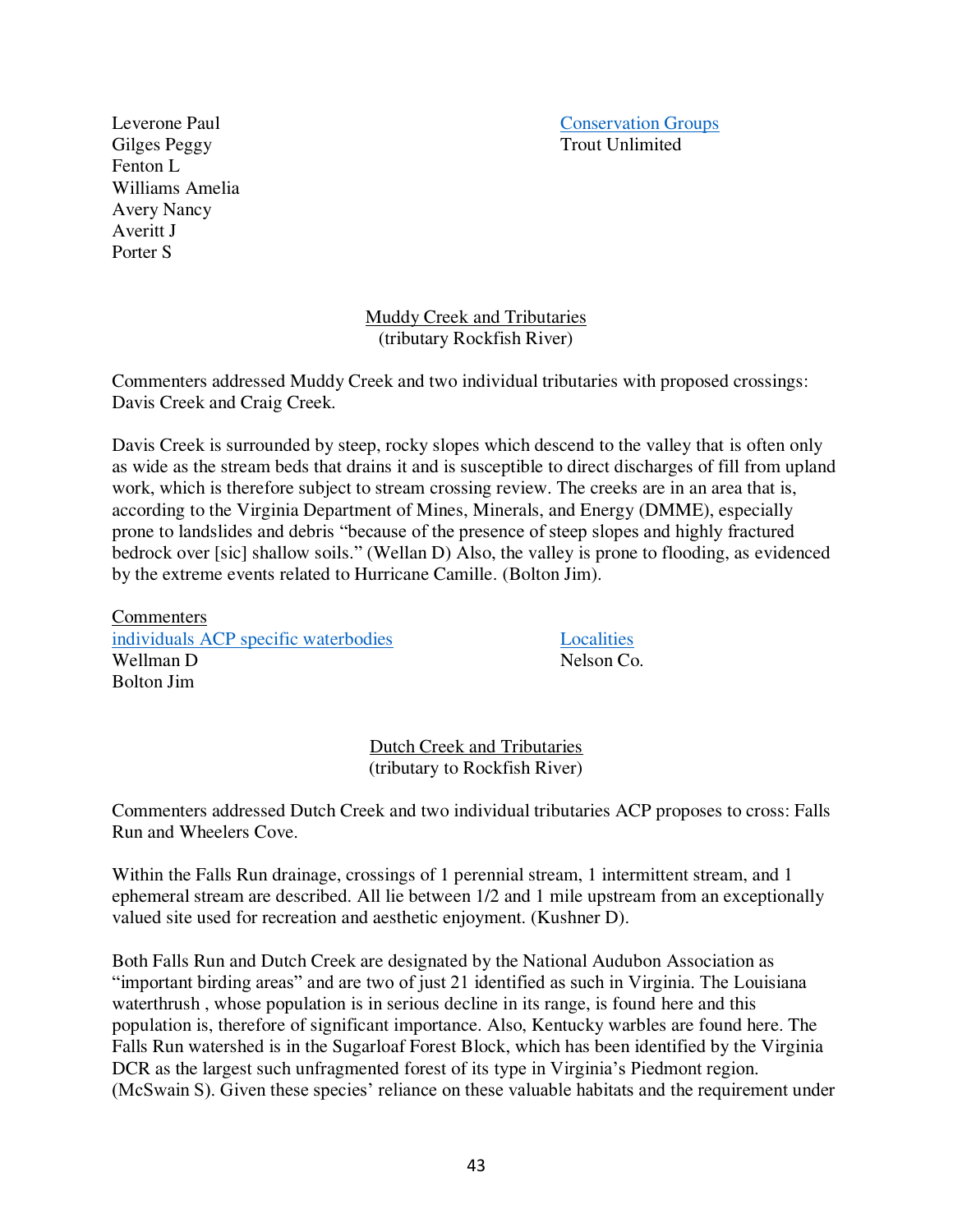state WQS that wildlife species are to be protected as a use related to waterbodies, an individual analysis that takes these animals into account should be done.

Along with these high resource values, the terrain through the pipeline is proposed to pass presents special challenges. The USGS designates it as landslide prone and significant debris flows have been documented here (McSwain S), both factors that could lead to direct discharges of fill at stream crossing sites. A study by the NRDC estimates that there will be an increase in sediment discharges to these streams up to 9,000% during construction and > 300% postconstruction. (Id.).

Troy G states that he has been monitoring water quality parameters in the Dutch Creek area for several years and that measures such as turbidity and conductivity show them to be of very high quality. Thus, an antidegradation analysis is necessary. This commenter relates that his family has owned property in and lived in the Dutch Creek watershed since 1980 and that they have an existing use of recreation that they highly value but cites the study by Gingerman and Hansen (2017) as a basis for concern that this use will be impaired by sedimentation from ACP crossings. (Troy G). Likewise, Jackson Janice reports extensive recreational use of the streams for years.

#### **Commenters**

[individuals ACP specific waterbodies](https://drive.google.com/drive/folders/1kxxmTD79WtwY0BXLyzcpWQWmatDcXZxu) [Localities](https://drive.google.com/drive/folders/1pLazzbixw6k-gC017RfSl8Xtfl4JbtNH) Kushner D Nelson Co. Jackson Janice Gibbons Marcia McSwain S Troy G

# Rockfish River

# (tributary to James River)

McMoneagles describe that there are 4 crossings in an area where the Corps has identified just one and the crossing of a culverted stream about 60 ft from from and identified crossing is not included in table but has been marked in the field.

Residents expressed concerns that any increased sediments, even for short periods, will impair a 14-acre lake in their community that provides important recreational values and contributes to their property values. Others also express their concerns about impairment of existing uses on the lake (Summers Sharon, Reed Ernest, etc.).

Streams in the area are shown through long observation to be of very high value and intact riparian zones contribute to recreational and aesthetic uses (Wellman D, Ramirez Colin). Uses for livestock watering are also considered at risk (Maki Carolyn).

ACP would cross wider expanses of floodplain in Nelson County than anywhere else on its route and historical damages causes great concern. Also, the Virginia Department of Emergency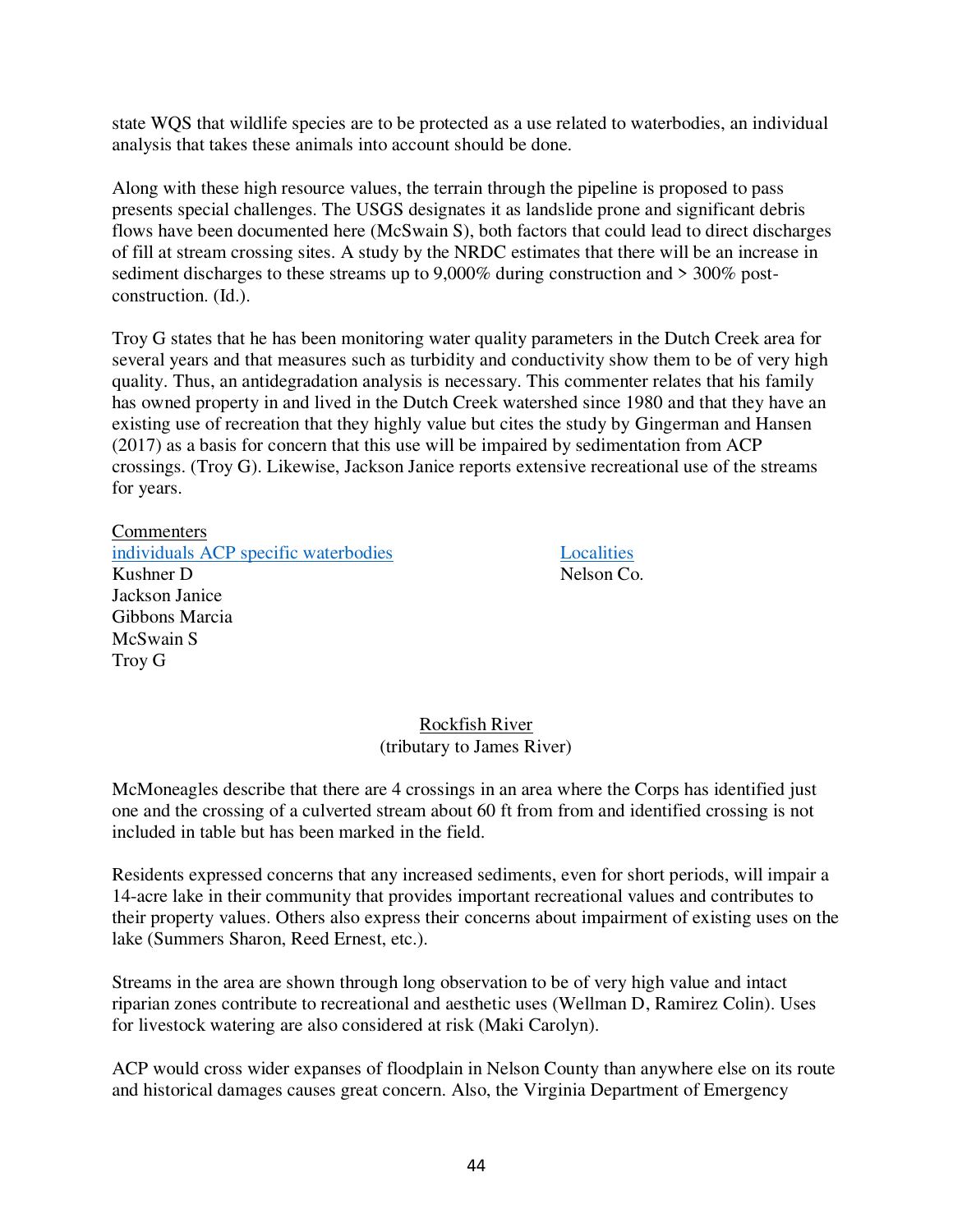Management cites the County as "high risk, moderate incidence" for landslides and its mitigation plan plan specifically cites energy pipelines as high risk for areas all along the western route of the ACP in Virginia, further suggesting that a critical slope analysis should be done (Shifflet Marilyn).

In relation to crossing methods, one commenter states that "documents indicate that the Corps requires that the ditches through the stream be filled after construction so that the "original contours" are restored. However, if the ditch is refilled with loose materials, that soil and rock mixture may wash away in storms, resulting in a depression and even exposing the pipeline. Where construction requires ripping or blasting through solid rock stream bottoms, the materials put in to replace that bottom may be much less durable that the bedrock and may degrade. In some cases, the companies propose to fill bedrock cuts with concrete." (Reed Ernest).

Some crossings listed on the Corps tables, including snea052, have the notation "water quality standards - not assessed," which seems an admission that proper site-specific analysis sufficient for the State's purposes have not been done. (Id.)

**Commenters** [individuals ACP specific waterbodies](https://drive.google.com/drive/folders/1kxxmTD79WtwY0BXLyzcpWQWmatDcXZxu) [Conservation Groups](https://drive.google.com/drive/folders/1YuymAxgcUn6hp_FKuvuVt8RP-iDkMFp9) Reed Ernest Rockfish Valley Foundation Maki Carolyn Ramirez Colin [Localities](https://drive.google.com/drive/folders/1pLazzbixw6k-gC017RfSl8Xtfl4JbtNH) Morris Suzanne Nelson Co. Pearce Marian Pearce S Summers Sharon Shifflet Marilyn McMoneagles Leverone Paul Wellman D

Sycamore Creek (tributary to James River)

Apparently, the final route through this property and waterbodies have not determined so no sitespecific analysis can have been done. The possible route runs across several deep existing erosion gullies, where water quality concerns already exist.

Commenters [individuals ACP specific waterbodies](https://drive.google.com/drive/folders/1kxxmTD79WtwY0BXLyzcpWQWmatDcXZxu) Day Robert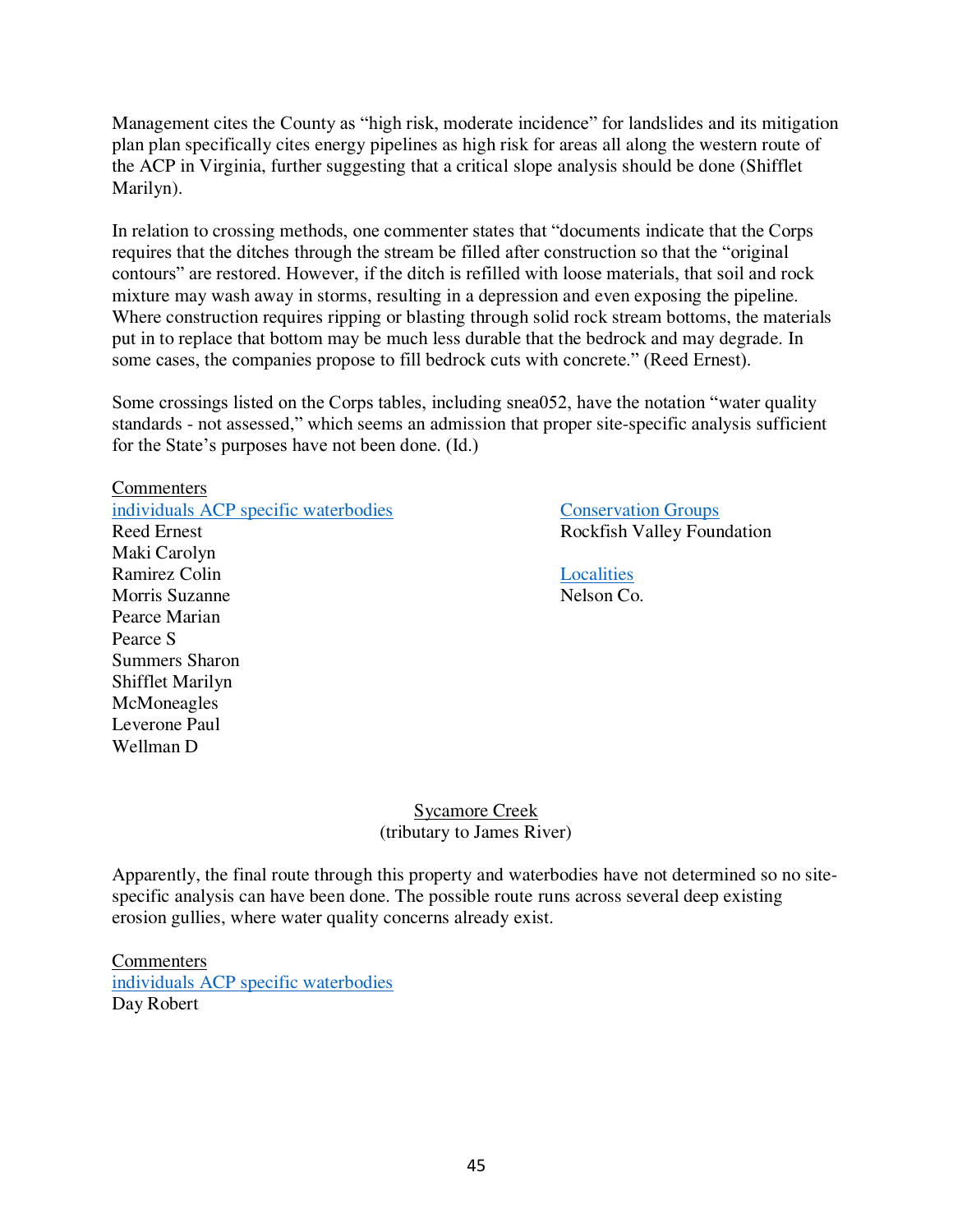### James River

ACP proposes to cross this major river using horizontal directional drilling (HDD). The Corps does not consider this method to fall under its jurisdiction because they assert it does not result in direct dredge and fill discharges. Commenters cite numerous factors that they believe cause significant threats in this area to both groundwater and surface water and require the State of Virginia to examine this crossing area through an individual review.

One commenter has submitted extensive professional analysis of the geological structures and threats posed by this work in the vicinity of the River. These include the existence of a perched aquifer lying atop the crystalline bedrock structures that may cause difficulties in the HDD process, making it unsafe in this area and causing contamination of water resources (Fjord Lakshmi). Another commenter cites potential threats to a 4 acre natural spring pond just 1,000 feet from the work site and states that water supply testing does not appear to have been done as required. (Max Libra).

Commenters testify to the importance of the James River in this section as a resource for recreation, educational activities, nature photography and other existing and designated uses and assert that these uses will be harmed by the crossing activity (e.g. Stinnet Georgianne). One of the commenters is the owner of property . of the from a Allen Freeman Hobbs

**Commenters** [individuals ACP specific waterbodies](https://drive.google.com/drive/folders/1kxxmTD79WtwY0BXLyzcpWQWmatDcXZxu) [organizations](https://drive.google.com/drive/folders/1XPKx-DWKS_f24qA0iOeuIZfi_1FWng-w) Allen Freeman Hobbs Yogaville Fjord Lakshmi Va. Envir. Justice Collaborative Max Libra

Butterwood Creek (tributary to Stony Cr., Dinwiddie Co.)

This crossing, designated wdic013f is to traverse a 1423-foot section of a wetland connected to Butterwood Creek. It is the second longest wetland crossing in Virginia and ACP proposes an open cut. Prosise Everette asserts that there have been insufficient field visits and evaluation and that HDD should have been evaluated. The crossing would threaten a beaver pond and other wildlife such as otters.

**Commenters** [individuals ACP specific waterbodies](https://drive.google.com/drive/folders/1kxxmTD79WtwY0BXLyzcpWQWmatDcXZxu) Prosise Everette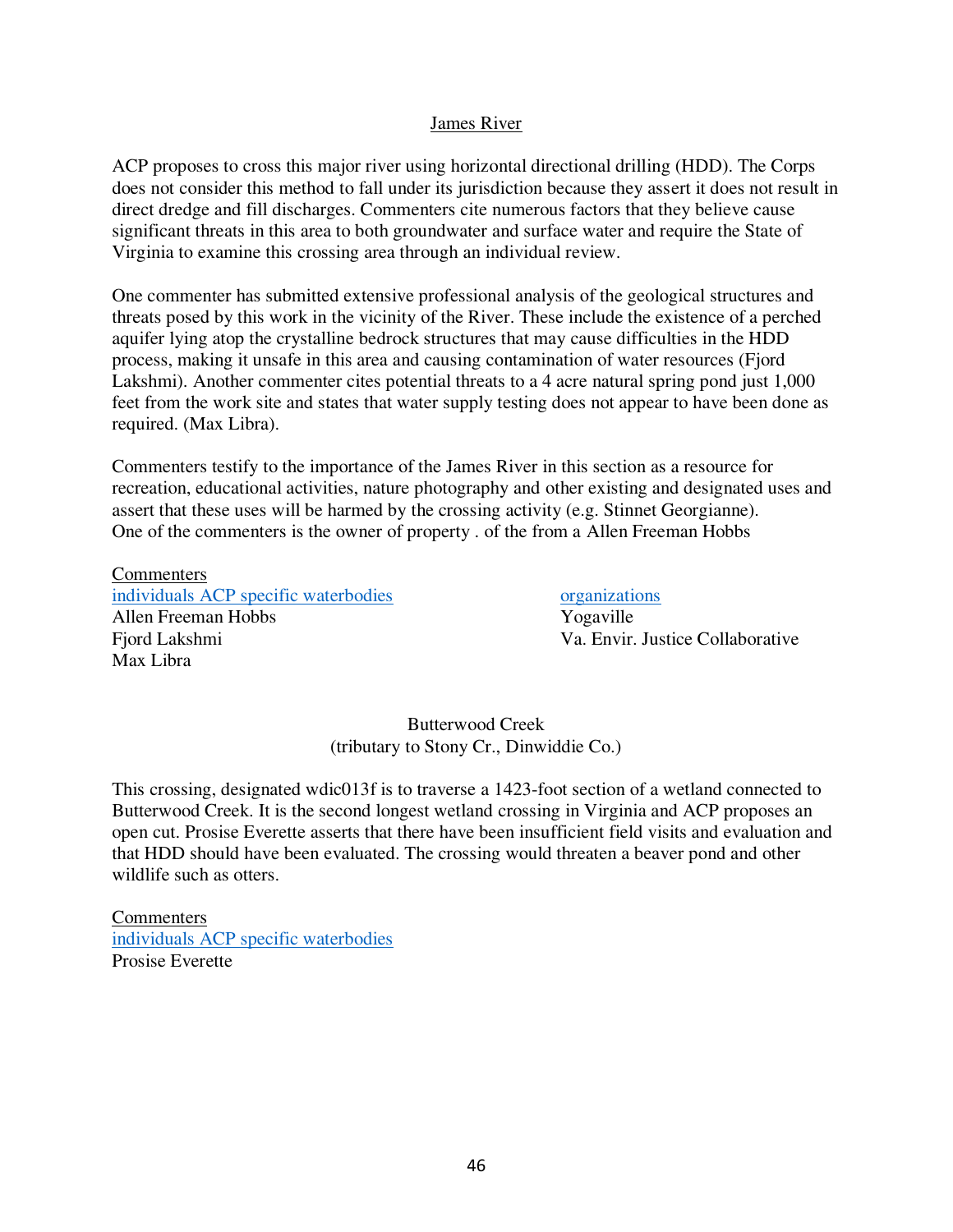### Appomattox River (tributary to James River)

One commenter stated:

I live in southern Chesterfield near the Tri-Cities. Communities in the Tri-Cities area are developing trails and public access along the Appomattox River. ACP crosses tributaries of the Appomattox and will be making these crossings using dry crossing methods which protect the aquatic life of those streams. Some of these crossing include VA AP-1 412 through 417. I ask that you do not make any new decisions that further delay this project, and that you will reassert support of the Nationwide 12 Permit as the appropriate measure for regulating the Atlantic Coast Pipeline.

(Atkinson Steve)

**Commenters** [individuals ACP specific waterbodies](https://drive.google.com/drive/folders/1kxxmTD79WtwY0BXLyzcpWQWmatDcXZxu) Atkinson Steve

# Ellis Creek (tributary to Flat Creek, Nottoway County)

Ellington Allman owns property in Nottoway County where a perennial stream, Ellis Creek, would be crossed by VA AP-1 433. He states that he understands the crossing method will be either dam and pump or flume and expresses his confidence that the project "has been subjected to a thorough review and that the ACP team has taken all measures necessary to protect my stream."

**Commenters** [individuals ACP specific waterbodies](https://drive.google.com/drive/folders/1kxxmTD79WtwY0BXLyzcpWQWmatDcXZxu) Ellington Allman

# Unnamed Tributary to Waqua Creek

Dawson and Assocs. presented an analysis of crossing sbrr014, describing the area in detail and discussing the various requirements that apply under NWP 12, as well as from conditions imposed by other agencies. Under "Direct Impacts," the comments state that "The workspace needed to install the pipeline for the ACP Project will result in 38 linear feet of temporary waterbody impacts to this Waqua Creek crossing. This will result in the temporary loss of habitat/feeding areas for fish and benthic organisms. Excavation of the pipeline trench will directly impact existing benthos through removal and temporary stockpiling in upland areas of bottom sediment; however these impacts will be limited to a small area. The waterbody and its bed-banks will be restored by backfilling with the original substrate to preexisting elevations.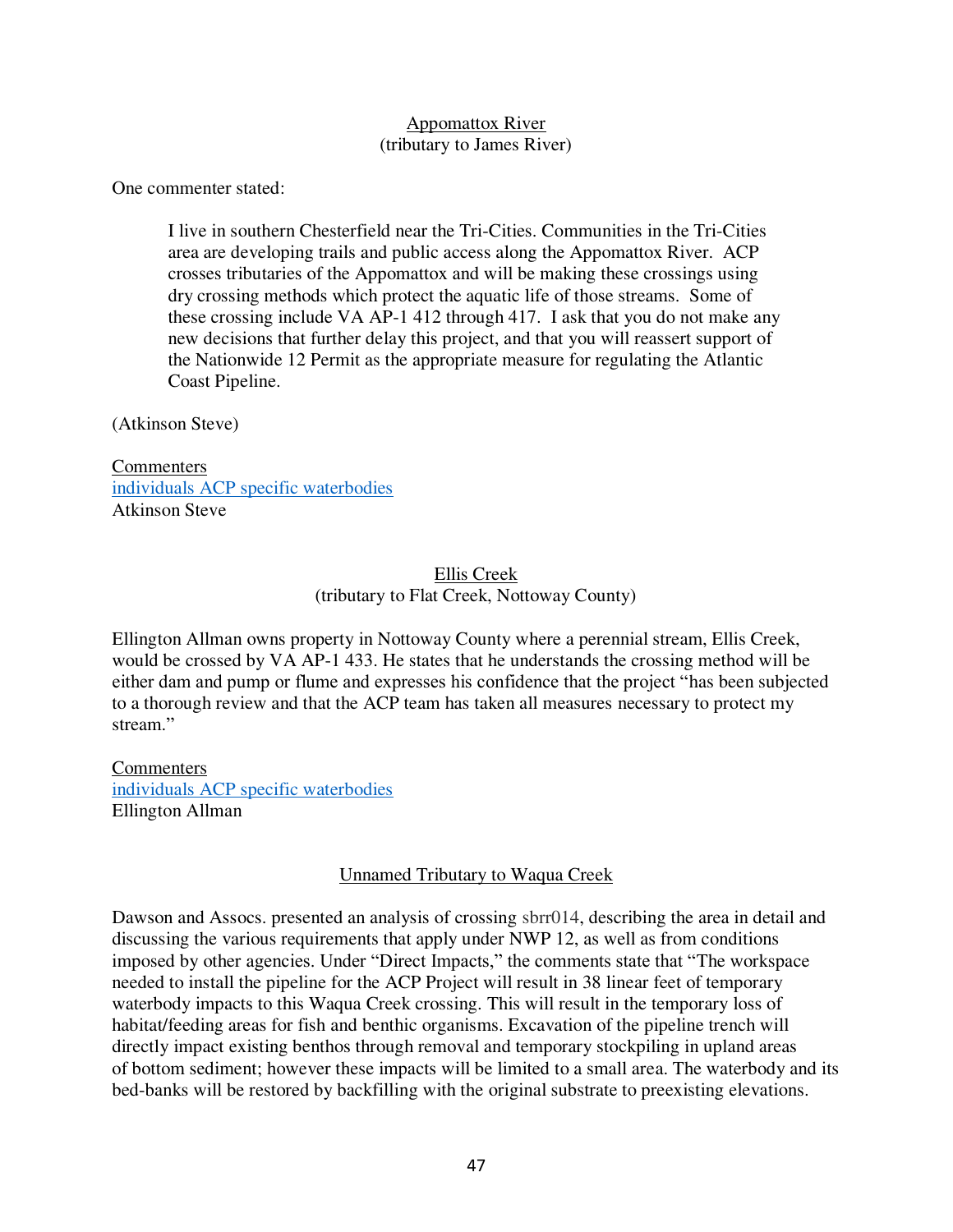The restored waterbody bed and the area will be colonized fairly quickly by benthic species from the adjacent areas."

There are no mentions of portions of WQS, including antidegradation requirements, general or narrative criteria, or discussion of whether planned habitat changes will interfere with or eliminate recreational uses in any areas. The comments don't explain how temporary loss of habitat and feeding areas for aquatic organisms fully supports the aquatic life use and does not define what is meant by "fairly quickly" - the period in which colonization of organisms is expected to occur or what factors will determine the effectiveness of colonization or that affect the pertinent timeframe.

Commenters [organizations](https://drive.google.com/drive/folders/1XPKx-DWKS_f24qA0iOeuIZfi_1FWng-w) Dawson and Assocs.

# Cohoon Creek wetland

Dawson and Assocs. presented an analysis of crossing wsup032f, describing the area in detail and discussing the various requirements that apply under NWP 12, as well as from conditions imposed by other agencies. The discussion includes details about various measures described as "Mitigation Measures to Avoid and Minimize Direct, Indirect, and Cumulative Adverse Effects," including those designed for periods of "during unexpected high flows." There are no mentions of portions of WQS, including antidegradation requirements, general or narrative criteria, or discussion of whether planned habitat changes will interfere with or eliminate recreational uses in any areas.

Commenters [organizations](https://drive.google.com/drive/folders/1XPKx-DWKS_f24qA0iOeuIZfi_1FWng-w) Dawson and Assocs.

# Elizabeth River

An organization providee the following discussion in relation to the crossing of Elizabeth River:

At milepost 81.8, the AP-3 Lateral would cross the Elizabeth River using the horizontal directional drilling (HDD) method.44 As outlined above, inadvertent returns associated with HDD installation have been observed regularly with similar large pipeline construction projects, and Nationwide Permit 12 even appears to anticipate that inadvertent returns occur with some regularity.

FERC has placed time-of-year restrictions (TOYR) on this crossing of the Elizabeth River, noting that the presence of Atlantic sturgeon and shortnose sturgeon are assumed, along with the potential presence of marine mammals. FERC also noted that "NOAA Fisheries may request that the HDD be conducted outside of the TOYR due to potential for frac-out."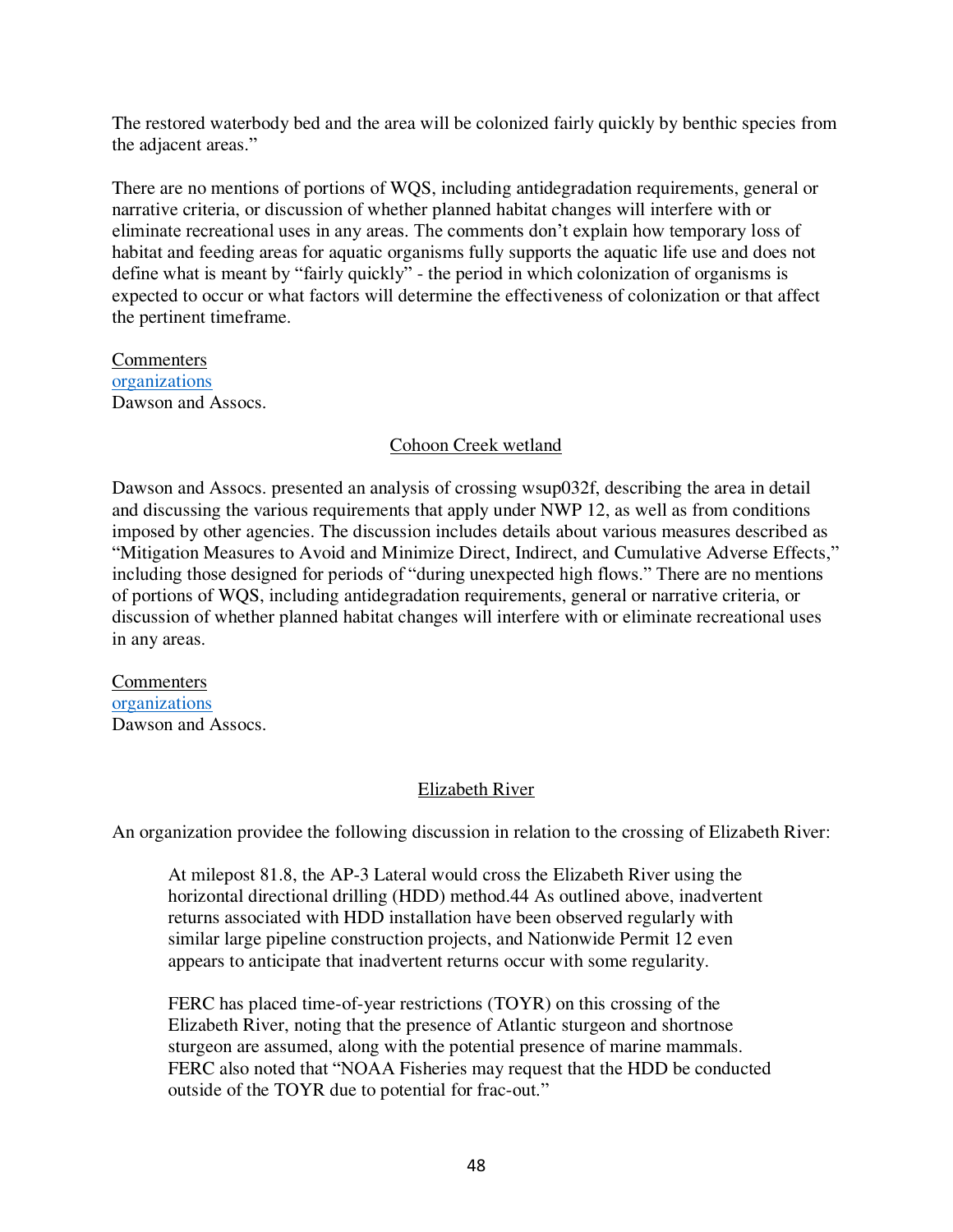The Board has a duty to assure that Virginia's water quality is sufficient to support designated uses such as the "the propagation and growth of a balanced, indigenous population of aquatic life, including game fish, which might reasonably be expected to inhabit them." FERC has identified aquatic life inhabiting the Elizabeth River at the proposed AP-3 crossing, and it has recommended additional precautions due to a potential "frac-out" associated with the HDD method.

Nationwide Permit 12 conditions regarding HDD—namely, a prevention, containment, and cleanup plan for inadvertent returns and a notification requirement—have been insufficient to prevent repeated violations of water quality in other states where HDD has been used. An inadvertent return into the Elizabeth River would likely result in the loss of designated uses. Because the mere presence of a prevention and response plan has failed to prevent inadvertent returns and water quality violations elsewhere, the conditions imposed by Nationwide Permit 12 are insufficient to provide reasonable assurance that Virginia water quality standards will not be violated.

(Va. Envir. Justice Collaborative, at 10, internal citations omitted)

Commenters [Envir. Justice](https://drive.google.com/drive/folders/1eS8KOY85zwYois2_uXPRv4GEGLuyNLru) Va. Envir. Justice Collaborative

#### Meherrin River

Dawson and Assocs. presented an analysis of crossings sgrp001 and wsop004f, describing the area in detail and discussing the various requirements that apply under NWP 12, as well as from conditions imposed by other agencies. The discussion includes the general statement that an alternative route was selected "to avoid or minimize crossings of the Meherrin River and Fountains Creek watersheds." The comments discuss methods through which direct and indirect impacts will be "minimized" and asserts that effects, such as habitat alterations, will be "temporary," though specific definitions of these terms are not provided. There are no mentions of portions of WQS, including antidegradation requirements, general or narrative criteria, or discussion of whether planned habitat changes will interfere with or eliminate recreational uses in any areas.

Commenters [organizations](https://drive.google.com/drive/folders/1XPKx-DWKS_f24qA0iOeuIZfi_1FWng-w) Dawson and Assocs.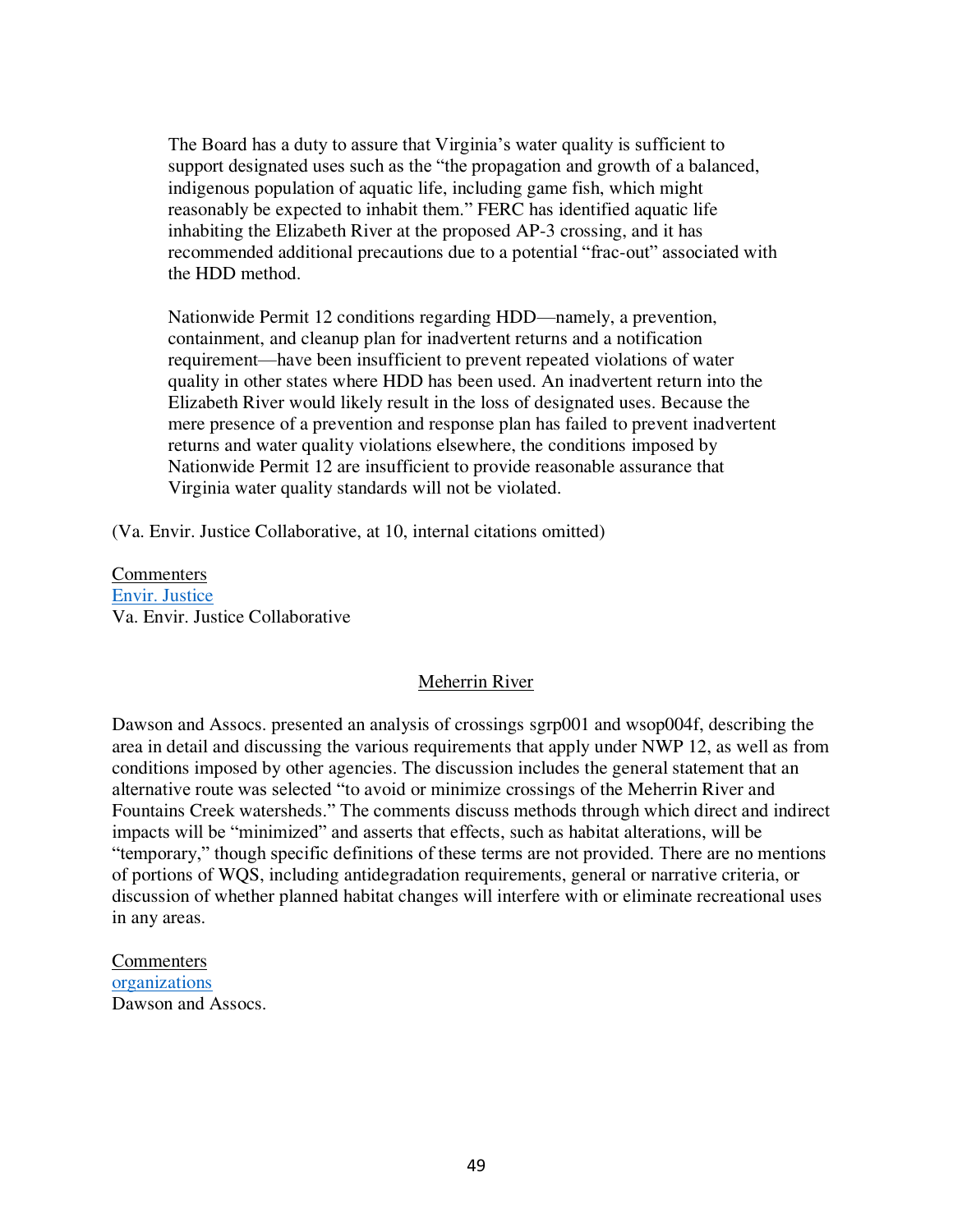### Lake Prince (tributary to Nansemond River)

Commenters assert that while crossings to tributaries feeding this water supply reservoir will be crossed by using HDD failures and spills threaten Norfolk's drinking water.

**Commenters** [individuals ACP specific waterbodies](https://drive.google.com/drive/folders/1kxxmTD79WtwY0BXLyzcpWQWmatDcXZxu) [Conservation Groups](https://drive.google.com/drive/folders/1YuymAxgcUn6hp_FKuvuVt8RP-iDkMFp9) Polentes J Va. Conserv. Network

# Western Reservoir (tributary to Nansemond River)

Commenters assert that while crossings to tributaries feeding this water supply reservoir will be crossed by using HDD failures and spills threaten Norfolk's drinking water.

**Commenters** [individuals ACP specific waterbodies](https://drive.google.com/drive/folders/1kxxmTD79WtwY0BXLyzcpWQWmatDcXZxu) [Conservation Groups](https://drive.google.com/drive/folders/1YuymAxgcUn6hp_FKuvuVt8RP-iDkMFp9) Polentes J Va Conserv. Network

# **Shenandoah River Basin**

White Oak Draft (tributary to Jennings Branch)

The designations for each crossing in this cluster are saua 425, saua 426, saua 427e, saua 427p, saua 428, waua 409s. White Oak Draft and its tributary, which would be crossed by the pipeline path and access roads, is a wild trout stream and lies within the George Washington National Forest. Nearby trails and the natural beauty of the stream and its surroundings cannot be replaced. Even a well-executed effort to "restore" the ROW adjacent to the stream and through the nearby forest will irreparably degrade uses. Recreation is without question a very popular "existing use," which the State of Virginia may not allow to be destroyed or impaired.

As is the case in many other waterbodie cited, the potential impacts on temperature in White Oak Draft, its tributary, and even on downstream trout waters have not been assessed. The Board must require an individual assessment of these crossings. The surroundings found here are of course unique but the methods that would be needed to continue to fully support all uses in this stream would also be needed in many other places along the proposed pipeline route. If those challenges cannot be met, Virginia must not allow these activities to proceed.

**Commenters** [Conservation Groups](https://drive.google.com/drive/folders/1YuymAxgcUn6hp_FKuvuVt8RP-iDkMFp9) Wild Va. and DPMC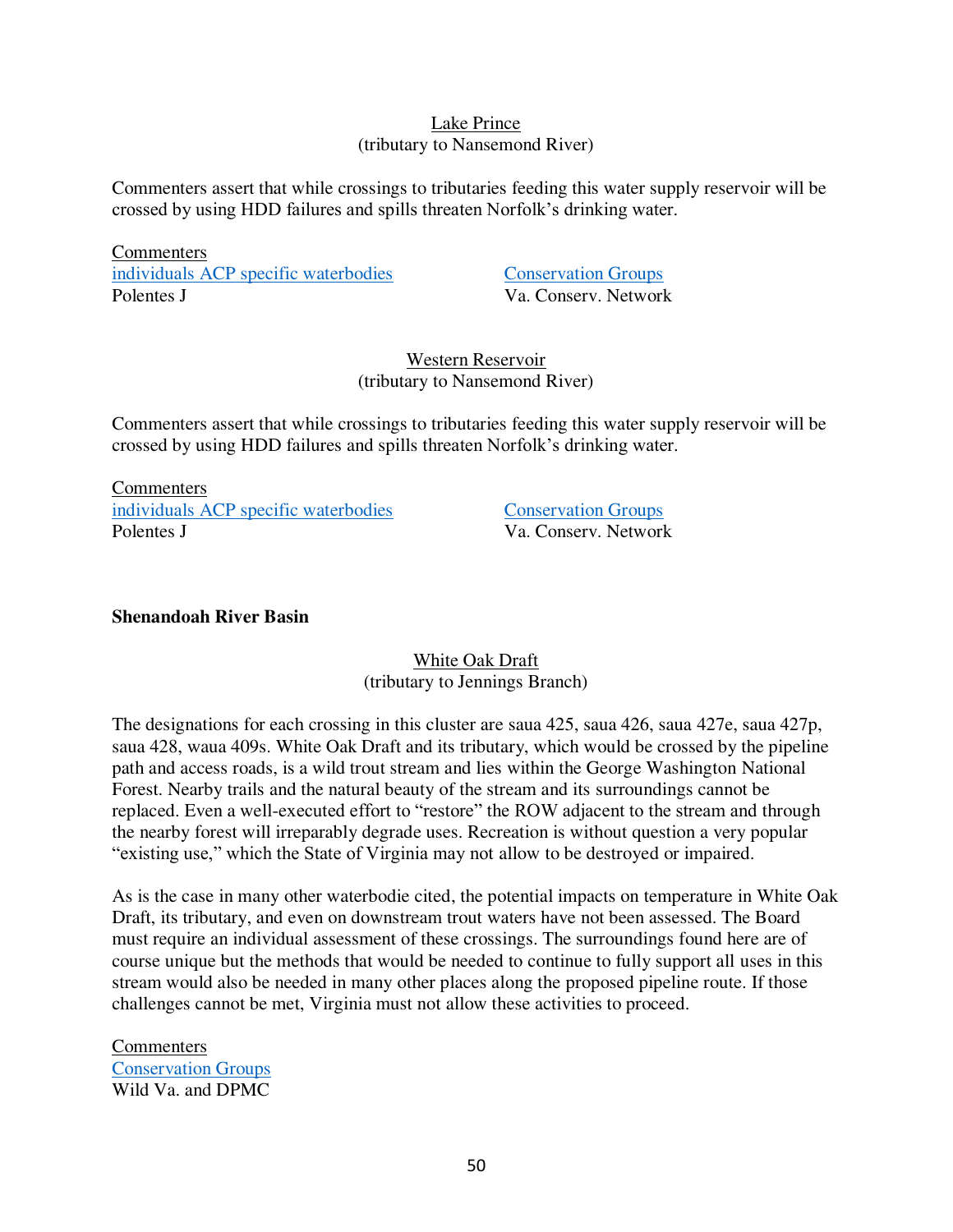# Jennings Branch (trib. to Middle River)

Jennings Branch and numerous tributaries are addressed individually and for concerns about cumulative impacts in comments submitted.

Individual tributaries mentioned and specific concerns are:

Stoutameyer Branch - this stream has been monitored for more than 2 years and is of high quality and, therefore at risk of violations of the antidegradation requirements in WQS. This is a wild trout stream and is subject to possible direct discharges of fill from an adjacent 30% slope over drop of 200 ft. Temperature impacts are also of concern. (Bull Reese). One commenter asserts the crossing here will have an unacceptable impact not only on the channels themselves but will have a cumulative negative impact on Buckhorn Creek where it will not be able to support beneficial uses of current aquatic life. Proposed erosion and sediment controls are deemed insufficient to maintain the integrity of the channel and beneficial uses (Kirk D).

high-priority wild trout stream - stronghold population

Trout Unlimited

Trout streams are particularly sensitive ecosystems. Prime wild brook trout habitat tends to feature dense riparian buffers to shade the stream and protect the banks, undisturbed springs to cool the water, stable channels, and intact tributary systems.

All of these features are at least temporarily affected by pipeline development, and can be damaged long term if a project is not properly managed. In-stream construction, clearing of vegetation, regrading, and soil compaction near these trout streams increase the potential for sedimentation from storm-water run-off, and this can reduce levels of dissolved oxygen, smother trout spawning habitat with silt, hamper fish egg development, and destroy benthic macroinvertebrate populations. Stream crossings can damage ri-parian habitat, strip away protective buffers, destabilize banks, and alter streambeds.

These impacts can impair existing and designated uses of these streams and cause violations of Virginia water quality standards, including increases in water temperature and turbidity and decreases in dissolved oxygen (DO) concentrations, not just at the site of the crossings but also at downstream locations.

Buckhorn Creek - has a crossing where the approach to the channel is on a 60% slope adjacent to the stream, over a length of 200 ft. stretch. This is also a wild trout stream where long-term monitoring has shown zero turbidity (Bull Reese).

high-priority wild trout stream - stronghold population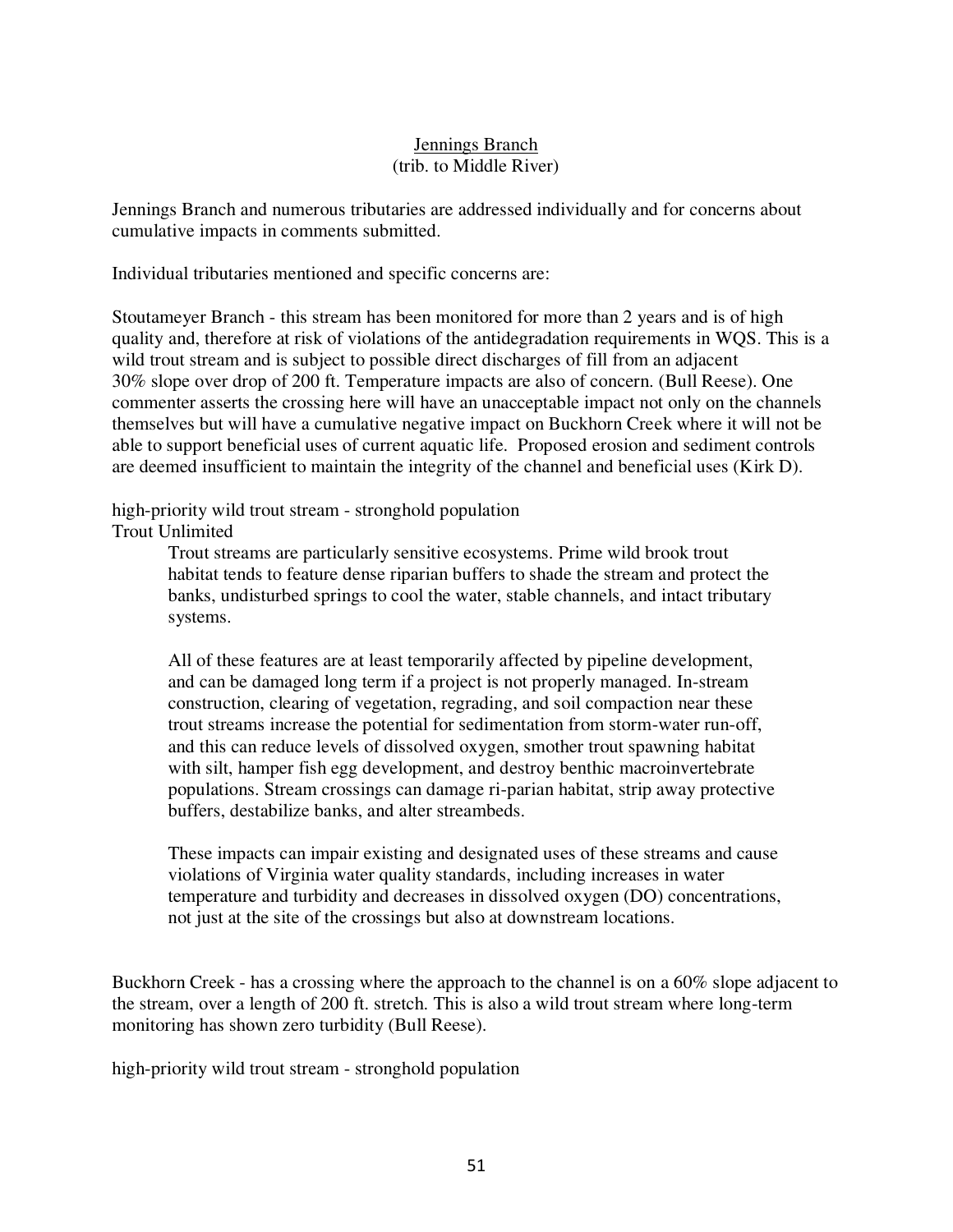wild trout segment and present outside desig, area passes near depression likely impacts on karst Bull Reese

Commenters [individuals ACP specific waterbodies](https://drive.google.com/drive/folders/1kxxmTD79WtwY0BXLyzcpWQWmatDcXZxu) [Conservation Groups](https://drive.google.com/drive/folders/1YuymAxgcUn6hp_FKuvuVt8RP-iDkMFp9) Vacher C Trout Unlimited Ravina L Pingrey Moriss Albert Bull Reese Kirk D

### Folly Mills Creek (tributary to Christians Creek)

Crossing AP-1 9024 in the Corps table is incorrectly labelled "intermittent" but is known to flow year-round, even in the most severe droughts. Also, the table omits one crossing for an unnamed tributary to Folly Mills Creek (Houser R).

This is designated a "high-priority wild trout stream" Trout Unlimited describes concerns related to pipeline construction through trout waters as follows:

Trout streams are particularly sensitive ecosystems. Prime wild brook trout habitat tends to feature dense riparian buffers to shade the stream and protect the banks, undisturbed springs to cool the water, stable channels, and intact tributary systems.

All of these features are at least temporarily affected by pipeline development, and can be damaged long term if a project is not properly managed. In-stream construction, clearing of vegetation, regrading, and soil compaction near these trout streams increase the potential for sedimentation from storm-water run-off, and this can reduce levels of dissolved oxygen, smother trout spawning habitat with silt, hamper fish egg development, and destroy benthic macroinvertebrate populations. Stream crossings can damage ri-parian habitat, strip away protective buffers, destabilize banks, and alter streambeds.

These impacts can impair existing and designated uses of these streams and cause violations of Virginia water quality standards, including increases in water temperature and turbidity and decreases in dissolved oxygen (DO) concentrations, not just at the site of the crossings but also at downstream locations.

**Commenters** [individuals ACP specific waterbodies](https://drive.google.com/drive/folders/1kxxmTD79WtwY0BXLyzcpWQWmatDcXZxu) [Conservation Groups](https://drive.google.com/drive/folders/1YuymAxgcUn6hp_FKuvuVt8RP-iDkMFp9)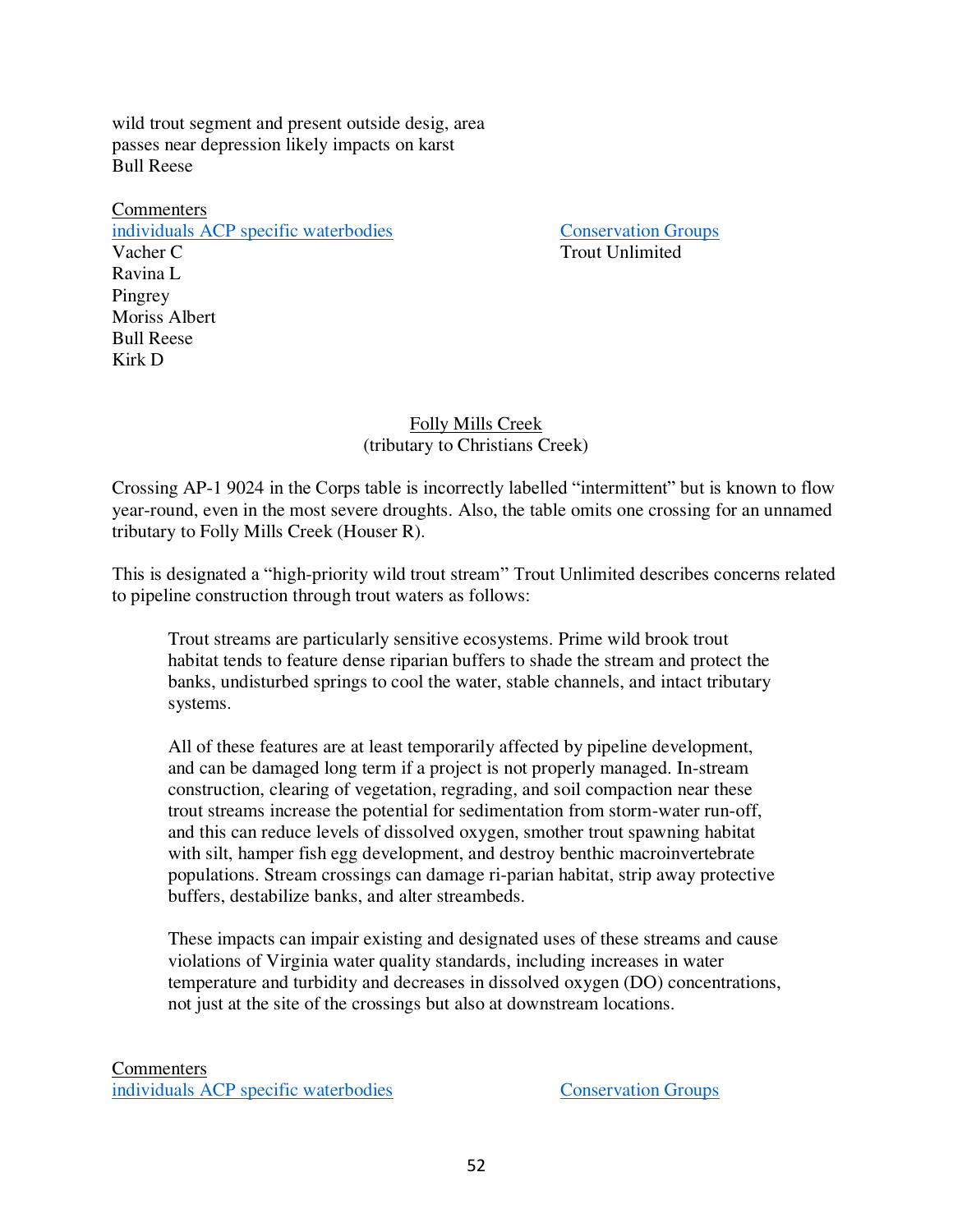### Houser R Trout Unlimited

# Back Creek (tributary to Middle River)

Back Creek is of high quality and is an important resource for existing uses for recreation (Euse L, Gauthier Molly, Loving Joy). It is designate a "high-priority wild trout stream" by Trout Unlimited and one landowner describes an existing use for irrigation that could be disrupted by increased sediment discharges (Scott).

**Commenters** [individuals ACP specific waterbodies](https://drive.google.com/drive/folders/1kxxmTD79WtwY0BXLyzcpWQWmatDcXZxu) [Conservation Groups](https://drive.google.com/drive/folders/1YuymAxgcUn6hp_FKuvuVt8RP-iDkMFp9) Euse L<br>Trout Unlimited Gauthier Molly Loving Joy Scott

Middle River (tributary to South Fork Shenandoah River)

Middle River, a tributary to the South Fork Shenandoah River, would be affected by 41 crossings. Portions of the stream have been designated as impaired for excess sediment pollution, that has negatively affected communities of aquatic organisms and for bacteria. Many parties have worked diligently to solve the problems that led to these impairments and believe the discharge of sediments from the many waterbody crossings would set that effort back. As in many other drainages in both MVP and ACP areas, the combined effects of sediments from the dozens of areas ACP proposes to cross have not be assessed together. (Friends of the Middle River, Esteban Louisa, etc.).

**Commenters** [individuals ACP specific waterbodies](https://drive.google.com/drive/folders/1kxxmTD79WtwY0BXLyzcpWQWmatDcXZxu) [Conservation Groups](https://drive.google.com/drive/folders/1YuymAxgcUn6hp_FKuvuVt8RP-iDkMFp9) Esteban Louisa **Friends** of the Middle River Moriss Albert Loving Joy Bull Reese Cline Lindsey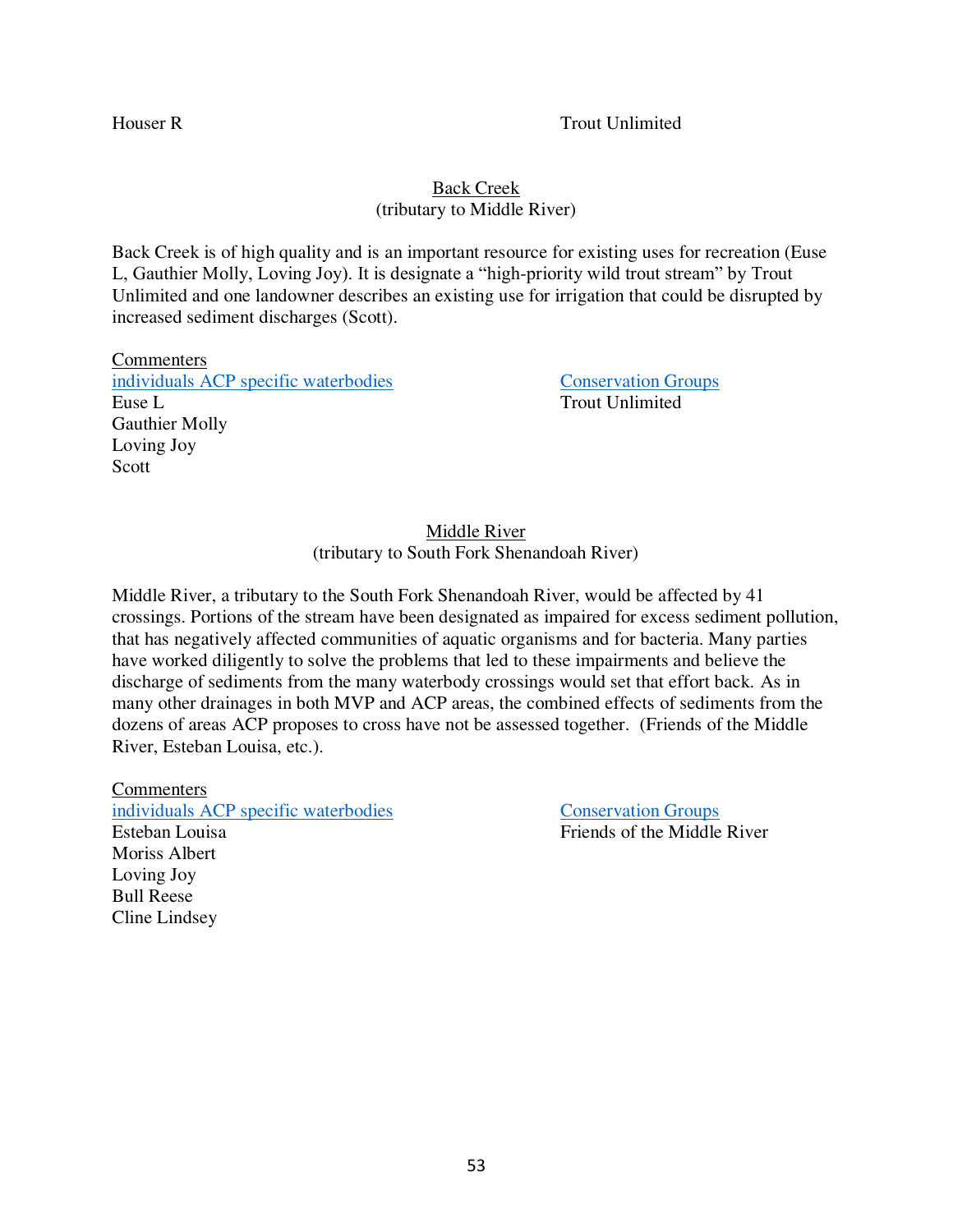### **III. Overarching Issues**

The issues highlighted below deal with overarching concerns that apply to the entire process of reviews by the Corps and DEQ and all are addressed in discussions above, as related to particular waterbodies and watersheds. However, we believe it may be useful to discuss each in a more general sense, to inform thos individual discussions.

Crossings Not Identified in Tables

DEQ provided a set of tables listing specific crossings (Tables) that were to inform the public in providing comments to the Board. Each of the tables is accessible through the hyperlinks provided. For MVP, there are four tables titled as follows:

Table 2.2 Field Survey Stream Impacts Table 3.2 Field Survey USACE Jurisdictional Wetland Impacts Table 3.3 Field Survey Non-Jurisdictional Wetland Impacts Table 3.4 Desktop Survey Wetland Impacts

The headings for each of these tables state that they were revised in December of 2017.

For ACP, the table provided is entitled:

Table B-1 Revised November 30, 2017

As shown above in discussions of particular watersheds, dozens of crossings and affected waterbodies were omitted from the tables provided to the public by DEQ. Each table apparently lists the entire body crossing areas in each category that analyzed by the Corps as of the time MVP and ACP were approved for coverage under NWP 12. We must assume that crossings not shown on the tables were not assessed by the Corps and DEQ has offered no additional information to indicate that the State of Virginia reviewed these crossings independently.

Waterbodies Characterized Incorrectly or Incompletely

Streams are characterized by their flow regimes. Scientist generally designate streams as "perennial" (flowing year-round), "intermittent" (having natural flows only part of the year), or "ephemeral" (flowing only when stormwater runoff occurs). It is vital that each stream be correctly identified in the correct category, because it has implications for the crossing method that is allowed by the regulatory agencies and for the potential impacts that may occur.

Wetlands are characterized as to the nature of the vegetation and the functioning of the system. The categories, as shown on the Corps Tables under the heading "Cowardin Class" are:

PEM = palustrine emergent PSS = palustrine scrub-shrub PFO = palustrine forested  $E2$  = estuarine intertidal

As with streams, the characterization of wetlands as to type it extremely important.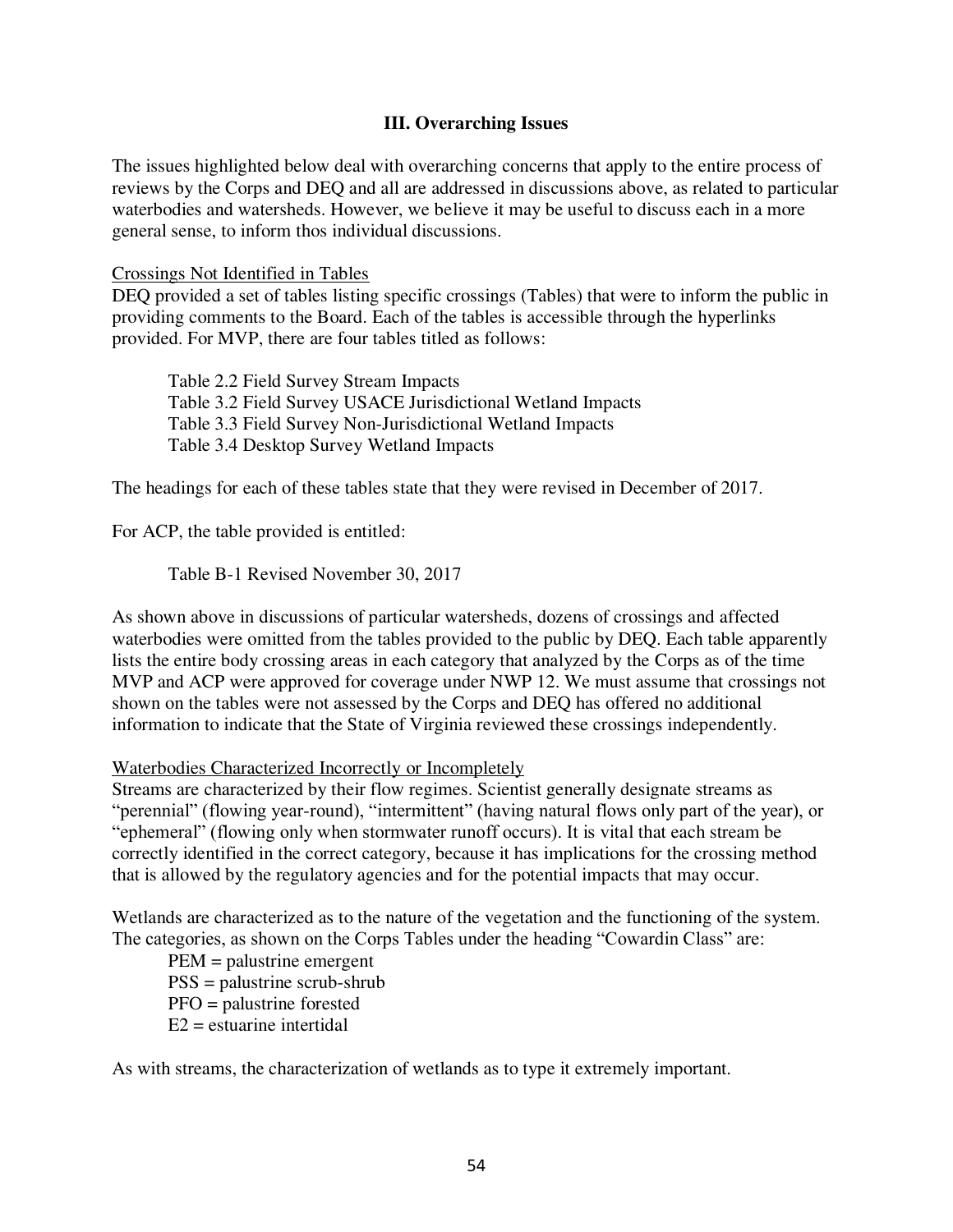Wetland Impact columns include acreage of temporary impacts with project workspace that will be restored and allowed to revegetate to pre-construction conditions after construction is complete, conversion impacts will result from operational maintenance of the pipeline right-ofway changing PSS and PFO wetland types to PEM and PEM/PSS.

The comments show that in many cases both stream flow regimes and wetland types were incorrectly described. These mistakes call into question the soundness, or even existence of, any detailed analysis by the Corps and make an assumption that chosen construction and pollution control measures are adequate not credible.

One reason the information provided by the Corps is likely to be unreliable in some cases is that at least 24 crossings listed in the ACP table under the column headed "provisional or field survey" are designated as "desktop" reviews. These notations apparently indicate that the crossing areas so-designated were not viewed and assessed by personnel in person. This failure to do adequate site visits is especially problematic, given that some of the areas listed have extremely high-value resource. These include, among others, the crossing of the Jackson River (VA AP-1 0037) and those on one unnamed tributary to the Jackson and 4 wetlands in the area. Likewise, the crossing of two tributaries to the Calfpasture River and one for a tributary of the South Fork Rockfish River were reviewed only through "desktop" analyses. This failure to perform detailed analyses supported by field data is negligent and should not be accepted by the Board. It stands to reason that if these individual crossings were not visited by the Corps, then other waterbodies in the same areas may have been missed and there is no assurance that these areas will be adequately protected.

Similar notations as to the type of analysis conducted (field or desktop) are not disclosed on the tables for MVP but landowners can verify that field visits were not conducted in some areas on that route also. In one case recounted in the comments, a resident was forced to insist on field visits by state personnel, who then verified that a wetland that had been missed by the Corps was indeed a waterbody due protection - but this visit by DEQ and DCR scientists occurred only after the Corps had granted coverage under NWP 12.

# Crossing Method Not Specified

A particularly glaring deficiency in the tables produced by the Corps and relied upon by DEQ is that, in most cases, the particular crossing method is not specified. This is true for all of the crossings listed on the tables for MVP, which fail to include any mention of the proposed method. For ACP, while a column headed "Construction Method" is provided, 480 crossings include the notation "dam and pump or flume."

The choice of which crossing method will be used is, thus, left for the companies and/or the agencies to decide later. This choice has significant consequences for the waterbodies that will be affected and should be based on thorough characterizations of the environments to be crossed. The Board should insist the information necessary and the crossing methods be supplied for every crossing.

Of particular concern for some crossings: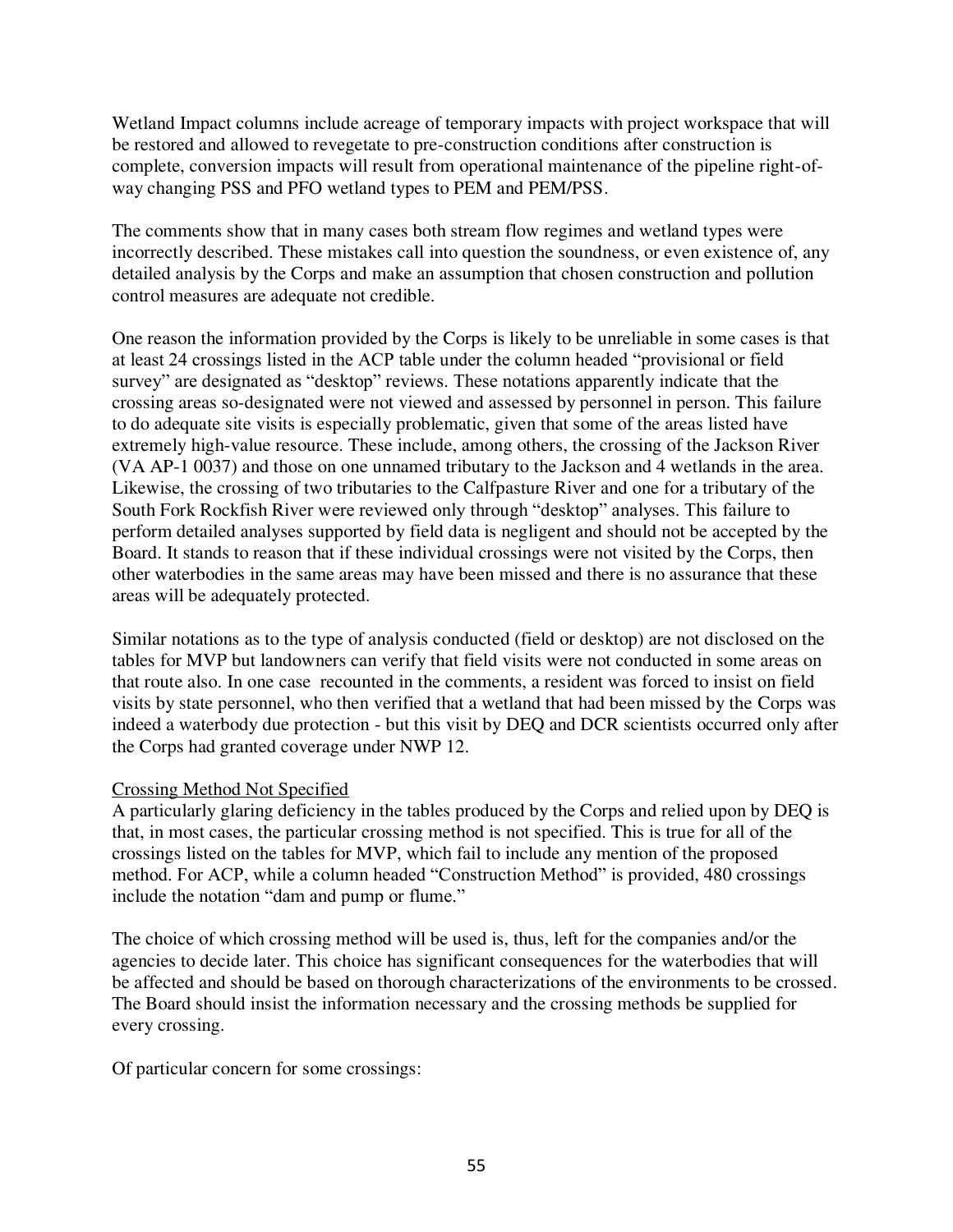According to the Federal Energy Regulatory Commission, blasting may be required to cross streams along the Mountain Valley Pipeline route, and "[i]nstream blasting has the potential to injure or kill aquatic organisms, displace organisms during blast-hole drilling operations, and temporarily increase stream turbidity. Additionally, shock waves created by blasting may pose a threat to aquatic organisms. Chemical by-products from the blasting materials could also be released and could potentially contaminate the water." FERC also notes that "blasting may be required in most waterbodies" crossed by Atlantic Coast Pipeline.

(Va. Envir. Justice Collaborative, at 6, internal cite omitted.)

### Combined Impacts from Multiple Crossings

The Corps' practice of assessing almost all crossings as "separate and distant" activities and looking at each in isolation from all others that would affect the same watershed is simply negligent. One commenter explained: "As noted in the USACE's Decision Document NWP12 (p38), water quality issues are complex, are a direct result of upland activities and therefore, must be studied and resolved on a comprehensive watershed-scale. Watersheds are coupled landwater systems. This relationship necessitates comprehensive pipeline review to fully access cumulative effects both from land and water-based pipeline construction" (Roanoke City).

Dawson Inc. asserts in its comments that supposed cumulative impact reviews by FERC and the Corps are properly protective but this claim is unsupportable. First, Dawson cites the cumulative impacts analysis done by the Corps in approving NWP 12 on a nationwide basis. Clearly, assessing combined impacts on such a vast scale can provide no assurance that combinations of impacts won't seriously impair waters on a local or even regional level.

Second, Dawson claims cumulative impact reviews done by FERC are somehow adequate to address the kinds of local and watershed-scale effects adequate to ensure WQS can be met in all state waters in Virginia. However, FERC's analysis looked at huge watershed areas that are simply not useful for understanding combined impacts on a scale that applies here. Finally, the Corps claims it looked at cumulative impacts in issuing its regional conditions and in covering ACP and MVP under NWP 12 but no one, neither the Corps nor DEQ, has provided any documentation to show this claim is true.

### Antidegradation

No analysis has been done by the Corps or DEQ as to whether antidegradation requirements in Virginia WQS will be met. The State of Virginia has an obligation to enforce all components of its WQS. It has not done so in this regard. Any lowering of water quality will violate this provision in high quality waters, unless DEQ shows a change is justified by economic or social necessity in the area affected by the waterbody impacted. No such showing can be made here, because even the benefits the companies claim will not accrue in the local communities directly affected by the water pollution that will occur. Failure to fully support all existing uses is an absolute requirement, for which there are to be no exceptions. And Tier III waters are to be maintained in their exceptional states.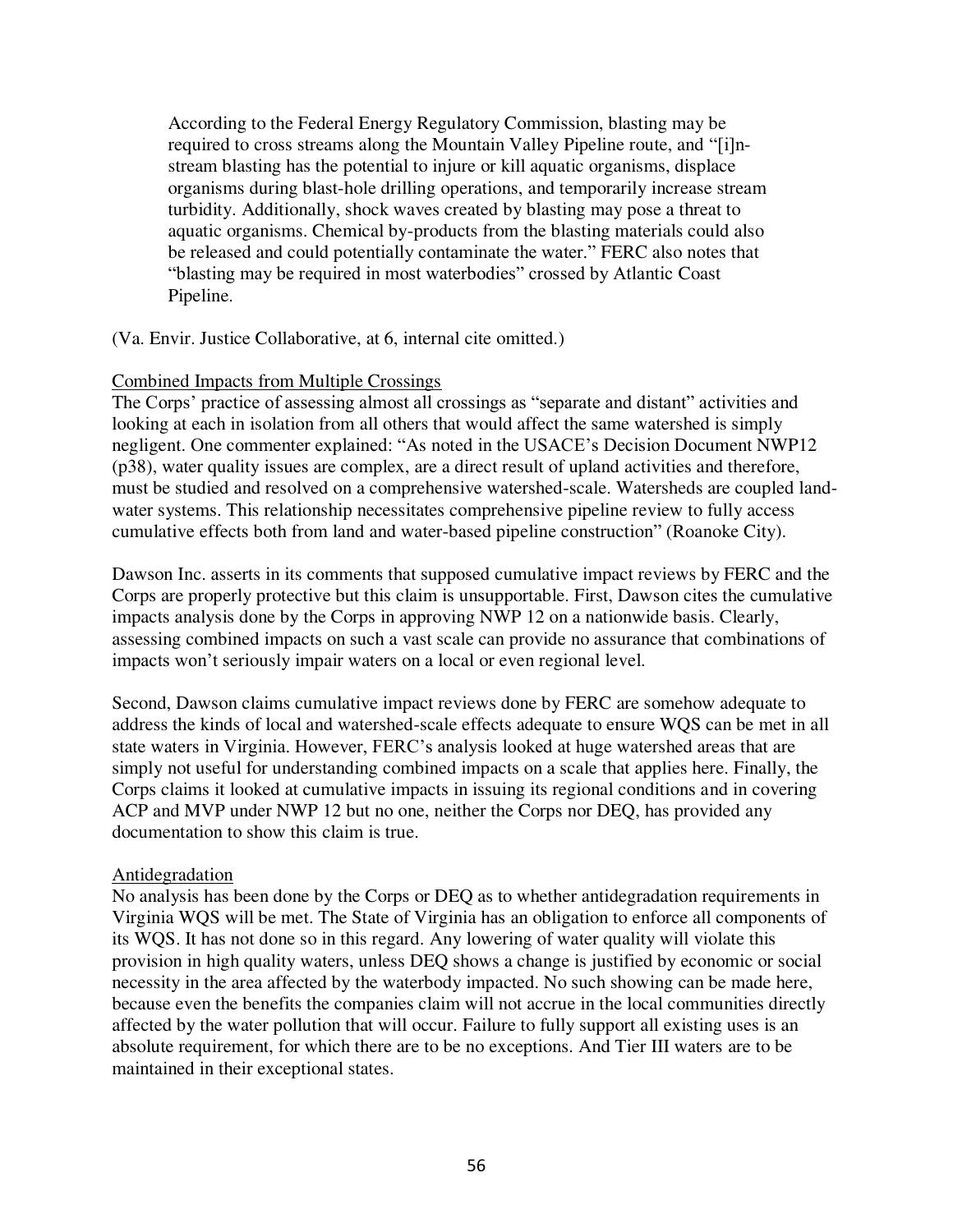# Trout and Other Sensitive Aquatic Species

This discussion focuses heavily on concerns regarding crossings of trout waters. However, many of the issues that apply to trout streams apply likewise to fish and mussel species in headwater areas in western Virginia. Mussels and fish species such as darters and madtoms also need cold clear water. Specific waters that provide habitat for endangered or threatened species, on both state and federal lists, are discussed above.

In describing wild trout streams, such as the dozens of waterbodies discussed above that are subject to crossings, Trout Unlimited has explained:

Trout streams are particularly sensitive ecosystems. Prime wild brook trout habitat tends to feature dense riparian buffers to shade the stream and protect the banks, undisturbed springs to cool the water, stable channels, and intact tributary systems.

All of these features are at least temporarily affected by pipeline development, and can be damaged long term if a project is not properly managed. In-stream construction, clearing of vegetation, regrading, and soil compaction near these trout streams increase the potential for sedimentation from storm-water run-off, and this can reduce levels of dissolved oxygen, smother trout spawning habitat with silt, hamper fish egg development, and destroy benthic macroinvertebrate populations. Stream crossings can damage ri-parian habitat, strip away protective buffers, destabilize banks, and alter streambeds.

These impacts can impair existing and designated uses of these streams and cause violations of Virginia water quality standards, including increases in water temperature and turbidity and decreases in dissolved oxygen (DO) concentrations, not just at the site of the crossings but also at downstream locations.

(Trout Unlimited at 2). In its comments, TU listed streams providing habitat for wild brook trout, the only native trout in the eastern U.S., as "high priority wild trout streams," which harbor what they term "stronghold populations" that are most likely to survive as climate change continues. Thus, these waters may be most crucial to the continued survival of these species in the small part of its historical range that it still inhabits. Within the larger list of priority streams, TU identified a subset it considers to be "particularly deserving of a state-level, site-specific review," all of which are included individually above.

In explaining its assertion that compliance with state WQS cannot be ensured under NWP 12, TU states:

While the NWP 12 includes general and regional conditions that are intended to be protective of trout waters—ensuring aquatic organism movement at crossings (General Condition 2), protection of spawning areas "to the max-imum extent practicable" (General Condition 3), maintenance of sufficient water flows (General Condition 9)—it is not clear from the record whether the Corps had enough site-specific detail of each crossing to conclude that construction would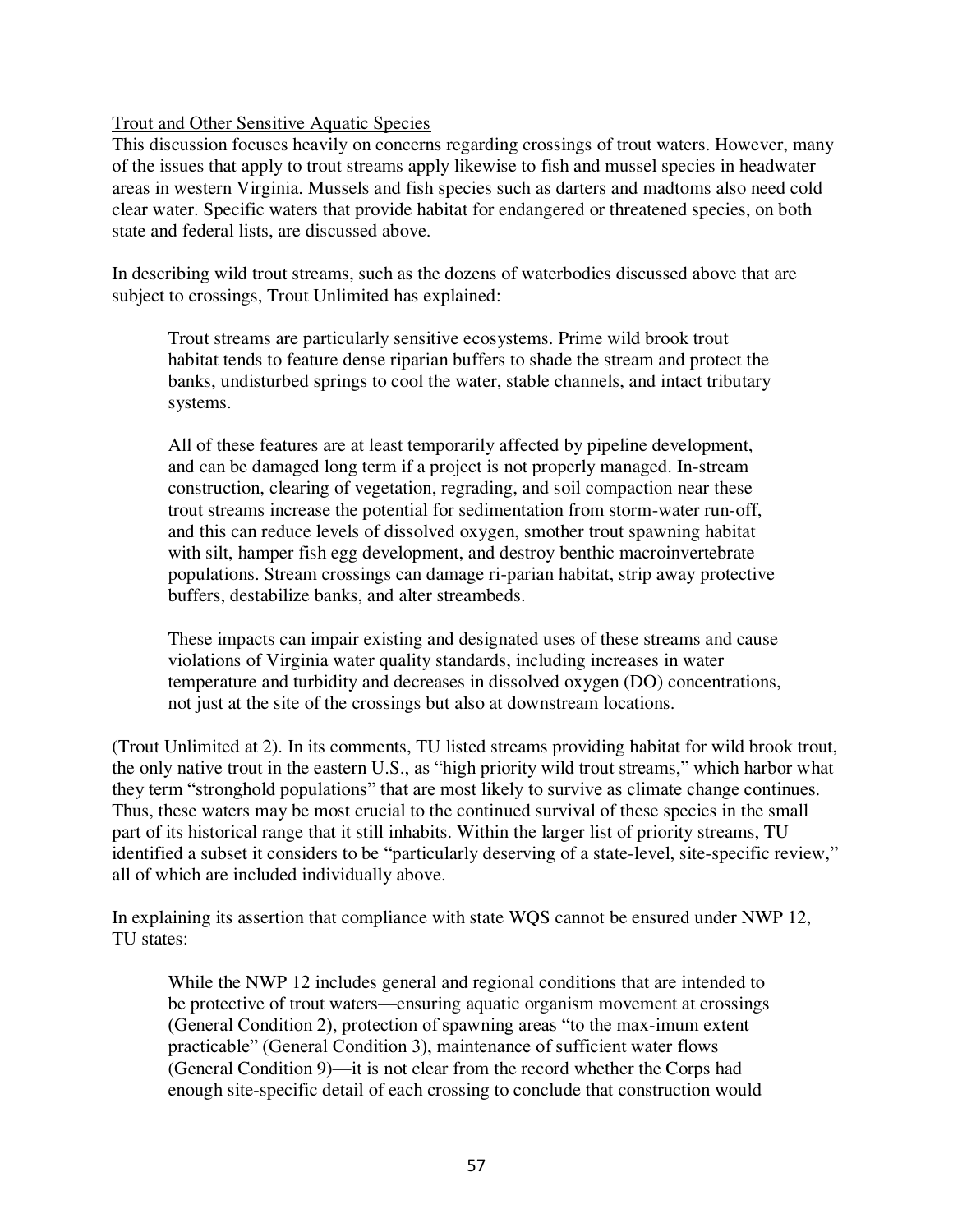meet these provisions. Other conditions of NWP 12 are clearly insuffi-cient: For example, the permit merely requires that waterbodies be "restored to their preconstruction contours."

# (Id. at 3).

One reason that a group of separate crossings in the same relatively small watershed can be especially damaging is that "hitting nearly every separate stream within the drainage with multiple impacts, trout populations could be deprived of the ability to move, to seek refuge during droughts or other periods of stress. Research shows that trout sometimes travel significant distances within watersheds for just such purposes. (Wild Va. DPMC at 13, citation to research papers omitted).

Finally, cold water temperatures are vital to the survival of trout and any elevation, especially during summer, can cause serious damage. Though there appear to be few studies of temperature impacts from pipeline rights-of-way, Wild Va. DPMC include one such analysis as an attachment to their comments. That study demonstrated that "even well-maintained ROWs that meet all requirements imposed by the Corps and FERC can cause increases in stream temperatures from upstream stations to those at and downstream from the pipeline crossing sites. (Id. at 8).

# Impacts on Tier III Waters

DEQ has asserted that because crossings for neither pipeline are planned directly through Tier III segments that these exceptional quality waters are afforded the necessary protection under the state's antidegradation policy. Such an approach ignores the fact that in some cases dozens of upstream impacts will likely degrade conditions in these segments. As discussed in comments described above, the Tier III segment of Bottom Creek will be impacted by at least 81 crossings of Bottom Creek and its tributaries, all of which feed the designated section.

### Groundwater Threats

The Corps does not even claim that its NWP 12 reviews look at groundwater resources in any adequate way - in fact, the CWA section 404 permits are only designed to assess impacts and provide protection for "waters of the U.S.," which include surface waters but not the aquifers to which those streams and wetlands are often intimately connected. By contrast, all waters in Virginia, on the surface or underground are "state waters" and are covered by applicable WQS. The state has a separate set of groundwater quality standards that must be enforced but the Corps analysis cannot ensure that these requirements will be met. Like our WQS applied to surface waters, the groundwater standards require protection of uses, include criteria, and have antidegradation provisions. Under those antidegradation provisions, if any groundwater resource has quality that is better than that required to protect uses, then no increase in any pollutant may be allowed. It is indisputable, as described in detail above, that pollutants will enter aquifers, especially in karst regions where streams that are directly and indirectly affected by crossings are known to be "losing streams," through which streams sink into the groundwater on a regular basis.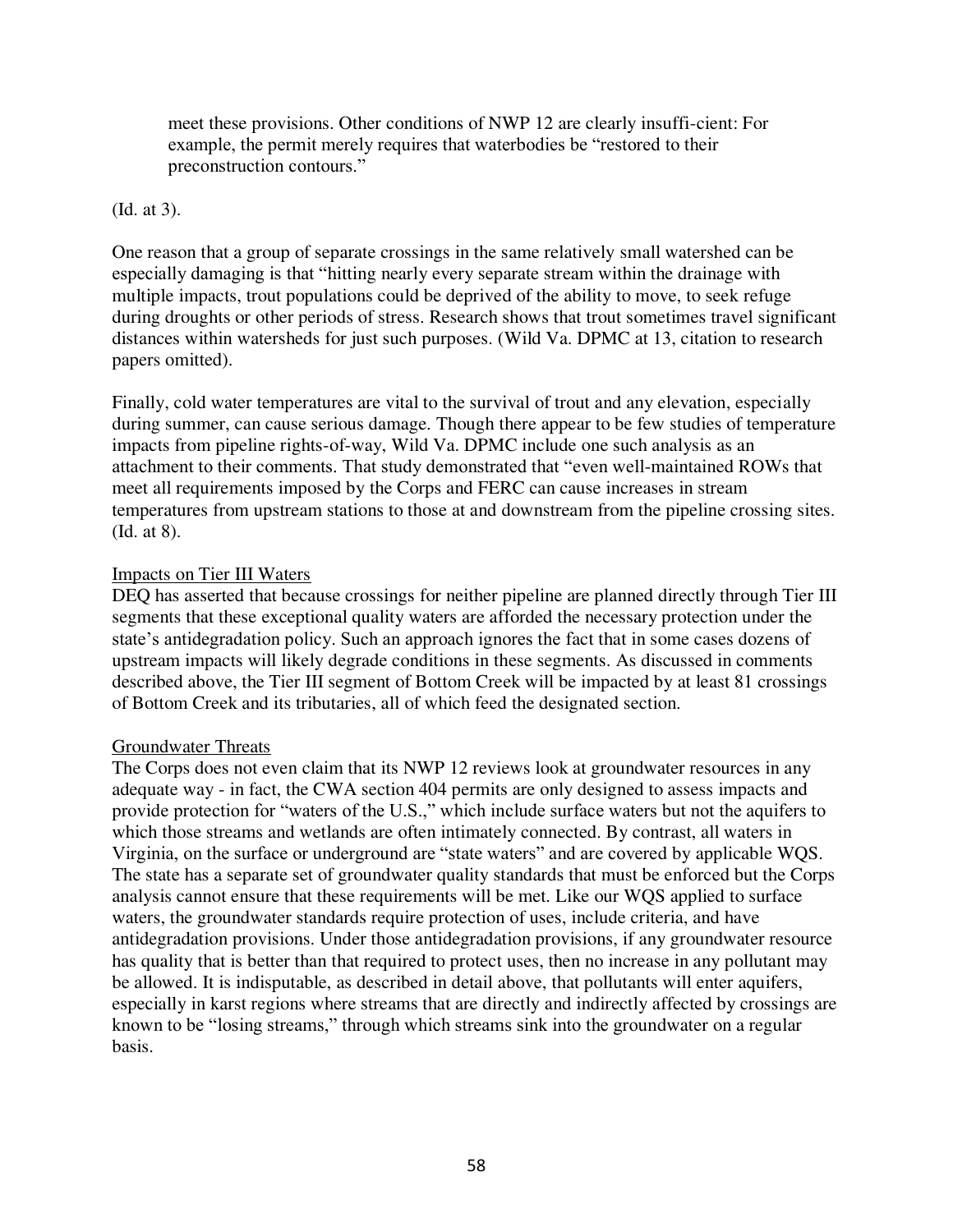# Variances

In past summaries of comments, DEQ has not included all of the important issues raised by the public and where the Department has described issues it has failed to do so completely or to make it easy for Board members to access and inform those summaries with the basic documents. One of these, which Board members discussed at the December 2017 meetings, is the allowance of variance to general requirements that may be granted well after the Board or other authorities approve the actions.

Time of Year restrictions are one important example. TOYRs are put in place to protect endangered species and sensitive trout streams. The developers of ACP have already requested and been granted exception to these protections in some streams by Virginia's Department of Game and Inland Fisheries. This despite warnings in the state's comments to FERC that TOYR should be strictly enforced. These waivers were granted to ACP well after the Corps granted coverage to affected waters under NWP 12 and the documents in which DGIF discusses these variances do not explain why they are scientifically defensible.

Open trench length requirements - a minimum standard included in Virginia's erosion and sediment control rules - allow for trenches on construction sites to be open for lengths of no more than 500 feet at any one time. The reason for such a requirement is obvious. Limiting areas of disturbance during construction is one of the most effective ways of avoiding high runoff and sediment discharge events. When the area is properly limited, erosion and sediment control measures can be designed to handle the limited areas. Major storms, which are inevitable during construction projects of the immense scale and scope of these pipelines, can easily overwhelm the BMPs, which are designed to handle only a limited size of storm. Limited areas of disturbance can better be stabilized before storm events, while open trenches that run for anywhere from one-half mile to several miles cannot. As with the "leniency" the state has exercised for TOYRs, scientific analyses are not in the record for the trench length variances DEQ has granted or may grant at its discretion, without any way for the

### Direct Discharges from "Uplands"

Extreme slopes on lands approaching certain crossings, on one or both sides, will contribute pollution directly to waterbodies. There has been no adequate analysis of the amounts of such direct discharges by the Corps or DEQ and no proof that these discharges can meet our water quality standards, especially antidegradation requirements.

DEQ segregated the reviews of so-called "upland" work on pipelines from the placement of the pipelines directly in waterbodies, assuming that contributions from these areas will only be indirect. The Corps regulations are supposed to address activities predicted to result in direct discharge of dredge and fill materials to surface waters. However, even with E&S measures in place, there are many crossing sites that will be directly affected by sediment running off of steep slopes outside the zone the Corps addresses and these discharges will feed directly into streams.

In many extraordinary cases on each pipeline route, the approach to crossings is extremely steep on one or both sides, soils are often shallow over bedrock, and areas are documented to have landslides, even without disturbance or tree removal having occurred. The efficiency of standard best management practices (BMPs) can decrease 50% or more on steep slopes, even in much less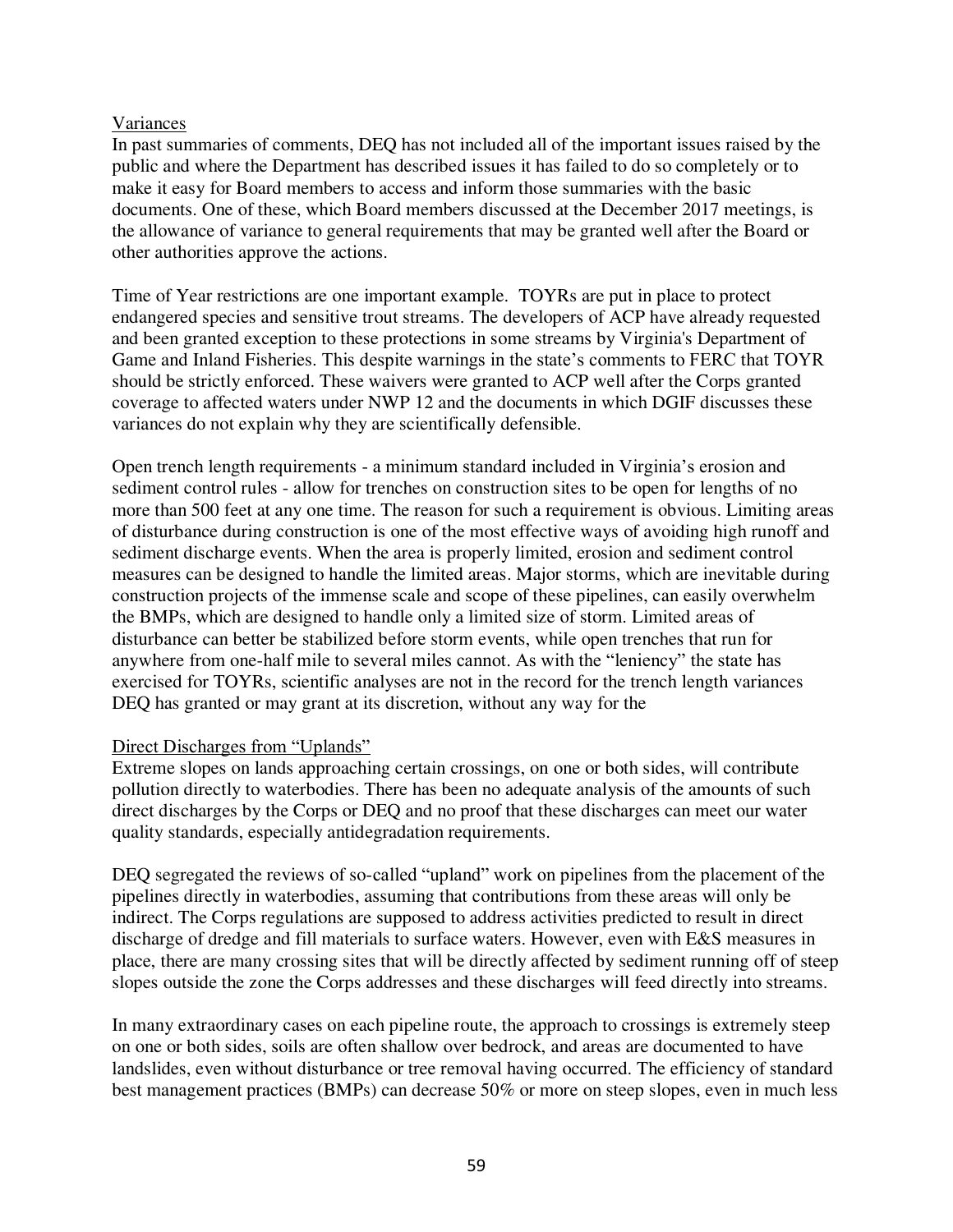challenging circumstances (see Atts. W and X, SELC Appalmad), and neither MVP nor ACP has shown through site-specific designs and calculations that they can avoid sediment discharges from the steep slopes directly adjacent to streams.

# Impacts from Horizontal Directional Drilling and Spills

Many commenters, both those submitting form letters/emails and individual comments, have asserted that HDD crossings need not be considered by the Board because they avoid water quality impacts. For example, see the text of Form letter 38 in the Appendix, which states: "Because of the lack of impact to rivers crossed by HDD, this does not even fall under U.S. Army Corps of Engineers jurisdiction."

While it is true that the Corps deems the HDD drilling operations to be outside its authority because that action should not lead to direct "dredge and fill" discharges, this certainly does not eliminate concern or relieve the State of Virginia of the responsibility of reviewing HDD sites through individual section 401 reviews and should be addressed through individual reviews in every case where HDD is proposed.

# General or Narrative Criteria

The Virginia DEQ has failed to adopt numeric criteria that would be most effective at controlling sediment pollution, despite the fact that this is acknowledged as one of the major pollutants impairing Virginia's waters, as well as waters across the U.S. The Environmental Protection Agency (EPA) has published suggested criteria to address these problems and other states have adopted such criteria (e.g. West Virginia, which has numeric turbidity criteria).

Still, Virginia has a responsibility to control these pollutants and the impacts they may have on designated and existing uses. General criteria in the WQS regulation states that "substances to be controlled include, but are not limited to: floating debris, oil, scum, and other floating materials; toxic substances (including those which bioaccumulate); substances that produce color, tastes, turbidity, odors, or settle to form sludge deposits; and substances which nourish undesirable or nuisance aquatic plant life." (Va. Envir. Justice Collaborative at 4, citing 9 VAC  $\S$  25-260-20). However, DEQ has not applied the narrative criteria and, we believe, in many cases sediment discharges, even those deemed "temporary" must violate these criteria.

# Designated and Existing Uses - Recreation

In the public notice DEQ issued, it specified that comments should be "technical" in nature. While we have no specific interpretation as to how DEQ will define that term, it is important to understand that comments that address any aspect of the requirements within the WQS is a valid basis for comments, because the key question at issue to whether the Board can "ensure" those standards will be met under NWP 12 but without individual reviews by Virginia. To properly apply WQS that address chemical and biological health of waters can indeed require "technical" analyses in some cases. However, there are a number of requirements in the WQS regulation that do not require specialized expertise. In fact, the question of whether recreational and other human uses can be supported is, to some degree, dependent on the perceptions and values people have in regard to the waterbodies - the opinions of those who have used and who plan to use those waters is central to compliance with standards.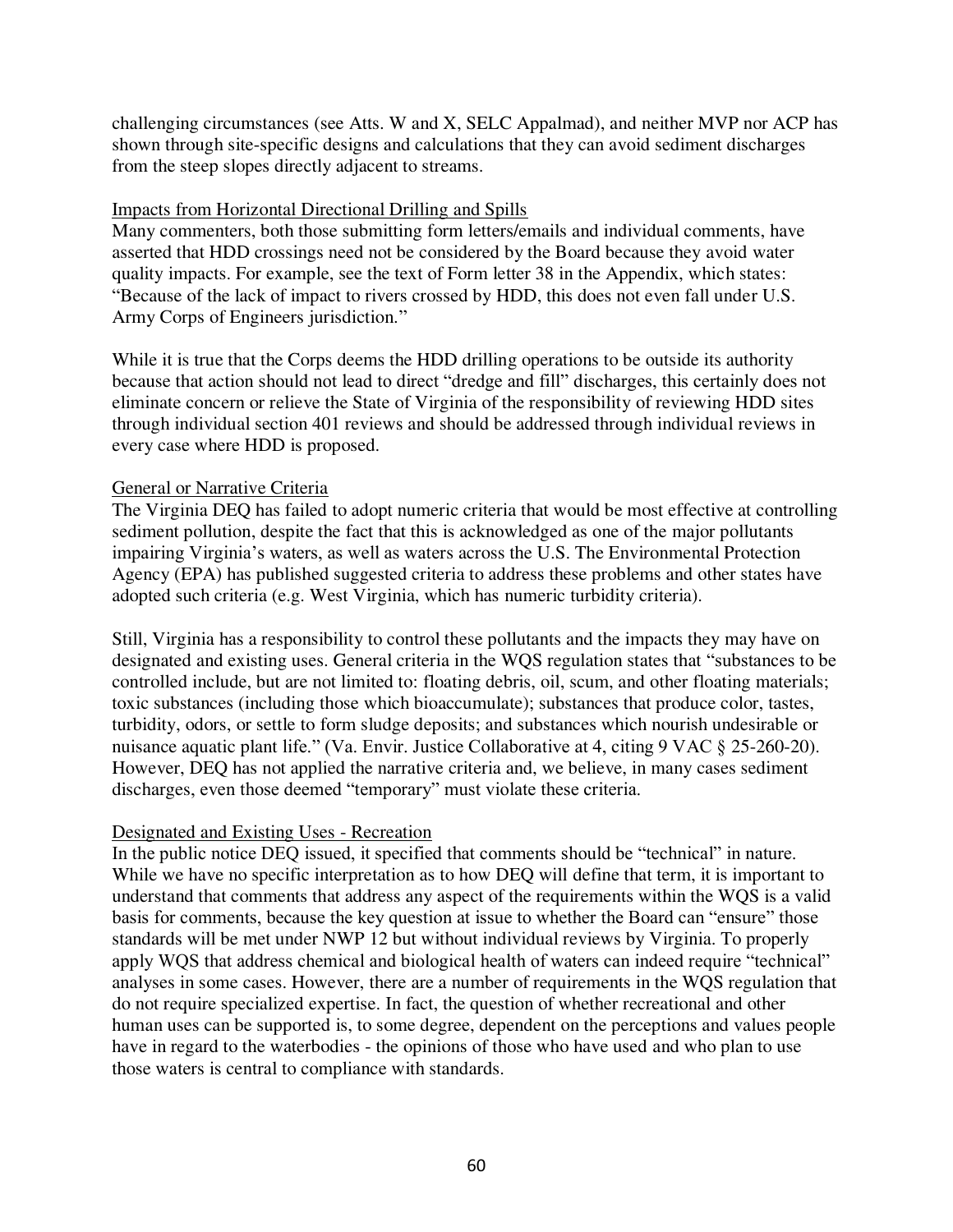All Virginia waters are designated as recreational resources. Dozens of commenters have testified to their long-standing and ongoing uses of specific waters and in specific ways that would be affected by pipeline construction but also by the long-term. These uses must be acknowledged, as DEQ has failed to do in the past, and enforced. Importantly, the Corps has admitted in its decisions document for NWP 12 that, in some cases, project compliant with NWP 12 will impair or even eliminate recreational uses. A more explicit description of a WQS violation cannot be found and must be addressed by the State of Virginia.

### Downstream Impacts of Sediments

The pipeline companies, the Corps, and DEQ seem to assert that any sediments released during stream crossing activities will have only minor and temporary impacts on these aquatic environments. Studies cited by commenters show this to be untrue. Impacts the Corps deems temporary may in fact change or even destroy habitats for months or years after the work is completed. Further, even if sediments clear in the areas directly at and downstream of the crossings, that sediment will settle at points downstream. As described above, there are numerous places where excess sediment resulting from pipeline construction will impact downstream lakes or reservoirs and will not disperse.

### Temperature Impacts

Neither DEQ nor the Corps have acknowledged the clear reality that removal of riparian areas and overhanging trees will cause temperature in cold water streams to rise. Now, studies looking at specific pipeline ROWs years after "stabilization" continue to raise temperatures at the site of crossing and downstream for some distance. Where multiple crossings occur in one small cold water drainage these effects will be multiplied and may eliminate refuges for fish in tributaries or upstream segments that are vital to their survival.

### Enforcement and Compliance

Neither the damages caused by MVP in a number of waterbodies nor the record of violations and irresponsible actions by Dominion can be ignored when assessing whether new crossing reviews are needed. First, there have been direct impacts on numerous streams in the MVP area, so any additional sediment discharges from the crossing activities must be factored into the equation before it can be concluded that WQS will be met. The West Virginia Department of the Environment (DEQ) has now issued 5 Notices of Violations (NOVs) for MVP and DEQ issued one NOV that covered multiple violations over several counties. The West Virginia DEP has also issued an NOV for ACP and even Dominion itself has reported numerous problems and erosion/sediment control failures to FERC.

DEQ has told citizens that it, in part, decides whether violations from BMP failures will be assessed only if the storms that contributed to those incidents were of a size that is less than that on which the construction plans were based. This means that, by design, DEQ acknowledges that large storms may cause water quality standards violations but not be cited for them. This approach is improper, and it was not explained to the Board when the "upland" certifications were under consideration in December 2017. This approach in fact negates the assurances DEQ and the Board gave when those certifications were issued.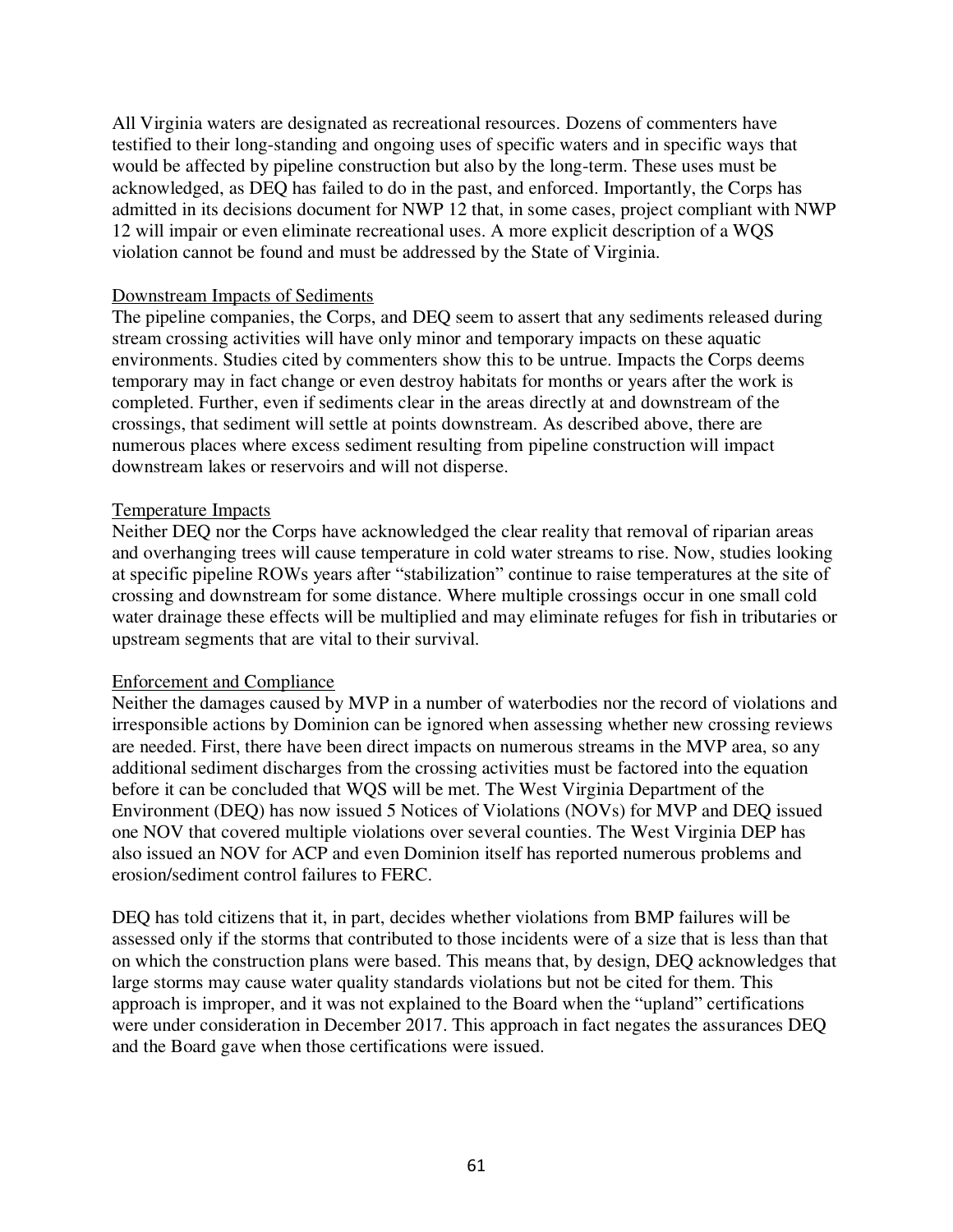Given that this approach is being applied to upland work, we must assume it will be followed for waterbody crossing work also. If the pollution control structures placed in streams are designed only to handle storms below a certain magnitude, when extreme weather events occur they will be overwhelmed and the results could be catastrophic, for the aquatic systems and for human users of these waters. Those uses described at-length in section II., such as irrigation of crops and gardens and water supplies for animals will be disrupted. Downstream reservoirs and recreational ponds valued by users will be inundated by mud which will not disperse and will harm the practical and aesthetic values of those impoundments for months or more.

Also, the Board has full authority to consider the records of compliance by parties seeking new authorizations as well as any indications as to whether DEQ is ready and able to inspect sites in a timely fashion and prevent pollution events - not just to respond after they occur.

# Lack of Historical Information on Effectiveness of NWP 12

As stated above, historically DEQ presents the Board and the public with detailed analyses and data to support regulatory decisions, including both individual permits and regulations proposed for approval. In this case, DEQ and many commenters have asserted that the history of application of NWP 12 in Virginia has been successful at upholding WQS. However, DEQ has not provided evidence to show these assertions are true.

Wild Va. and DPMC included a report entitled "The agency has no records . . . DEQ's Failure to Use Sound Science to Protect Virginian's from Pipeline Threats" with its comments. DEQ Director Paylor has stated: "Based on DEQ's experience observing linear projects constructed under the requirements of NWP 12, DEQ determined that NWP 12 will protect water quality at each site." DPMC sought records from DEQ to support Paylor's assertion and other statements made by officials.

# We asked for

1) Any site-specific records that DEQ has created or reviewed in the course of its decisional process in relation to its Clean Water Act (CWA) section 401 responsibilities for the proposed crossing sites" including "site-specific descriptions or characterizations of the physical, chemical, or biological characteristics of the sections of waterbodies associated with any one of the crossings or of any combination of the crossings and should include but not be limited to data, photographs, drawings, or narrative descriptions.

2) Any records that describe site-specific analyses performed by DEQ or reviewed by DEQ as to the potential for proposed project-related activities at any of the individual sites listed . . . to cause or contribute to violations of Virginia water quality standards (WQS) for either surface waters or groundwater, either at crossing sites or in other portions of the waterbody or watershed that may be affected by the crossing activities. 3) Any records that describe waterbody-specific or watershed-specific analyses performed by DEQ or reviewed by DEQ as to the potential for proposed project-related activities at any or all of the listed sites to cause or contribute to cumulative impacts and the potential for those cumulative impacts to violate Virginia WQS, for either surface waters or groundwater.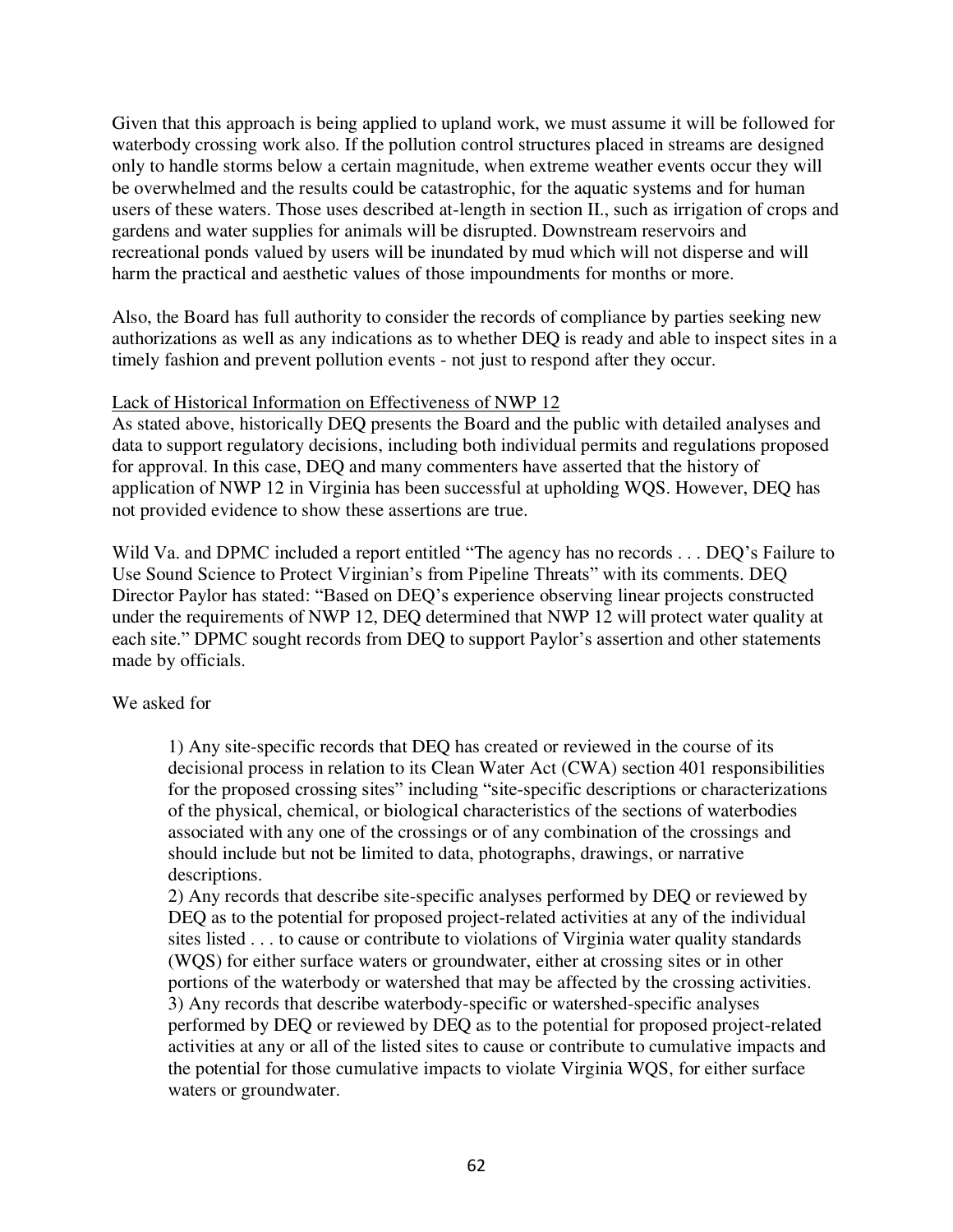In response to each of these requests, DEQ responded that "The agency does not have any ... records that would be substantive to your requests submitted." The DPMC includes a number of other instances of records sought from DEQ that would verify the soundness of DEQ's assurances as to the adequacy of NWP 12 to adequately protect Virginia state waters. Again, in most of these areas DEQ could supply little if any responsive records.

We encourage Board members to review this report. The inescapable conclusion is that Virginia has no technical data or analyses to justify its reliance on NWP 12. Additionally, though claiming DEQ had the proof needed to show projects complying with NWP 12 would also meet our WQS, DEQ has explained another reason why it has chosen not to do individual waterbody crossing reviews. At the Board's April 12, 2018 meeting, DEQ's Melanie Davenport stated that officials chose to defer to the Corps because the Department lacked the capacity to do crossing reviews so decided its resources would be better devoted to the upland certifications. This explanation seems to refute the contention that DEQ has in fact looked at information sufficient to justify its trust in the Corps' process, as does DEQ's inability to document valid data it compiled or reviewed pertaining to waterbody crossings.

The impressive body of evidence presented to the Board indicates NWP 12 is not sufficient and is unrefuted by either DEQ or the many commenters who have claimed otherwise.

### The Weight of Expert Opinions and Analyses and Local Detailed Knowledge

Many of the substantive comments have been made by two groups whose submittals should be given extra weight. Numerous scientists and other technical experts have provided opinions and analysis and their credentials should be considered by the Board when it considers them. Also, many landowners and other citizens submitting detailed information have intimate knowledge of specific waters and crossing areas, because they live in the vicinity and/or use these waterbodies in ways that are to be protected, both as designated and existing uses under the WQS. In the past, DEQ has not acknowledged the expertise and special knowledge these parties contribute and has not explained the origins of the comments they submitted.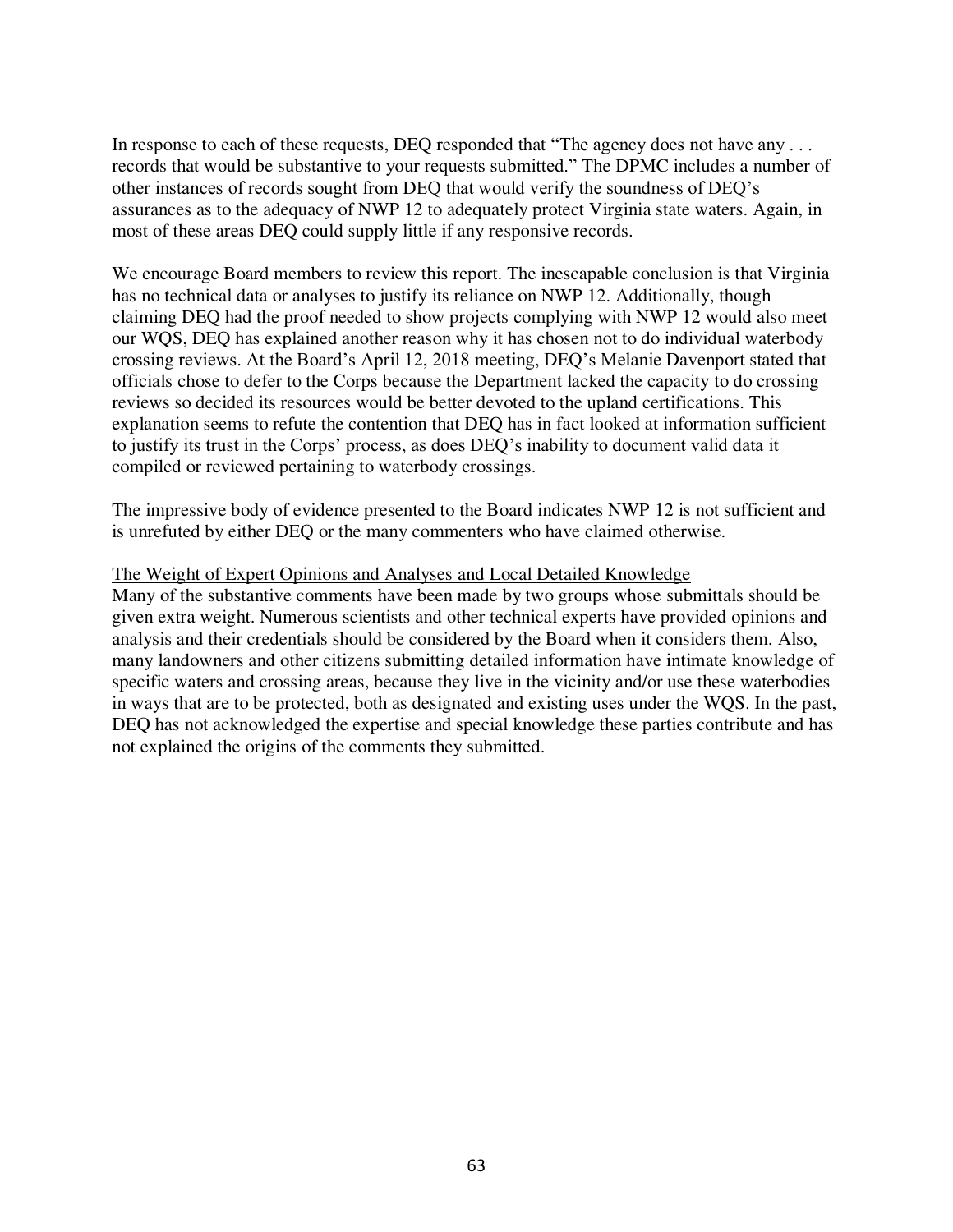# **IV. Contents of Form Letters, Emails, Postcards, and the Petition**

Rather than attempt to discuss in detail the thousands of formatted comments that were submitted by various groups of commenters, we believe it is appropriate to simply make them available, so the Board can easily review them. Therefore, we have reproduced the text of those communications in the Appendix below. We will simply add that while many comments listed one or more specific crossings, wherever those mentions did not include any detail as to the nature of the waterbodies or the specific measures or requirements that would affect them, we assert those comments fail to provide information helpful for the Board's decision. In many cases, form comments claim all water quality, including that in specified streams, will be protected simply because dry cut stream methods or HDD will be used. We believe such blanket assertions are of little value but illustrate the exact nature of the problem NWP 12 presents.

[note that form emails and letters described as "NWP 12 Sufficient" are designated by numbers and those described as "NWP 12 Insufficient" by letters]

# **V. Legal Analyses**

The Board must address a baseline question if it believes the evidence in these comments warrants or requires individual regulatory reviews of pipeline crossing activities. The specific legal basis and proper methods for proceeding to require individual crossing analyses are described in some detail in comments from the Natural Resources Defense Council and SELC and Appalmad. Both are accessible through the link for [Conservation Groups,](https://drive.google.com/drive/folders/1YuymAxgcUn6hp_FKuvuVt8RP-iDkMFp9) in the folder SELC and Appalmad and the document Nat. Resources Def. Council.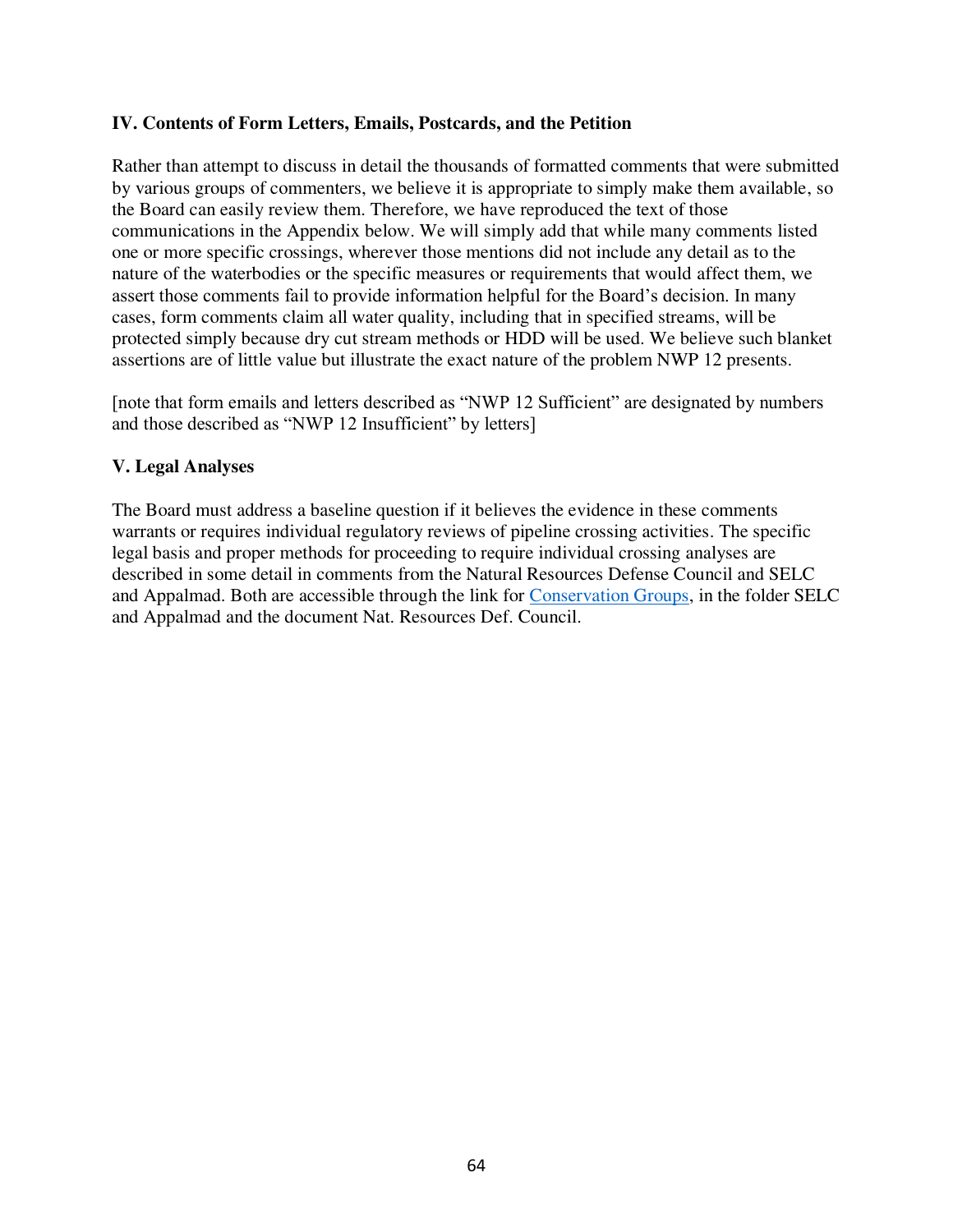**Appendix** 

**Text of Form Letters, Emails, Postcards, and Petition**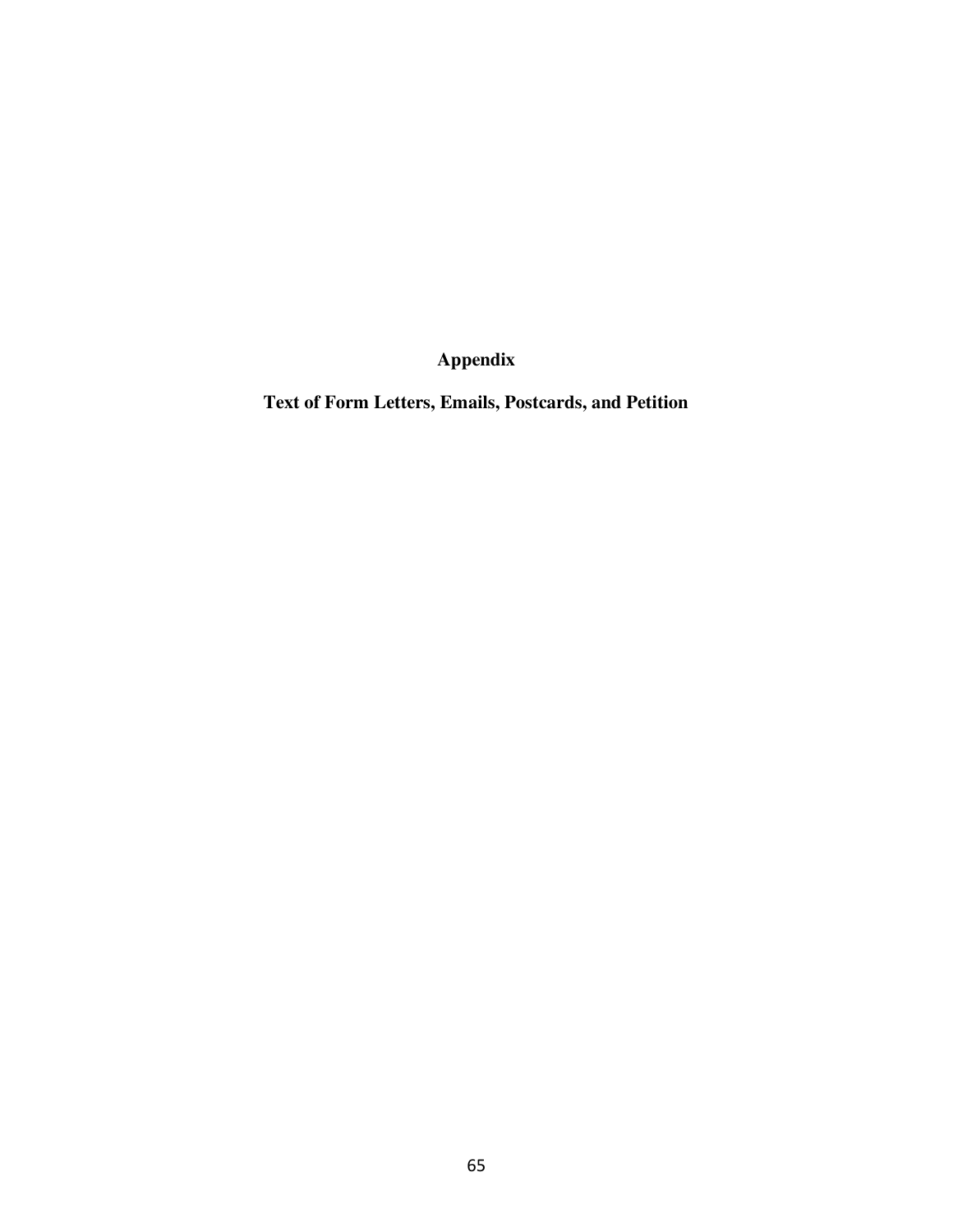### **Rigorous nationwide permitting for the ACP**

Please do not revisit your reasonable and prudent decision to defer to the very rigorous U.S. Army Corps of Engineers nationwide permit 12. The full-time, career professionals at the Corps, FERC, and DEQ have brought the necessary level of rigor to the regulatory review of this project. Review of this project has been a successful state and federal partnership that has resulted in best in class protections for water quality. This is an outcome to be proud of, not to be revisited. The result has been a project that protects all the waterways and wetlands in the project area. It protects the Chesapeake Bay and it protects specific waterways and stream crossing such as those in Bath County, for example VA AP-42, 44, 46, 47, 50, 51, 52 and all other waterways and wetlands in Bath and along the project route.

#### Form email 2

#### **The ACP will go above and beyond to protect waterbodies and wetlands**

Virginia needs the natural gas from the Atlantic Coast Pipeline to keep energy prices affordable, to keep our power system reliable, to provide much needed service to Eastern Virginia (where new large businesses cannot be guaranteed reliable gas service at present), and to support manufacturing, both new and existing. Thanks to the federal and state partnership in oversight of the project, including the Army Corps Nationwide 12 Permit, the ACP will go above and beyond what is required to protect waterbodies and wetlands along the entire route, including those in Chesapeake such as VA AP-3 0208-0233.

#### Form email 3

#### **Natural gas is a worthy resource that keeps costs low**

Who doesn't love a good deal? It's time for Virginia to tap into our naturally occurring resources and enjoy the highly affordable clean energy available here in the United States. The ACP will protect our waters, including Bishop Creek (VA AP-1 0362) in Buckingham County. This waterway will be protected using a dry crossing method either dam and pump or dam and flume.

Here in Virginia, we have an opportunity to utilize the benefits of natural gas via the Atlantic Coast Pipeline to improve air quality, promote manufacturing and economic development, and lower energy costs while improving reliability. I look forward to reduced energy bills and overall costs in our future. Don't delay the ACP!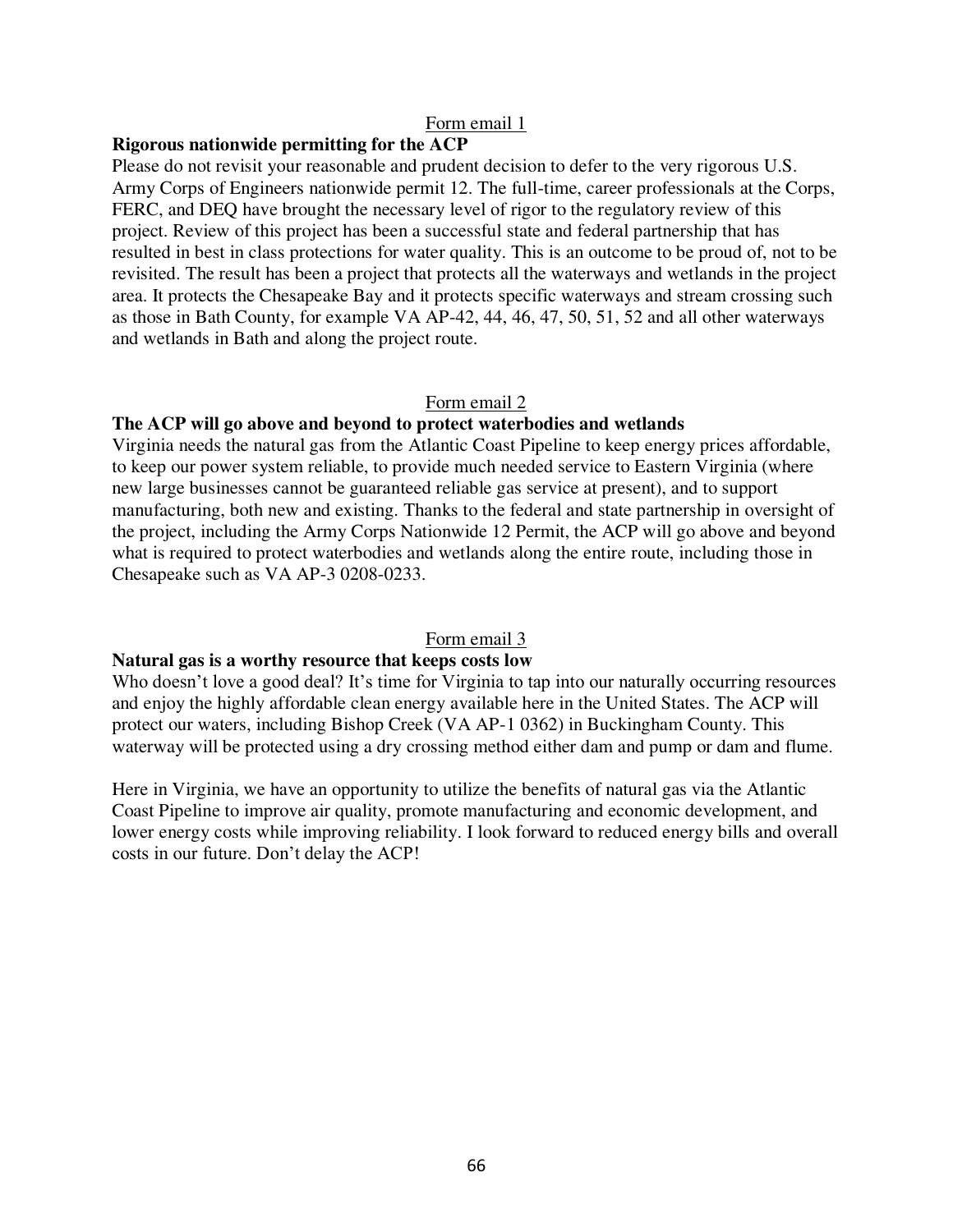#### **Please don't delay, approve the ACP**

All of us in Virginia treasure the Chesapeake Bay and are rightly proud that we have a regulatory process in place already that protects precious waterways ranging from the Chesapeake Bay and specific stream segments such the waterways in Highland County that I so enjoy—segments VA AP-1 through VA AP-39. Virginia needs the Atlantic Coast Pipeline—this winter made that abundantly clear. Each additional month of delay is another month customers are exposed to higher prices than they need to pay and to reliability shortcomings. Please do not take any action to delay this project. The review conducted by the environmental professionals at the federal and state level and the rigorous conditions contained in the accompanying nationwide permit 12 are protective of water quality and there is no need to revisit this decision. In fact, the project design goes beyond what is required to protect the Bay, the waterways noted above in Highland County, and all waterways and wetlands. Please stay the course and encourage your staff to bring the nearly four years of regulatory review of this project to as prompt conclusion.

#### Form email 5

### **Please don't delay this much needed project – approve the ACP**

The U.S. Army Corps of Engineers Nationwide 12 permit has been used to build some of Virginia's most significant linear projects, from highways to energy projects. The Atlantic Coast Pipeline has been through more than three years of rigorous review by all levels of government and the result of this partnership has been a best in class project that protects all the water resources along the pipeline route including but not limited to the Chesapeake Bay and those in Virginia's largest city in terms of land area—Suffolk—VA AP-3 0111-0207.

### Form email 6

#### **Nearly four years is a sufficient wait**

Any continued regulatory hurdles the Atlantic Coast Pipeline may be confronted with will not produce obvious benefits to energy customers or businesses that are counting on completed construction of the ACP or for construction workers eager to go to work. The project team has patiently waited, simultaneously addressing every requirement and expectation and ultimately receiving approval for its activities related to ACP development. The James River and its tributaries will be protected starting with the Jackson River in Highland County (VA AP-1 0037). These tributaries will be crossed by either cofferdam or dam and flume depending on the flow at the time of construction while the James River will be crossed by horizontal directional drill. Nearly four years and is enough: please do not delay the progress of the Atlantic Coast Pipeline another day.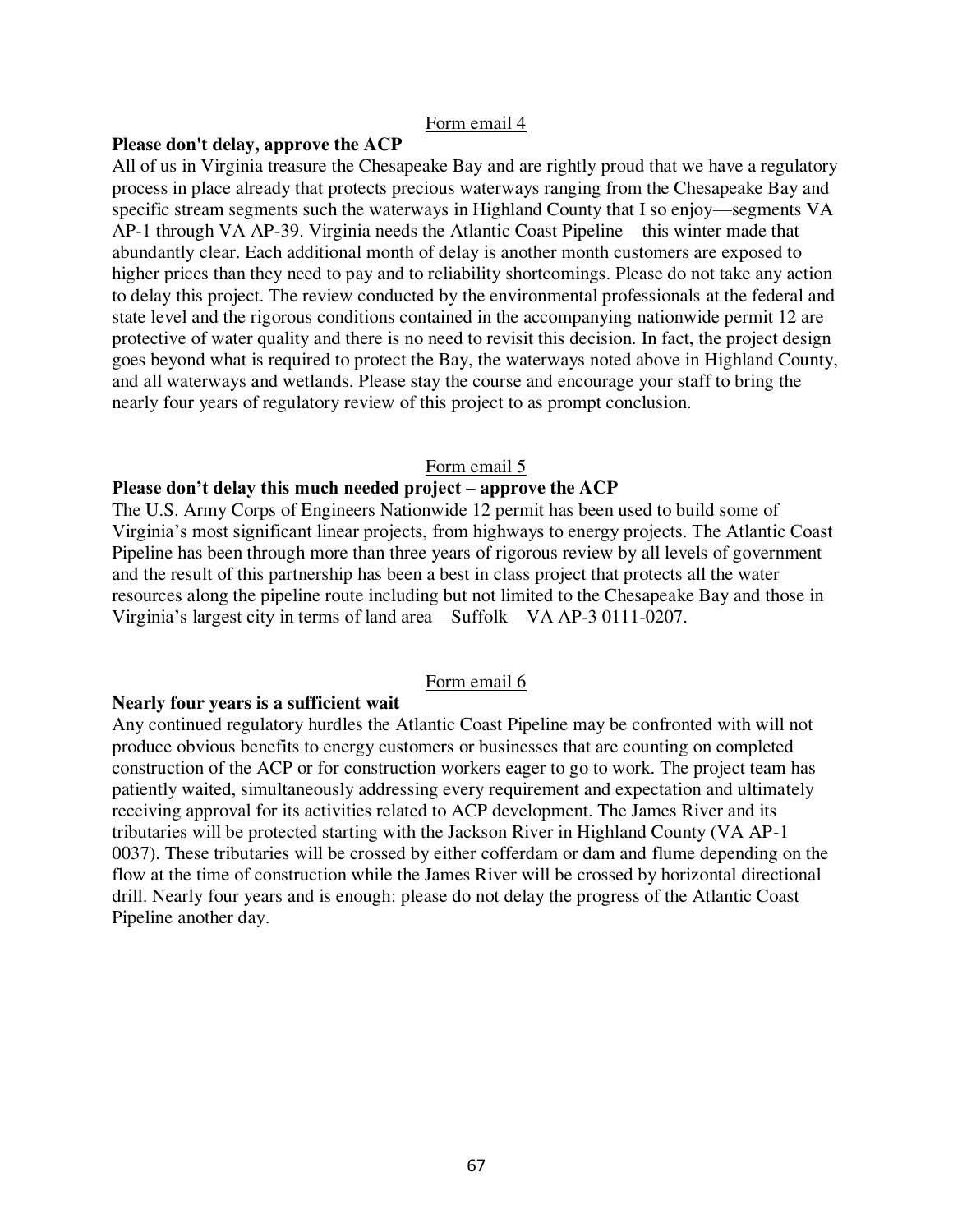# **Economically beneficial to workers in Virginia**

Any opportunity to create jobs in the United States is one I can get behind – and the Atlantic Coast Pipeline has done (and continues to do) just that. The pipeline has already created jobs in the steel industry (the steel used to build it is 100% American made from the Northeast U.S.) and will continue to produce jobs for hard-working union members as part of its development. In fact, demand generated by the pipeline has already created a need for 200 union jobs in Pennsylvania.

This is just the start of what the ACP can do, and workers in Virginia should be looking forward to the day when the opportunity to work on this project comes knocking at our state's door. Our waterways will be protected, including the Nottoway River in the Dinwiddie and Nottoway counties, which will be protected using a cofferdam crossing (VA AP-1 552). This is a common construction method used by VDOT and is protective of water quality and aquatic life. The time to move forward is now.

# Form email 8

### **The ACP is a reliable and vital source of energy**

As a member of the EnergySure Coalition, I value the Atlantic Coast Pipeline for its urgently needed contributions to consistent, affordable access to energy in our state. This is an area that is of great concern to our organization's work. Many of our industries heavily depend on reliable supplies of power that can be easily tapped into without having to wait. The ACP will provide that energy supply.

Our waterways are also important resources that are amply protected by the federal and state cooperative partnership in reviewing this project. The ACP crosses tributaries of the Appomattox (VA AP-1 412 through 417). It will be making these crossings using dry crossing methods to protect the aquatic life of those streams. The project will likewise use protective crossing methods tailored to the waterways along the entire route. The ACP needs to move forward – our industries depend on it.

### Form email 9

### **The ACP goes above and beyond**

As a Virginian, I am glad that professionals across the federal and state levels have worked together to ensure the Atlantic Coast Pipeline will protect water quality. Every consideration should be made and every precaution should be taken to preserve our environment, and I believe the ACP team is doing just that. I also believe that the Army Corps nationwide permit is protective of Virginia's water quality.

This pipeline is needed to boost our state's economy, further shift us away from burning coal, and increase our capacity for manufacturing. Further, I believe it has been designed to go above and beyond regulatory requirements to ensure environmental protection along the entire route and across all county and state lines, such as VA AP 1– 410 which crosses local boundaries to include both Cumberland and Prince Edward counties.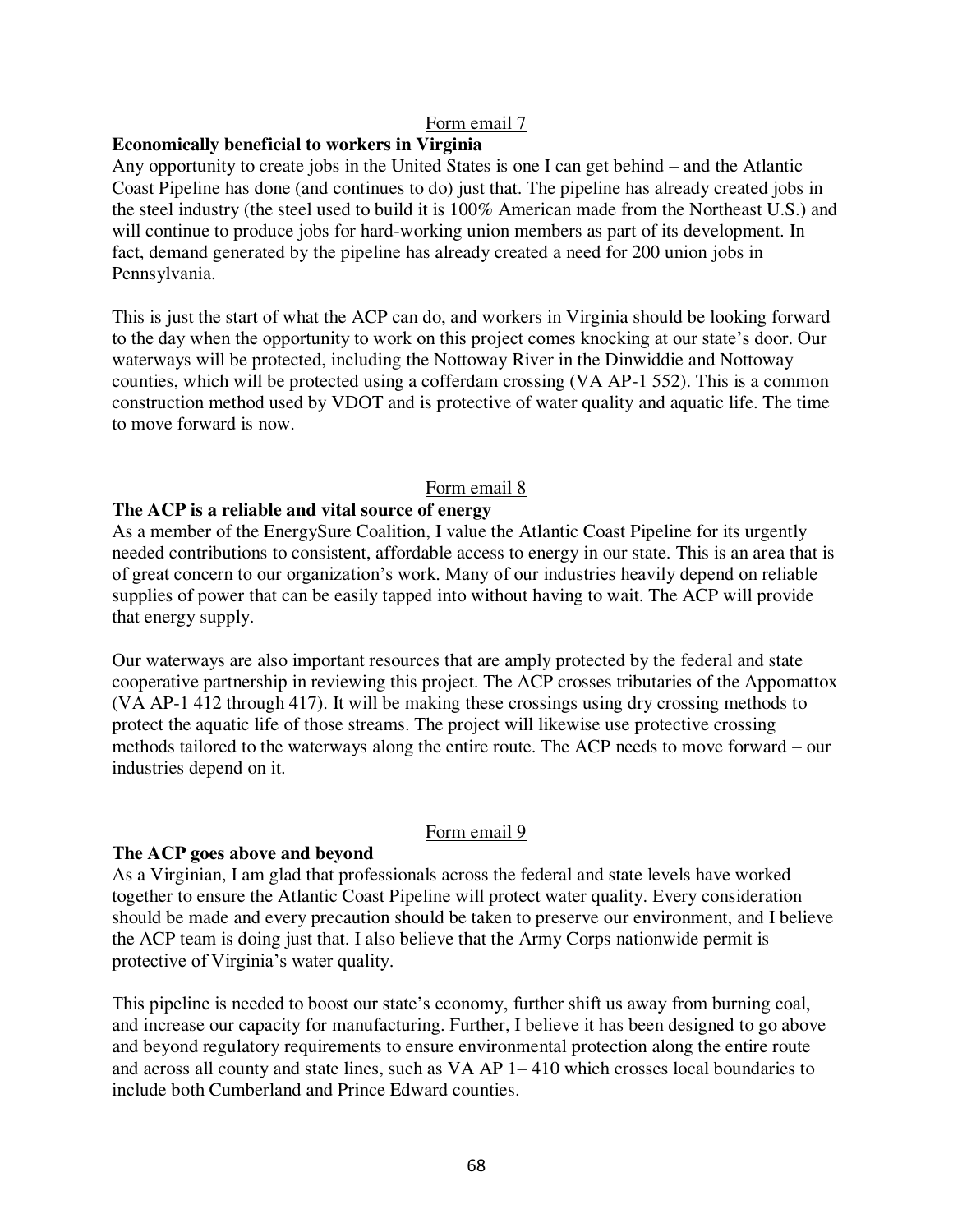### **The ACP aids in statewide development and progress**

I strongly support the Atlantic Coast Pipeline and its construction. By approving the permitting requirements, the DEQ will be helping our commonwealth move forward with future economic development and progress on air quality, lower energy costs, and improved reliability. This includes (but is not limited to) organizational and business expansion, technological innovations, and economic advancement. The possibilities that the clean, safe natural gas the ACP offers Virginia will help us keep up with the demands of modern consumers.

And we can enjoy this progress safely: The City of Norfolk water supply reservoirs, Lake Prince, and the Western Branch Reservoir will be crossed by Horizontal Directional Drill. The tributaries to these reservoirs are also protected by dry crossing methods. These crossings include VA AP-3 - 188, 189, and 191 through 194. I respectfully urge the State Water Control Board to move ahead and not to revisit past decisions.

### Form email 11

### **The ACP is the environmentally friendly choice**

Natural gas is a highly efficient fuel that is a very environmentally friendly and an alternative to other fossil fuels. Natural gas is clean burning; it is the default fuel for power generation; and it is essential to power generation. Additionally, it contributes only a fraction of the waste byproducts that other fuels, such as coal and oil, add to our aggregate, statewide emissions.

The wetlands crossed by the ACP, including VA AP-3 – 215, 220, and 221 through 223 in the City of Chesapeake, will be protected while the project provides needed natural gas to Hampton Roads, which has long suffered from an acute short fall of this vital resource. Please do not further delay this project.

### Form email 12

#### **The ACP's strong design protects water quality**

Thanks to an exhaustive review and several hundred project adjustments, the Atlantic Coast Pipeline is a safe and environmentally responsible pipeline project. The Army Corps nationwide permit is protective of Virginia's water quality, and we should have faith in it.

I value Virginia's waters and am grateful to see that agencies of all levels, working with the Atlantic Coast Pipeline, have provided an extremely strong project design to build this vital pipeline in a way that will keep our water safe (for example, the North River (VA AP 1– 310) and all the other crossings and wetlands in Buckingham County). Please move forward and allow this important project to proceed so that our state can reap the environmental, economic development, and energy-cost benefits that the ACP will provide.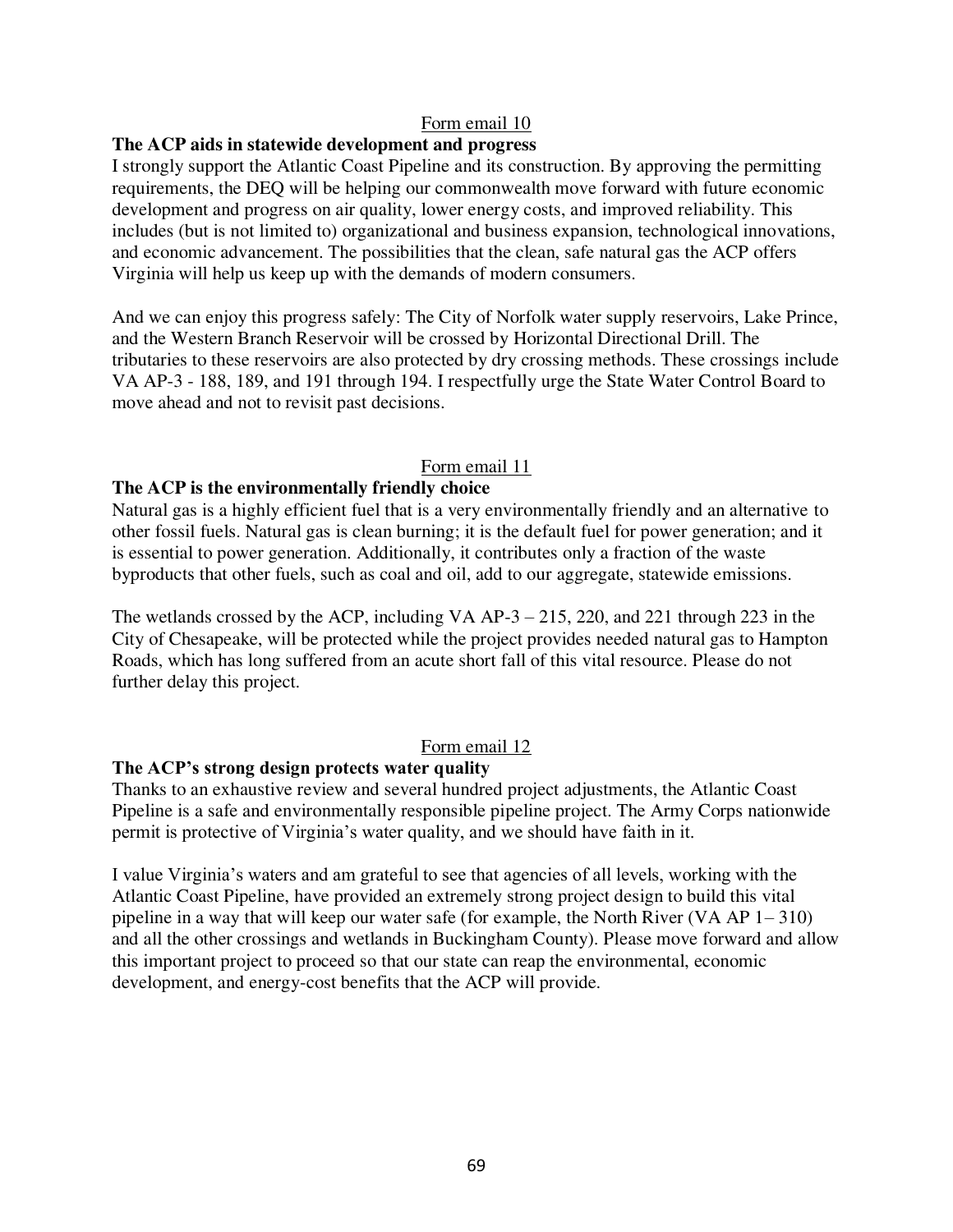# **I support the Atlantic Coast Pipeline**

The Atlantic Coast Pipeline will be good for our communities, our economy, and our environment. Moving to more environmentally friendly sources of energy is vital for Virginia, our region and our country. And the best way to do that is with the ACP.

A diverse range of Virginians support the Atlantic Coast Pipeline and I am proud to be one of them. I care for Virginia's waterways and wetlands, and I believe that the rigorous process the federal and state government has undertaken will protect water quality in our state. The Army Corps nationwide permit is protective of Virginia's water quality, and I believe the ACP team will ensure that the project goes above and beyond to do right by Virginia and its wetlands and water bodies—from the Chesapeake Bay to areas at the border of the Dinwiddie and Buckingham County, such as the Nottoway River (VA AP 1– 552). The time has come to recognize that and to allow this much-needed project to proceed.

### Form email 14

# **The ACP provides needed access to abundant energy**

The Atlantic Coast Pipeline will provide the infrastructure needed to transport abundant, reliable and clean domestic natural gas to displace the higher-emitting fuel source coal. Unlike other legacy fuels, natural gas is inherently clean burning with half the carbon emissions of coal and much lower levels of other emissions. The ACP will allow Virginia to harness the characteristics of this resource that make it so attractive, providing our state with enough energy to meet demands for home heating, power generation, manufacturing, and economic development. For example, the natural gas provided by the ACP is desperately needed in Hampton Roads, which is chronically short of natural gas to the point where large customers cannot be guaranteed reliable service on cold days.

In Chesapeake, the ACP will cross three tributaries to Deep Creek (VA AP-3 0212, VA AP-3 0213 and AP-3 0214). All three will be crossed in a safe, environmentally-friendly manner. These crossings demonstrate the care that the ACP is taking to ensure the protection of water quality. The existing process is working and does not need to be changed.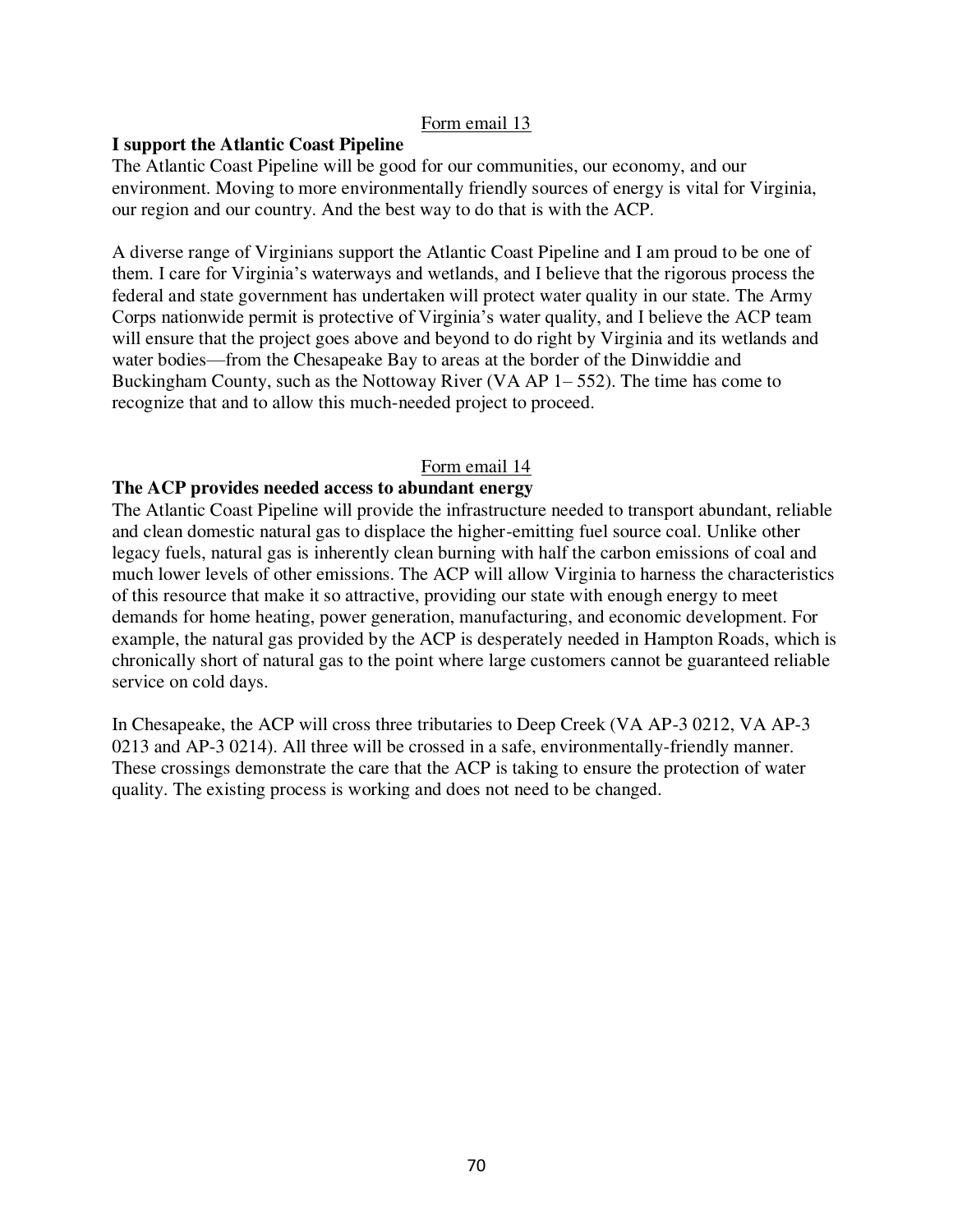# **Don't put the regulatory process in turmoil**

The Department of Environmental Quality is staffed with dedicated career professionals doing their utmost to protect the environment. The same is true of the U.S. Army Corps of Engineers. The state and federal teamwork in reviewing the Atlantic Coast Pipeline has gone above and beyond to protect the environment. I cherish Virginia's waterways, including the historic South Fork Rockfish River (VA AP 1-9046) in Nelson County, which will be protected when crossed by using a the most appropriate method.

Accordingly, in the case of the recent discussions by the State Water Control Board regarding the state's use of the Army Corps of Engineers Nationwide Permit 12, I believe revisiting the existing process would be a mistake.

Our state's environment and our business climate have prospered from a consistent, predictable regulatory climate and from federal and state partnerships to allow scarce regulatory resources to be put to optimal use. There is no need to change the current approach.

# Form email 16

# **Please do not hold back Virginia's economic growth**

The essential need for the Atlantic Coast Pipeline is clear, judging from the past winter when overwhelming demand meant access to natural gas was not reliable for businesses and customers. Virginia's economy can only grow if we address this deficiency. The ACP will help do just that.

Of course, environmental protection is an important part of this process. Virginia's overall water quality is well protected by the thorough review and numerous adjustments the ACP has undergone during the past four years—becoming safer each step of the way. Most notably is the Army Corps nationwide permit, which is protective of Virginia's water quality.

These adjustments and protections extend to all waterbodies and wetlands along the route, including those in Dinwiddie County, such as Butterwood Creek (VA AP 1- 504). I believe it will have a positive impact on our economy without any adverse environmental effects.

This project is a success story for the regulatory process that has been undertaken and it should not be revisited. Please allow this pipeline to proceed.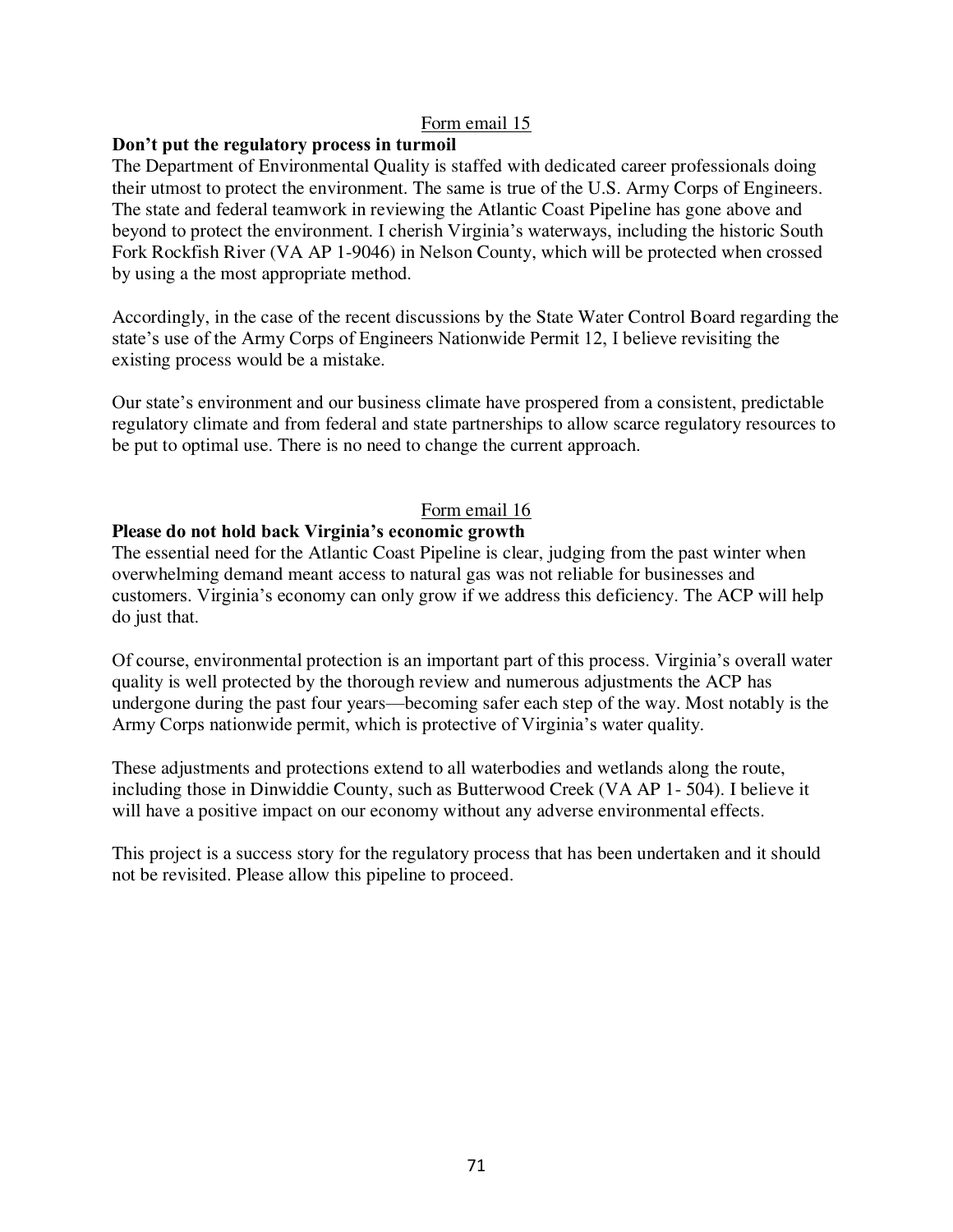### **Recognize the long-standing history of protecting our waterways**

The partnership the DEQ has maintained with the U.S. Army Corps of Engineers has helped Virginia make critical decisions about linear projects crossing our waterways for decades. This process is one we can trust, and certainly is one that has more than proven itself to be able to go above and beyond what is required to achieve the goal of keeping our streams and water sources protected. The wetlands crossed by the ACP will be protected, including VA AP-1 698, 710, 703 and 704 in Greensville County, where the most modern natural gas plant in the country, now finishing construction, will be one of the pipeline's customers. The federal and state partnership on this project has worked and should be a source of pride for both agencies.

### Form email 18

### **The ACP's best-in-class design**

The state made the right decision to trust the rigorous work of the U.S. Army Corps of Engineers and its nationwide permit for its part of the review process of the Atlantic Coast Pipeline. The Army Corps nationwide permit is protective of Virginia's water quality—not only has the Corps managed this process for decades across the country, but the additional multi-year review of the ACP alone has resulted in a best-in-class design to protect water quality along the entire route, including West Creek (VA AP 1- 445) in Nottoway County.

With the pipeline's review already going above and beyond what is required, there is no need to revisit the decision and further delay the Atlantic Coast Pipeline.

### Form email 19

#### **It's time to allow the ACP to move forward**

The U.S. Army Corps of Engineers has a long reputation of protecting water quality. The Commonwealth made the right decision in deferring to the Corps' nationwide permit for certain aspects of the Atlantic Coast Pipeline, because the Corps has the expertise to regulate and manage the construction of large utility projects, while providing the necessary environmental protections for streams and wetlands. The Army Corps nationwide permit is protective of Virginia's water quality.

The project is fully protective of the Chesapeake Bay and all waterbodies and wetlands along the route, including but by no means limited to those in Cumberland County, such as Dry Creek (VA AP 1– 388 and 390).

The time is now, after nearly four years of regulatory review by numerous groups and individuals, to allow this project to proceed.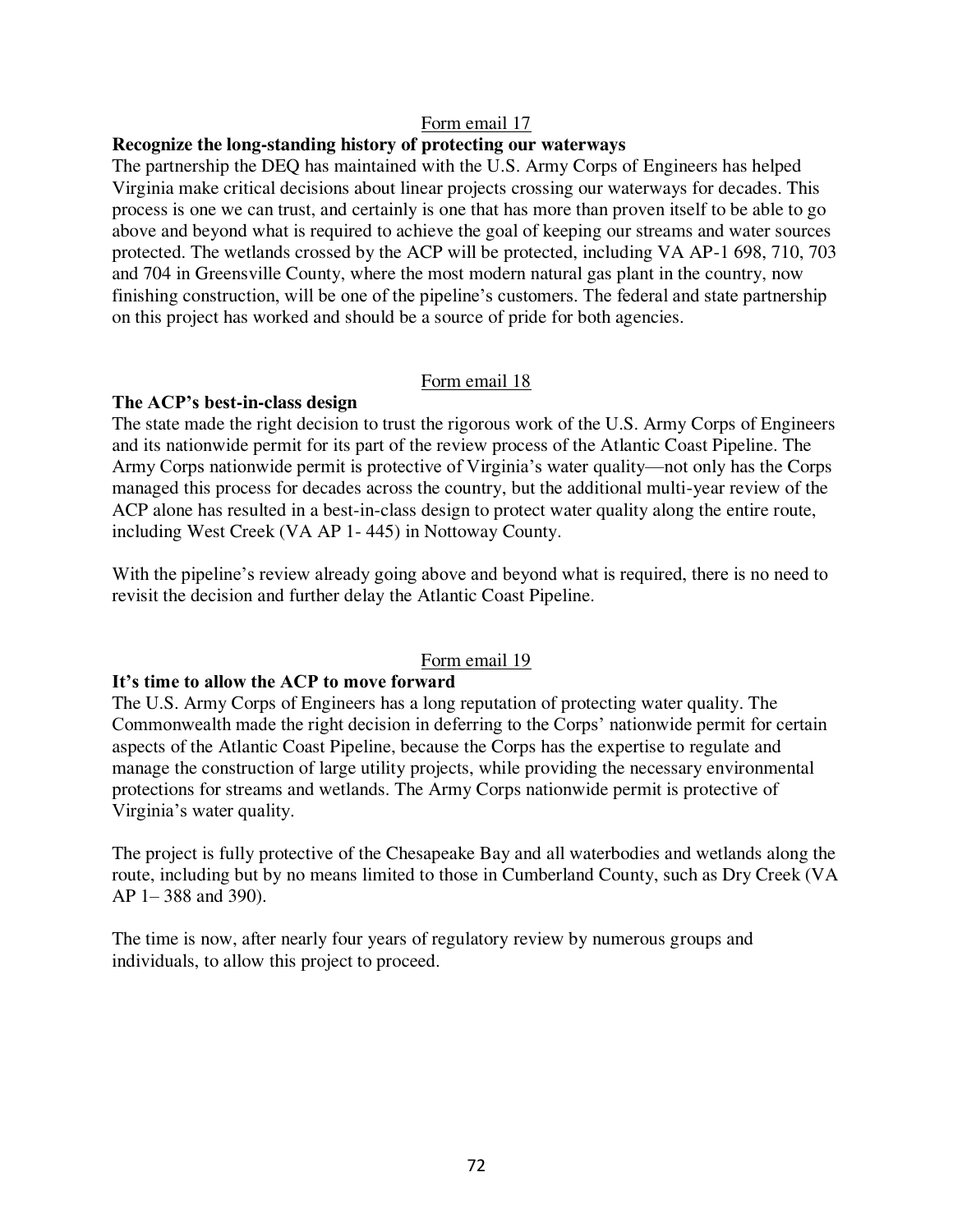# **The ACP will be safe and dependable**

Virginia needs a safe and dependable avenue for accessing around the clock energy. I know many consumers and business owners who are concerned about encountering issues (such as the circumstances that arose this past winter) in maintaining a consistent supply of energy to meet our state's needs in the future. The Atlantic Coast Pipeline will relieve the burden of such supply constraints and help us provide power when consumers need it most.

We can make this great progress while still protecting Virginia waters. For example, tributaries to the Great Dismal Swamp (VA AP-3 204, 205 and 207) will be protected using dam and pump or dam and flume. These tributaries are in the City of Suffolk through which the badly needed lateral to Chesapeake will pass. After this past winter and the energy challenges our state faced, including price spikes and curtailed service to businesses, I encourage you to not delay the ACP any further.

# Form email 21

# **Please don't delay the ACP**

Virginia needs the Atlantic Coast Pipeline – this winter made that abundantly clear. Without new access to the affordable natural gas the ACP will bring, customers will continue to face higher prices and reliability shortcomings.

Building the ACP safely is vital, but delaying this project further will not do our area any favors. Regulatory agencies on the national, state and local levels have determined that the ACP is the safest way to get affordable, cleaner natural gas to those in our region who desperately need it.

The environmental professionals at the Army Corps of Engineers have diligently reviewed all factors, and the resulting nationwide permit is protective of Virginia's water quality and other sensitive resources. We have a regulatory process in place already that protects waterways ranging from the Chesapeake Bay to Augusta County—like the Tizzle Branch (VA AP - 138) and Benson Branch (VA AP  $1 - 139$ ). There is no need to revisit this decision. Please allow the ACP to move forward and help Virginia.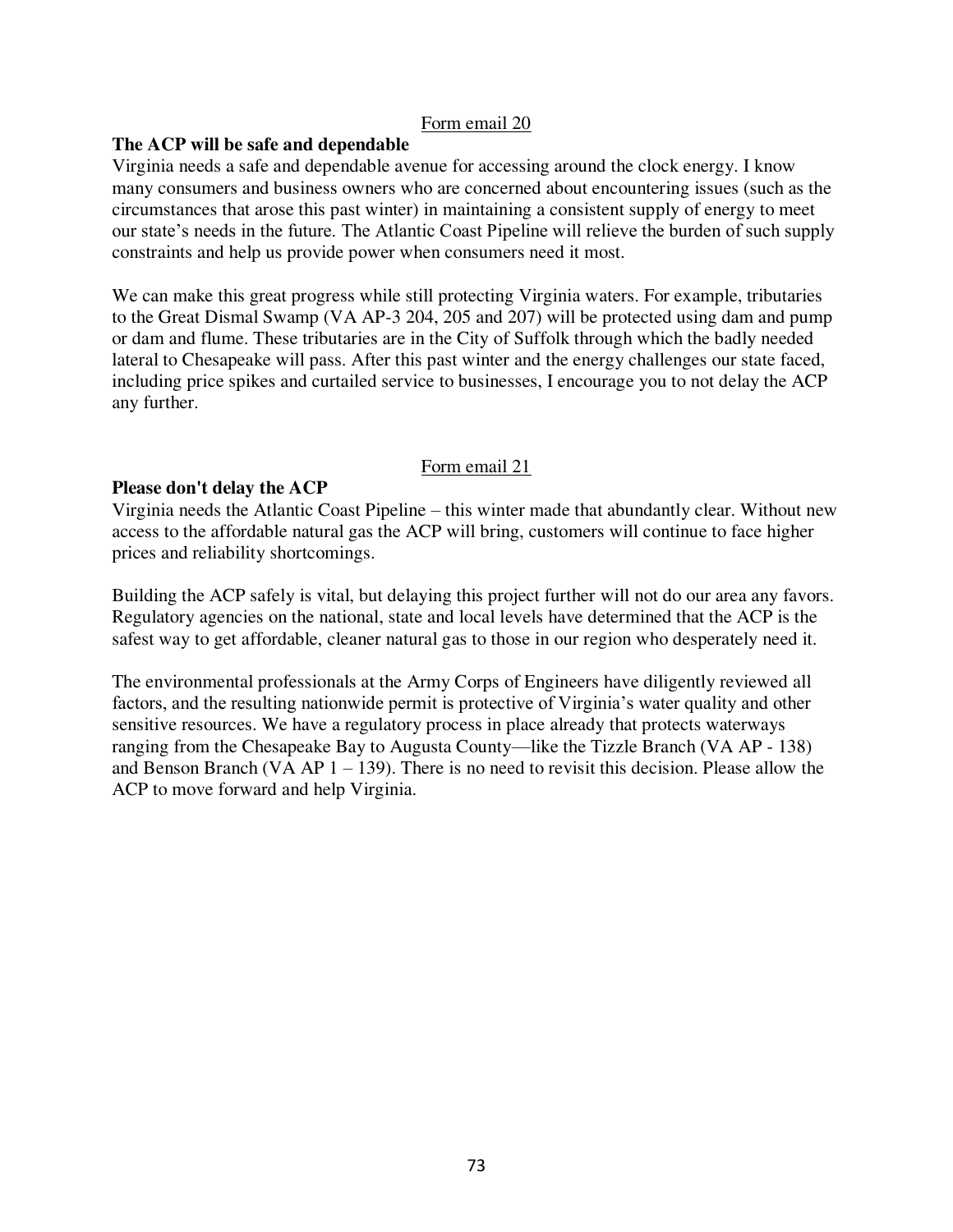## **Virginia needs the Atlantic Coast Pipeline**

Virginia needs the Atlantic Coast Pipeline. This winter, consumers paid hundreds of millions of dollars in higher energy costs because of pipeline constraints. Worse still, vital business customers had their service limited due to the extremely cold temperatures. Our economy can't grow with limitations like this.

The ACP would secure an additional supply of affordable natural gas, easing the utility cost burden for so many residents and businesses. Federal and state governments have worked together on this project to ensure we can enjoy these economic benefits without sacrificing strong water quality protections for Virginia's waterbodies along the entire route, such as those in Nelson County, including the South Fork of the Rockfish River (VA AP 1– 9046). The Army Corps nationwide permit is protective of Virginia's water quality, and there is no reason to revisit it.

It is time for the project to proceed.

# Form email 23

## **Virginia needs the ACP to transition to clean energy**

Dominion Energy's ongoing transition to clean energy includes a dramatic increase in solar energy, extension of the life of the company's four nuclear units in Virginia, and switching from coal to natural gas as the default fuel for around-the-clock power generation. This switch requires additional natural gas pipeline capacity provided by the Atlantic Coast Pipeline and the result will be continued improvements in regional air quality, along with economic development benefits for Virginia and energy cost savings for customers. At the same time, the project is designed to protect water along its entire route thanks to the rigorous state and federal partnership that has resulted in a best in class design to protect water bodies and wetlands along the entire pipeline route, such as those in Nelson County, VA AP-1 0237-0279.

#### Form email 24

#### **Years of rigorous review**

During the past three plus years, federal and state regulators have worked together to ensure maximum protection for Virginia's waterbodies and wetlands in the design of the Atlantic Coast Pipeline, which itself will provide demonstrable air quality benefits for the entire region once constructed. This regulatory oversight has included strong implementation of the U.S. Army Corps of Engineers Nationwide Permit 12. These combined federal and state efforts go above and beyond to protect water, including for example the resources in Nottoway County, VA AP-1 0426-0503.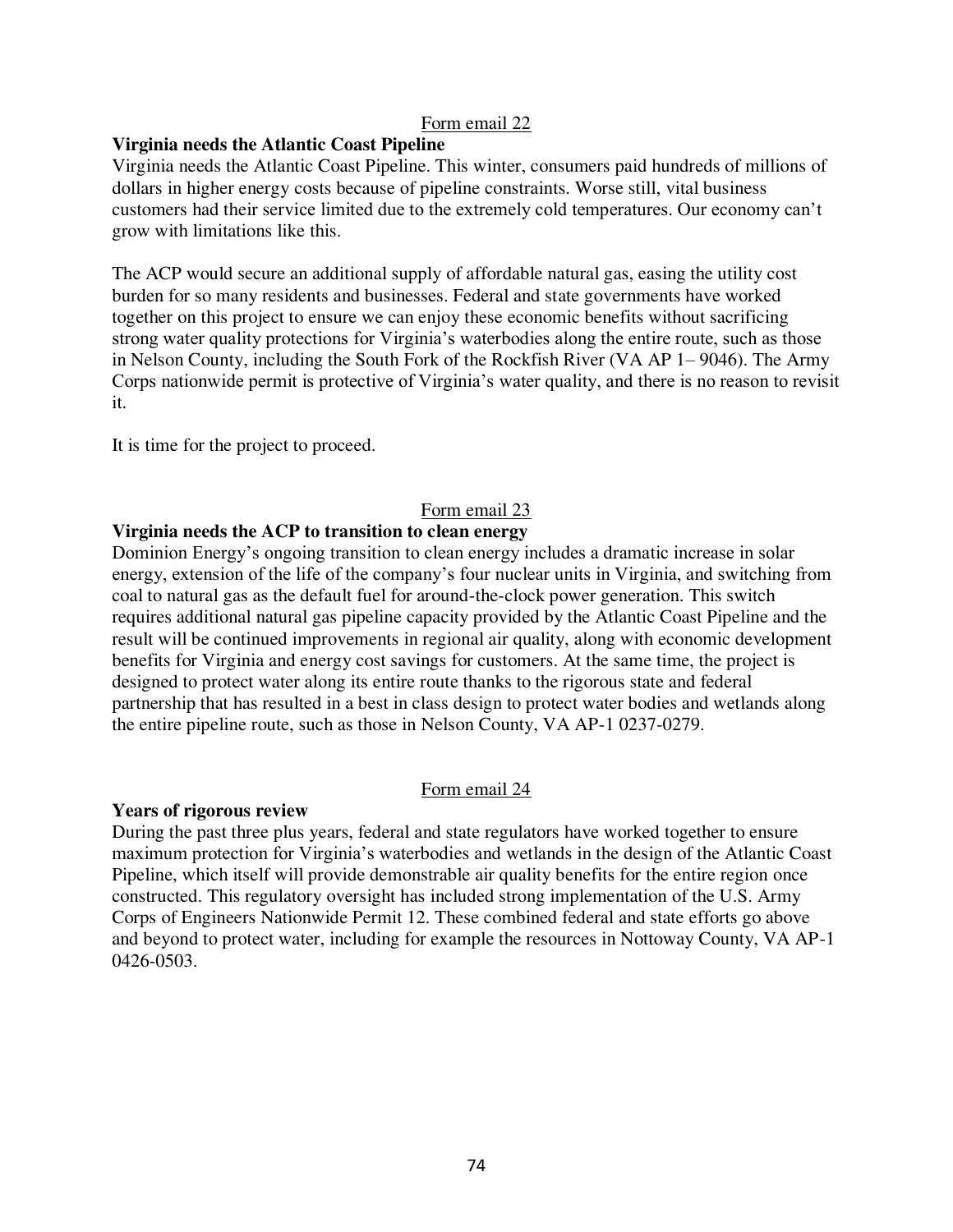## **Nearly four years of regulatory process**

Permitting for the Atlantic Coast Pipeline began in September 2014, which means the ACP is nearing the end of a years-long review process. During this time, it has been studied in great detail by agencies and organizations on the federal, state and local levels. These agencies have analyzed potential impacts to land, air and water quality, wildlife, and other resources—and overwhelmingly, they agree that the ACP can be built safely.

The Army Corps nationwide permit is protective of Virginia's water quality. In fact, the ACP's water quality protections go beyond requirements to safeguard the waterways along the route, including but not limited to the historic James River.

It is time to bring the regulatory process to a conclusion and allow this urgently needed process to move forward, so the public can access the clean, affordable, and abundant natural gas supply that the ACP will provide.

# Form email 26

## **Rigorous nationwide permitting for the ACP**

Please do not revisit your reasonable and correct decision to defer to the rigorous U.S. Army Corps of Engineers nationwide permit. The Corps and many other agencies have carefully analyzed potential impacts to land, air and water quality, wildlife, and other resources along the ACP route. This extensive review process has ensured that the ACP is the safest way to bring affordable, cleaner natural gas to those in our region who desperately need it.

Because of this exhaustive process, I believe the ACP can and will safely cross Virginia's streams and rivers. I believe it will protect the Chesapeake Bay as well as specific waterways and stream crossings such as those in Bath County—for example, Little Valley Run (VA AP 1- 47) and Laurel Run (VA AP  $1 - 50$ ).

The Army Corps nationwide permit is protective of Virginia's water quality. Review of this project has been a successful state and federal partnership that has resulted in best-in-class protections for water quality. This is an outcome to be proud of because allowing the pipeline to proceed is for the good of the whole state.

#### Form email 27

#### **The ACP will improve access to natural gas for businesses**

Reliable natural gas service is table stakes, a necessary prerequisite for retaining or attracting manufacturing. The Atlantic Coast Pipeline will improve access to natural gas for businesses along the entire project route, including for chronically gas short Eastern Virginia. The project is also designed to protect water resources along the entire route including but not limited to specific identifiers in Augusta County such as VA AP-1 0106-0235.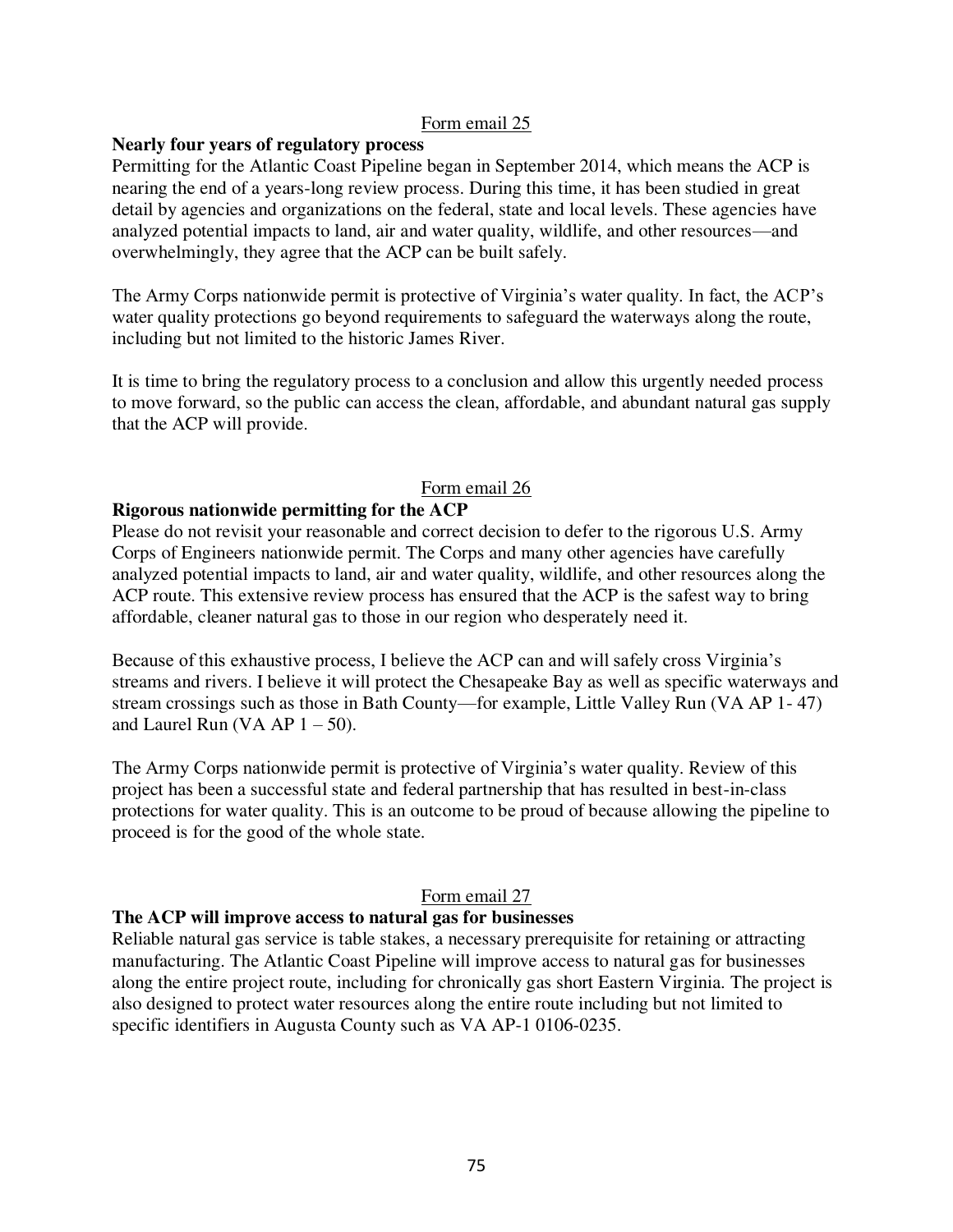#### **Support for ACP**

The U.S. Army Corps of Engineers has a well-deserved reputation for rigor in protecting water quality. The Commonwealth made the right decision in deferring to the Corps' nationwide permit 12 for certain aspects of the Atlantic Coast Pipeline. The strong water quality protections built into this project's design show the power of the federal and state governments' environmental professionals working together. The project is fully protective of the Chesapeake Bay and all waterbodies and wetland along the route including but by no means limited to those in Cumberland County such as VA AP-1 0376-0410 <tel:0376-0410> . Now it is time, after nearly four years of regulatory review by different regulators, to allow this project to proceed.

#### Form email 29

#### **Virginia needs the Atlantic Coast Pipeline**

Virginia needs the Atlantic Coast Pipeline. This winter customers incurred more than \$100 million in fuel expenses due to pipeline constraints. Worse still, vital business customers had their service limited due to the extremely cold winter. This is no way to build a 21st century economy. The federal and state governments have worked together on this project to ensure very strong water quality protections for the Chesapeake Bay and all waterbodies along the route (such as those in Nelson County including for example VA AP-1 9037-9050 and all other waterbodies and wetlands in Nelson County and along the entire route). It is time for the project to proceed and I support it completely.

### Form email 30

#### **Please allow the ACP to proceed promptly**

Virginia's Chesapeake Bay and all its waterways, wetlands, and water quality generally are well protected, above and beyond federal and state regulatory requirements, by the design of the essential Atlantic Coast Pipeline. This protection extends to all waterbodies and wetlands along the route, including for example those in Dinwiddie County, that are part of the Chowan watershed, such as VA AP-1 0504-0551. The essential need for this project is clear from the past winter where customers paid too much and reliability was not adequate for business customers needing natural gas. This project is a success story for the regulatory process that has been undertaken and does not need to be revisited. Please allow this pipeline to proceed promptly.

#### Form email 31

# **Virginia needs sufficient and reliable natural gas service**

Our state's industrial heartland in Hampton Roads does not have sufficient natural gas service. The Atlantic Coast Pipeline will fix that problem and provide cost, reliability, and economic development benefits throughout Virginia. The ACP will have best in class protections for water bodies during both construction and operation, and will go above and beyond to protect wetlands, water bodies, and stream crossings along the entire route, including those in Highland County, VA AP-1 0001-0039.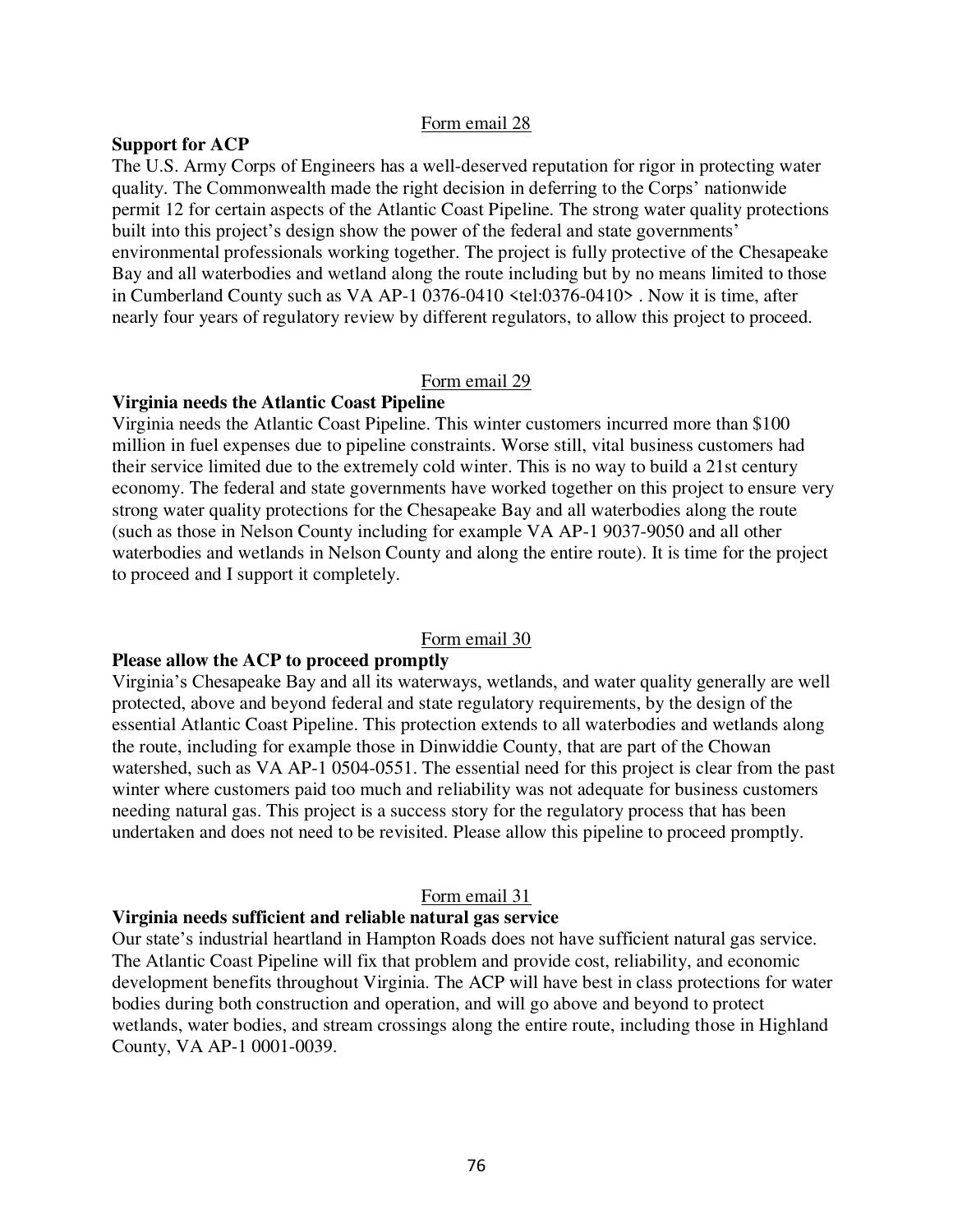## **Nearly four years of regulatory process**

Work on permitting the Atlantic Coast Pipeline began in September 2014. As the fourth anniversary approaches it is time to bring the regulatory process to a conclusion to allow this urgently needed process to proceed. The existing regulatory process has succeeded. The project has been thoroughly reviewed by federal and state regulators. It has water quality protections that go above and beyond requirements to protect Virginia's water and waterways, including the Bay and specific stream crossing and wetlands such as those in Augusta County. These include but are not limited to VA AP-106, 108, and 110-121 and all other waterways and wetlands along the project route. This high level of protection is a great outcome for the public, which now needs access to the clean, affordable, abundant natural gas supplies that this project will provide.

#### Form email 33

#### **Don't leave Virginians out in the cold next winter. We need the ACP.**

This winter Virginia customers paid more than they should have for energy and businesses did not have the reliable natural gas service they needed because our state does not have enough natural gas pipeline capacity. The Atlantic Coast Pipeline will fix these problems while being extremely protective of the environment, including water resources along the entire route, such as those in Bath County, VA AP-1 0042-0105.

#### Form email 34

#### **The ACP's strong design protects water quality**

We all value water quality and the existing federal—state coordinated review of the Atlantic Coast Pipeline has provided an extremely strong project design to accomplish this shared goal, from the Chesapeake Bay to the waterbodies and wetlands in Buckingham County (for example VA-1 0285, 0286, 0287, and all the other crossings and wetlands in Buckingham and everywhere along the route). Please do not reverse course on the Army Corps of Engineers nationwide permit 12. It is important to our state for this project to proceed so that our state can reap the environmental, economic development, and energy cost benefits that the pipeline will provide.

# Form email 35

## **The ACP's best in class design**

The state made the right decision to defer to the rigorous work of the U.S. Army Corps of Engineers and its nationwide permit 12 for part of the review of the Atlantic Coast Pipeline. The multi-year review of this project by multiple federal and state agencies has resulted in a best in class design to protect water quality from the Chesapeake Bay to all specific waterbodies, crossings, and wetlands along the route including for example those in Nottoway County such as VA AP-1 0426-0503. It goes above and beyond what is required. There is no need to revisit the decision and to further delay this much needed project.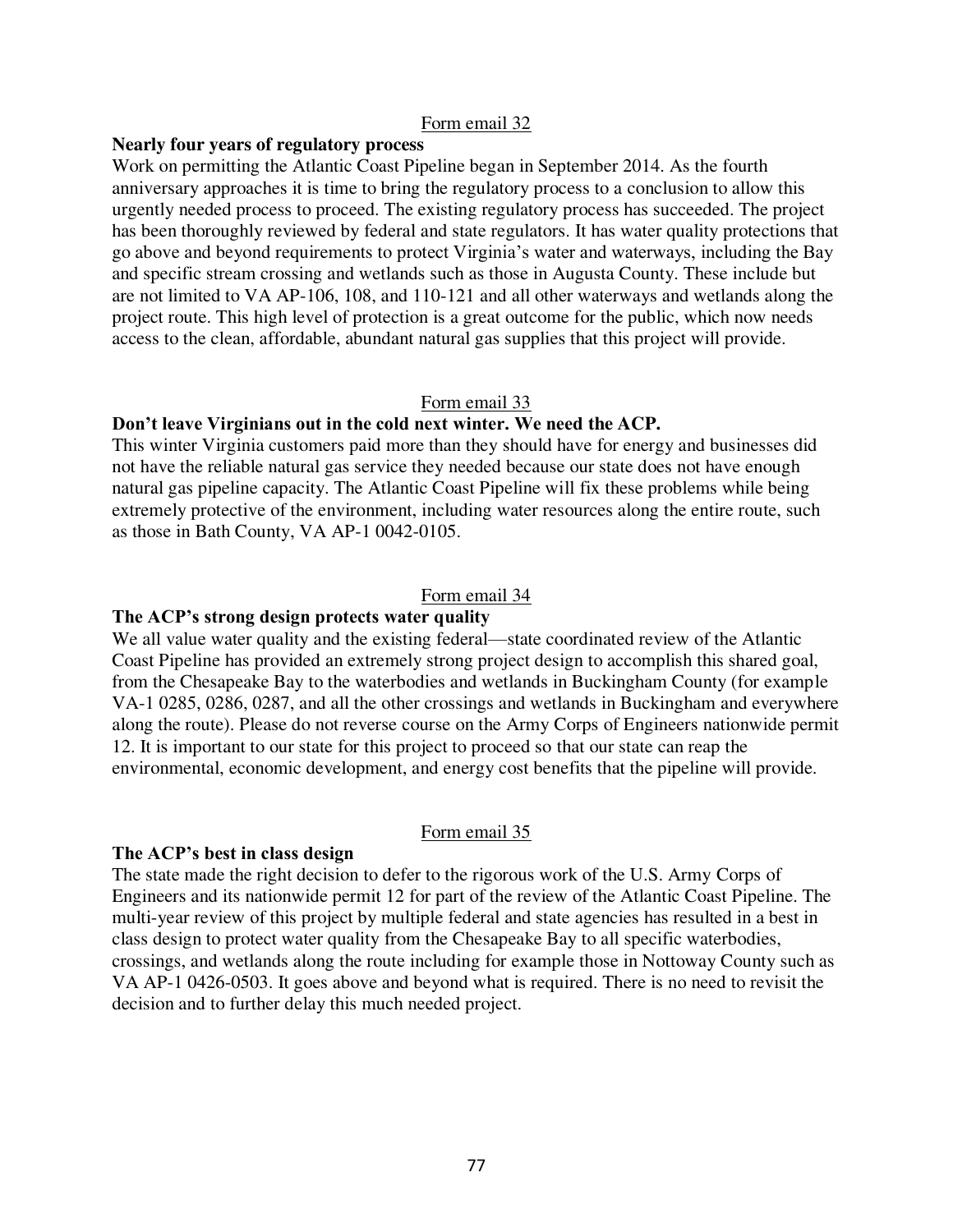## **I trust the U.S. Army Corps of Engineers review**

There is no more professional or dedicated organization than the U.S. Army with a tradition stretching from Bunker Hill to the snows of Valley Forge to the beaches of Normandy. The U.S. Army Corps of Engineers has developed a rigorous nationwide permit (Nationwide Permit 12) for linear projects and has rigorously applied this to the Atlantic Coast Pipeline. The pipeline project is designed to fully protect all the waterways and wetlands along its route, including for example in Buckingham County, VA AP-1 0285-0375.

#### Form email 37

#### **Don't block reliable energy**

Virginia cannot afford another cold winter without adequate pipeline capacity to bring needed natural gas to heat homes, fuel businesses, and power the grid at affordable prices. The Atlantic Coast Pipeline is the solution. Due to the rigorous work of federal and state regulators, including the vigorous application by the U.S. Army Corps of Engineers of its Nationwide 12 permit, the ACP will protect all of the water along its routes, including the crossings in specific localities and those that are in multiple localities such as VA AP-1 410 in Cumberland and Prince Edward Counties.

## Form email 38

## **ACP's design goes beyond regulatory requirements**

Virginians are fortunate that the career, full-time environmental professionals at the federal and state level have worked together to ensure that the Atlantic Coast Pipeline will protect water quality from the Chesapeake Bay to all specific waterbodies and wetlands along the route including but not limited to those that cross local boundaries, such as VA AP-1 410 which includes both Cumberland and Prince Edward counties. The pipeline is needed urgently to strengthen our state's economy, enable the ongoing shift away from burning coal for power generation, and to enable manufacturing. Its design has gone beyond regulatory requirements to ensure environmental protection. I respectfully ask that you allow this project to proceed.

I believe this is vital to continue to growth in Virginia and develop more jobs. It will allow us to burn a cleaner fuel in our state and build highly efficient natural gas facilities.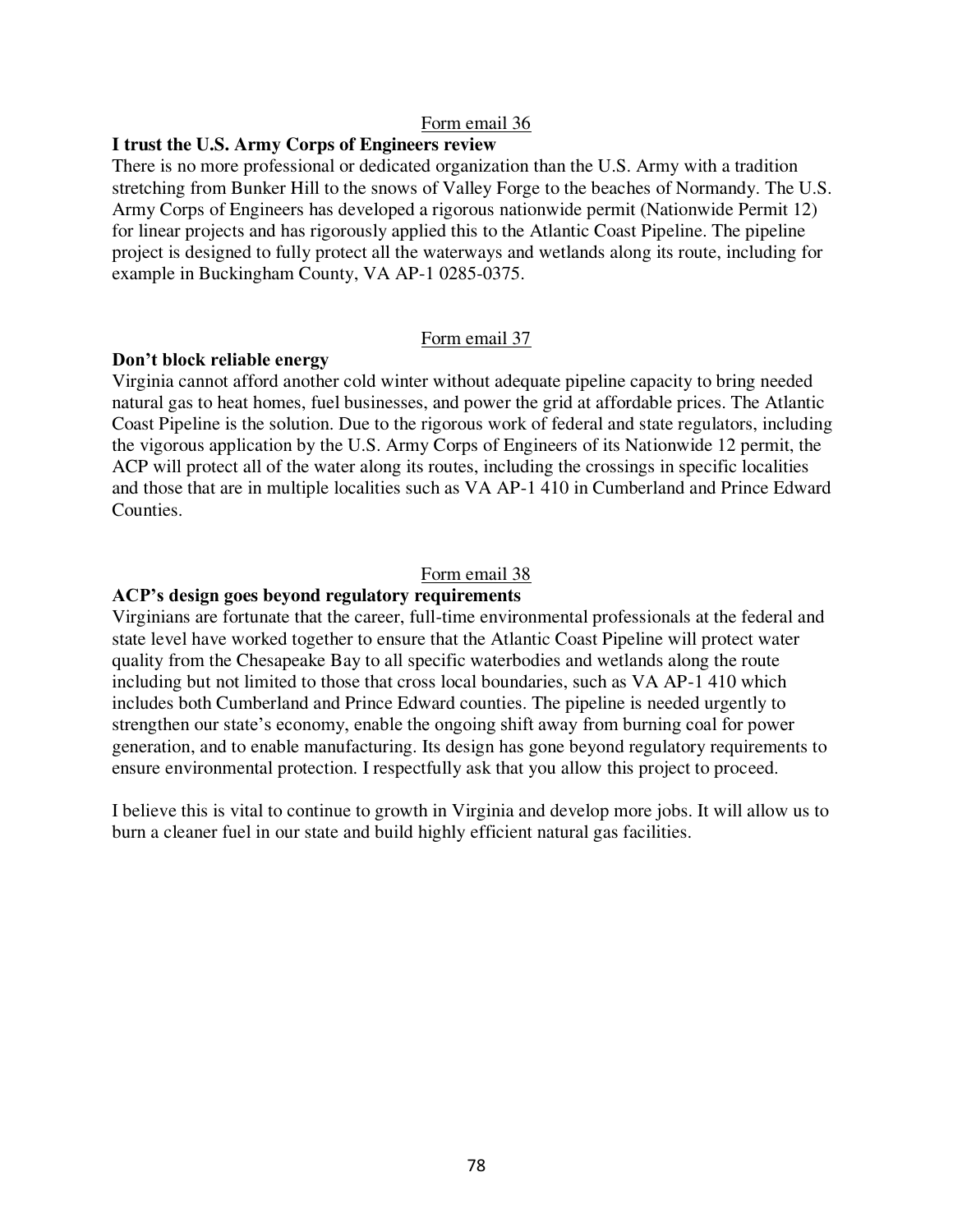# **I support the Atlantic Coast Pipeline**

The Atlantic Coast Pipeline will be good for our communities, our economy, and our environment. Moving to more environmentally friendly sources of energy is vital for Virginia, our region and our country. And the best way to do that is with the ACP.

I care for Virginia's waterways and wetlands, and I believe that the rigorous process the federal and state government has undertaken will protect water quality in our state. The Army Corps nationwide permit protects Virginia's water quality, and I believe the ACP team will ensure that the project goes above and beyond to do right by Virginia and its wetlands and water bodies- from the Chesapeake Bay to areas at the border of the Dinwiddie and Buckingham County, such as the Nottoway River (VA AP 1 552).

The time has come to recognize that and to allow this much-needed project to proceed.

# Form email 40

# **I support the Atlantic Coast Pipeline**

When the Atlantic Coast Pipeline (ACP) was announced, Governor McAuliffe correctly described it as an energy highway. Numerous highways in Virginia have been built using the Army Corps nationwide permits while protecting water resources. The ACP will fully protect all the stream crossings, wetlands, and waterbodies along its route, as a result of the federal-state partnership overseeing its design and construction, including for example those in Cumberland County, VA AP-1 0376-0410.

# Form email 41

# **I support the Atlantic Coast Pipeline**

The diverse range of Virginians supporting the Atlantic Coast Pipeline treasure Virginia's water quality and its waterways and wetlands as much as any proud Virginian. We are rightly proud of the rigorous process that the federal and state governments have undertaken to ensure that the project goes above and beyond to protect water quality and its wetlands and water bodies from the Chesapeake Bay to the border of the Dinwiddie and Buckingham County, such as VA AP-1 0552. The time has come to recognize this success and to allow this much-needed project to proceed.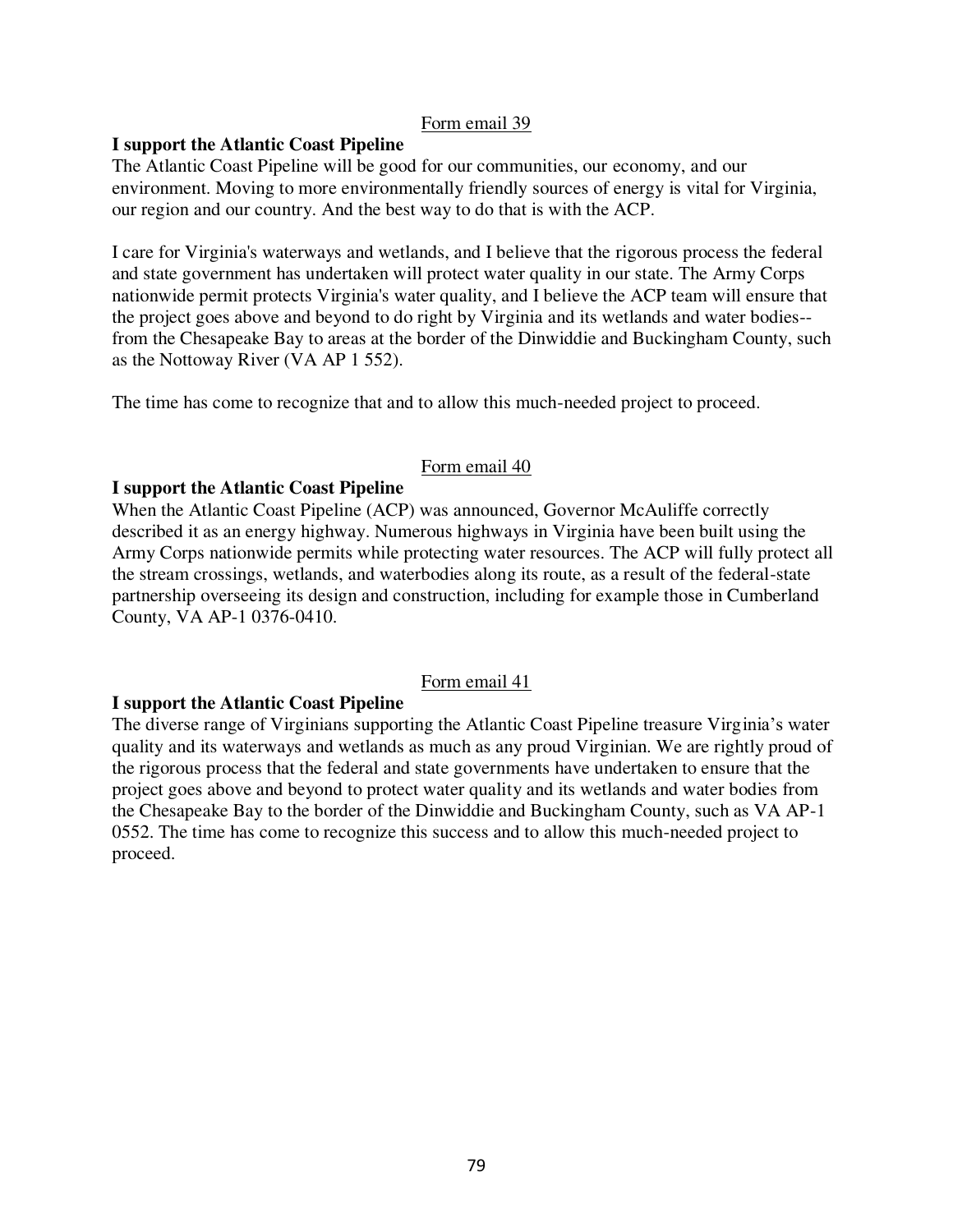## **Nationwide Permit 12 does not protect VA's streams and wetlands**

I truly appreciate the State Water Control Board's decision to revisit the sufficiency and adequacy of the Commonwealth's Clean Water Act Section 401 certification and the Army Corps of Engineers' Nationwide Permit 12 for the Mountain Valley Pipeline (MVP) and Atlantic Coast Pipeline (ACP) to protect water quality from pipeline construction through Virginia's rivers, streams and wetlands. I agree that there is not adequate assurance that the MVP and ACP will have "minimal impacts" to waters of the U.S., or that the impacts from waterbody crossings authorized by NWP 12 in combination with impacts from upland disturbance will not lead to violation of Virginia's water quality standards. Together, these pipelines cross more than 1,000 streams, rivers and wetlands, and traverse sensitive habitat and steep terrain -- posing a significant threat to Virginia's special places, water quality, recreational uses, public health and safety, and sensitive aquatic life.

In regards to the Mountain Valley Pipeline, at a minimum, DEQ should give special consideration and individual analysis to the following water crossings: Kimballton Branch, Dry Branch, Curve Branch, Little Stony Creek, Clendennin Creek, Doe Creek, Stony Creek, Sinking Creek, Craig Creek, Mill Creek, Greenbriar, Branch Dry Run, Bradshaw Creek, North Fork Roanoke River, Flatwoods Branch, Roanoke River, South Fork Roanoke and River Bottom Creek.

Water bodies slated to be crossed by the Atlantic Coast Pipeline and deserving the same level of review and analysis include but are not limited to: Townsend Draft, Warwick Run, Lick Draft, Back Creek, Peak Run, Stony Run, Morris Run, Jackson River, Laurel Run, Dry Run Cowpasture River, Calfpasture River, Hamilton Branch, White Sulphur Spring branch and Stuart Run Mill Creek.

The hundreds of other water bodies and almost 800 acres of wetlands that these pipelines will cross all deserve individual analysis as they traverse rugged mountain terrain and sensitive habitats, and provide drinking water sources for Staunton, Waynesboro, Roanoke, Salem, and Vinton.

The State Water Control Board should vacate the 401 Certification for the ACP and MVP, including the reliance on the general certification of NWP 12, and instead conduct individual reviews for each river, stream and wetland crossing for these and future pipelines. In issuing permits, it is critical that the Board and the Department of Environmental Quality consider sitespecific topography, vegetation, ecology and human use, and consider the impacts of the stream crossings in combination with the concurrent impacts from upland disturbance, in order to minimize harm to aquatic habitat, recreation opportunities, and drinking water sources.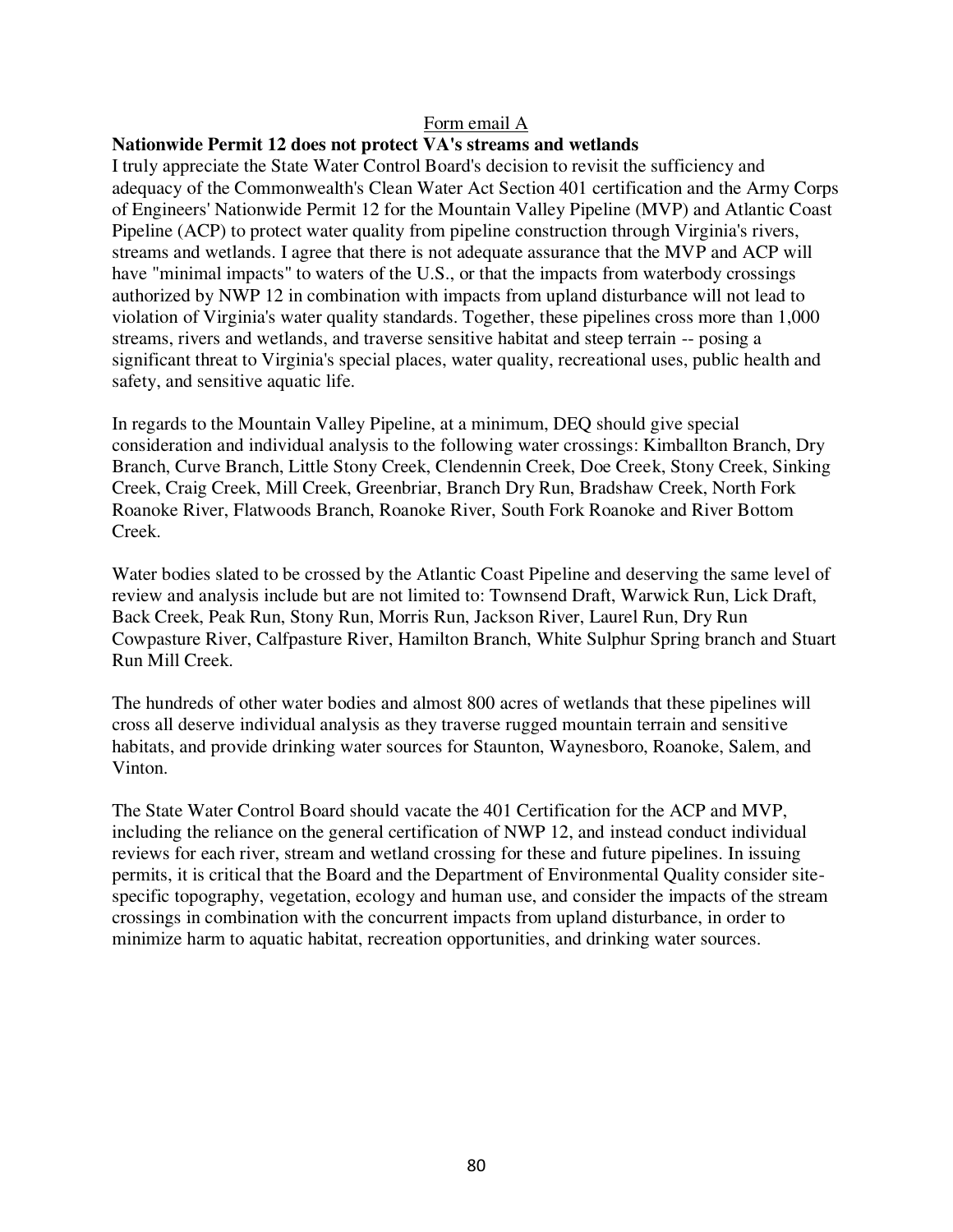Building the Mountain Valley Pipeline will require crossing more than 1,146 waterbodies, traversing sensitive habitat and steep terrain and posing a significant threat to one of Virginia's most precious resources. Right now, Virginia lacks adequate assurance that the Mountain Valley Pipeline will only have "minimal impacts" on our cherished waterways.

Waterbody crossings in Virginia were authorized under the U.S. Army Corps of Engineers' Nationwide Permit 12, a blanket, one-size-fits-all permit that does not look at the unique and special properties of individual streams and rivers and fails to provide adequate protection.

For example, among hundreds of other crossings, the MVP will cross Bottom Creek, one of Virginia's few Tier III exceptional waterways. The hundreds of other waterbodies that this pipeline will cross all deserve individual stream-by-stream analysis as they traverse rugged mountain terrain and sensitive habitats, and provide drinking water sources for Roanoke, Salem, and Vinton.

I strongly urge the state to conduct individual reviews for each river, stream and wetland crossing for these and future pipelines. In issuing permits, it is critical that the Board and the Department of Environmental Quality consider site-specific topography, vegetation, ecology and human use, and consider the impacts of the stream crossings in combination with the concurrent impacts from upland disturbance, in order to minimize harm to aquatic habitat, recreational opportunities, and drinking water sources.

Without this individual analysis, the state simply cannot ensure that I will be able to enjoy Virginia's streams and rivers in the same way if the pipeline gets built.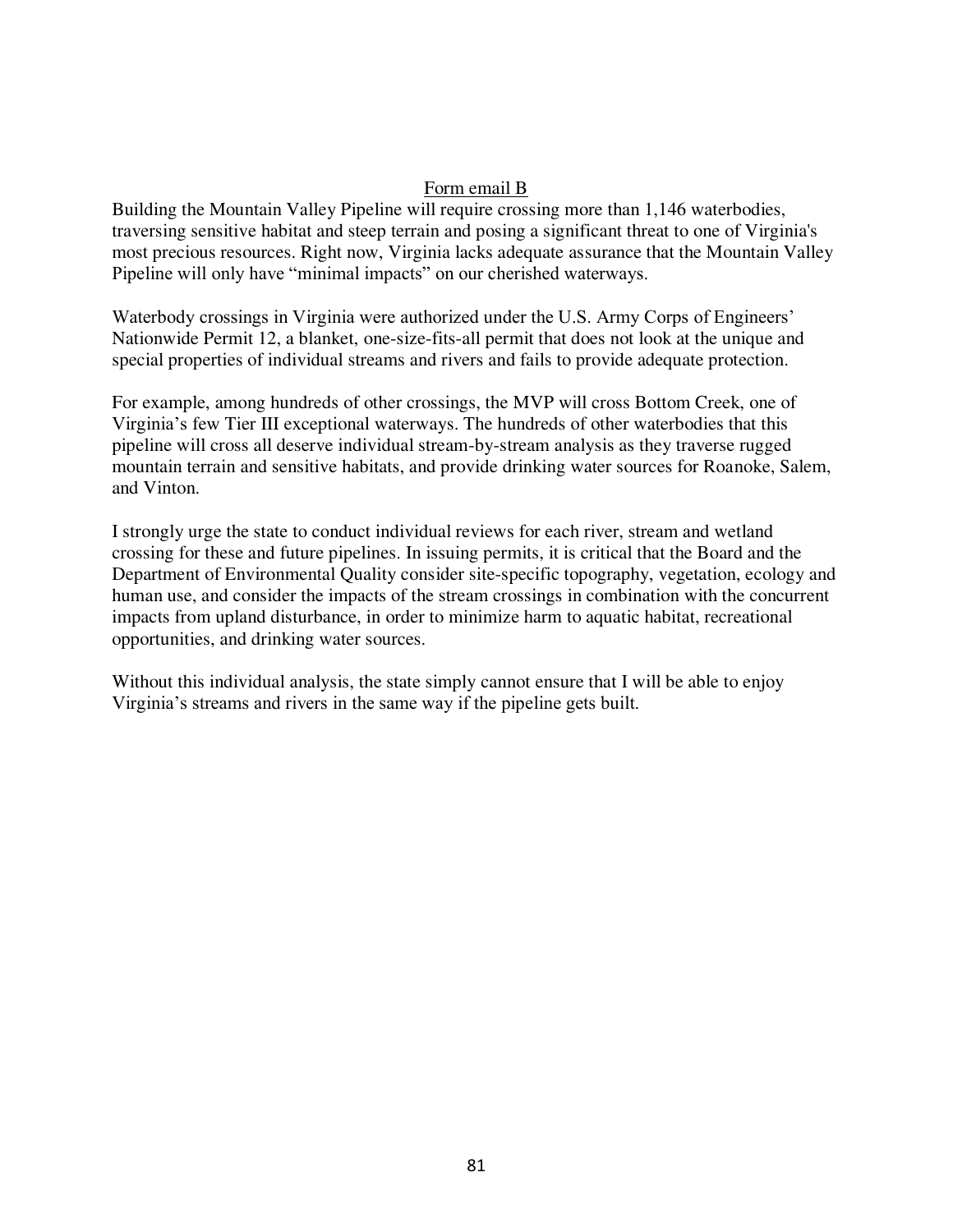I appreciate the State Water Control Board's decision to revisit the sufficiency and adequacy of the Commonwealth's Clean Water Act Section 401 certification and the Army Corps of Engineers' Nationwide Permit 12 for the Mountain Valley Pipeline (MVP) and Atlantic Coast Pipeline (ACP) to protect water quality from pipeline construction through Virginia's rivers, streams and wetlands. I agree that there is not adequate assurance that the MVP and ACP will have "minimal impacts" to waters of the U.S., or that the impacts from waterbody crossings authorized by NWP 12 in combination with impacts from upland disturbance will not lead to violation of Virginia's water quality standards.

Together, these pipelines cross more than 1,000 streams, rivers and wetlands, and traverse sensitive habitat and steep terrain -- posing a significant threat to Virginia's special places, water quality, recreational uses, public health and safety, and sensitive aquatic life. All deserve individual analysis as they traverse rugged mountain terrain and sensitive habitats, and provide drinking water sources for Staunton, Waynesboro, Roanoke, Salem, and Vinton.

NWP 12 does not consider cumulative impacts to water quality where there are multiple crossings along the same stream and its tributaries.

Without doing individual stream crossing reviews, the total threat to our water supply is not understood. For example, all of Staunton's water comes either Gardner Spring or the reservoir in the National Forest, both located in the county and both downstream of intense pipeline construction. Since the Atlantic Coast Pipeline project began, city officials have been asking for individual wetland and stream crossing reviews in order to protect the city's water supplies.

The proposed permit does not carefully examine on a case-by-case basis the unique characteristics of our special places.

Without detailed review and research of our headwaters, there is no way for the pipeline developers and regulators to know what our frequent thunderstorm and hurricane deluges do to the river bottoms and stream banks where the pipe is proposed to be buried. An exposed and fractured pipe is an environmental and safety concern.

The State Water Control Board should vacate the 401 Certification for the ACP and MVP, including the reliance on the general certification of NWP 12, and instead conduct individual reviews for each river, stream and wetland crossing for these and future pipelines.

In issuing permits, it is critical that the Board and the Department of Environmental Quality consider site-specific topography, vegetation, ecology and human use, and consider the impacts of the stream crossings in combination with the concurrent impacts from upland disturbance, in order to minimize harm to aquatic habitat, recreation opportunities, and drinking water sources.

Thanks for your time and consideration.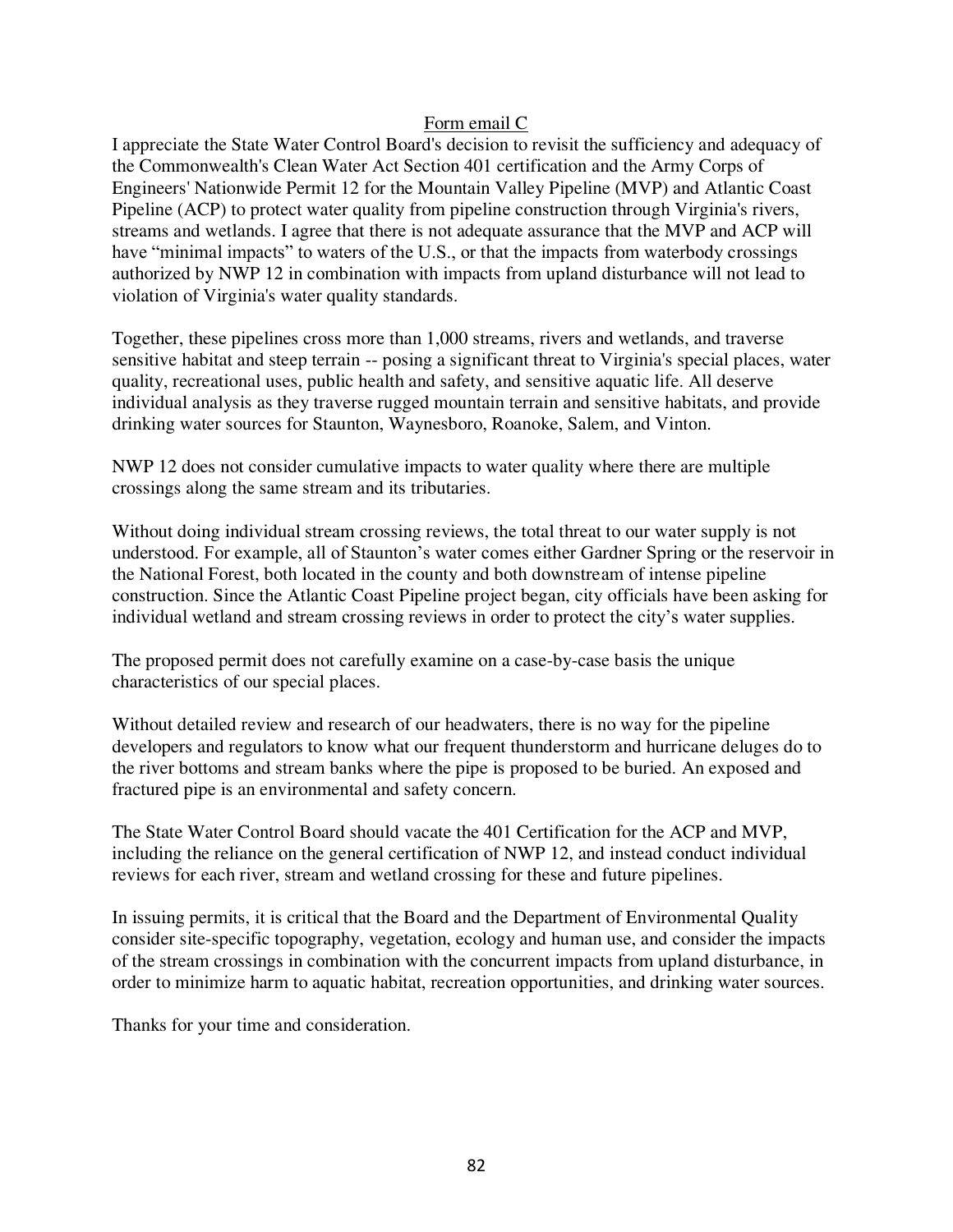Please ensure full protection of Virginia's clean water from the proposed Atlantic Coast and Mountain Valley Pipelines. I urge you to require individual permits for high-risk water crossings.

Crossings that are at significant risk of pollution include the pristine Calfpasture River and Bottom Creek and their tributaries, which will be crossed over 100 times.

Cumulative damage from sediment pollution, species impact, and loss of recreational uses in the Calfpasture, Bottom Creek, and similar at-risk waterways must first be assessed before these projects can proceed.

As a Virginian whose family depends on our state's water quality, I'm depending on you to do the right thing and fully assess the cumulative dangers posed by these pipelines which remain currently unknown.

And I respectfully ask that you put on hold any further development until all legal and regulatory challenges are resolved. Once the water sources have been sullied, we will have much bigger problems ahead.

Thank you for your time and your consideration.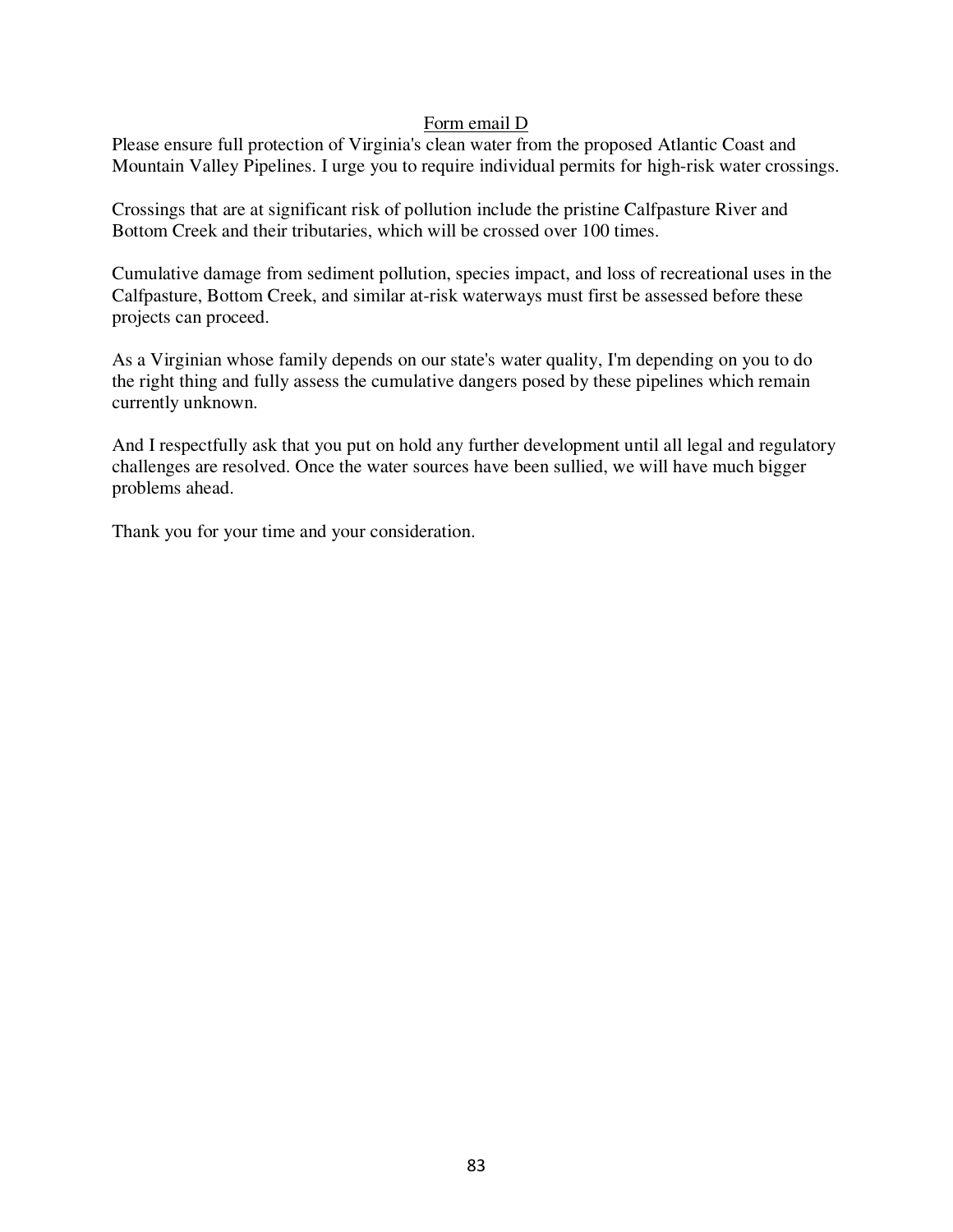I appreciate the State Water Control Board's decision to revisit the sufficiency and adequacy of the Commonwealth's Clean Water Act Section 401 certification and the Army Corps of Engineers' Nationwide Permit 12 for the Mountain Valley Pipeline (MVP) and Atlantic Coast Pipeline (ACP) to protect water quality from pipeline construction through Virginia's rivers, streams and wetlands. I agree that there is not adequate assurance that the MVP and ACP will have "minimal impacts" to waters of the U.S., or that the impacts from waterbody crossings authorized by NWP 12 in combination with impacts from upland disturbance will not lead to violation of Virginia's water quality standards.

Together, these pipelines cross more than 1,000 streams, rivers and wetlands, and traverse sensitive habitat and steep terrain -- posing a significant threat to Virginia's special places, water quality, recreational uses, public health and safety, and sensitive aquatic life. All deserve individual analysis as they traverse rugged mountain terrain and sensitive habitats, and provide drinking water sources for Staunton, Waynesboro, Roanoke, Salem, and Vinton.

NWP 12 does not consider cumulative impacts to water quality where there are multiple crossings along the same stream and its tributaries.

Without doing individual stream crossing reviews, the total threat to our water supply is not understood. For example, all of Staunton's water comes either Gardner Spring or the reservoir in the National Forest, both located in the county and both downstream of intense pipeline construction. Since the Atlantic Coast Pipeline project began, city officials have been asking for individual wetland and stream crossing reviews in order to protect the city's water supplies.

The proposed permit does not carefully examine on a case-by-case basis the unique characteristics of our special places.

Without detailed review and research of our headwaters, there is no way for the pipeline developers and regulators to know what our frequent thunderstorm and hurricane deluges do to the river bottoms and stream banks where the pipe is proposed to be buried. An exposed and fractured pipe is an environmental and safety concern.

The State Water Control Board should vacate the 401 Certification for the ACP and MVP, including the reliance on the general certification of NWP 12, and instead conduct individual reviews for each river, stream and wetland crossing for these and future pipelines.

In issuing permits, it is critical that the Board and the Department of Environmental Quality consider site-specific topography, vegetation, ecology and human use, and consider the impacts of the stream crossings in combination with the concurrent impacts from upland disturbance, in order to minimize harm to aquatic habitat, recreation opportunities, and drinking water sources.

Thanks for your time and consideration.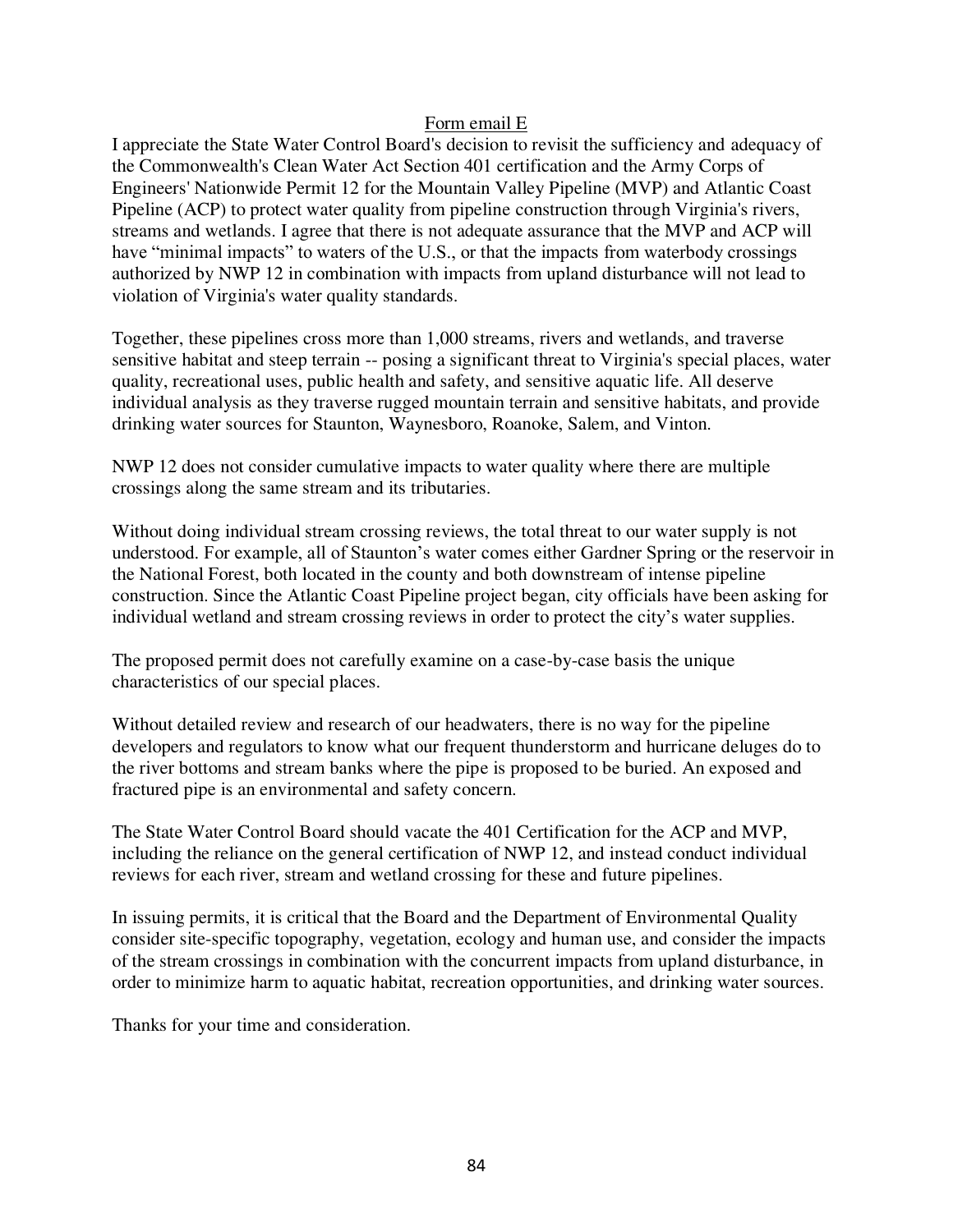Building the Mountain Valley Pipeline will require crossing more than 1,146 waterbodies, traversing sensitive habitat and steep terrain and posing a significant threat to one of Virginia's most precious resources. Right now, Virginia lacks adequate assurance that the Mountain Valley Pipeline will only have "minimal impacts" on our cherished waterways.

Waterbody crossings in Virginia were authorized under the U.S. Army Corps of Engineers' Nationwide Permit 12, a blanket, one-size-fits-all permit that does not look at the unique and special properties of individual streams and rivers and fails to provide adequate protection.

For example, among hundreds of other crossings, the MVP will cross Bottom Creek, one of Virginia's few Tier III exceptional waterways. The hundreds of other waterbodies that this pipeline will cross all deserve individual stream-bystream analysis as they traverse rugged mountain terrain and sensitive habitats, and provide drinking water sources for Roanoke, Salem, and Vinton.

I strongly urge the state to conduct individual reviews for each river, stream and wetland crossing for these and future pipelines. In issuing permits, it is critical that the Board and the Department of Environmental Quality consider sitespecific topography, vegetation, ecology and human use, and consider the impacts of the stream crossings in combination with the concurrent impacts from upland disturbance, in order to minimize harm to aquatic habitat, recreational opportunities, and drinking water sources.

Without this individual analysis, the state simply cannot ensure that I will be able to enjoy Virginia's streams and rivers in the same way if the pipeline gets built.

Sincerely,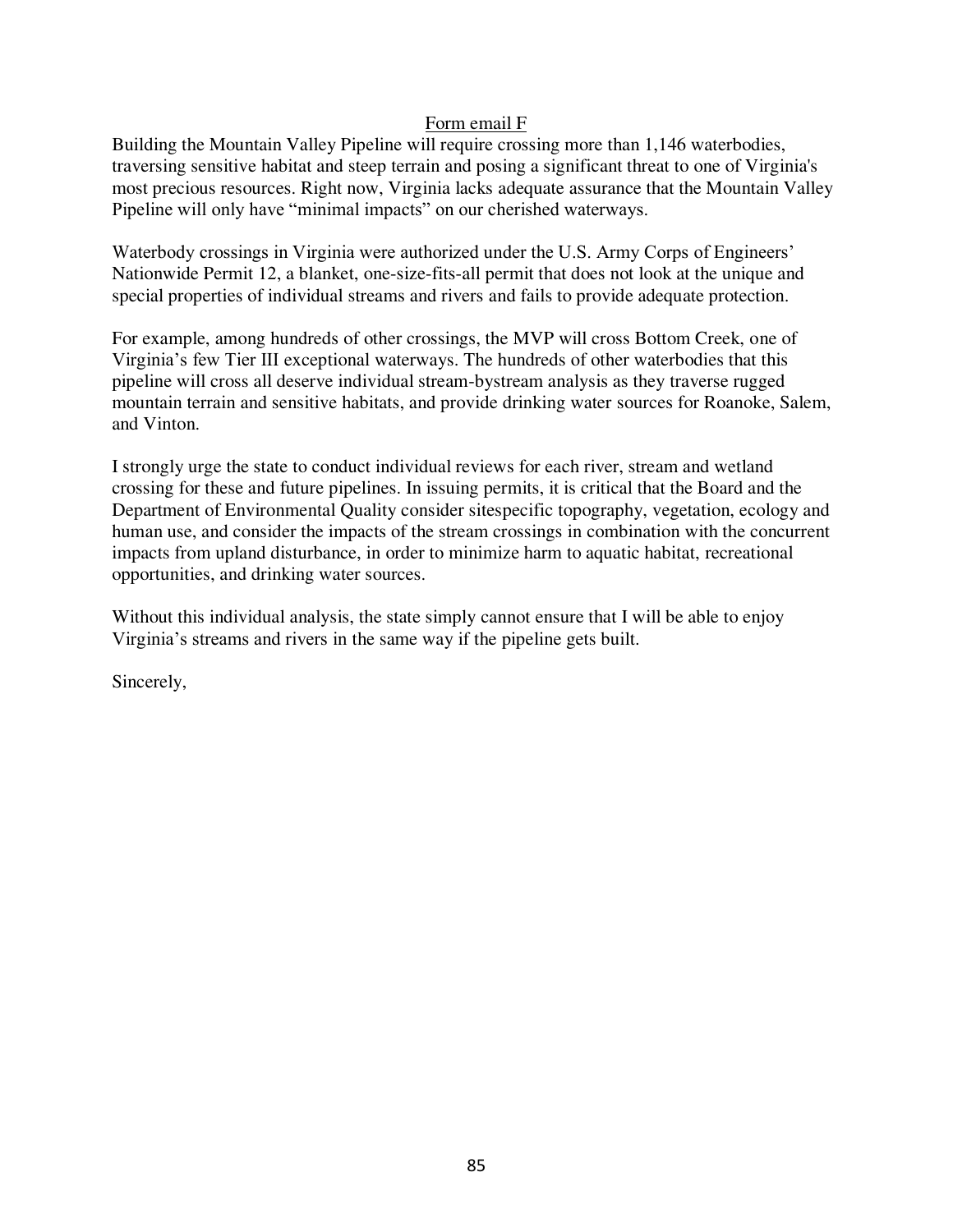The Commonwealth should be proud of the quality of the review of the Atlantic Coast Pipeline that its agencies, in partnership with the federal government, have conducted. The result has been a best in class project that will have unprecedented measures to protect water quality and the environment generally.

The regulatory process in place protects all the major watersheds including those of the Chesapeake Bay and it protects specific waterways and stream crossing including Mill Creek (VA AP l- 90) in Bath County, which is being crossed using a dry crossing method, darn and pump or flume and the tributaries to Mill Creek are also being crossed by dry methods.

In view of these measures, and in view of the rigor of the review that has already been conducted by the professionals at the Army Corps of Engineers, I respectfully ask that you stick to your previous decision and defer to Corps and allow this vital project to proceed.

# Form letter 2

When a project is urgently required to meet customer needs and complies with law and regulation (and in fact goes well beyond what is required) it should get the necessary approvals. too many factories were idle this winter and too many Virginians struggled to meet energy costs because of the lack of the Atlantic Coast Pipeline.

This project, in its fourth year of review, goes beyond what is required to protect water. Virginia's Blackwater River and all its tributaries, in addition to several other rivers in the path of the ACP wi11 be protected, not only as the result of the thorough review by Virginia's environmental regulators, the Army Corps of Engineers, and the Federal Regulatory Commission, but also due to the fact that the river crossing will be completed by Horizontal Directional Drill. This method of river crossing avoids impacts to water quality and aquatic life in the Blackwater River.

It is time to allow the project to proceed.

# Form letter 3

The U.S. Army Corps of Engineers Nationwide 12 permit has been used to build some of Virginia's most significant linear projects, from highways to energy projects. The Atlantic Coast Pipeline has been through more than three years of rigorous review by all levels of government and the result of this partnership has been a best in class project that protects all the water resources along the pipeline route including but not limited to the Chesapeake Bay and those in Virginia's largest city in terms of land area Suffolk-VA AP-3 0l I l-0207.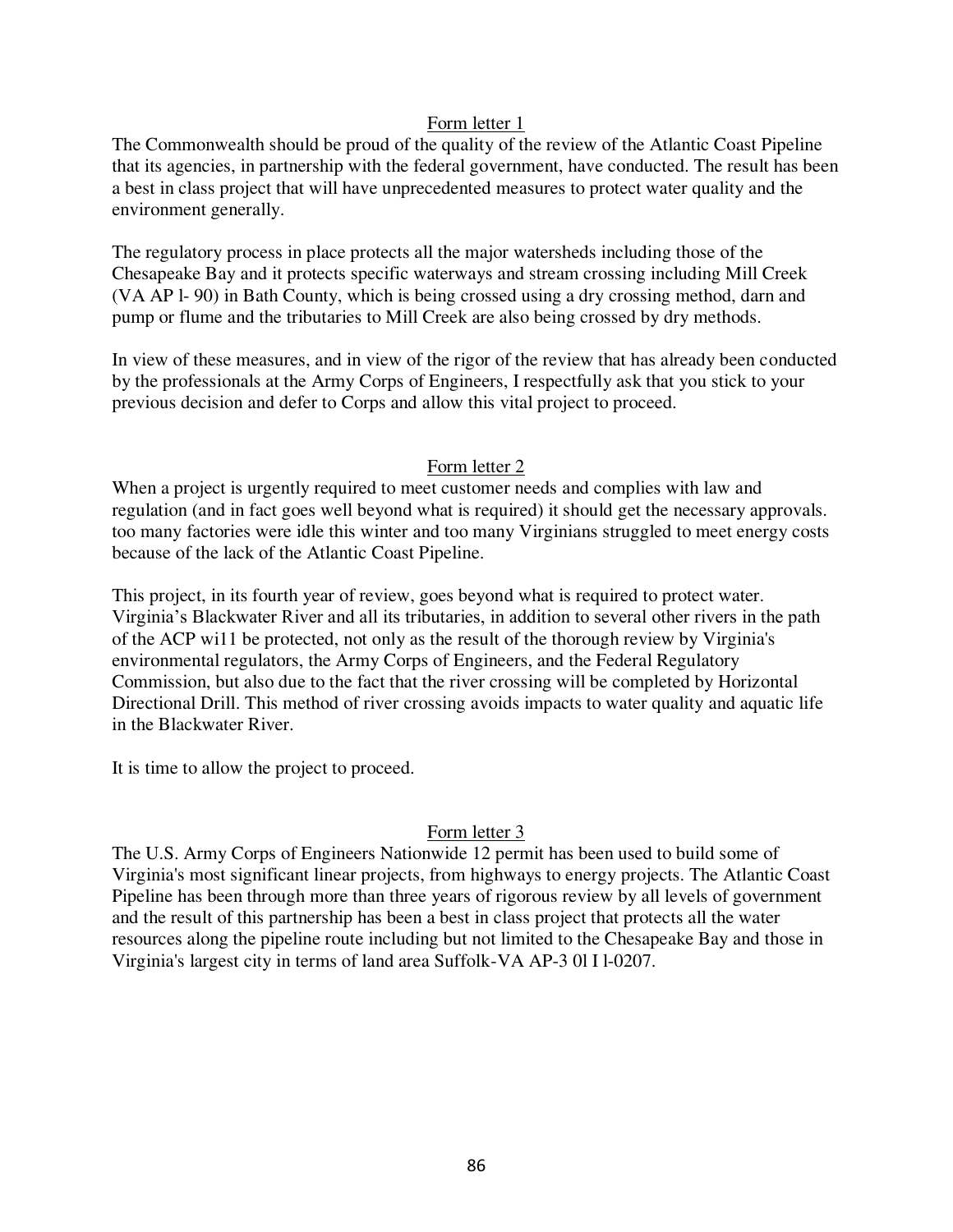This winter Virginia customers paid more than they should have for energy and businesses did not have the reliable natural gas service they needed because our state does not have enough natural gas pipeline capacity. The Atlantic Coast Pipeline will fix these problems while being extremely protective of the environment, including water resources along the entire route, such as those in Bath County, VA AP-L 0042-0105.

## Form letter 5

Virginia needs the Atlantic Coast Pipeline. The pipeline protects water quality. The Southern Branch Elizabeth River will be protected, not only by the rigor of Virginia's environmental regulators and the U.S. Army Corps of Engineers, but also by the additional oversight of the Federal Regulatory Commission. The crossing of the Southern Branch Elizabeth River by Horizontal Directional Drill avoids any impacts to water quality and aquatic life at the crossing.

The pipeline should be approved. Thank you for considering my views.

# Form letter 6

! understand that the Board's decision to seek additional public comment was a compromise among board members to end a contentious meeting. The reality is that the Atlantic Coast Pipeline has taken unprecedented steps to protect water quality. The project has also undergone nearly four years of review, including review by the highly capable professionals at the U.S. Army Corps of Engineers.

The current regulatory structure is rigorous and protects all major watersheds including specific waterways and stream crossing such as White Sulphur Spring Branch (VA AP t-721and Stuart Run (VA AP 1- 73) in Bath County, which are being crossed using dry crossing methods, the dam and pump or flume.

Calls for further review are not meant to improve the project, they are meant to delay or defeat it. Please stick to your previous decision and allow this vitally needed project to proceed. It is critical to energy security in our region and to the ongoing and laudable transition from coal to natural gas for electricity generation.

Thank you for your consideration,

#### Form letter 7

Virginia needs the natural gas from the Atlantic Coast Pipeline to keep energy prices affordable, to keep our power system reliable, to provide much needed service to Eastern Virginia (where new large businesses cannot be guaranteed reliable gas service at present), and to support manufacturing, both new and existing. Thanks to the federal and state partnership in oversight of the project, including the Army Corps Nationwide L2 Permit, the ACP will go above and beyond what is required to protect waterbodies and wetlands along the entire route, including those in Chesapeake such as VA AP-3 0208-0233.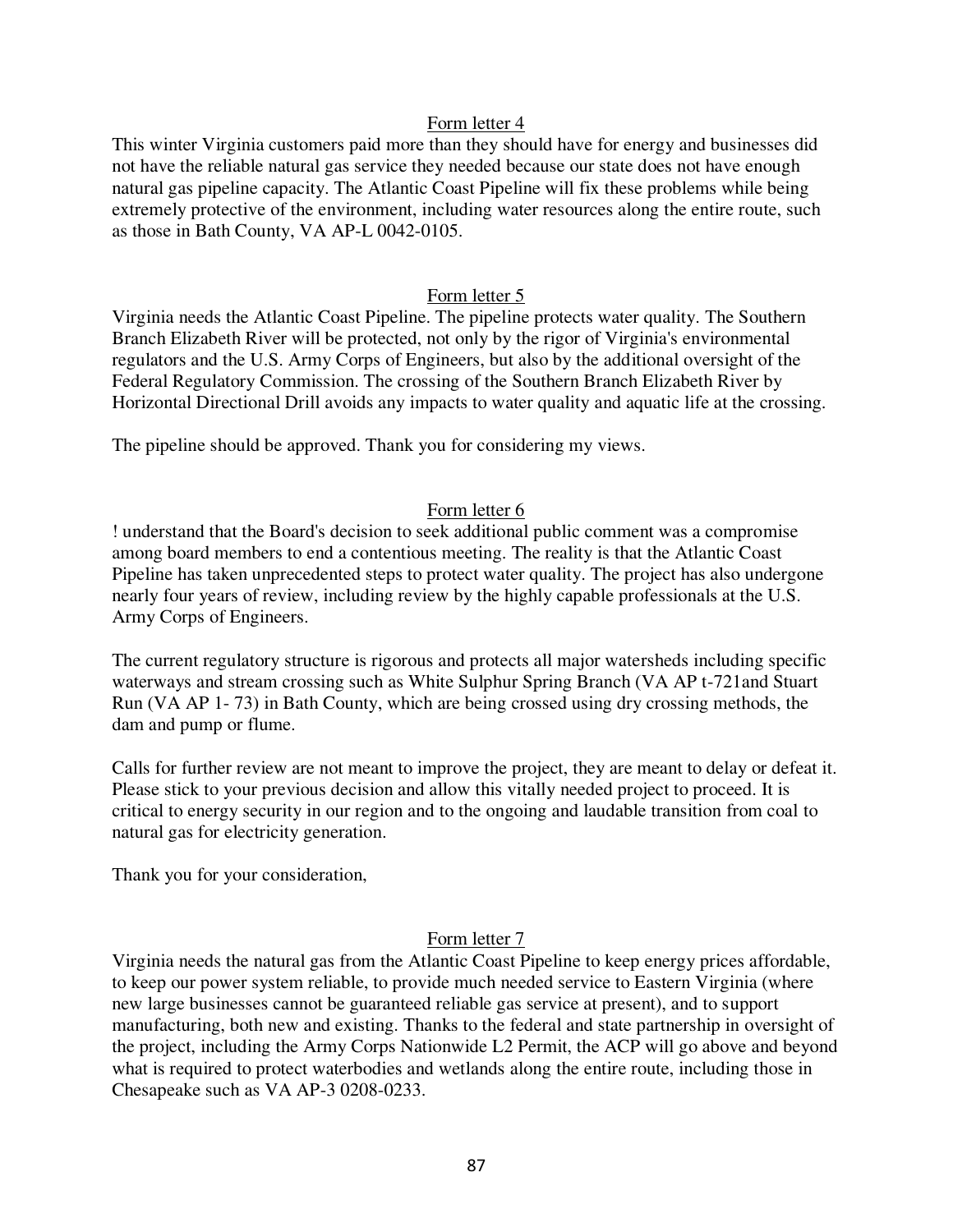lf you think changing the process now will satisfy a single opponent of the Atlantic Coast Pipeline, I have a bridge to sell you. The pipeline is designed already to go well beyond what law and regulation require to protect water.

The lateral to Chesapeake, Virginia will cross several wetlands. The methods for crossing wetlands have been approved by the Corps of Engineers and FERC. Some of the crossings in the City of Chesapeake include VA AP-3 - 2L5,22O, and 221 through 223. These crossing methods ensure that the impacts to these wetlands are temporary and there is no impact to these waters.

No change is necessary.

## Form letter 9

Virginia has a well deserved reputation for protecting its natural beauty while providing needed regulatory certainty to businesses. The State Water Control Board is rightly concerned about protecting the quality of our waterways and wetlands, and the state's partnership with the U.S. Army Corps of Engineers has achieved this result.

The regulatory process in place protects specific waterways and stream crossing including Hamilton Branch (VA AP 1 - 115) in Augusta County. These streams are being crossed using a dry crossing method, dam and pump or flume. The tributaries to Hamilton Branch are also being crossed by dry methods, which will ensure the safeguard of these waterways.

Changing the process at the eleventh hour would not improve the goal of protecting water quality but would badly damage the state's reputation for a transparent, fair regulatory process.

# Form letter 10

Virginia has a well-deserved reputation for protecting its natural beauty while providing needed regulatory certainty to businesses. The State Water Control Board is rightly concerned about protecting quality of our waterways and wetlands, and the state's partnership with the U.S. Army Corps of Engineers has achieved this result. The regulatory process is place protects all the major watersheds and it protects specific waterways and stream crossing including Hamilton Branch (VA AP 1 - 11-5) in Augusta County which is being crossed using a dry crossing method, dam and pump or flume and the tributaries to Hamilton Branch are also being crossed by dry methods. Changing the process at the eleventh hour would not improve the goal of protecting water quality but would badly damage the state's reputation for a transparent, fair regulatory pro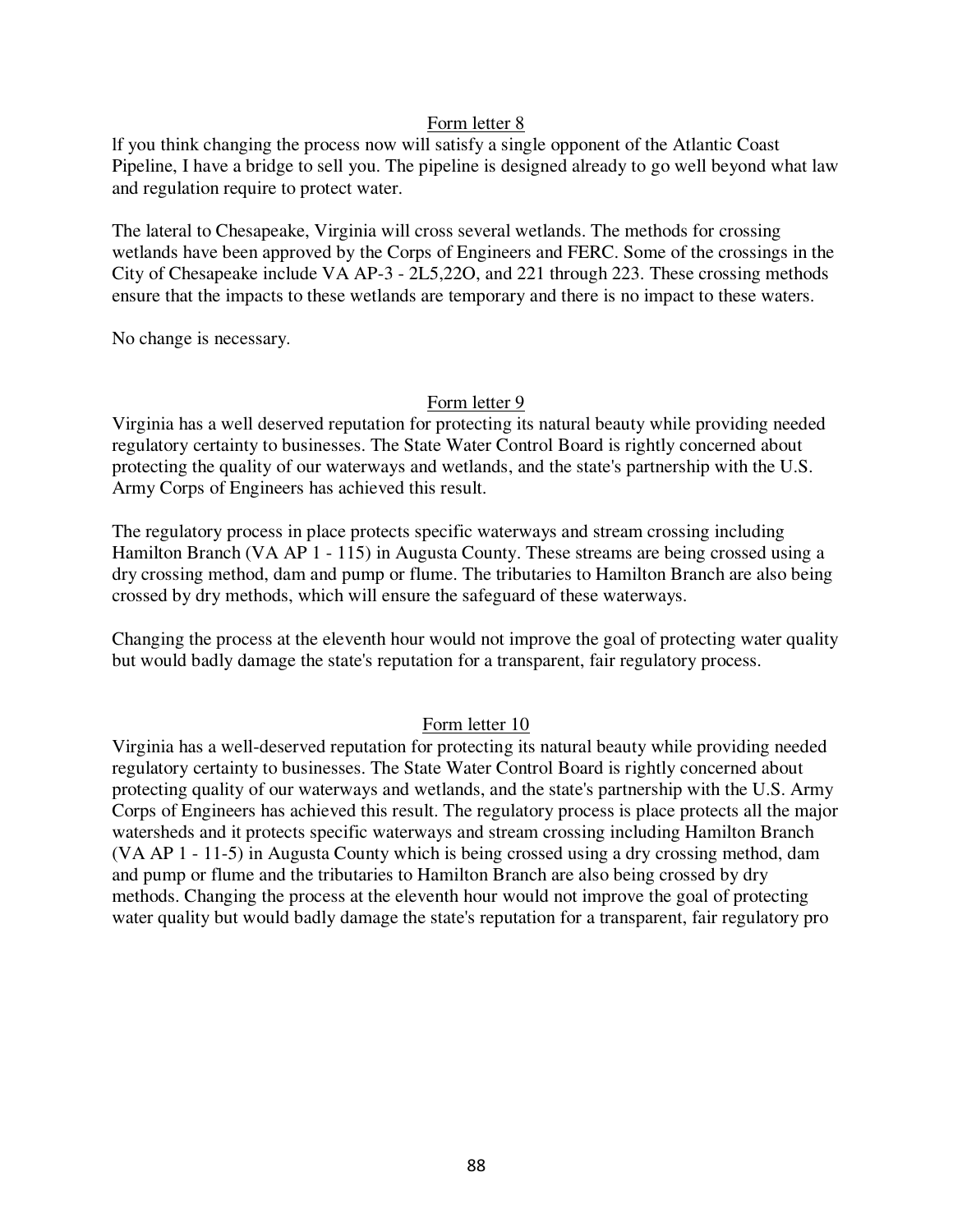Virginia's historic James River and all its tributaries are well-protected not only by the rigor of Virginia's environmental regulators and the U.S. Army Corps of Engineers, but the additional oversight by the Federal Regulatory Commission.

The crossing of the James River by Horizontal Directional Drill avoids any impact to water quality and aquatic life at the crossing. Because of this lack of impact, rivers crossed by using a Horizontal Directional Drill do not fall under U.S. Anny Corps of Engineers jurisdiction. The ACP is making several river crossings using the Horizontal Directional Drill method, thus will avoid impacting water quality or aquatic life. The state federal partnership on the Atlantic Coast Pipeline has resulted in a best in class project.

The State Water Control Board should recognize this notable accomplishment and maintain the path forward it has previously set on the division of responsibilities for this project.

# Form letter 12

I was interested to leam that the State Water Control Board, after a recent meeting, was accepting additional public comment on whether or not to stick to its prior decision to defer to the U.S. Army Corps of Engineers nationwide permit for the long-awaited Atlantic Coast Pipeline. This vital infrastructure has already been the subject of nearly four years of review.

The James River, the largest watershed in Virginia and a precious natural resource, is well protected with nearly all of the tributary crossings being made using dry crossings methods, using dam and pump or flume. It has the best technology and design available to protect the environment. In fact, the pipeline will demonstrably improve the environment by enabling further switching of fuels from coal to clean natural gas for around the clock generation.

Please stay the course and allow this project to proceed without delay.

# Form letter 13

Stick to the process you have already committed to. The Atlantic Coast Pipeline meets and exceeds all requirements to protect water bodies and wetlands.

The regulatory process in place will protect the water quality of our rivers and streams including West Creek IVA AP L- 445) in Nottoway County, which is being crossed using dry crossing methods. The tributaries to West Creek are also being crossed by these methods. In addition, these stream crossings have been reviewed by DGIF and the Fish and Wildlife Service to ensure the protection of aquatic life.

There is no need to change the process. The current one has worked.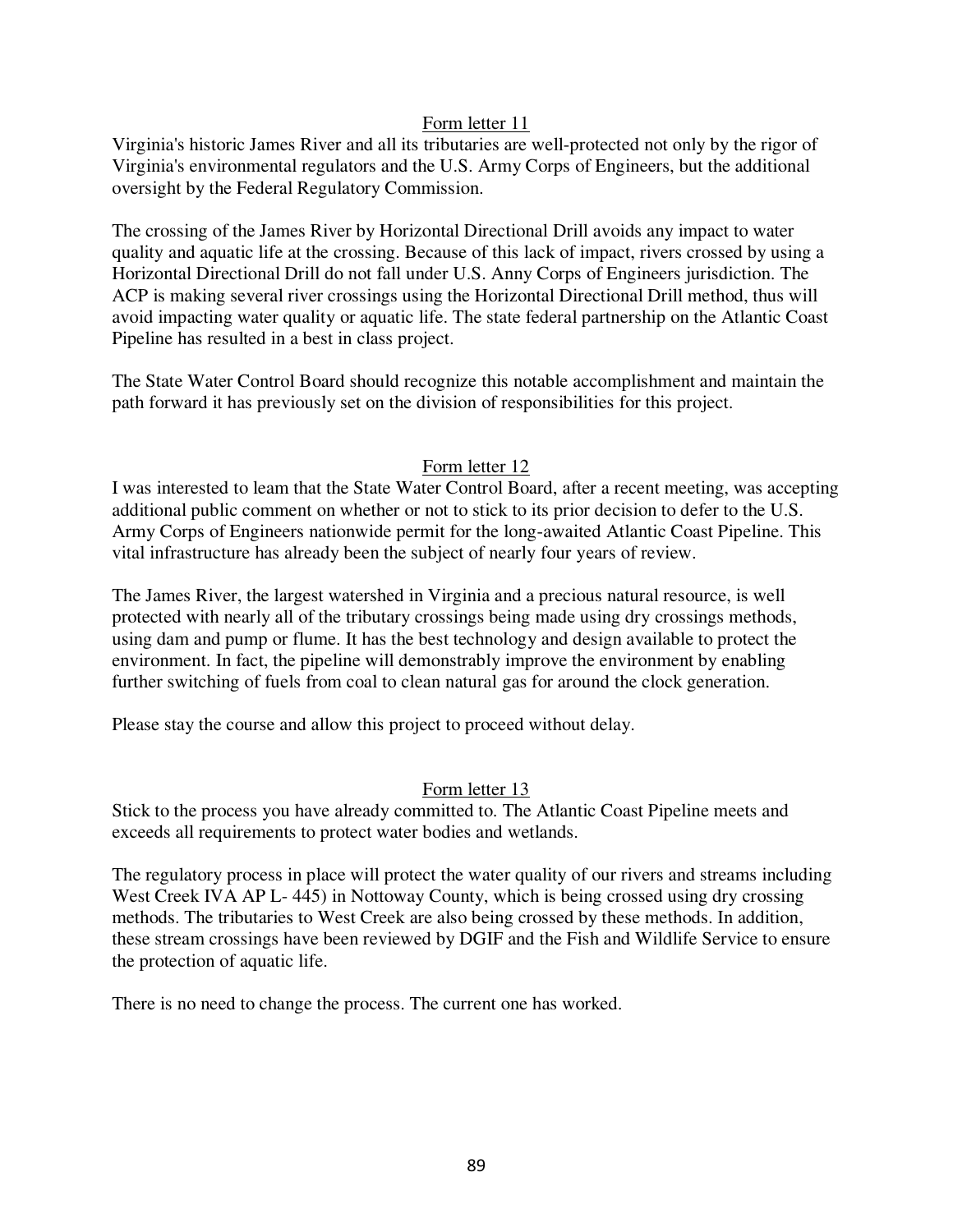Virginia has been working hard, under Governors of both parties, to regain its cherished ranking as the best state for business. The review of the Atlantic Coast Pipeline has gone well beyond any past review of a project and it has gone above and beyond regulatory requirements.

The regulatory process in place by the DEQ, the Corps of Engineers and the Federal Energy Regulatory Commission will protect waterways and streams, including Calfpasture River (VA AP 1- 148) in Augusta County which is being crossed using a dry crossing method, dam and pump or flume. The tributaries to the Calfpasture River are also being crossed by dry methods.

Changing approaches at the very end of this process and revisiting the decision to defer to the Army Corps of Engineers nationwide permit for part of the overall process would not increase environmental protection but would be devastating the state's reputation, to say nothing of deferring for an indefinite time the much needed benefits of the pipeline.

# Form letter 15

It is time to get the Atlantic Coast Pipeline under construction and in-service. The state's process has worked and the project is designed to go well above and beyond what is required to protect state waters.

The regulatory process in place protects all watersheds and it protects stream crossings including the Nottoway River (VA AP 1- 552) in Dinwiddie and Brunswick Counties. This river is being crossed using a dry crossing method, cofferdam. The tributaries to the Nottoway River are also being crossed by dry methods. ln addition, DEQ sediment and erosion control requirements will protect the Nottoway River watershed from sedimentation.

It is time for the project to proceed. It is much needed.

# Form letter 16

There is an old saying to not switch horses mid-stream. The regulatory process for the Atlantic Coast Pipeline is much further along than mid-stream-it is nearly complete.

The current regulatory structure is rigorous and protects all the major watersheds. Many of the waterways and streams are being protected using dry crossing methods. Specifically, the Tizzle Branch (VA AP - 138) and Benson Branch IVA AP 1 - 139) crossings in Augusta County are being crossed using this method, which will ensure our waterways are protected both during construction and in the future.

Changing the nature of the review process at this stage would do significant damage to Virginia's business reputation without any corresponding benefit in protecting the environment Please stay the course.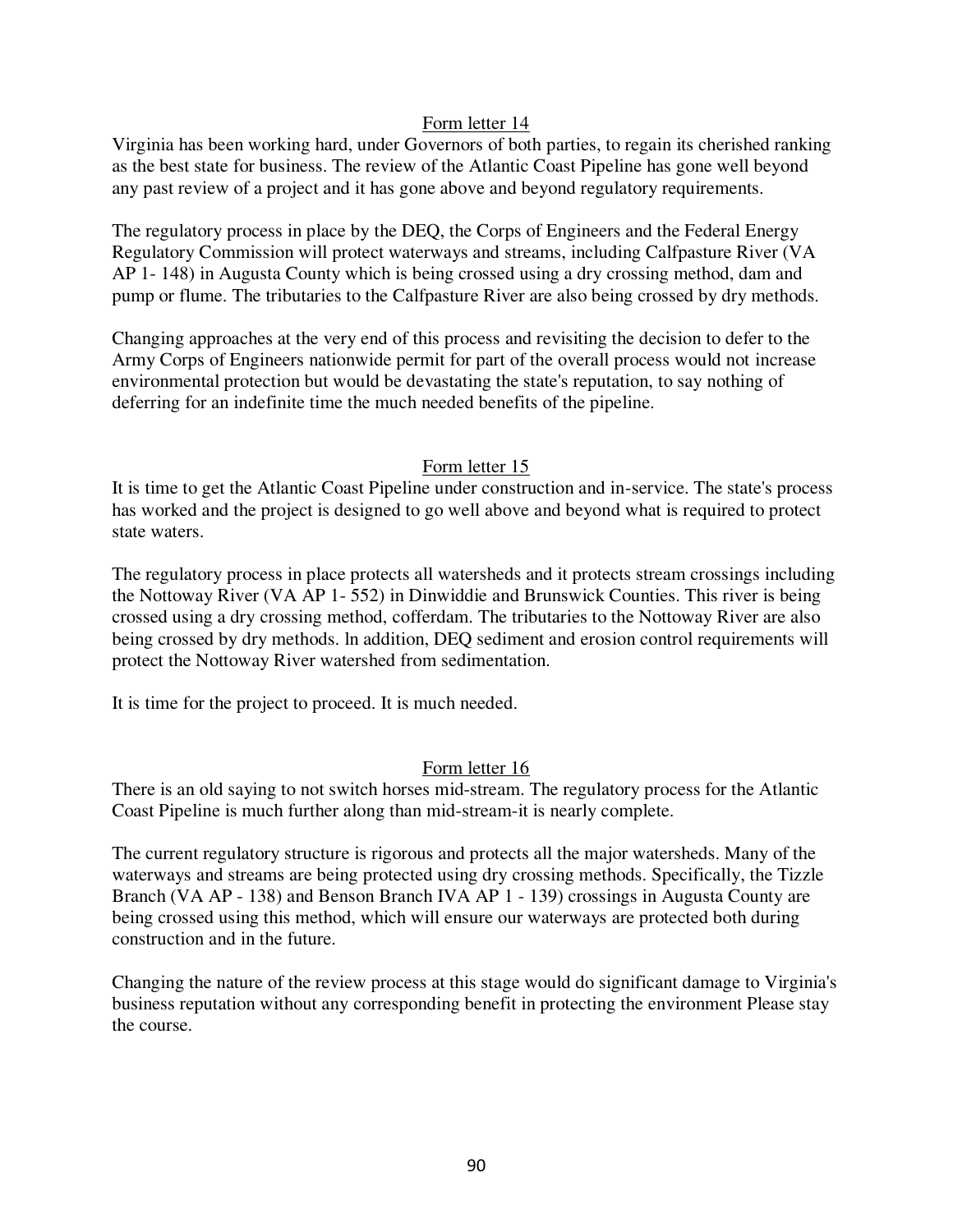The Aflantic Coast Pipeline is much needed and it is designed to go well above and beyond to protect water bodies and wetlands.

The current regulatory process protects rivers and streams including the North River (VA AP 1- 310) and its tributaries in Buckingham County, which is being crossed using a dry crossing method, dam and pump or fltrme. In addition, Department of Quality sediment and erosion control requirements will protect the North River from sedimentation.

The current approach is working. Do not change the rules of the game at the end because of a noisy few.

# Form letter 18

The Atlantic Coast Pipeline is ready for construction after hundreds of thousands of pages of federal and state reviews. It has broad public support and is much needed to strengthen both our state's environment and the economy.

It is designed and equipped to fully protect water quality and the environment overall. Specifically, it protects all of the major watersheds including those of the Chesapeake Bay and it protects specific waterways and stream crossing such as Peak Run (VA AP 1- 22) and Morris Run IVAAP 1-36) in Highland County, which are being crossed using dry crossing methods, such as the dam and pump or flume.

Additional delay in the regulatory review of this project will simply serve to defer the pipeline's substantial benefits for Virginia. Please do not give into a relatively small group of vocal opponents to the detriment of our state's environment and economy.

# Form letter 19

The Atlantic Coast Pipeline is ready for construction after hundreds of thousands of pages of federal and state reviews. lt has broad public support and is much needed to strengthen both our state's environment and the economy. It is designed and equipped protect fully water quality and the environment overall. Additional delay in the regulatory review of this project Will simply serve to defer the pipeline's substantial benefits for Virginia. Please do not give into a relatively small group of vocal opponents to the detriment of our state's environment and economy.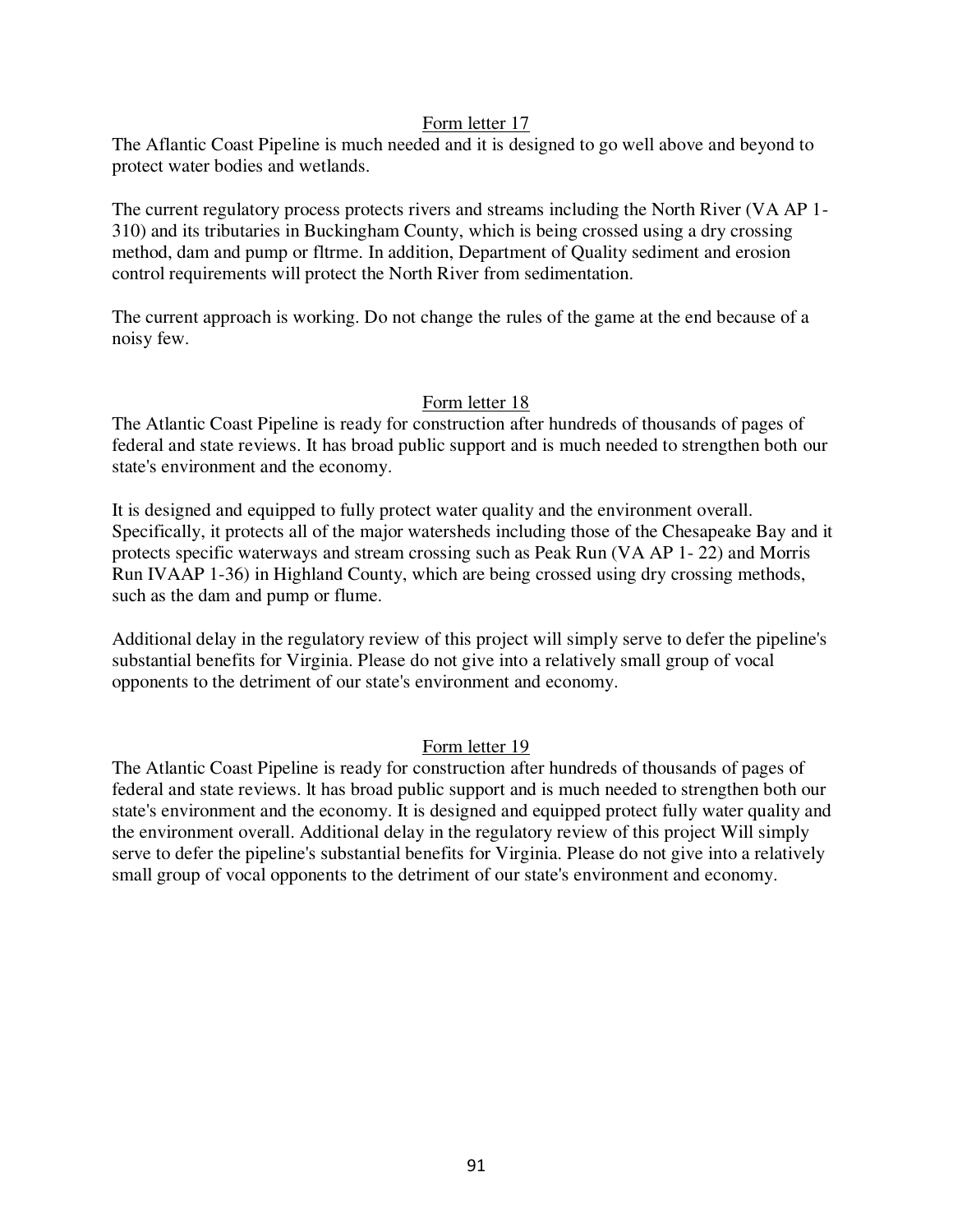The commonwealth should be proud of the curent regulatory process for the Atlantic Coast Pipeline. It has worked extremely well to the point where the project is now designed to go well beyond what is required by law and regulation to protect wateways and wetlands.

The regulatory process previously endorsed by the SWCB protects all the major watersheds and it protects specific waterways and stream crossing including Butterwood Creek (VA AP l- 504) in Dinwiddie County, which is being crossed using a dry crossing method dam and pump or flume. The tributaries to Butterwood Creek are also being crossed by dry methods.

There is no need to change this process.

# Form letter 21

Please do not further delay the much needed Atlantic Coast Pipeline. There is no additional analysis that the state can conduct that will satis\$ the relatively small number of committed opponents to this project.

The U.S. Army Corps of Engineers has thoroughly reviewed the project as part of its nationwide permit. The Board has already decided to defer to this nationwide permit and should not reverse itself.

The regulatory process is place protects all the major watersheds including those of the Chesapeake Bay and it protects specific waterways and stream crossing including the Cowpasture River (VA AP l- 58) in Bath County, which is being crossed using dry crossing methods, cofferdam or dam and flume, and the tributaries to Cowpasture are also being crossed by dry methods.

Regulatory certainty is a key part of Virginia's business reputation and it would be particularly ironic to lose this reputation while delaying a project that will improve the environment.

# Form letter 22

Reliable natural gas service is a prerequisite for retaining or attracting manufacturing. The Atlantic Coast Pipeline will improve access to natural gas for businesses along the entire project route, including for chronically gas-short Eastern Virginia. The project is also designed to protect water resources along the entire route including but not limited to specific identifiers in Augusta County such as VA AP-1 0106-0235.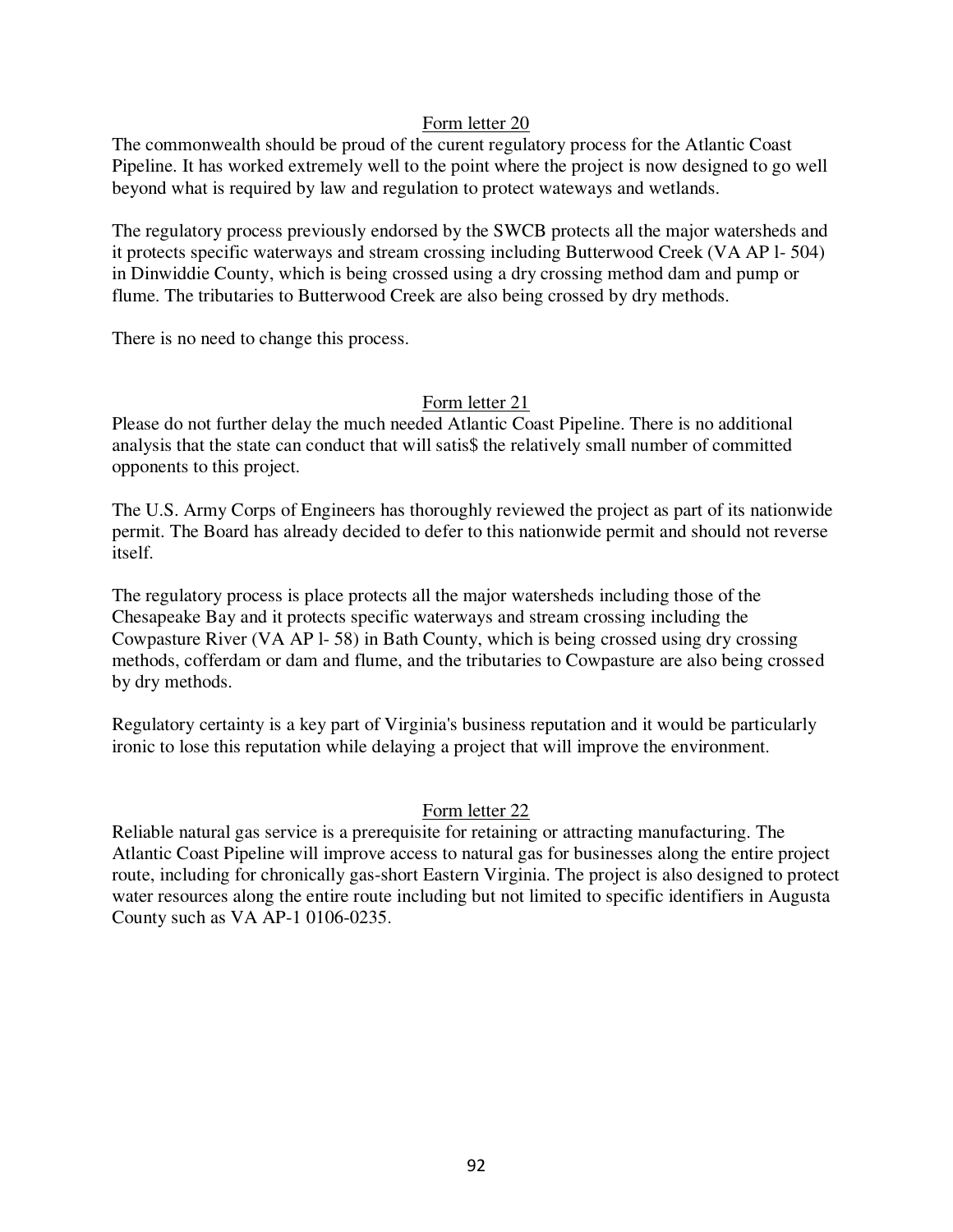When the Atlantic Coast Pipeline (ACP) was announced, Governor McAuliffe correctly described it as an energy highway. Numerous highways in Virginia have been built using the Army Corps nationwide permits while protecting water resources. The ACP will fully protect all the stream crossings, wetlands, and waterbodies along its route, because of the federal-state partnership overseeing its design and construction, including for example those in Cumberland County, VA AP-1 0376-0410.

## Form letter 24

It is a fundamental regulatory tenet that you do not change the rules at the end of a process. The current process for review of the Atlantic Coast Pipeline has worked. lt fully protects water bodies, wet lands, and water quality. lt goes above and beyond regulatory requirements.

The current regulatory process ensures the protection of all major watersheds and stream crossings such as Dry Creek (VA AP 1- 388 and 390) in Cumberland County and its tributaries. This watershed will be crossed using a dry crossing method, dam and pump or flume to ensure continued water quality and the protection of aquatic animals. ln addition, DEQ sediment and erosion control requirements will protect the Dry Creek from sedimentation.

Any change at this stage will not provide any additional environmental protection simply unwarranted delay in a much needed project.

# Form letter 25

The review process for the Atlantic Coast Pipeline has worked. The project is designed to go above and beyond to protect water quality.

The methods for crossing wetlands in Chesapeake Virginia have been approved by the U.S. Army Corps of Engineers and the Federal Energy Regulatory Commission. Some of the crossings in Southampton County include VA AP-3 - 20,23,24 25,26 and,27. These crossing methods ensure that the impacts to these wetlands are temporary and there is no loss of waters in the United States.

Do not change the process.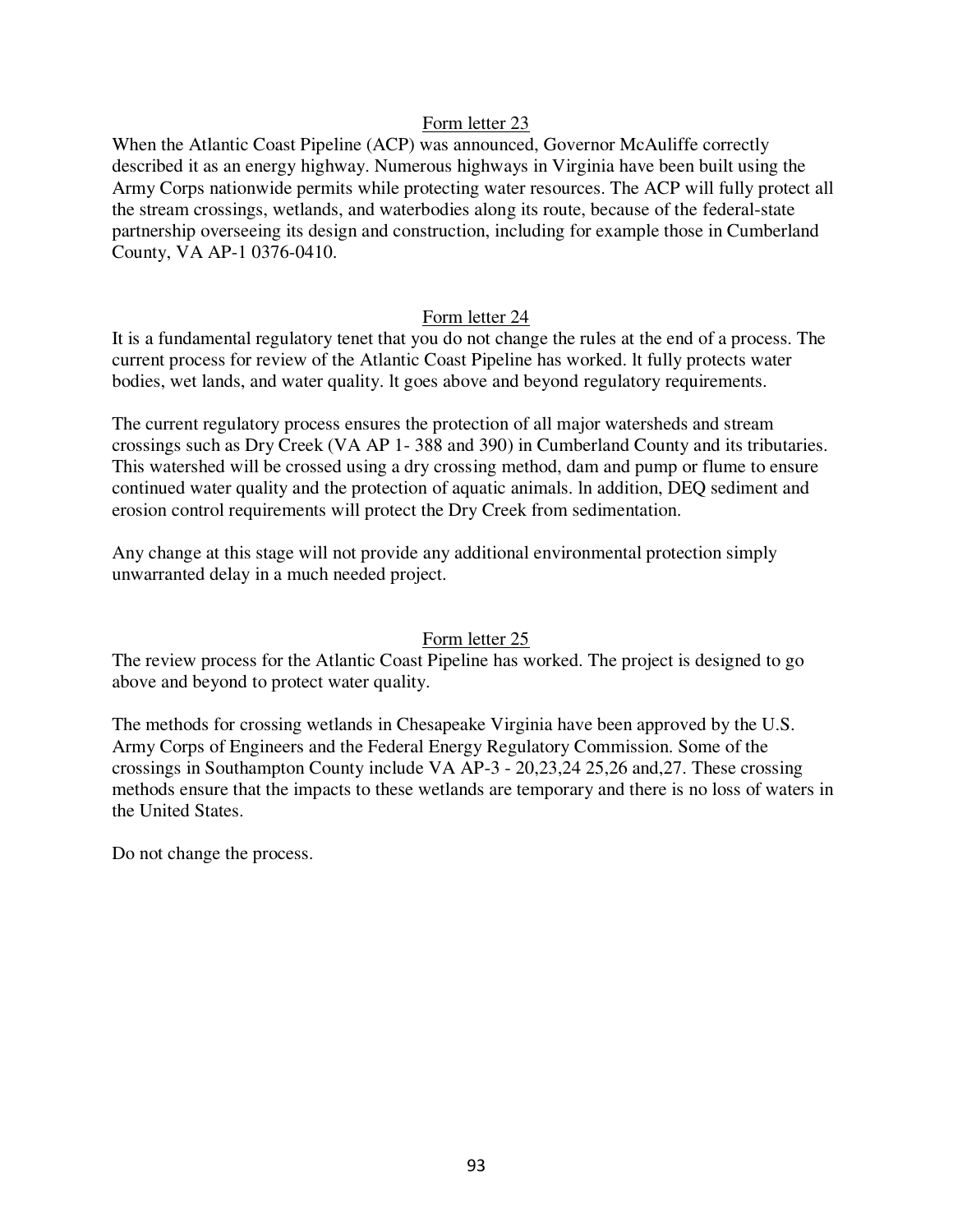No one on the State Water Control Board should believe that a different process from the rigorous one already nealy complete will change the mind of ideological opponents of the much needed new pipelines in Virginia When opponents are willing to even visit board member's homes and disrupt public meetings, there is no regulatory process that is going to satisfy them.

The state has put in place a rigorous process that goes beyond what is required to protect water quality. That is what is required. The regulatory process previously endorsed by the SWCB protects all the major watersheds and it protects specific waterways and stream crossing including Back Creek (VA AP l- 9027) in Augusta County. At this specific waterway, the ACP will cross using a dry crossing method, dam and pump or flume. The tributaries to Back Creek are also being crossed by dry methods, which will ensure these waterways are protected.

Do not change the process trying to mollify parties who will never be mollified.

# Form letter 27

Governors McAuliffe and Northam have both made building the 21st century economy for Virginia an important part of their governorship. This winter, large businesses had to curtail or suspend operations because they could not get enough natural gas. That is no way to build a 21st century economy.

The current, very rigorous process has resulted in best in class water quality protections. The current process will protect the water quality of our rivers and streams including the Willis River (VA AP 1- 339) in Buckingham County. The ACP will cross this river using a dry crossing method, dam and pump or flume, which will ensure the continuation of water quality in this area. ln addition, these stream crossings have been reviewed by the Department of Game and Inland Fisheries, and the U.S. Fish and Wildlife Service to ensure the protection of aquatic life.

Please stick to this process and allow this critical project to proceed.

# Form letter 28

There is no process that will please the vocal minority of Atlantic Coast Pipeline opponents but there is a process that is fu!!y protective of water quality and which fully meets and, in fact, exceeds the requirements of state and federal law and regulation.

The regulatory process in place protects all the major watersheds and it protects specific waterways and stream crossing including the South Fork of the Rockfish River (VA AP 1- 9046) in Nelson County, which is being crossed using a dry crossing method, dam and pump or flume in addition to the tributaries to South Fork of the Rockfish River, which are also being crossed by dry methods.

In addition, DEQ sediment and erosion control requirements will protect the South Fork of the Rockfish River from sedimentation. It is the current process. Please stick to this process.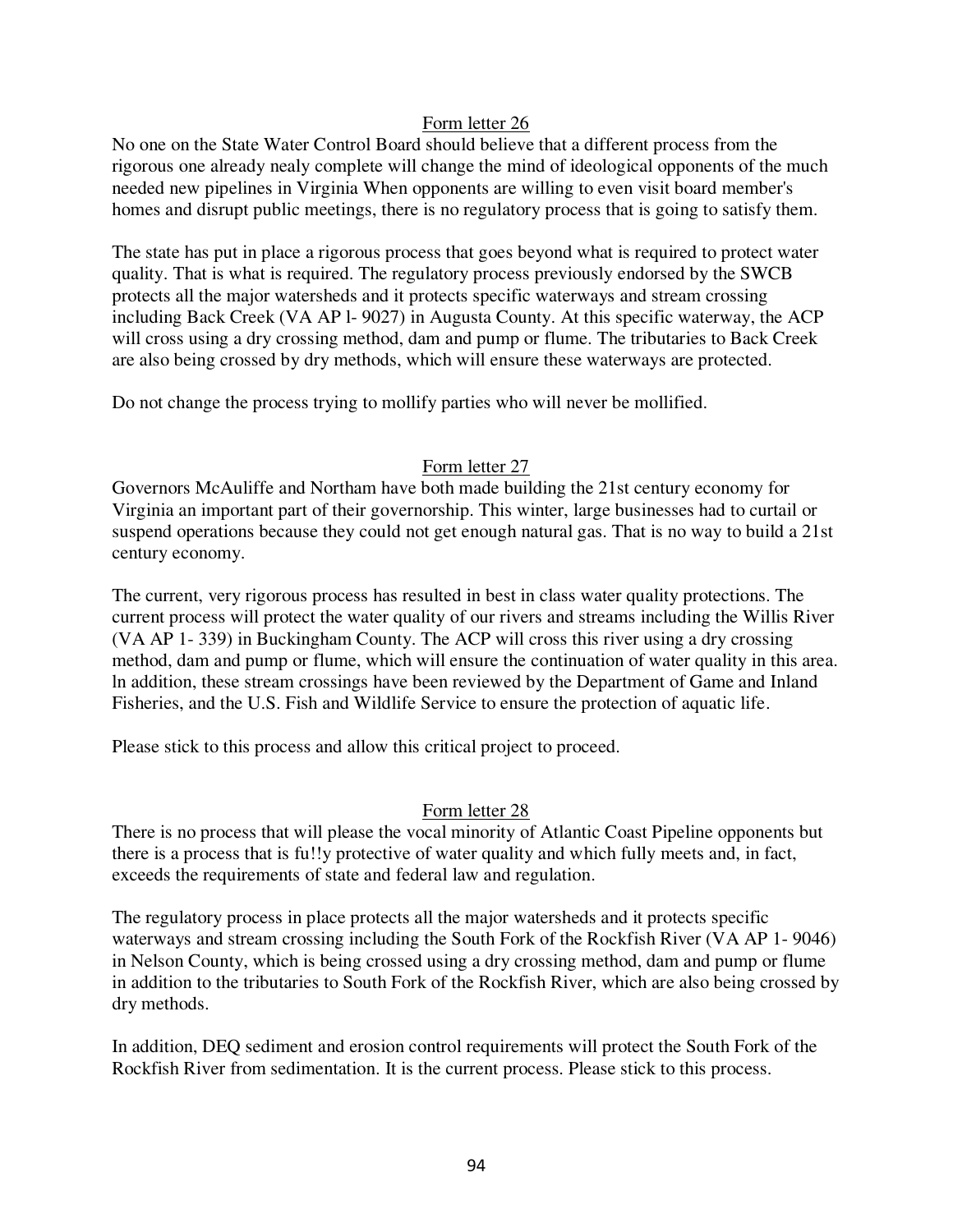Regulatory work on the Atlantic Coast Pipeline began in the fall of 20t4. It is now nearly summer 2018. After hundreds of thousands of pages of review, the federal and state governments have nearly completed review of this urgently needed project and the result has been the best that there is in terms of protecting water (and for that matter air) quality while brining much needed supplies of clean natural gas to help displace coal power generation, fuel industries, and heat homes.

The regulatory process will protect specific waterways and streams including Mayo Creek (VA AP 1-2741and its tributaries in Nelson County, which is being crossed using a dry crossing method, dam and pump or flume. ln addition, these stream crossings have been reviewed by the Department of Game and Inland Fisheries and the U.S. Fish and Wildlife Service to ensure the protection of aquatic life.

The process has been a success. It is time to be done with the process not revise it.

# Form letter 30

There is no more professional or dedicated organization than the U. S. Army with a tradition stretching from Bunker Hill to the snows of Valley Forge to the beaches of Normandy. The U. S. Army Corps of Engineers has developed a rigorous nationwide permit (Nationwide Permit 12) for linear projects and has rigorously applied this to the Atlantic Coast Pipeline. The pipeline project is designed to fully protect all the waterways and wetlands along its route, including for example in Buckingham County, VA AP-l 0285-0375.

# Form letter 31

I would like to comment on the State Water Control Board's consideration of revisiting the U.S. Army Corps of Engineers nationwide permit. This permit was developed by one of the most highly professionalized regulators anywhere.

Efforts to delay much needed pipeline projects to revisit this permit are simply delaying tactics. I am confident that there is no analysis that DEQ could perform that would lead the opponents seeking delay to ultimately approve the project.

The current regulatory structure is rigorous and protects all major watersheds and it protects specific waterways and stream crossing such as Little Valley Run (VA AP 1- 47) and Laurel Run (VA AP 1 - 50) in Bath County which are being crossed using dry crossing methods.

The state has made its decision and should stick to it. Thank you for considering my views.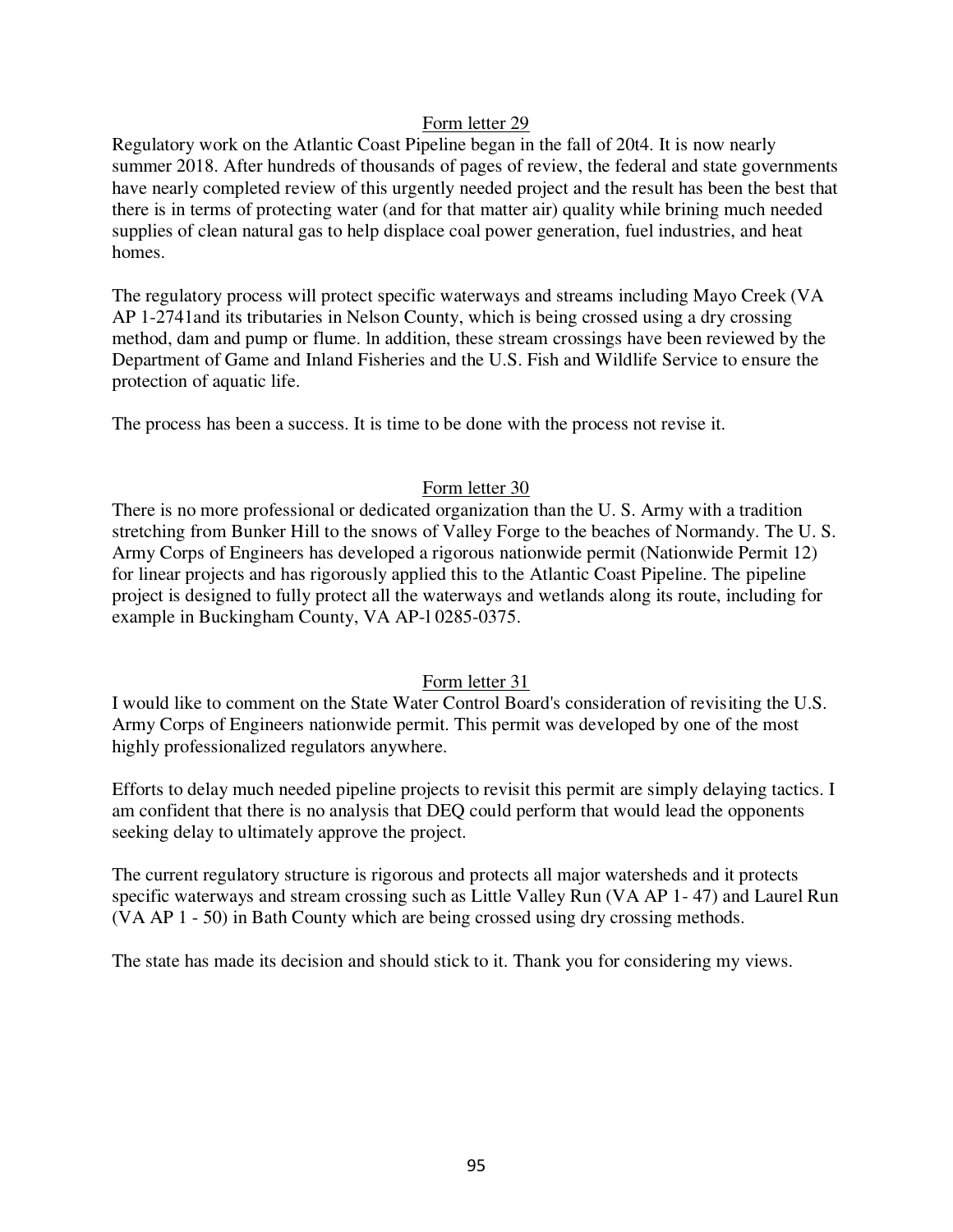You can't please all the people all the time is certainly true of the regulatory process for the Atlantic Coast Pipeline, but that is not the standard the board should follow.

The current process fully protects water quality, water bodies, and wetlands. lt has resulted in a project design that goes well beyond regulatory and legal requirements to be more protective than required.

The regulatory process protects all major watersheds. ln addition, this process protects specific stream crossings including Dry Creek (VA AP 1- 388 and 390) in Cumberland County, which is being crossed using a dry crossing method, dam and pump orflume and the tributaries to Dry Creek are also being crossed by dry methods. ln addition, DEQ sediment and erosion control requirements will protect the Dry Creek from sedimentation.

That's what matters. Stick to the current process.

# Form letter 33

During the past three plus years, federal and state regulators have worked together to ensure maximum protection for Virginia's waterbodies and wetlands in the design ofthe Atlantic Coast Pipeline, which itself will provide demonstrable air quallty benefits for the entire region once constructed. This regulatory oversight has included strong implementation of the U.S. Army Corps of Engineers Nationwide Permit 12. These combined federal and state efforts go above and beyond to protect water, including for example the resources in Nottoway County, VA AP-l 0426-0503.

# Form letter 34

Virginians cannot afford another winter with huge prices spikes to heat and light their homes due to pipeline constraints and with factories idled because of shortage of natural gas. It is time for this problem to be solved and the Atlantic Coast Pipeline is the solution.

The state and federal review of the project has taken nearly four years and the pipeline will meet and in fact will do better than is required to protect waterways and wetlands. The lateral to Chesapeake, Virginia will cross several wetlands. The methods for crossing wetlands have been approved bythe U.S. Army Corps of Engineers and the Federal Energy Regulatory Commission. Some of the crossings in Southampton County include VA AP-3 - 20,23,24 25,26 and 27. These crossing methods ensure that the impacts to these wetlands are temporary and there is no loss of waters to the United States.

It is time for the review to end and construction to begin.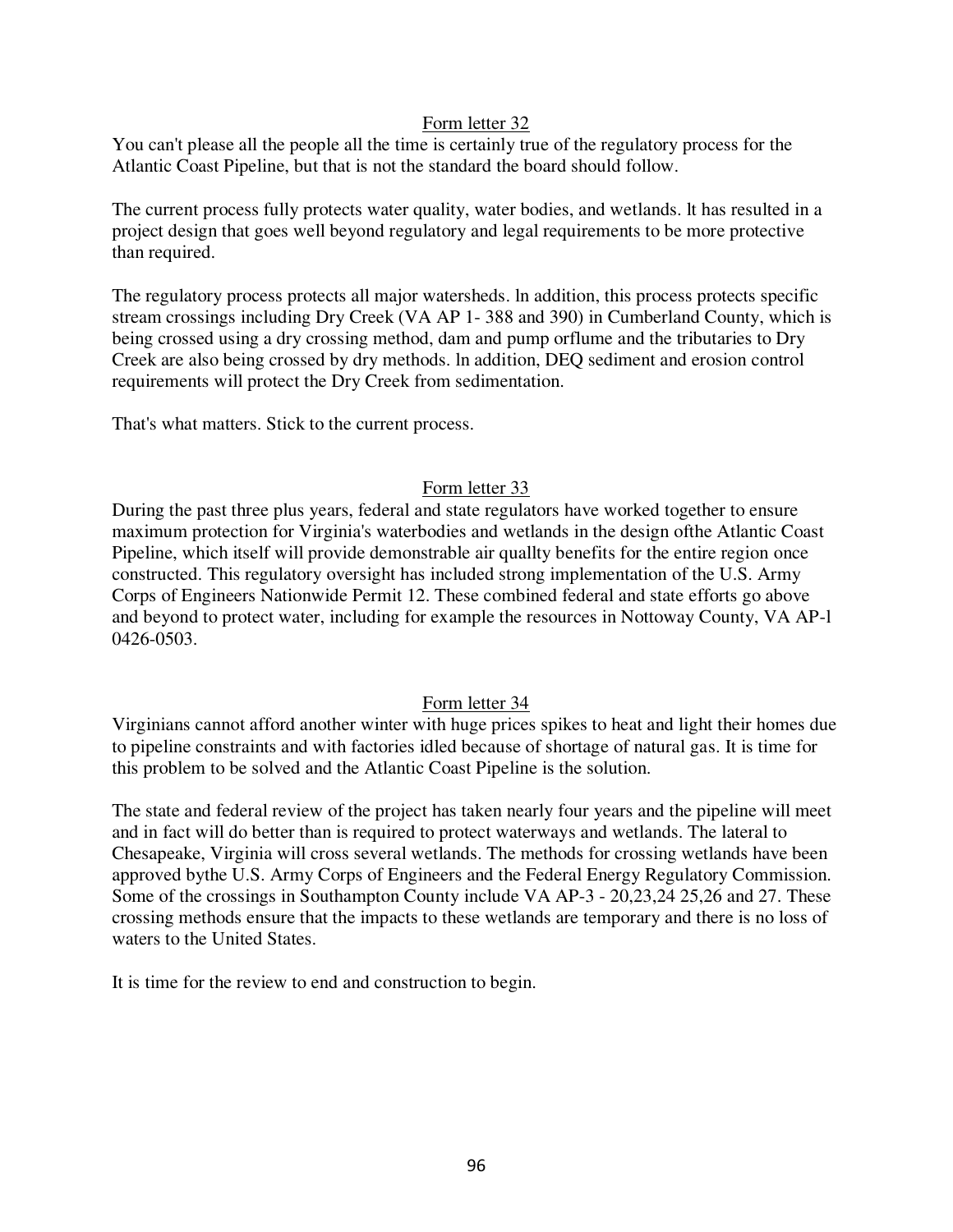The Atlantic Coast Pipeline is a landmark project that after more than three years of in-depth federal and state reviews has reached the end of the permitting process.

However, a recent suggestion has resulted in revisiting whether a previous decision to defer to the Army Corps of Engineers nationwide permit was the right path. The past very cold winter showed how much this project is needed.

It protects all the major watersheds including those of the Chesapeake Bay and it protects specific waterways and stream crossing such as Lick Draft (VA AP 1-10) and Back Creek (VA AP -13) in Highland County which are being crossed using dry crossing methods, the dam and pump or flume.

Please do not put up new, unnecessary obstacles for a project that already has state of the art design and equipment to protect water quality and the environment generally.

# Form letter 36

The Atlantic Coast Pipeline is a landmark project that after more than three years of in-depth federal and state reviews has reached the end of the permitting process. A recent suggestion to revisit the decision to defer to the Army Corps of Engineers nationwide permit was the wrong suggestion. The past very cold winter showed how much this project is needed. Please do not put up new, unnecessary obstacles for a project that already has state of the art design and equipment to protect water quality and the environment generally.

# Form letter 37

ln the City of Suffolk, the two water supply reservoirs, Lake Prince and the Western Branch Reservoir are crossed by Horizontal Directional Drill, this method is exempt from the Army Corps of Engineers jurisdiction because there is no impact to the reservoirs from the crossings. The tributaries to these reservoirs are also protected by dry crossing methods. These crossing include VA AP-3 - 188, 189, and 191 through 194.

It is time for choosing. The board can choose to continue its current process which fully protects Virginia's water and will help meet its energy needs. Or the board can choose to change the rules of the game, harm consumers and the environment and devastate the state's business reputation.

The connect choice is clear. Stay the course.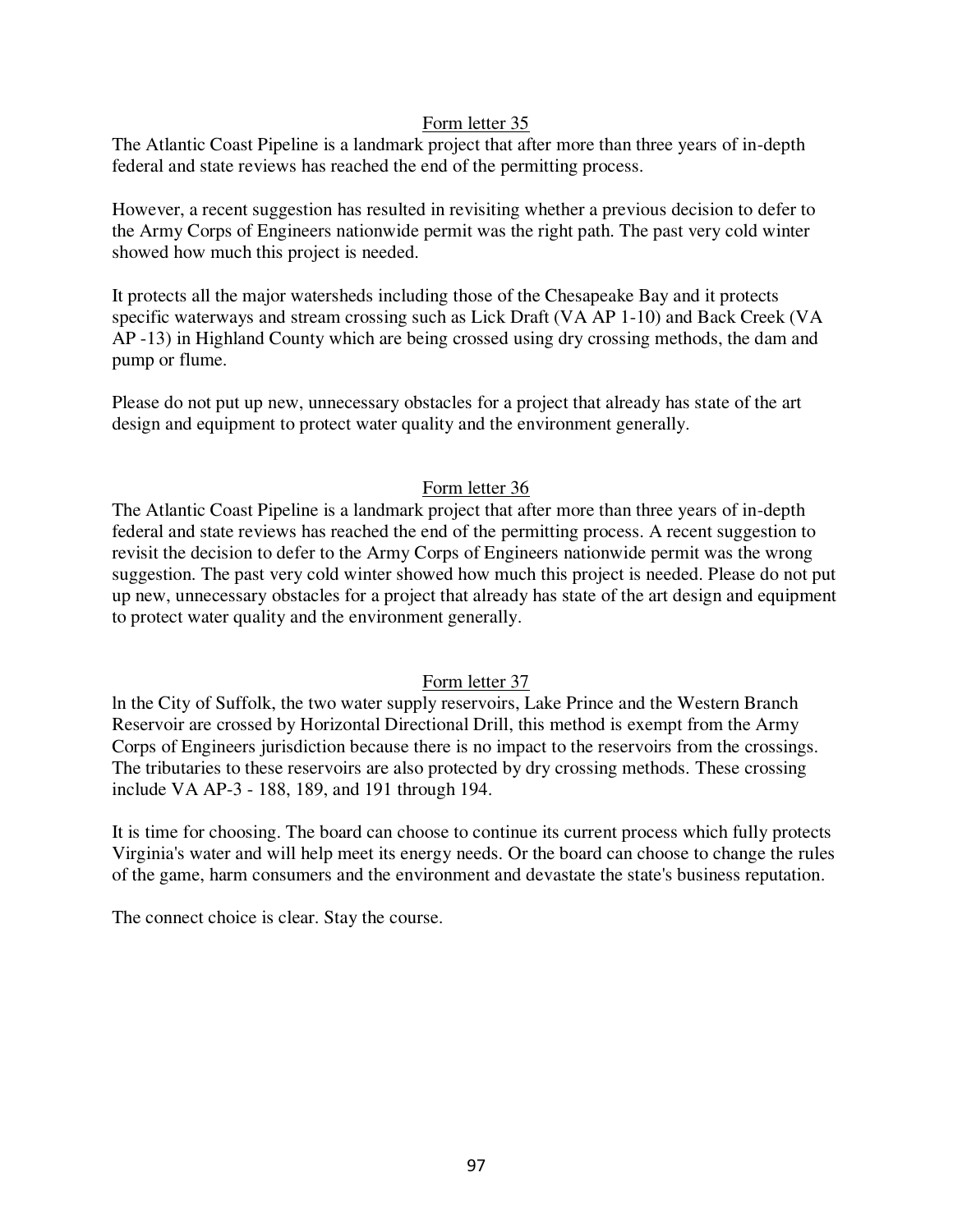Virginia's Nottoway Rivel an important Native American waterway and all its tributaries will continue to be well protected, not only by the rigor of Virginia's environmental regulators and the U.S. Army Corps of Engineers, but also by the additional oversight by the Federal Regulatory Commission. The crossing of the Nottoway River by Horizontal Directional Drill avoids any impacts to water quality and aquatic life at the crossing. Because of the lack of impact to rivers crossed by HDD, this does not even fall under U.S. Army Corps of Engineers iurisdiction.

You could hold dozens more water control board meetings and the result would be the same. The Atlantic Coast Pipeline would still be needed, it is already designed to go well beyond what the law (and regulation) requires to protect water quality, and opponents would still say it isn't enough.

Please stick to your current process, allow the environmental professionals to do their work, and this much needed proiect to proceed.

# Form letter 39

The Atlantic Coast Pipeline fully protects water qualtty. The ctrrent process has worked.

The lateral to Chesapeake, Virginia will cross several wetlands. The methods for crossing weflands have been approved by the Army Corps and FERC. Some of the slsssings in the City of Suffolk include VA AP-3 - l4l through 144. These crossing methods ensure that the impacts to these weflands are temporary and there is no loss of U.S. waters.

Do not give into a vocal few calling on you to change the rules of the game at the end.

# Form letter 40

I would like to cornment on the State Water Control Board's consideration of revisitingthe U.S. Army Corps ofEngineers nationwide permit. This permit was developed by one of the most highly professionalized regulators anywhere. Efforts to delay much needed pipeline projects to revisit this permit are sirnply delaying tactics. I am confident that there is no analysis that DEQ could perform that would lead the opponents seeking delay to ultimately approve the project. The state has made its decision and should stick to it.

Thank you for considering my views.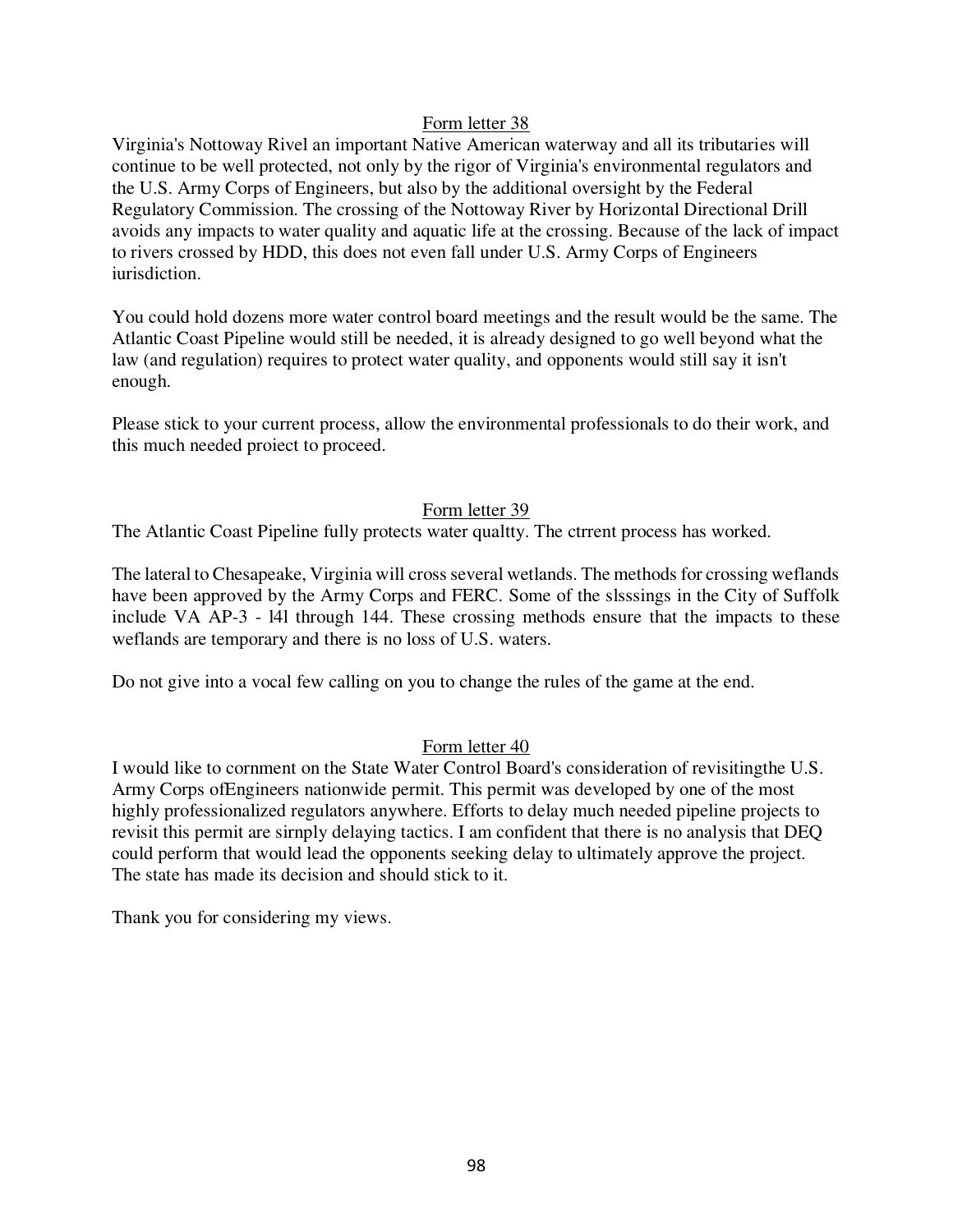Virginia cannot afford another cold winter without adequate pipeline capacity to b"i"g needed natural gas to heat homes, fuel businesses, and power the grid at affordable prices. The Adantic Coast Pipeline is the solution. Due to the rigorous work of federal and state regulators, including the vigorous application by the U.S. Army Corps of Engineers of its Nationwide 12 permit, the ACP will protect all the water along its routes, including the crossings in specilic localities and those that are in multiple localities such as VA AP-1 410 in Cumberland and Prince Edward Counties.

## Form Letter 42

The Commonwealth should be pleased of the quality of the review of the Atlantic Coast Pipeline that its agencies, in partnership with the federal govemment, have conducted. The outcome has been a best in class project that will have exceptional measures to protect our waters and the environment as a whole.

ln sight of these measures, and in sight of the care of the review that has been conducted by the Army Corps of Engineers, I dutifully ask that you maintain your previous decision and defer to Corps and let this vital project to proceed. Virginia's environmental regulators have a welldeserved reputation for care. So does the U.S. Army Corps of Engineers. The state-federal partnership on the Atlantic Coast Pipeline has brought about in a best in class project. The State Water Control Board should recognize this accomplishment and maintain the pattr forward it has formerly set on the division of responsibilities for this project.

#### Form Letter 43

Our state's industrial heartland in Hampton Roads does not have sufficient natural gas service. The Atlantic Coast Pipeline will fix that problem and provide cost, reliability, and economic development benefits throughout Virginia. ACP will have best in class protections for water bodies during both construction and operation, and will go above and beyond to protect wetlands, water bodies, and stream crossings along the entire route, including those in Henrico County, VA AP- I OOO - I OO39.

Thank you for your attention.

# Form Letter 44

Dominion Energy's ongoing transition to clean energy includes a dramatic increase in solar enerry, extension of the life of the company's four nuclear units in Viryinia and switching from coal to narural gas as the default fuel for around-the-clock power generation. This switch requires additional natural gas pipeline capacity provided by the Atlantic Coast Pipeline and the result will be continued improvements in regional air quality, along with economic development benefits for Virginia and energy cost savings for customers. At the same time, the project is designed to protect water along its entire route thanks to the rigorous state and federal partnership that has resulted in a best in class design to protect water bodies and wetlands along the entire pipeline route, such as those in Nelson County, VA AP-I 0237-0279. Sincerely,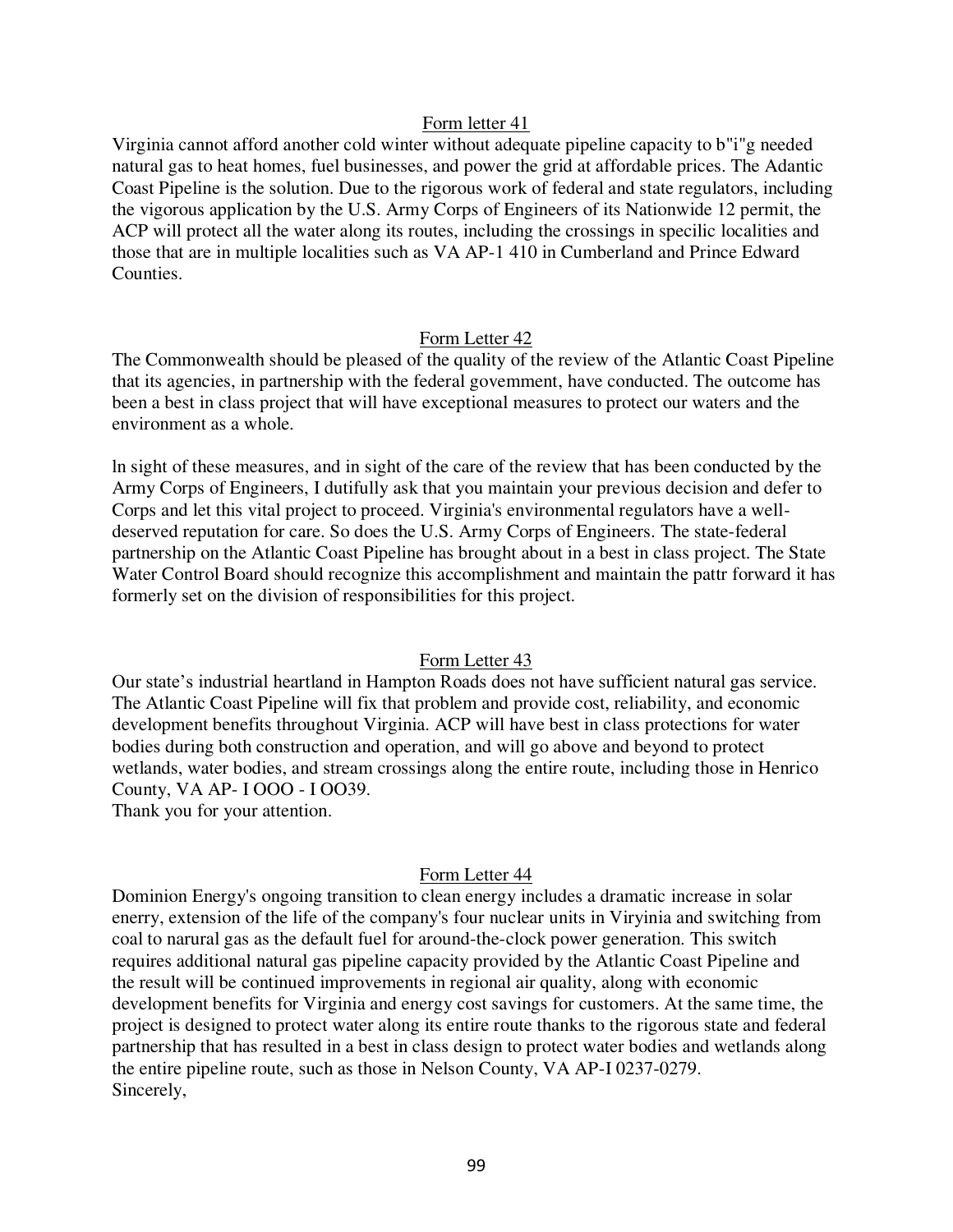All Virginians value water quality- we depend on it for our daily household and business needs. The existing federal/state partnership for the ACP has provided a strong project design to accomplish this shared goal.

Please move the process fonlrard and allow this important project to proceed. We want our state to be able to reap the environmental, economic development, and energy cost benefits that the pipeline will provide.

Thank you, kindly-

# Form Letter 46

Please do not further delay the needed Aflantic Coast Pipeline project. There is no additional analysis that the commonwealth may conduct that will satisff the small number of committed opponents to the project. The U.S. Army Corps of Engineers has reviewed the project thorougbly as part of its permit. The Board has already decided to defer to this permit and should not reverse. Regulatory certainty is a key part of the commonwealth's business reputation and it would be mostly biting to lose this reputation while delaying a project that will improve our environment.

Kindly,

# Form Letter 47

Virginia's James River and its tributaries are well-protected, not only by the thoroughness of the Commonwealth's environmental regulators and the U.S. Army Corps of Engineers, but also the additional

oversight by the FERC.

The crossing of the James River by HDD avoids any impact to water quality and aquatic life at the

crossing. Because of this lack of impact, rivers crossed by using a Horizontal Directional Drill do not fall

under U.S. Army Corps of Engineers jurisdiction. The ACP is making several river crossings using the

HDD method, thus will avoid impacting water quality or aquatic life.

The state-federal partnership on the ACP has resulted in a best in class project. The SWCB should

recognize this notable accomplishment and maintain the path forward it has previously set on the division

of responsibilities for this project.

Kindly,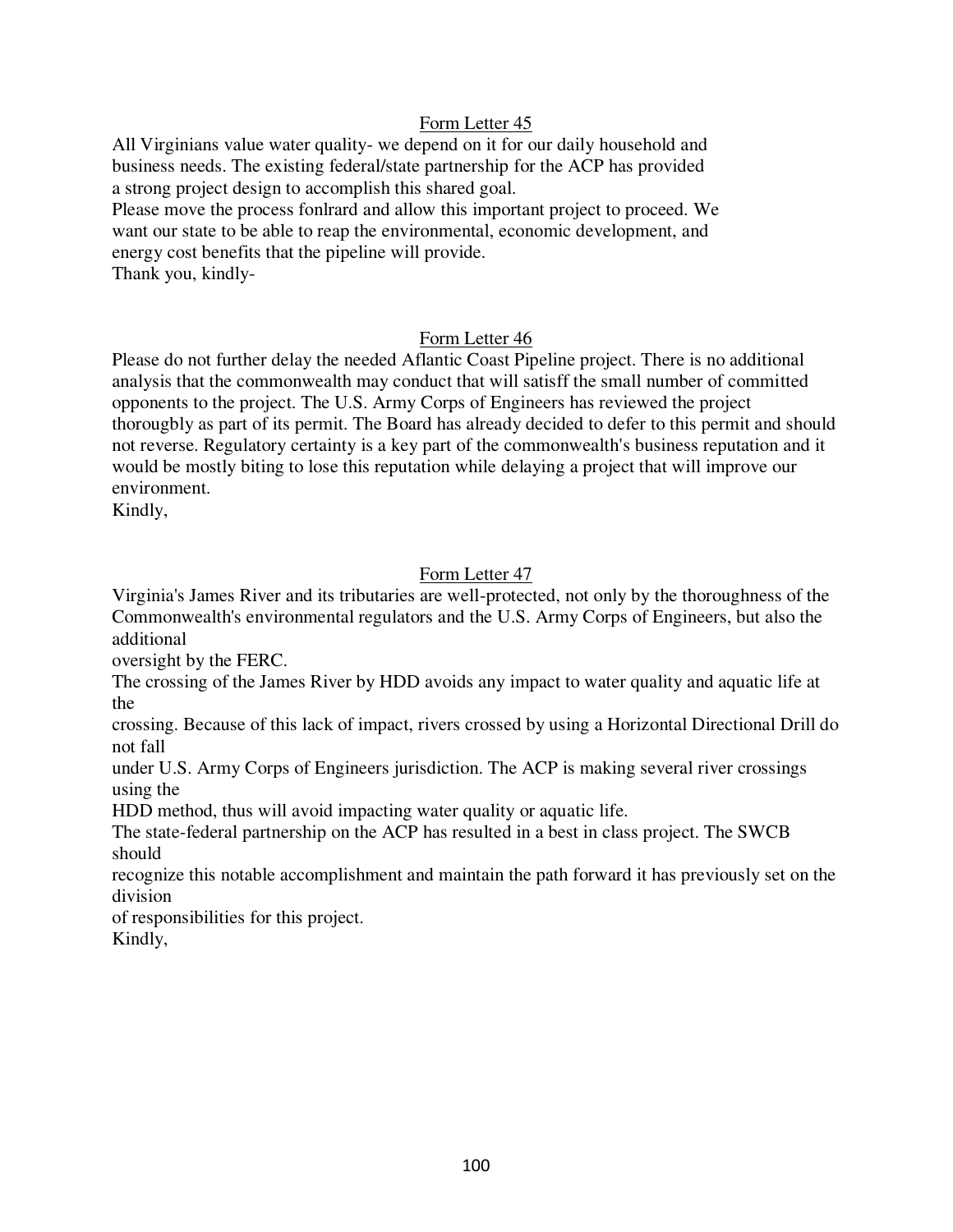You could hold dozens more water control board meetings and the result would be the same. Virginia's Nottoway River, an important Native American waterway and all its tributaries well protected, not only by the rigor of Virginia's environmental regulators and the U.S. Army Corps of Engineers, but the additional oversight by the Federal Regulatory Commission. The crossing of the Nottoway River by Horizontal Directional Drill avoids any impacts to water quality and aquatic life at the crossing. Because of the lack of impact rivers crossed by HDD do not even fall under U.S. Army Corps of Engineers jurisdiction. ACP is making several river crossing suing the HDD method. The Atlantic Coast Pipeline would stil1 be needed, it is already designed to go well beyond what the 1aw (and regulation) requires to protect water quality, and opponents would stil1 say it isn't enough. Please stick to your current process, a1low the environmental professionals to do their work, and this much needed project to proceed.

#### Form letter 49

There is no need to revisit your reasonable and prudent decision to defer to the very rigorous U.s. Army Corps of Engineers nationwide permit The fulltime, career professionals at the Corps bring the necessary level of rigor to the regulatory review of this project. Review of this project has been a successful state and federal partnership that has resulted in best in class protections for water quality. This is an outcome to be proud of, not to be revisited. Sincerely,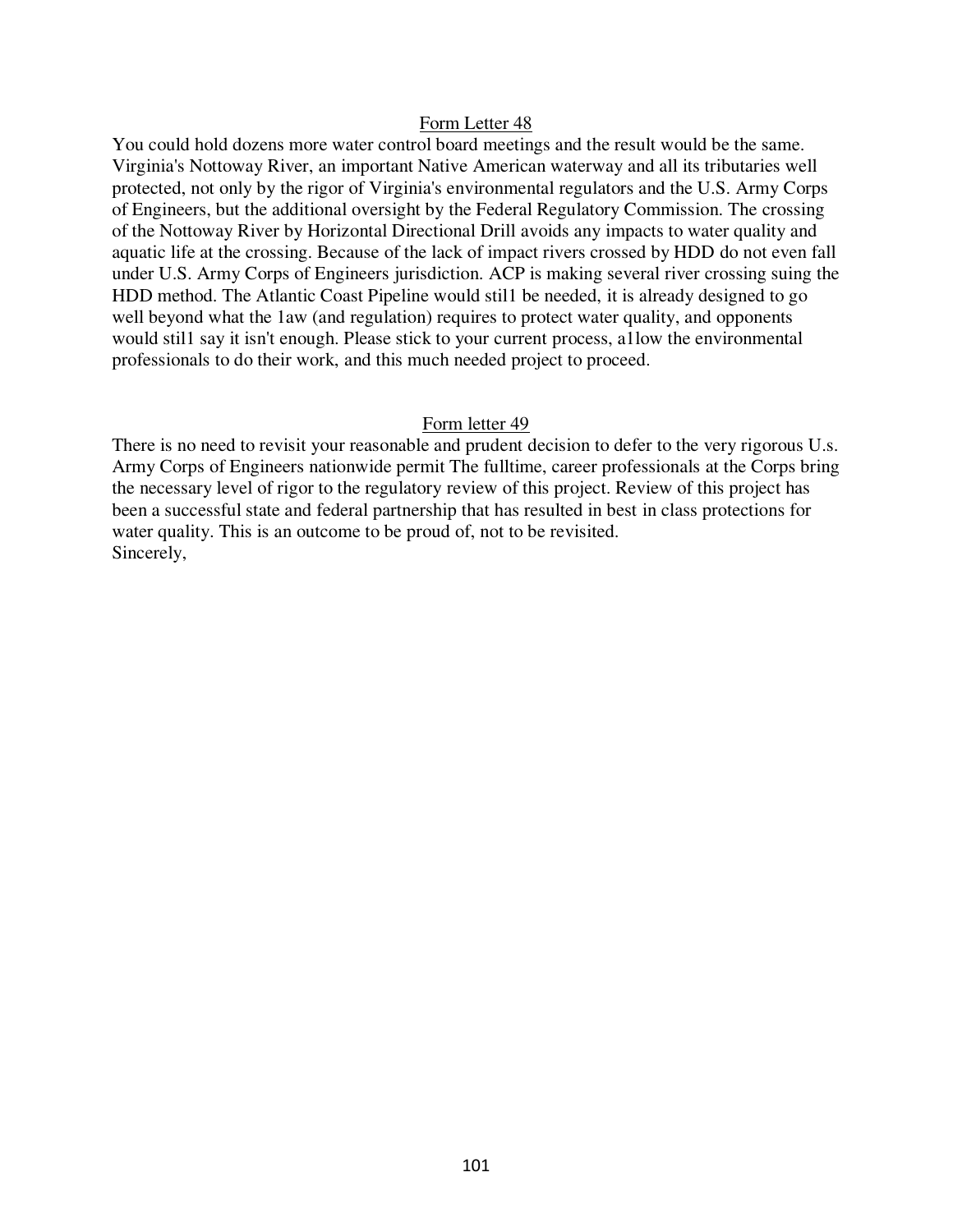# LIUNA Letter 1

Subject: I support the Atlantic Coast Pipeline

Dear Virginia State Water Board,

The Atlantic Coast Pipeline will be good for our communities, our economy, and our environment. Moving to more environmentally friendly sources of energy is vital for Virginia, our region and our country. And the best way to do that is with the ACP.

I care for Virginia's waterways and wetlands, and I believe that the rigorous process the federal and state government has undertaken will protect water quality in our state. The Army Corps nationwide permit protects Virginia's water quality, and I believe the ACP team will ensure that the project goes above and beyond to do right by Virginia and its wetlands and water bodies- from the Chesapeake Bay to areas at the border of the Dinwiddie and Buckingham County, such as the Nottoway River (VA AP 1 552).

The time has come to recognize that and to allow this much-needed project to proceed.

Sincerely,

# LIUNA Letter 2

Subject: The Atlantic Coast Pipeline is good for Virginia

Dear Virginia State Water Board,

After a thorough review and many project adjustments, we should allow the Atlantic Coast Pipeline to move forward. ACP is a safe and environmentally responsible pipeline project. It will also create thousands of good construction jobs.

As a member of LIUNA, I know about pipeline construction and the importance of a skilled workforce. Rest assured the Atlantic Coast will be built to the highest standards by the most experienced pipeline workers.

I also value Virginia's waters and am grateful to see that agencies of all levels, working with the Atlantic Coast Pipeline, have provided an extremely strong project design to build this vital pipeline in a way that will keep our water safe.

Please allow this important project to proceed so that our state can reap the environmental, economic development, and energy-cost benefits that the ACP will provide.

Sincerely,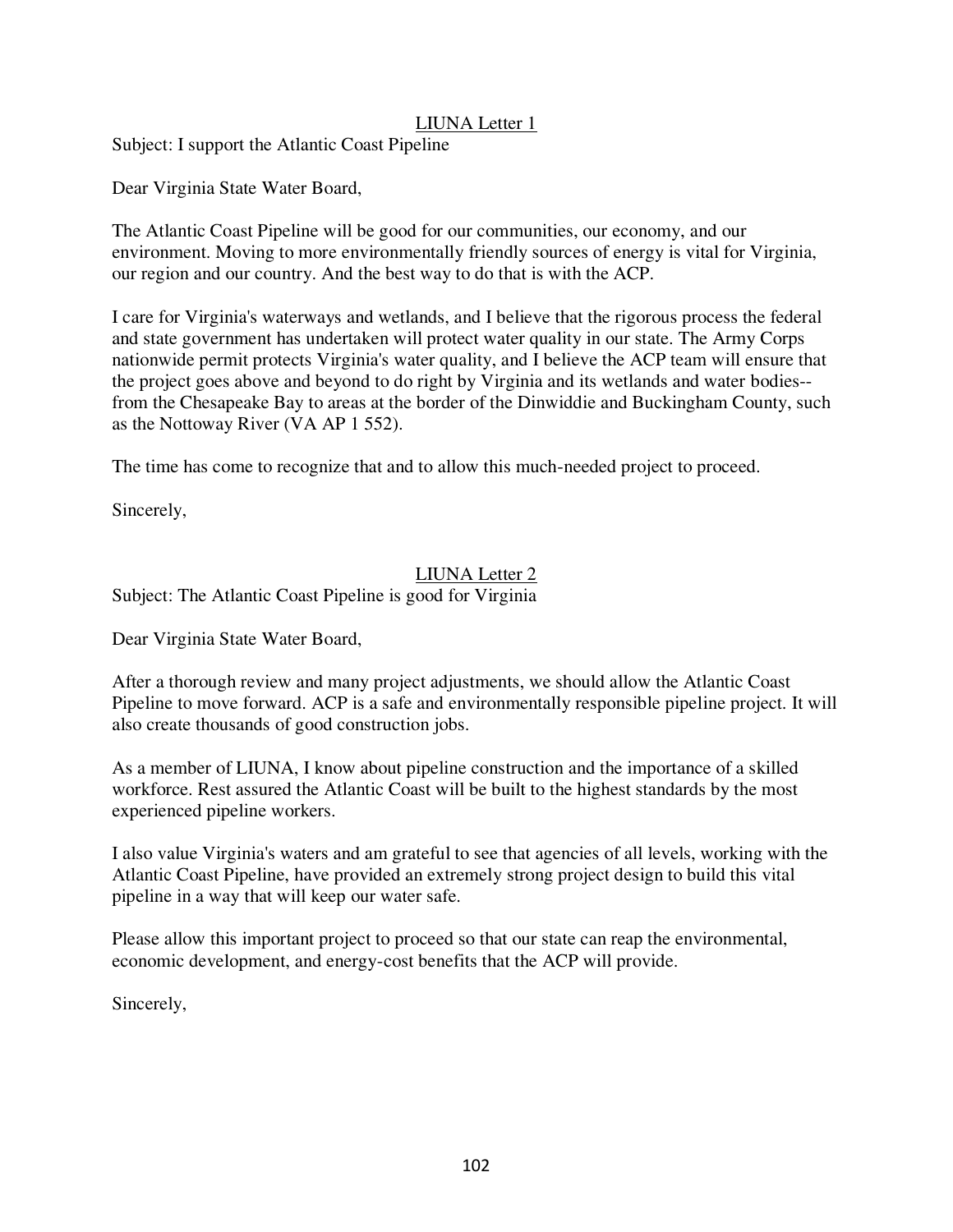# Form Letter A

## To Whom It May Concern:

I truly appreciate the State Water Control Board's decision to revisit the sufficiency and adequacy of the Commonwealth's Clean Water Act Section 401 certification and the Army Corps of Engineers' Nationwide Permit 12 for the Mountain Valley Pipeline (MVP) and Atlantic Coast Pipeline (ACP) to protect water quality from pipeline construction through Virginia's rivers, streams and wetlands. I agree that there is insufficient assurance that the MVP and ACP will have "minimal impacts" to waters of the U.S., or that the impacts from waterbody crossings authorized by NWP 12 in combination with impacts from upland disturbance will not lead to violation of Virginia's water quality standards. Together, these pipelines cross more than 1,000 streams, rivers and wetlands, and traverse sensitive habitat and steep terrain-- posing a significant threat to Virginia's special places, water quality, recreational uses, public health and safety, and sensitive aquatic life.

To qualify for NWP 12 authorization, the permittee must comply with the following general condition Number 12: Soil Erosion and Sediment Controls. Appropriate soil erosion and sediment controls must be used and maintained in effective operating condition during construction. The severity of the slopes and the fragile geology throughout these regions makes pipeline construction risky. Contributing to this risk is the lack of proven efficiency of erosion control measures on steep slopes and rocky terrain. Even "best in class" pollution control measures are insufficient to prevent significant damage to water resources from pipeline construction. Assumptions were made during design of construction plans that the Best Management Practices (BMPs) will function at maximum efficiency. Studies show the efficiency of BMPs is reduced by as much as 50% on steep slopes. As an example of the deficiency of design evident in the soil erosion and sediment control planning for the ACP and MVP, I am including a comment specifically regarding Crossing S-Q13 of the MVP, which would utilize compost filter socks for erosion/sediment mitigation.

Crossing Concern: In areas with steep slopes and/or rocky terrain, soil conditions must be such that good continuous contact between the sock and the soil is maintained throughout its length. The steep, rocky mountainous terrain conditions in the location of the MVP will make it difficult to install compost filter socks.

Concern Detail: The stream crossing is located at the toe of steep slopes on both sides of stream crossing. The fill depth at crossing is shown as 10 feet. The slope on the north side of the crossing is 34% slope with a length of 350 feet of corridor above the crossing. The slope on the south side of the crossing is 31% slope with a length of 450 feet of corridor above crossing. The construction plans do not specify the stream crossing method. The impact area is shown as 344 square feet. Both sides of the crossing show compost filter socks. Slope lengths and drainage area on both sides of crossing exceed engineering design specifications for filter socks despite use of water bars above filter socks. No outlet structures or slope drainage swales are shown at the end of the waterbars above the stream crossing. As designed, runoff is channelized down the slope into the compost filter socks at the toe of steep slopes, resulting in sediment ~owing into the stream. In heavy rain, the filters socks will fail as they will not have the capacity to contain